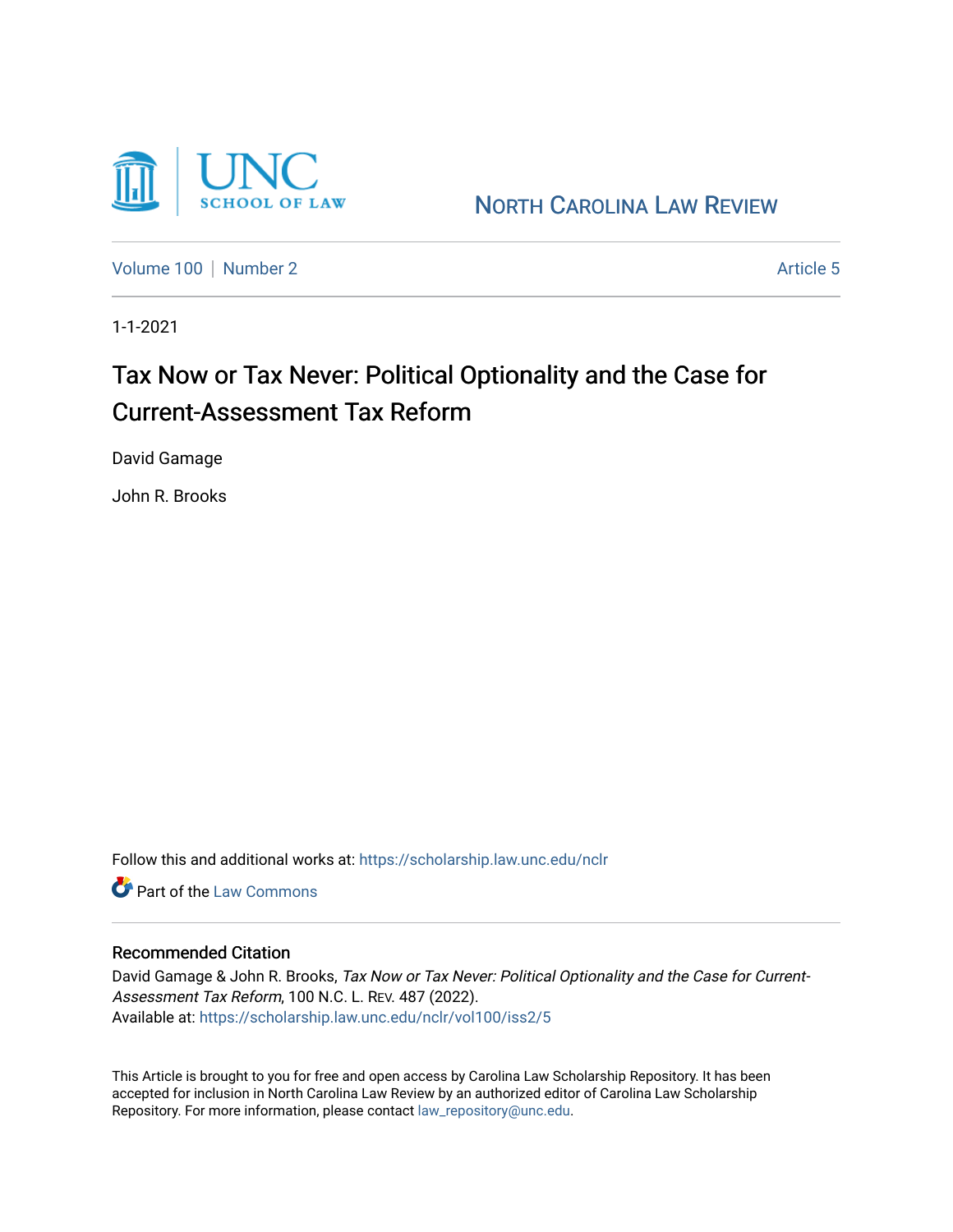# TAX NOW OR TAX NEVER: POLITICAL OPTIONALITY AND THE CASE FOR CURRENT-ASSESSMENT TAX REFORM\*

### DAVID GAMAGE & JOHN R. BROOKS\*\*

*The U.S. income tax system is broken. Due to the realization doctrine and taxpayers' consequent ability to defer taxation of gains, taxpayers can easily minimize or avoid the taxation of investment income, a failure that is magnified many times over when considering the ultra-wealthy. As a result, this small group of taxpayers commands an enormous share of national wealth yet pays paltry taxes relative to the economic income their wealth produces—a predicament that this Article condemns as being economically, politically, and socially harmful.*

*The conventional view among tax law experts has assumed that the problems created by the realization doctrine can be fixed on the back end by adjusting the rules that govern taxation at the time of realization. Specifically, most tax scholars have favored reform proposals that would retain the realization doctrine*  while aiming to impose taxes in a way that would erase or reduce the financial *benefits of deferral. Examples include retrospective capital gains tax reforms, progressive consumption tax reforms, and more incremental reforms such as ending stepped-up basis.*

*However, this Article argues that these future-assessment reform proposals*  ignore a crucial additional problem of deferral—political optionality. If there is *a many-year or longer gap between when either income is earned or wealth is* 

<sup>\*</sup> © 2022 David Gamage & John R. Brooks.

<sup>\*\*</sup> David Gamage, Professor of Law, Indiana University-Bloomington, Maurer School of Law; John R. Brooks, Professor of Law, Georgetown University Law Center. The authors thank Lily Batchelder, Thomas Brennan, Allison Christians, Heather Field, Victor Fleischer, Pamela Foohey, Benjamin Leff, Mary Margaret Frank, Louis Fuentes-Rohwer, Brian Galle, Nicholas Georgakopoulos, Mark Gergen, Ariel Glogower, Daniel Hemel, Kristin Hickman, Edward Kleinbard, Leandra Lederman, Ruth Mason, Susan Morse, Jason Oh, Ted Seto, Darien Shanske, Daniel Shaviro, Michael Simkovic, Sloan Speck, Clint Wallace, and the participants in the 2021 UCI Law Tax Policy Colloquium, 2021 Colorado Law Faculty Workshop, Paul H. O'Neill School of Public and Environmental Affairs Fifth Annual Public Finance Consortium, 2021 University of Minnesota Law Perspective on Taxation Lecture Series, 2020 AMT Symposium, 2020 IU-Maurer Law Faculty Workshop, 2020 BYU Law Tax Policy Colloquium, 2019 National Tax Association Annual Meeting, 2019 UVA Law Invitational Tax Conference, 2019 IU-McKinney Law Faculty Workshop, and 2018 AMT Symposium for valuable comments and advice. The authors also thank Jacob Davis and Cassandra Thompson for helpful research assistance.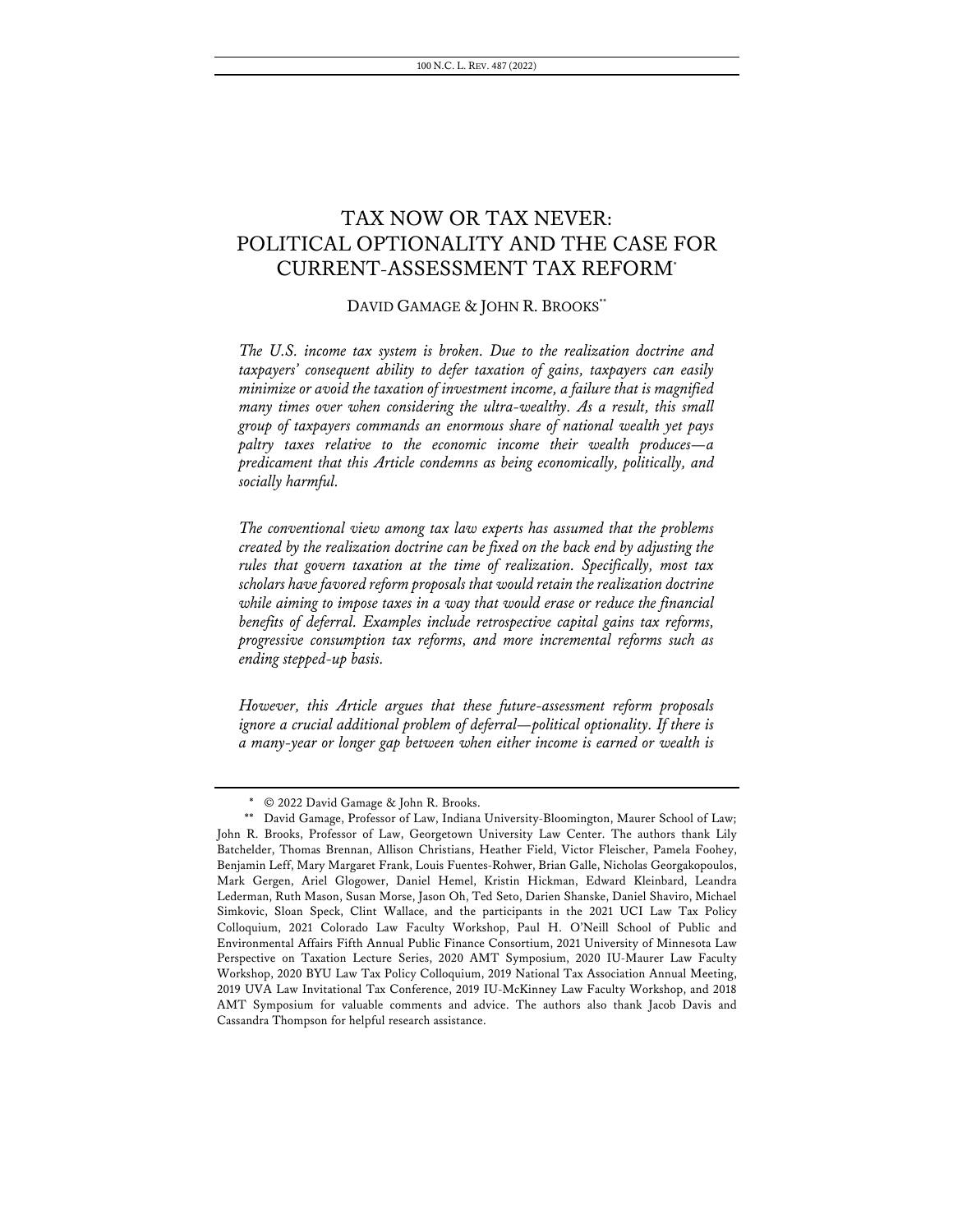*accrued and when tax is assessed, then any number of things can happen in the interim to undermine the eventual assessment and collection of tax. This Article explains three sets of pressures that tend to erode future-assessment reforms over time: (1) policy drift and the need for incremental bolstering of tax reforms, (2) the time value of options, and (3) federal budget rules and related political incentives.*

*By contrast to future-assessment reforms, this Article explains how currentassessment reforms—like wealth tax or accrual-income tax reform proposals are relatively resistant to these pressures. As this Article demonstrates, both theory and historical experience reveal that future-assessment reforms are fragile and often fail—and that ultra-wealthy taxpayers are well aware of this. Therefore, accounting for the implications of political optionality, only currentassessment reforms are likely to succeed at meaningfully taxing the ultra-wealthy and fixing the personal tax system.*

| T.   |           | THE INCOME TAX SYSTEM IS BROKEN  497                           |  |
|------|-----------|----------------------------------------------------------------|--|
|      | A.        |                                                                |  |
|      | B.        |                                                                |  |
|      |           | Strategy 1: Defer Realization of Gains501<br>1.                |  |
|      |           | 2.                                                             |  |
|      |           | Strategy 3: Consume from Untaxed Gains 503<br>3.               |  |
|      |           |                                                                |  |
| II.  |           | THE HIGH COSTS OF FAVORING THE ULTRA-WEALTHY  506              |  |
|      |           |                                                                |  |
|      | <b>B.</b> |                                                                |  |
|      |           |                                                                |  |
|      |           |                                                                |  |
|      |           | 3. The Consequences of Perceived and Real Unfairness 512       |  |
|      | C.        |                                                                |  |
|      |           | D. Complexity and Uncertainty in the Tax System 518            |  |
| III. |           | THE NEED FOR CURRENT-ASSESSMENT TAX REFORM 520                 |  |
|      |           | A. Current Assessment: Tax Now or Tax Never521                 |  |
|      |           | 1. Policy Drift and the Need for Incremental Bolstering 524    |  |
|      |           | 2                                                              |  |
|      |           | 3. Federal Budget Rules and Related Political Incentives 534   |  |
|      | <b>B.</b> |                                                                |  |
|      |           | Retrospective Capital Gains Taxation 539<br>1.                 |  |
|      |           | 2. Progressive Consumption Taxation 541                        |  |
|      |           | C. Historical Examples of Political Optionality in Action  544 |  |
|      |           | 1. Capital Gains Tax Rate Fluctuations  545                    |  |
|      |           |                                                                |  |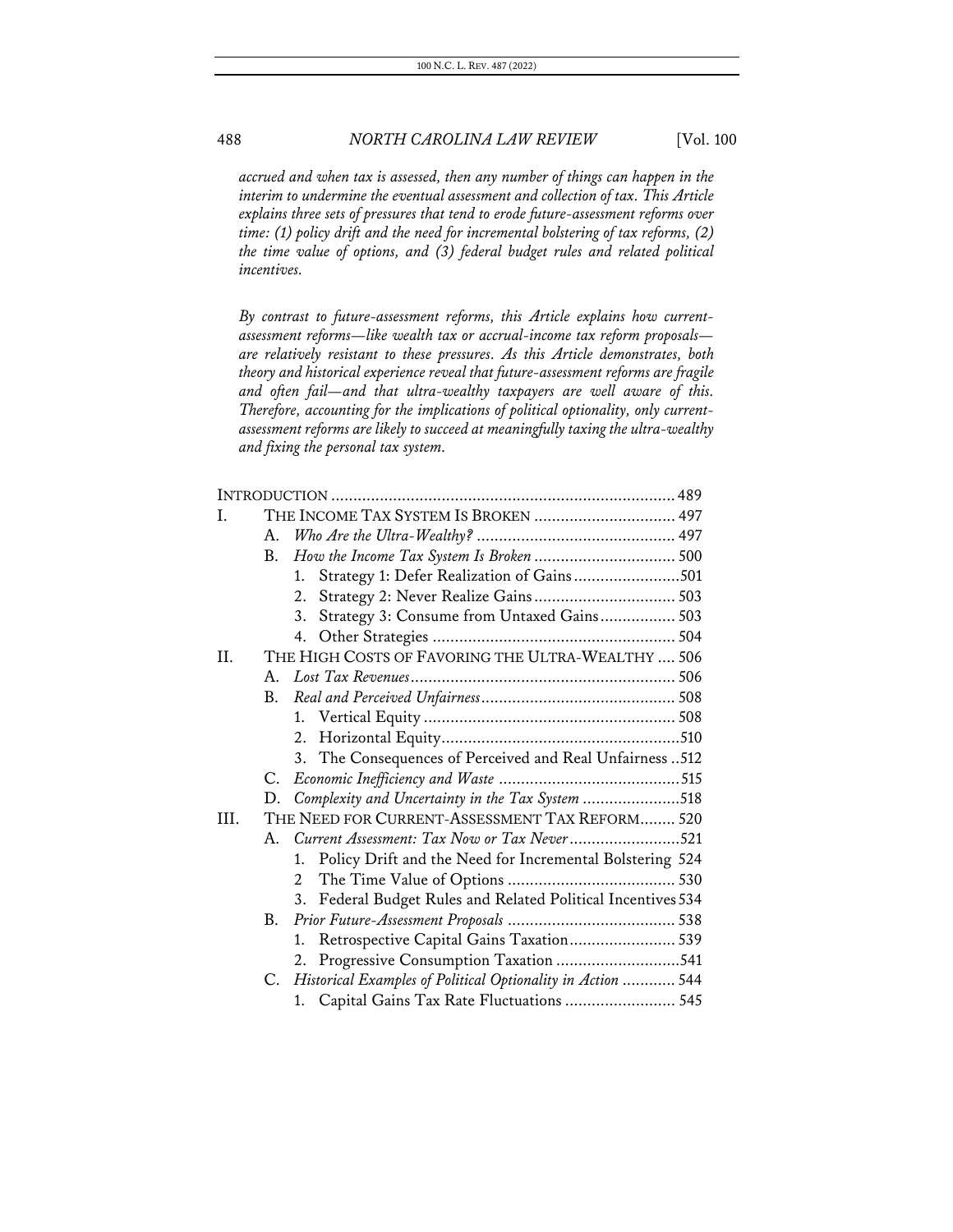| 2022] | TAX NOW OR TAX NEVER                    | 189 |
|-------|-----------------------------------------|-----|
|       |                                         |     |
|       | 3. Stepped-Up Basis Reform Efforts  549 |     |
|       |                                         |     |
|       |                                         |     |

### **INTRODUCTION**

The U.S. tax system does a very poor job of taxing the ultra-wealthy.<sup>1</sup> Consider, for example, Larry Ellison—the founder and still largest shareholder of the software company Oracle, whose net worth as of September 2021 was in the neighborhood of \$118 billion, making him the seventh-richest person in the world.<sup>2</sup> Ellison has used this wealth to, among other things, build a \$270 million yacht<sup>3</sup> and a \$200 million home (one of many),<sup>4</sup> and buy the Hawaiian island of Lanai for \$300 million.<sup>5</sup> Of course, it is not surprising that a person with wealth like that spends it accordingly—except that Ellison famously has sold very little of his Oracle stock.<sup>6</sup> And for a long time, he had a base salary of only \$1 per year as CEO of Oracle.<sup>7</sup> So where does the spending money come from? He fuels this consumption out of a \$10 billion personal credit line.<sup>8</sup>

2. *#7 Larry Ellison*, FORBES, https://www.forbes.com/profile/larry-ellison [https://perma.cc/ N5Y9-97CR] (Sept. 9, 2021).

3. Barry Pickthall, *Allen vs. Ellison*, YACHTING (Oct. 3, 2007), https://www.yachtingmagazine. com/allen-vs-ellison [https://perma.cc/UL72-JZ5X].

<sup>1.</sup> *See, e.g.*, Ari Glogower, *Taxing Inequality*, 93 N.Y.U. L. REV. 1421, 1424 (2018) ("With these changes, Congress has taken a hammer to a progressive income tax system that was already broken."); Mark P. Gergen, *How To Tax Capital*, 70 TAX L. REV. 1, 1 (2016) ("It is well known that the existing system in the United States for taxing capital income is a mess."); Edward J. McCaffery, *A New Understanding of Tax*, 103 MICH. L. REV. 807, 920 (2005) [hereinafter McCaffery, *A New Understanding of Tax*] ("Taxes on capital are easily avoided and virtually voluntary."). As we will elaborate on in Section I.A, we use the phrase "ultra-wealthy" to refer to households in the top 0.1% (more or less) of wealth in the United States, a group that is estimated to consist of approximately 175,000 households who collectively own between 15% and 20% of national wealth.

<sup>4.</sup> *The World's Most Expensive Billionaire Homes*, FORBES (Mar. 29, 2013, 10:31 AM), https://www.forbes.com/pictures/mhj45edfjh/ellison-estate-woodside-calif/?sh=5fa867217434 [https:/ /perma.cc/6KZS-NZ6L].

<sup>5.</sup> Duane Shimogawa, *PBN Confirms Amount Billionaire Larry Ellison Paid for Hawaiian Island of Lanai*, PAC. BUS. NEWS, https://www.bizjournals.com/pacific/blog/2016/01/pbn-confirms-amountbillionaire-larry-ellison-paid.html [https://perma.cc/2FB8-BMLK] (Jan. 8, 2016, 9:02 AM).

<sup>6.</sup> *See, e.g.*, Julie Bort, *Larry Ellison Has Secured \$10 Billion Worth of Credit for His Personal Spending*, BUS.INSIDER (Sept. 26, 2014, 7:29 PM), https://www.businessinsider.com/larry-ellison-hasa-10b-credit-line-2014-9 [https://perma.cc/X33H-YXMC (dark archive)]; Robert Frank, *How Larry Ellison Actually Funds His Lavish Lifestyle*, CNBC, https://www.cnbc.com/id/49194482 [https:// perma.cc/L6WY-Q7A9] (Sept. 27, 2012, 2:55 PM).

<sup>7.</sup> *See, e.g.*, Rachel Gillett & Marissa Perino, *13 Top Executives Who Earn a \$1 Salary or Less*, BUS. INSIDER (July 22, 2019, 2:20 PM), https://www.businessinsider.com/ceos-who-take-1-dollar-salary-orless-2015-8 [https://perma.cc/3UHW-VLEE]. To be clear, Ellison still takes home plenty in stock options, in-kind payments, bonuses, and other compensation.

<sup>8.</sup> Caleb Melby, *Billionaire Ellison Boosts Credit Line to \$10.8 Billion*, BLOOMBERG (Sept. 25, 2015, 4:59 PM), https://www.bloomberg.com/news/articles/2015-09-25/billionaire-ellison-boosts-oracle-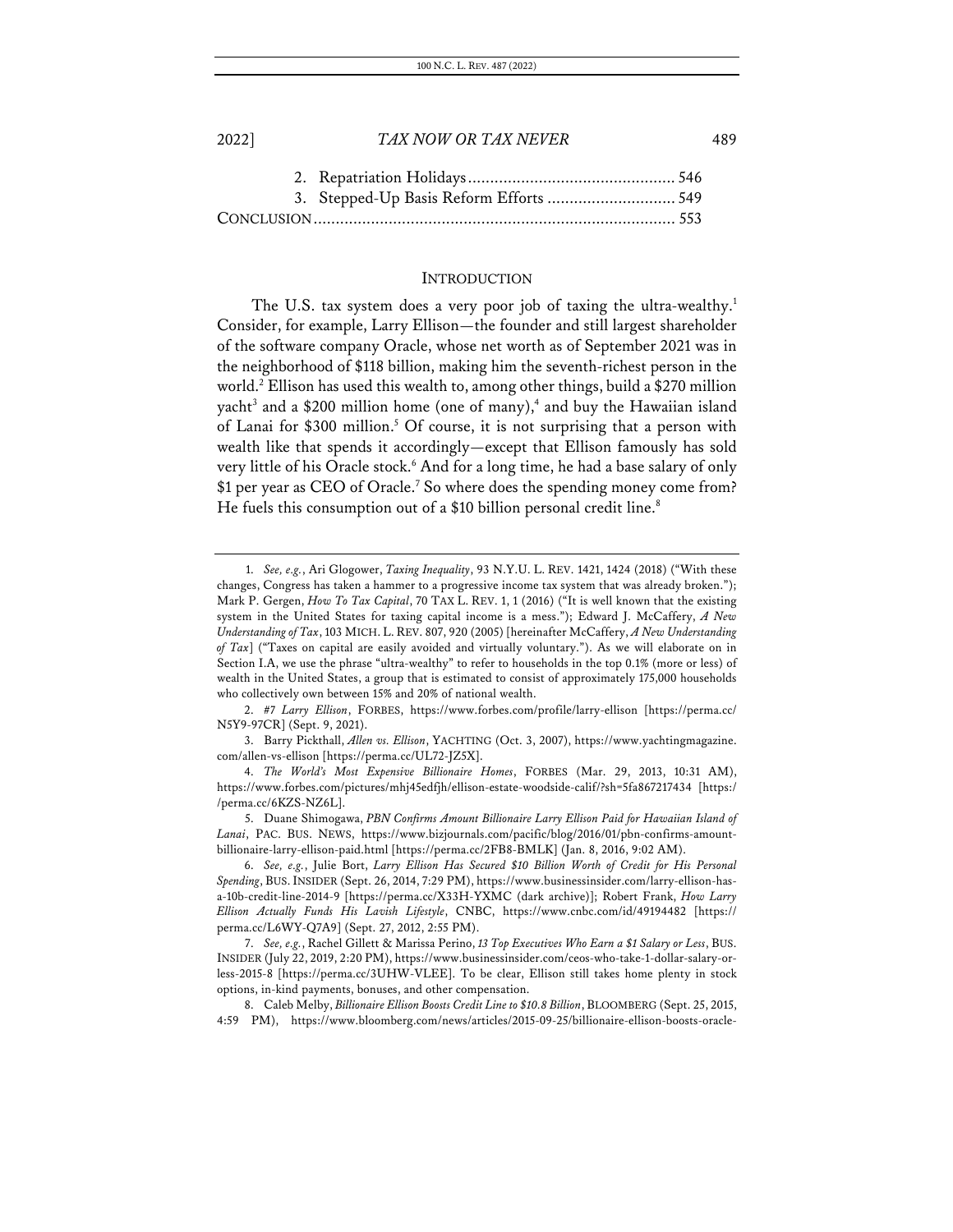Why would one of the richest men in the world take on such debt? Selling just a fraction of his stock would pay for all of his purchases and more. The answer is simple: taxes.<sup>9</sup> At today's capital gains rates,<sup>10</sup> selling the stock necessary to cover that potential \$10 billion of spending would mean cutting a check to the federal government for over \$2 billion. Instead, Ellison is taking advantage of one of the most powerful tax avoidance strategies that exists simply not realizing gain. Ellison, or his estate, will eventually have to pay any borrowed money back. Nevertheless, by deferring any realization of gain until some theoretical future date, Ellison has at least lowered—or likely wiped out entirely—any tax due. $<sup>11</sup>$ </sup>

Most Americans predominantly earn wage and salary income, which the U.S. income tax measures reasonably well.<sup>12</sup> By contrast, the ultra-wealthy predominantly earn income that arises from the returns to owning wealth (or that can be made to appear as though it arises from the returns to owning wealth),<sup>13</sup> which the U.S. income tax system measures dreadfully.<sup>14</sup> Because the U.S. income tax system is so bad at reaching the returns to owning wealth, $^{15}$  an ultra-wealthy person could, to a first approximation, earn over \$10 billion and spend it on islands and yachts without ever paying income tax.

This deep failure of the U.S. income tax system has implications beyond just the windfall for the ultra-wealthy. As we will explain,<sup>16</sup> this state of affairs

12. Lily Batchelder & David Kamin, Taxing the Rich: Issues and Options 4 (Sept. 11, 2019) (unpublished manuscript), https://ssrn.com/abstract=3452274 [https://perma.cc/9RHB-AD3Q].

13. There are a number of ways that labor or business income can be transformed into capital gain in order to get more favorable tax treatment. For example, private equity fund managers receive capital gain treatment of "carried interest," even though carried interest is largely a payment for the managers' services. *See* Victor Fleischer, *Two and Twenty: Taxing Partnership Profits in Private Equity Funds*, 83 N.Y.U. L. REV. 1, 14–15 (2008) [hereinafter Fleischer, *Taxing Partnership Profits*].

14. *Id.* at 4–7. Note that we use the phrases "investment income" and "returns to owning wealth" interchangeably. *See infra* note 20.

15. For a summary of the economics research demonstrating this, see C. Eugene Steuerle, *Individuals Pay Very Little Individual Income Tax on Capital Income*, TAXVOX (Sept. 6, 2018), https://www.taxpolicycenter.org/taxvox/individuals-pay-very-little-individual-income-tax-capital-

income [https://perma.cc/4L8N-GL5S] [hereinafter Steuerle, *Individuals Pay Very Little*]. *See also* Edward J. McCaffery, *Taxing Wealth Seriously*, 70 TAX L. REV. 305, 306 (2017) [hereinafter McCaffery, *Taxing Wealth Seriously*].

16. *See infra* Part II.

credit-line-to-10-8-billion [https://perma.cc/8HCP-3VAC (staff-uploaded, dark archive)]; Bort, *supra* note 6.

<sup>9.</sup> There may be some nontax reasons at play as well, including an interest in maintaining control over Oracle, though as other technology entrepreneurs have shown, control can be managed in other ways, such as through dual-class stock.

<sup>10.</sup> The top rate on capital gain income is 20%, I.R.C.  $\S 1(h)(1)(D)$ , or 23.8% including the tax on net investment income, *id.* § 1411(a)(1). We assume Ellison's basis is close to zero.

<sup>11.</sup> *See, e.g.*, CHUCK MARR, SAMANTHA JACOBY & KATHLEEN BRYANT, CTR. ON BUDGET & POL'Y PRIORITIES, SUBSTANTIAL INCOME OF WEALTHY HOUSEHOLDS ESCAPES ANNUAL TAXATION OR ENJOYS SPECIAL TAX BREAKS 8 (2019), https://www.cbpp.org/sites/default/ files/atoms/files/11-13-19tax.pdf [https://perma.cc/V453-6PZV].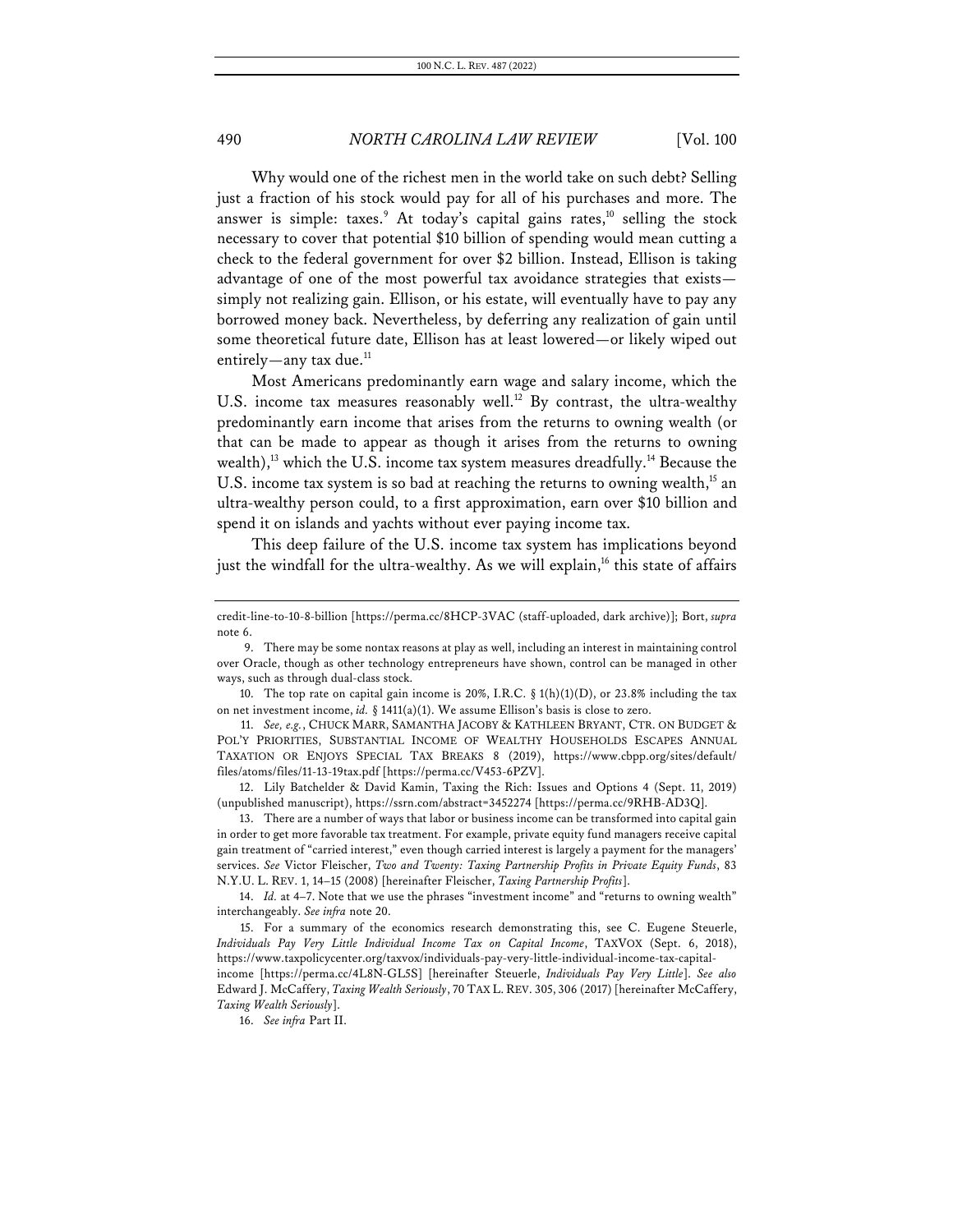likely violates even the minimal fairness requirement that the personal income tax not be regressive.<sup>17</sup> This state of affairs also harms economic efficiency because the tax-gaming techniques that the ultra-wealthy use to lower their tax burdens are wasteful and economically damaging.<sup>18</sup> Further, this state of affairs undermines both the administrability and the integrity of the entire U.S. tax system, as the tax system struggles to cope with the destructive effects of the ultra-wealthy's tax gaming. In a sense, the problems caused by the ultrawealthy's tax gaming thus "trickle down," creating harmful complexity, along with traps for the unwary, that results in inefficiencies and unfairness affecting many ordinary taxpayers.<sup>19</sup>

But why is the U.S. tax system so bad at measuring the economic income of the ultra-wealthy? The chief reason is that the U.S. income tax is realizationbased and consequently allows tax on investment income to be deferred.<sup>20</sup> Taxpayers have devised techniques, some very simple, some quite complex, for delaying realization of their investment income so that the tax is not owed in the years in which that income is earned or generated but is instead assessed only at some future date or, often, never. As the economist C. Eugene Steuerle has explained, "[most investment] income earned never is taxed at the individual level, in part because assets are often not sold and their gains never subject to income tax, in part because [investment] income benefits from a long list of tax preferences, and in part because of outright evasion."<sup>21</sup>

<sup>17.</sup> By "regressive" we mean where the share of a person's income paid in taxes goes *down* as income rises, which would be a violation of simple vertical equity. This is in contrast to the typical "progressive" income tax, where the share of income paid in taxes increases as income rises. *See, e.g.*, C. Eugene Steuerle, *And Equal (Tax) Justice for All?*, *in* TAX JUSTICE: THE ONGOING DEBATE 253, 268 (Joseph J. Thorndike & Dennis J. Ventry Jr. eds., 2002) [hereinafter Steuerle, *Equal (Tax) Justice*].

<sup>18.</sup> As in prior work, we use the term "gaming" to include legal forms of tax avoidance, illegal forms of tax evasion, and the large category of tax-planning transactions that are neither clearly legal nor clearly illegal. *See* David Gamage, *How Should Governments Promote Distributive Justice?: A Framework for Analyzing the Optimal Choice of Tax Instruments*, 68 TAX L. REV. 1, 5 n.18 (2014).

<sup>19.</sup> The use of "trickle down" here is a reference (and an admittedly snide reference) to trickledown economics. *See generally* Shu-Chun Susan Yang, *Do Capital Income Tax Cuts Trickle Down?*, 60 NAT'L TAX J. 551 (2007) (discussing trickle-down economics).

<sup>20.</sup> We use the terms "investment income" and "returns to owning wealth" interchangeably, using both terms to refer to income that can be characterized as being derived from the returns to owning wealth (as opposed to pure wage and salary income and the like), so that tax on this income can be deferred under the rules of the existing U.S. income tax. We use these terms instead of the more commonly used term "capital income" because the term "capital income" is used in disparate and often inconsistent ways by different tax scholars and tax authorities. In particular, much of the income that qualifies for deferral under the existing income tax falls outside of what economists would typically consider to be "capital income." *See, e.g.*, Victor Fleischer, *Taxing Founders' Stock*, 59 UCLA L. REV. 60, 62 (2011) ("When structured correctly, founders' stock allows entrepreneurs to defer paying tax until they sell the stock . . . ."); *see also* Fleischer, *Taxing Partnership Profits*, *supra* note 13, at 3 ("By getting paid in part with carry instead of cash, fund managers defer the tax on income derived from their human capital.").

<sup>21.</sup> Steuerle, *Individuals Pay Very Little*, *supra* note 15.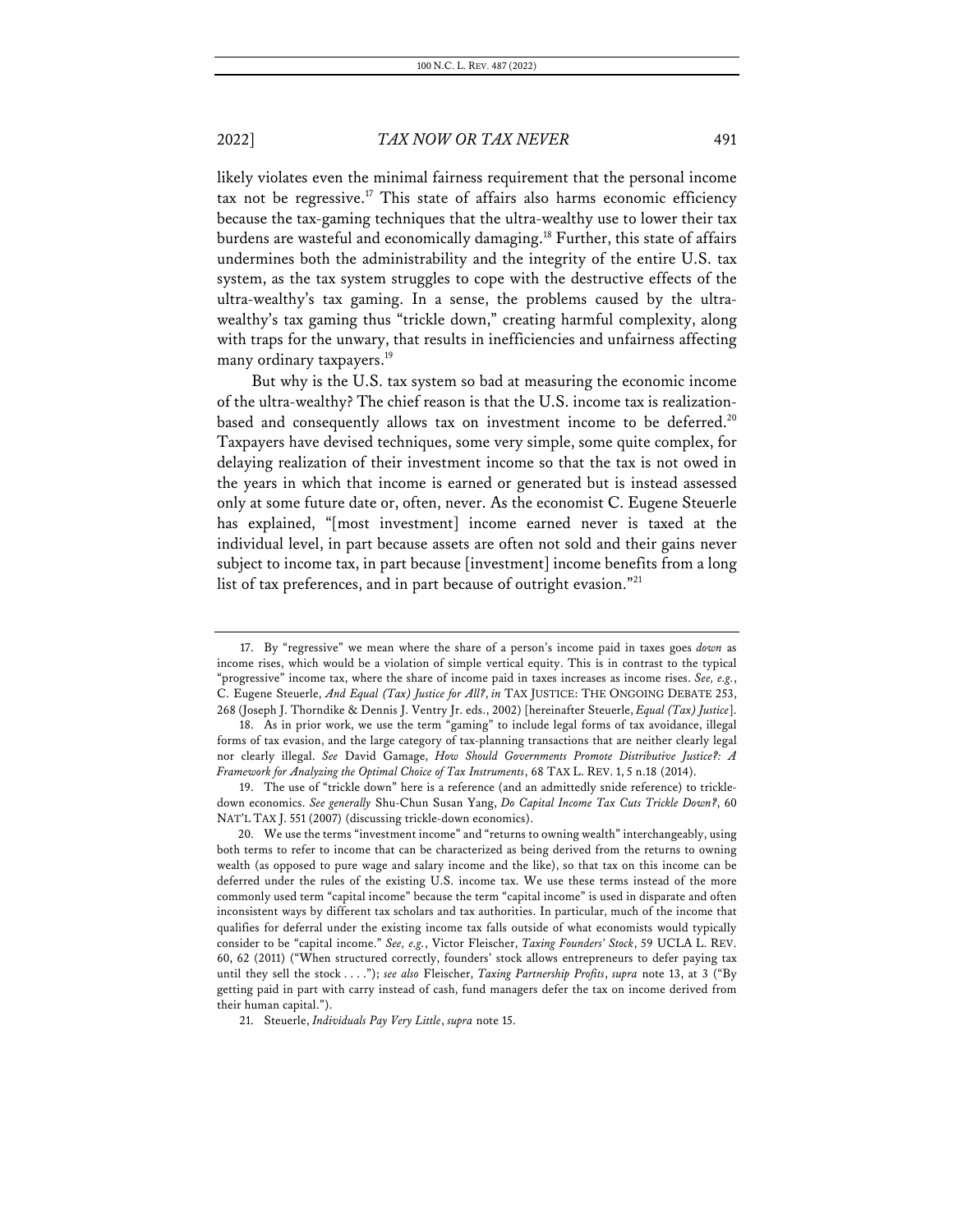Many prominent tax reform proposals would seek to eliminate opportunities for reducing or negating these deferred tax liabilities but retain the realization doctrine. We call these *future-assessment* tax reform proposals. The conventional thinking motivating these future-assessment reform proposals is that deferral need not be a problem, in and of itself, so long as deferred tax liabilities are eventually taxed at high enough rates to eliminate the tax advantages from deferral.<sup>22</sup> For instance, most of the major income tax reform proposals would operate in this fashion, as would most of the major consumption tax reform proposals, as well as most other proposals for what are sometimes called "retrospective" style tax reforms.<sup>23</sup> The theory is that if any future tax would be the present-value equivalent of a current tax (which today it is not), then the timing of the tax ought to be irrelevant.

As we argue here, however, the assumption that a future-assessed tax could be as effective as a currently-assessed tax is deeply flawed. Instead, to meaningfully tax the ultra-wealthy—and thereby start to repair our broken income tax system—*current-assessment* tax reform is required.

By *current assessment* we mean any set of rules that actually collects tax in the same time period in which income is earned or accrued, or alternatively, in the same time period as when wealth or spending power is accumulated.

<sup>22.</sup> *See* Editorial Board, Opinion, *The Smartest Way To Make the Rich Pay Is Not a Wealth Tax*, WASH. POST (July 21, 2021, 1:22 PM), https://www.washingtonpost.com/opinions/2021/07/21/mosteffective-way-tax-rich-capital-gains/ [https://perma.cc/92GK-GYLC (dark archive)] ("Fortunately, legitimate goals of a wealth tax can be achieved through other means, as the OECD report indicates.").

<sup>23.</sup> See *infra* Part III for a discussion of retrospective capital gains tax, progressive consumption tax reform proposals, and more incremental income tax reform proposals like ending stepped-up basis. For other examples of "retrospective"-style tax reforms, see, for example, Greg Leiserson, *Taxing Wealth*, *in* TACKLING THE TAX CODE: EFFICIENT AND EQUITABLE WAYS TO RAISE REVENUE 89, 107–14 (Emily Moss, Jay Shambaugh & Ryan Nunn eds., 2020) (proposing both realization-based accrual tax and realization-based wealth tax reforms); James Kwak, *Reducing Inequality with a Retrospective Tax on Capital*, 25 CORNELL J.L. & PUB. POL'Y 191, 194 (2015) (proposing a "retrospective capital tax"). Perhaps even more important than future-assessment approaches for fundamental tax reforms, many scholars and commentators have argued that it would be better to just incrementally patch the existing income tax by improving compliance and removing major loopholes—especially by removing § 1014's step-up in basis. *But see infra* Section III.C.3 (discussing why this approach would likely fail). These more incremental approaches to reform would preserve the realization-based nature of the income tax, and we thus consider these to be future-assessment approaches for reform. That is, even though these reforms might limit deferral somewhat as compared to the status quo and thereby make the income tax slightly less future-assessment oriented, these approaches would still mostly maintain both deferral and the broader future-assessment nature of the income tax, making it appropriate in our view to label these as future-assessment reforms. For examples of such incremental reform proposals, see Natasha Sarin, Lawrence H. Summers & Joe Kupferberg, *Tax Reform for Progressivity: A Pragmatic Approach*, *in* TACKLING THE TAX CODE: EFFICIENT AND EQUITABLE WAYS TO RAISE REVENUE, *supra*, at 317, 333; David Kamin, *How To Tax the Rich*, 146 TAX NOTES 119, 124–29 (2015).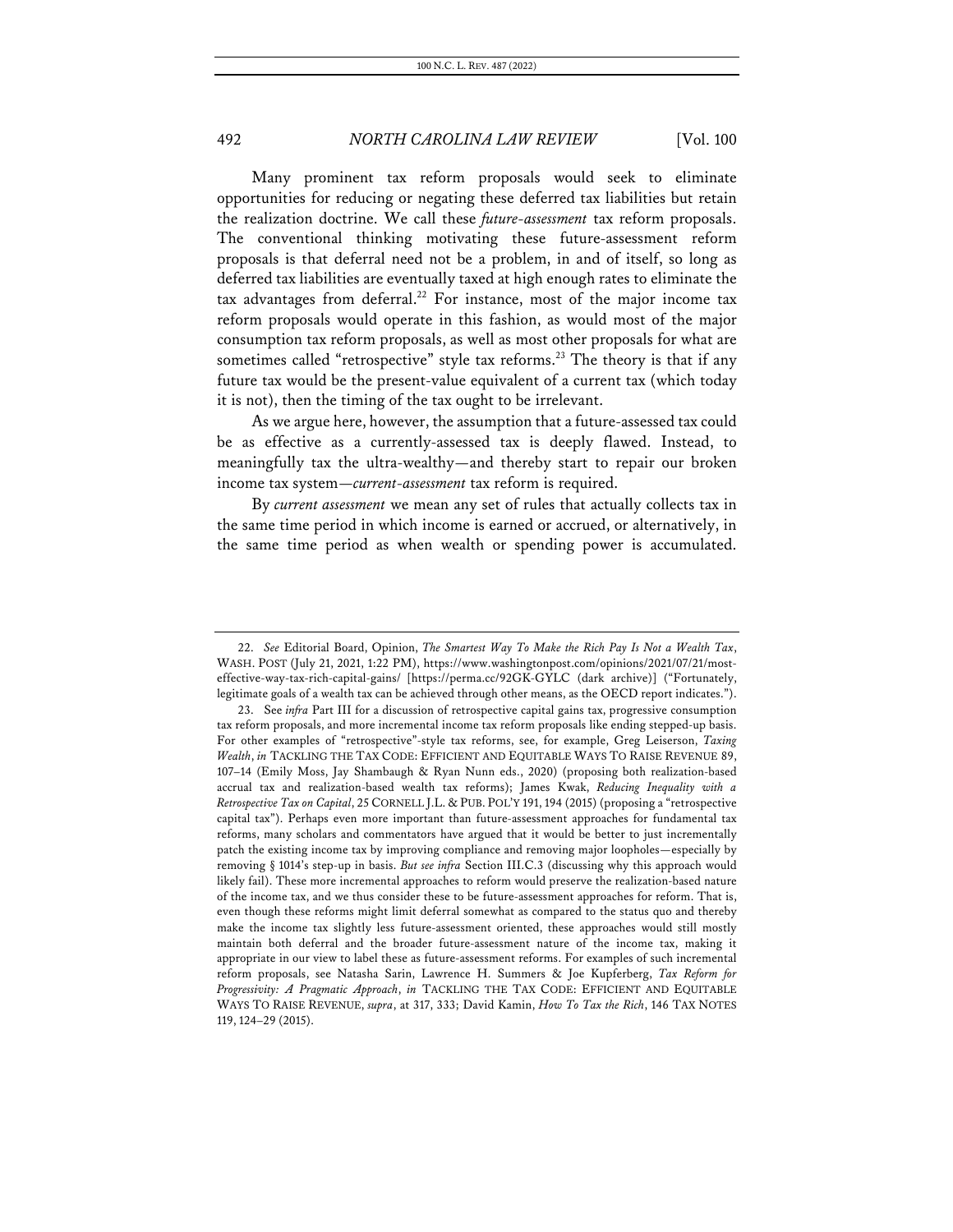Examples include wealth taxes,<sup>24</sup> mark-to-market<sup>25</sup> or other accrual income taxes, $26$  and even consumption taxes implemented along with prepayment or withholding mechanisms.<sup>27</sup>

Central to any current-assessment system is the need to value assets at a point prior to sale or other realization, so that any unrealized gain can be measured and taxed.28 It is partially because of this need for asset valuation that most tax policy scholars and tax reform advocates have disfavored currentassessment reforms.29 While the realization doctrine has historical roots in outdated notions of what can be considered "income" (conceptually and for purposes of the Sixteenth Amendment), <sup>30</sup> the standard view today is that realization is a "necessary evil" because it is difficult to do annual valuations of relatively illiquid assets, such as shares in private corporations, partnership interests, real estate, and artwork.<sup>31</sup>

These valuation and related problems present real and difficult challenges. However, these challenges are surmountable, especially with regard to current-

27. For an explanation of progressive consumption taxes, see *infra* Section III.B.2.

28. *See* David Gamage, Five Key Research Findings on Wealth Taxation for the Super Rich 14– 16 (July 27, 2019) (unpublished manuscript) [hereinafter Gamage, Five Key Research Findings], https://ssrn.com/abstract=3427827 [https://perma.cc/L92R-ZS6R]; Ari Glogower, *Taxing Capital Appreciation*, 70 TAX L. REV. 111, 133–42 (2016) [hereinafter Glogower, *Taxing Capital Appreciation*].

29. *See, e.g.*, Miranda Perry Fleischer, *Not So Fast: The Hidden Difficulties of Taxing Wealth*, 58 NOMOS 261, 262 (2017) ("Not only is an annual wealth tax susceptible to constitutional challenges, for example, but such a tax would be hobbled by valuation issues."); Kamin, *supra* note 23, at 123 ("The problem—one of several long-standing objections to mark-to-market accounting and annual wealth taxes—is valuation."); James R. Repetti, *It's All About Valuation*, 53 TAX L. REV. 607, 608 (2000) ("[V]aluation, which is the major difficulty in achieving an ideal income tax that periodically measures accretions to wealth is also the major difficulty in achieving an ideal wealth tax.").

30. "The Congress shall have the power to lay and collect taxes on incomes, from whatever source derived, without apportionment among the several States, and without regard to any census or enumeration." U.S. CONST. amend. XVI. For issues with what constitutes "income" for these purposes, see, for example, Eisner v. Macomber, 252 U.S. 189, 206–09 (1920); John R. Brooks, *The Definitions of Income*, 71 TAX L. REV. 253, 268 (2018) [hereinafter Brooks, *Definitions of Income*]; Edwin R.A. Seligman, *Are Stock Dividends Income?*, 9 AM. ECON. REV. 517, 518 (1919).

31. David M. Schizer, *Realization as Subsidy*, 73 N.Y.U. L. REV. 1549, 1552 (1998) ("[Realization] is typically justified as a necessary evil, in that alternatives—such as taxing unrealized gains . . . are not administrable or politically feasible.").

<sup>24.</sup> A wealth tax, of course, does not tax income per se. But most proposals for annual wealth taxes would tax an amount less than the average returns to wealth, and thus can be seen as a way for the government to share in those returns as they accrue. This can be distinguished from one-time confiscatory taxes, such as a well-functioning estate tax.

<sup>25.</sup> A "mark-to-market" tax system would include in income (or loss) all increases (or decreases) in the value of assets held during the taxing period, regardless of whether those gains were realized through a sale or exchange.

<sup>26.</sup> GREG LEISERSON & WILL MCGREW, WASH. CTR. FOR EQUITABLE GROWTH, TAXING WEALTH BY TAXING INVESTMENT INCOME: AN INTRODUCTION TO MARK-TO-MARKET TAXATION 4–5 (2019), https://equitablegrowth.org/wp-content/uploads/2019/09/091119-mark-tomarket-ib.pdf [https://perma.cc/VM68-BGBT] (explaining mark-to-market and accrual approaches for reform).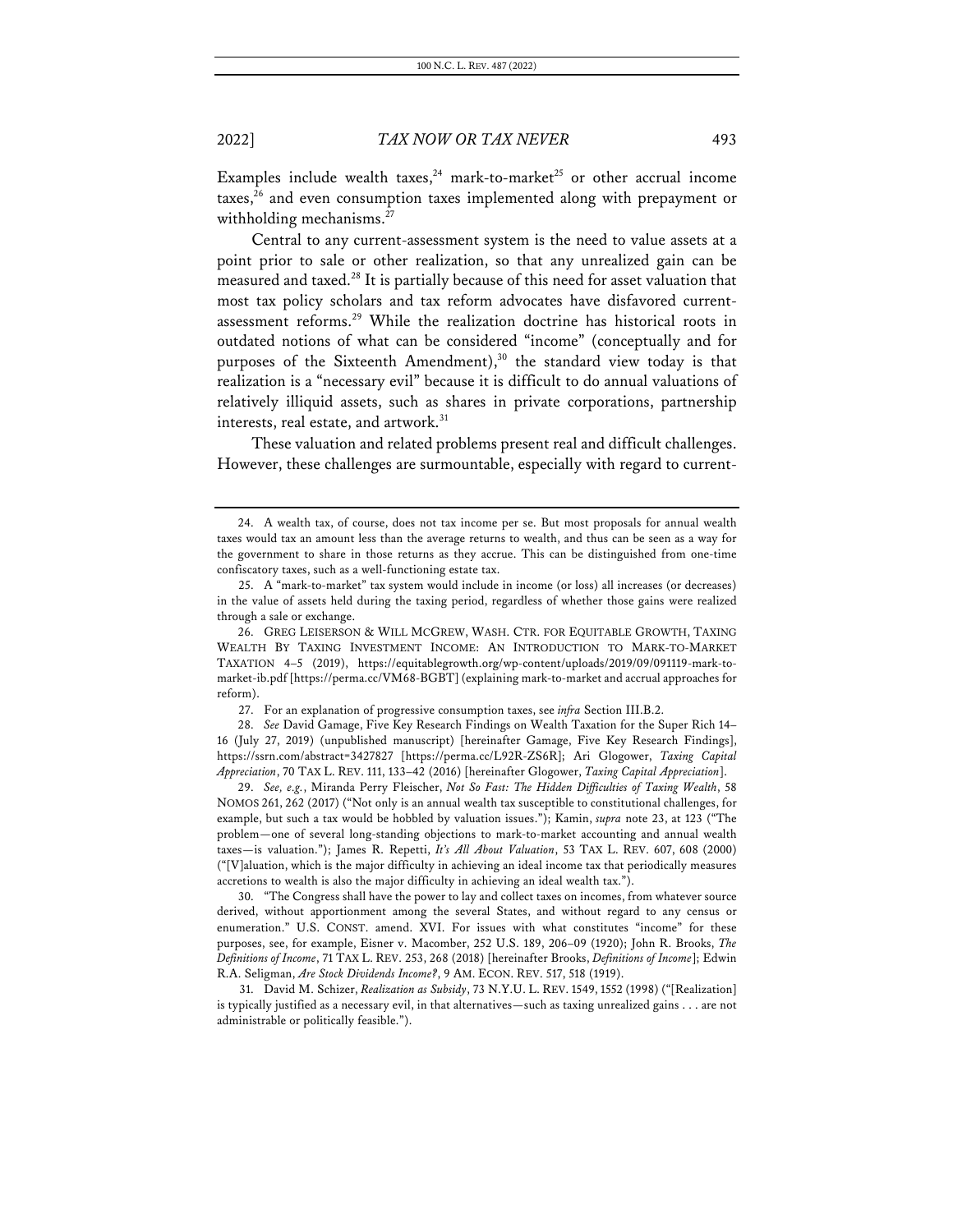assessment reforms targeted at only the ultra-wealthy. Indeed, recent scholarly and law-reform work shows how current-assessment reforms can be designed to be superior at valuation as compared to the existing U.S. income tax.<sup>32</sup> In any case, there are a number of prior proposals that we think would do a sufficiently decent job of mitigating these challenges while enacting reasonably effective current-assessment reforms.<sup>33</sup> The point being that solutions to these problems exist, even if these solutions are not perfect. These proposals have different strengths and weaknesses, and fully evaluating the advantages and disadvantages of the various existing proposals for current-assessment reforms is beyond the scope of this Article. Instead, this Article argues that we should adopt one of these proposals, or else develop better ones, because a currentassessment reform is necessary to fix our broken income tax. We must tax now, or else risk taxing never.

Current-assessment tax reform is needed because the U.S. political system is not up to the task of maintaining a system for sufficiently taxing deferred tax liabilities for long enough to adequately collect such tax. Allowing an extended time between passing a reform and actually collecting tax opens up too many opportunities for administrative maneuvering, for the development of new avoidance techniques, for a change in fundamental economic conditions, or for simply waiting for a change in political power.<sup>34</sup>

Put another way, it is entirely plausible that a new governing coalition could be elected at some point in the coming years with sufficient votes to enact a major tax reform with the goal of fixing how the existing tax system is broken

<sup>32.</sup> David Gamage, Ari Glogower & Kitty Richards, *How To Measure and Value Wealth for a Federal Wealth Tax Reform* 21 (Maurer Sch. of L. Legal Stud. Rsch. Paper Series, Rsch. Paper No. 444, 2021), https://papers.ssrn.com/sol3/papers.cfm?abstract\_id=3817773 [https://perma.cc/Y7SD-JNH7]; Gamage, Five Key Research Findings, *supra* note 28, at 14–16. Also, one of us (Gamage), has recently co-drafted both a proposed wealth tax current-assessment reform bill for the state of California and mark-to-market current-assessment reform bills for the states of New York and Illinois, all of which incorporate some innovations (that we will explain more fully in future scholarship) for mitigating concerns related to valuation and liquidity. *See, e.g.*, Assemb. B. 2088, 2019–2020 Leg., Reg. Sess. (Cal. 2020) (containing our valuation innovations at Sections 50307–50309 and containing our liquidity innovations at Subsection 50307(c)); DAVID GAMAGE, EMMANUEL SAEZ & DARIEN SHANSKE, THE CALIFORNIA EXTREME WEALTH TAX: REVENUE, ECONOMIC, AND CONSTITUTIONAL ANALYSIS (2020), https://eml.berkeley.edu/~saez/CAwealthtax.pdf [https://perma.cc/S8YC-Q8BD]; S. 8277, 2019–2020 Leg., Reg. Sess. (N.Y. 2020); Letter from Darien Shanske, David Gamage & Emmanuel Saez to Governor Cuomo, Speaker Stewart-Cousins & Speaker Heastie (Dec. 9, 2020), https://www.politico.com/states/f/?id=00000176-4ed9-d3e7-a3ff-dfd923d80000 [https://perma.cc/PC B9-BKBG].

<sup>33.</sup> *E.g.*, Elizabeth Warren, *Ultra-Millionaire Tax*, WARREN DEMOCRATS, https:// elizabethwarren.com/ultra-millionaire-tax/ [https://perma.cc/DGM6-U24S]; Edward D. Kleinbard, *The Right Tax at the Right Time*, 21 FLA. TAX REV. 208, 232 (2017) [hereinafter Kleinbard, *The Right Tax*]; Gergen, *supra* note 1, at 1; *see also supra* note 32 (listing some other current-assessment reform proposals that were co-drafted by Gamage). Note that Gamage also advised on the design of Senator Warren's wealth tax reform proposals.

<sup>34.</sup> *See infra* Part III.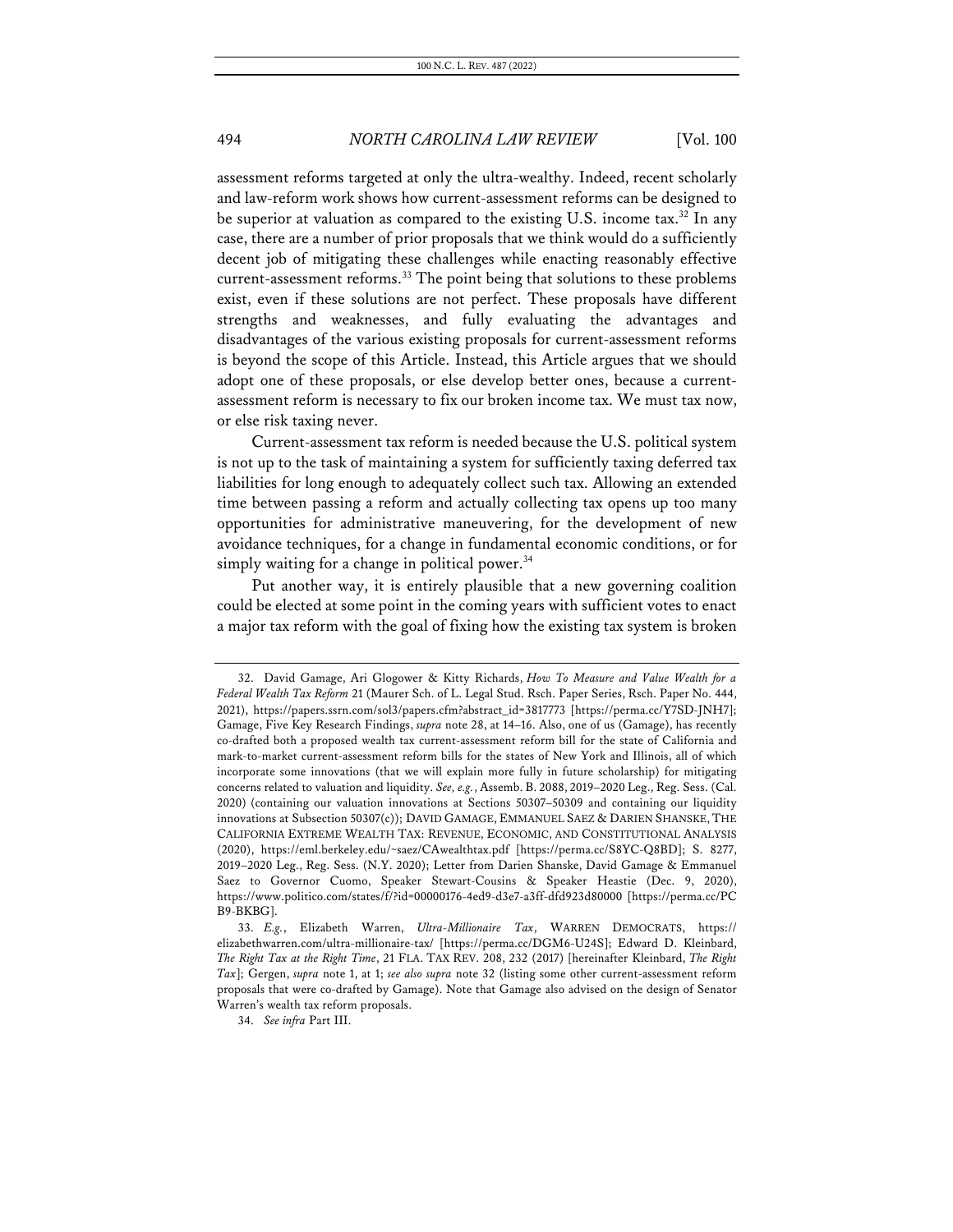with respect to the ultra-wealthy. But if this reform is a *future-assessment* reform, it is implausible to expect that this coalition would remain in power long enough, while maintaining sufficient commitment to bolstering its tax reform throughout, to prevent new opportunities from emerging in the future for taxpayers to negate or reduce their deferred tax liabilities. We argue that the most likely outcome is an incremental weakening of the reform in the face of these forces, perhaps culminating in outright repeal after a shift in political power.35 And this process is made easier because a future-assessment reform that has yet to collect much revenue is distinctly disadvantaged politically and budgetarily.<sup>36</sup>

To clarify this argument, we distinguish here between two benefits of deferral. Almost universally when the prior literature has referred to the tax benefit of deferral, that literature has considered only the benefits baked into *existing law*. <sup>37</sup> These include, for example, taking advantage of the time value of money by delaying realization or waiting for the § 1014 step-up in basis, which wipes out all predeath gains when assets are passed to heirs.<sup>38</sup> But the literature has mostly ignored a second benefit of deferral for wealthy taxpayers, which we refer to as the *political-optionality benefit* of deferral.39 In short, deferring the point at which the law imposes tax gives taxpayers time and opportunity to wait for the law to weaken or change—and even to lobby for such a change.

History shows time and again that ultra-wealthy taxpayers are well aware of the limits of the U.S. political system and can thus be expected to defer their tax liabilities while waiting for future opportunities to permanently negate or reduce their deferred tax liabilities.<sup>40</sup> Thus, it is not enough to continue to rely on realization to trigger taxation in the future while hoping to impose a presentvalue equivalent tax at that time. Unless some as-of-yet unknown mechanism can be created to stop taxpayers from reducing or negating deferred tax

<sup>35.</sup> *See infra* Section III.A.1.

<sup>36.</sup> *See infra* Section III.A.3.

<sup>37.</sup> *E.g.*, Kwak, *supra* note 23, at 194; Jeffrey L. Kwall, *When Should Asset Appreciation Be Taxed?: The Case for a Disposition Standard of Realization*, 86 IND. L.J. 77, 82 (2011).

<sup>38.</sup> *See infra* Section III.C.3.

<sup>39.</sup> Important exceptions to this oversight in the literature include David Kamin & Jason S. Oh, *The Effects of Capital Gains Rate Uncertainty on Realization* 32–33 (UCLA Sch. of L., Law & Econ. Rsch. Paper No. 19-06, 2019), and Daniel Hemel, *Taxing Wealth in an Uncertain World*, 72 NAT'L TAX J. 755, 768–69 (2019) [hereinafter Hemel, *Taxing Wealth*]. We have been aided in this project by these papers and our conversations with the authors. As we will elaborate on in Part III, portions of our arguments in this project generalize and extend similar ideas developed previously by Kamin and Oh. Hemel's *Taxing Wealth*, which was written at the same time as early drafts of this Article, also has some overlaps. That said, this Article departs from these papers and the prior literature by developing a more comprehensive theoretical and normative case for how and why political optionality infects tax policy and motivates the case for current-assessment tax reforms.

<sup>40.</sup> *See infra* Section III.C.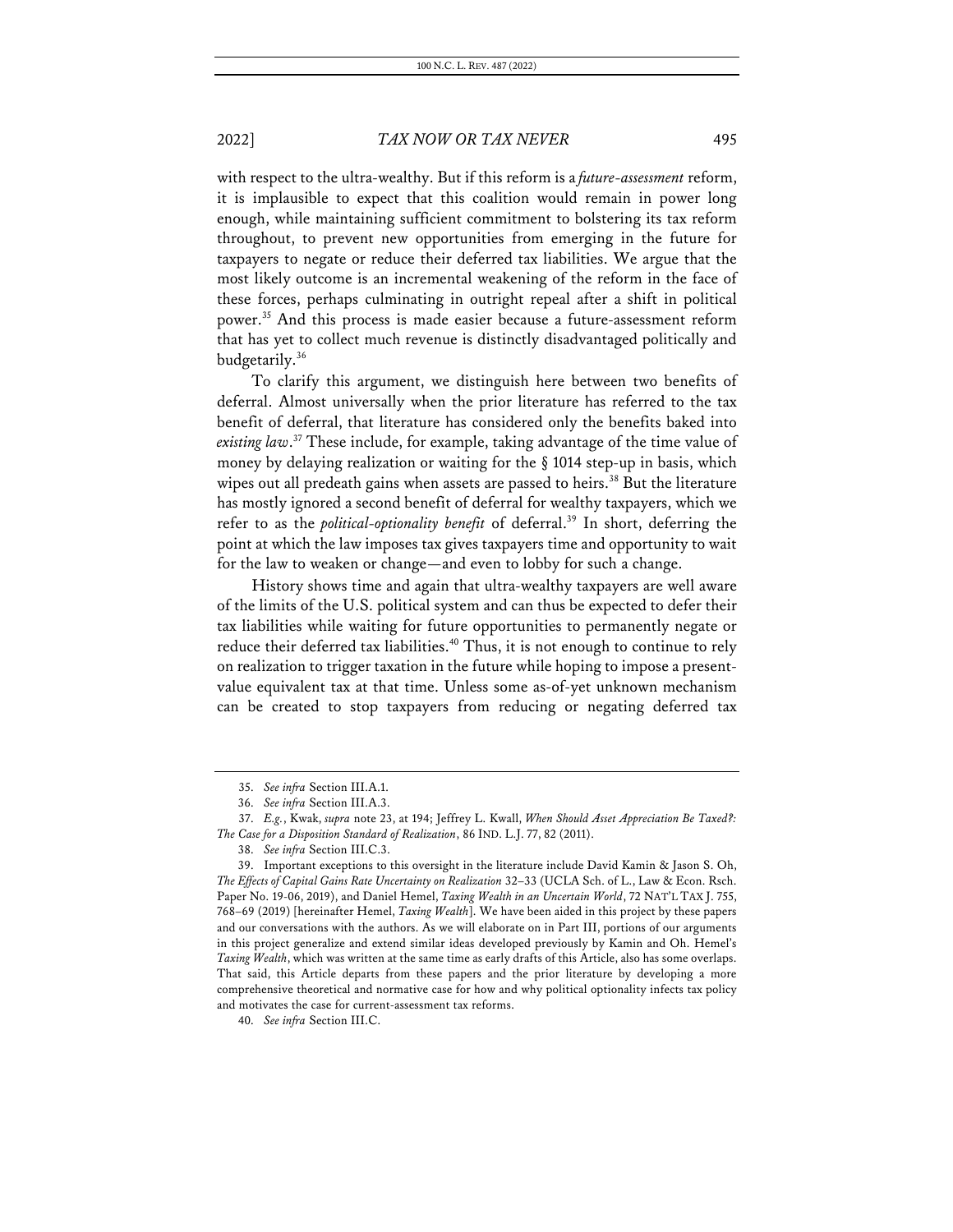liabilities in the future, no tax reform that permits deferral will succeed at fixing how the personal tax system is broken.

This Article explains three sets of pressures that tend to undermine futureassessment reforms over time, but that current-assessment reforms are relatively resistant to. The first set of pressures arises from policy drift and the need for incremental bolstering of major tax reforms.<sup>41</sup> As this Article elaborates, the nature of tax politics creates asymmetric pressures that tend to push toward undermining tax reforms—especially reforms targeted at the ultrawealthy. Consequently, it is crucial that as many key mechanics of a major tax reform as possible be implemented at or immediately following the time of the reform's enactment, while the initial reform coalition still retains its strength and commitment to the reform. Because future-assessment reforms put off the actual assessment and collection of tax, such reforms also put off the time when key administrative decisions and technical corrections are made. This makes it dramatically more likely that the reform will be substantially undermined over time.

The second set of pressures arises from the time value of options. <sup>42</sup> Futureassessment reforms give taxpayers the choice of when to realize their tax liabilities—when to exercise the option value of deciding in which future political regime a deferred tax liability will be realized, assessed, and paid. This creates strong incentives for ultra-wealthy taxpayers both to wait for future legal or political changes (favorable to them) and to lobby and exert other political pressures in the hopes of creating such future changes.

The third set of pressures arises from federal budget rules and resulting political incentives.<sup>43</sup> For federal budget scoring purposes, much of the tax revenue that might theoretically be raised by a future-assessment tax reform will show up outside of the budget window. This makes it much more politically difficult to legislatively bolster and strengthen such reforms while making it much easier politically to legislatively weaken such reforms.

This Article proceeds as follows. Part I further clarifies how the existing U.S. income tax system is broken. Part II argues that this brokenness creates serious unfairness and inefficiencies that weaken the entire existing tax system and that motivate our call for reform. Finally, Part III explains the three sets of pressures that tend to undermine future-assessment reforms—pressures that current-assessment reforms are relatively resistant to—developing these explanations based on theory and an examination of specific future-assessment reform proposals as well as the history of prior reform attempts.

<sup>41.</sup> *See infra* Section III.A.1.

<sup>42.</sup> *See infra* Section III.A.2.

<sup>43.</sup> *See infra* Section III.A.3.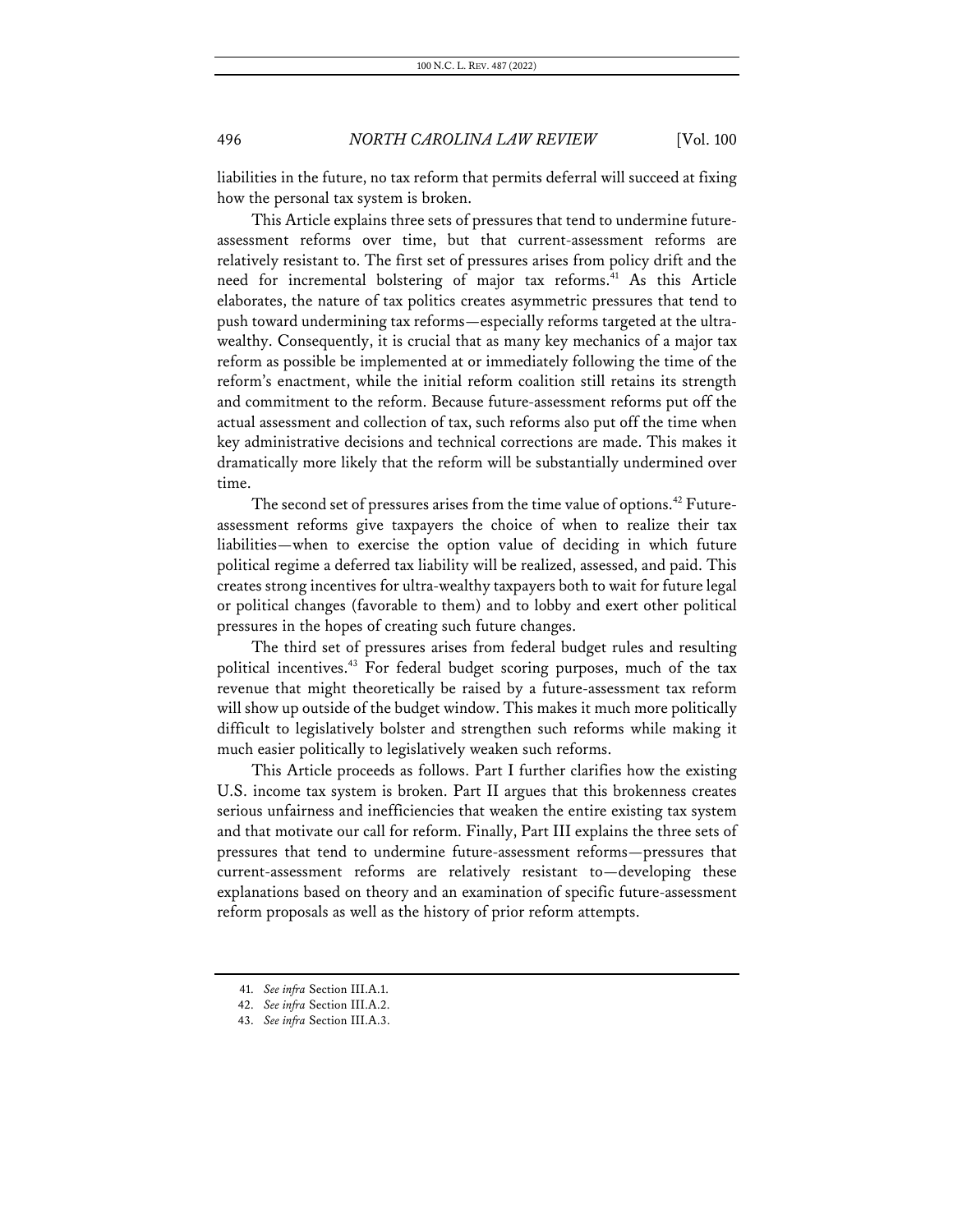### I. THE INCOME TAX SYSTEM IS BROKEN

A central motivation of this Article is that taxation of the ultra-wealthy is both necessary and currently inadequate, and that this failure to tax the ultrawealthy is a systemic problem that undermines the overall income tax system. The problem is not merely that some rich people get marginally richer. Rather, the manner in which the tax system benefits the ultra-wealthy reveals core problems and threatens the integrity of the tax system itself.<sup>44</sup>

In this part we begin with a description of the ultra-wealthy and the nature of their income and wealth. The key point is that "[t]hey are different from you and me"45 in the ways that they earn income and acquire wealth, and therefore how they interact with the tax system. Based on those differences, we then turn to how the income tax system is broken. The income tax system does a reasonably good job of taxing income in the forms of wages and salaries but does a very poor job of reaching investment income.<sup>46</sup> (Readers already familiar with how investment income is currently only scantily taxed may wish to skip or skim Part I.)

### A. *Who Are the Ultra-Wealthy?*

The focus of this Article is on the taxation of a particular subgroup of American taxpayers that we label as the "ultra-wealthy."<sup>47</sup> By this we mean tax

<sup>44.</sup> Of course, the failure to tax the ultra-wealthy is not the only way in which the existing U.S. tax system is broken. For instance, we consider important aspects of the business-level tax system to also be broken. However, we will argue that the manner in which the existing U.S. personal income tax is broken with respect to the wealthiest individuals and families makes it harder to mend other ways in which the existing tax system is broken, so that fixing how the personal tax system is broken with respect to the ultra-wealthy is a good starting point for reform. *See infra* Section II.D. For example, absent a current-assessment reform at the personal level, the business-level tax system must cope with the problem of personal investors using the corporate form for tax sheltering purposes, and managing this problem complicates efforts to mitigate other problems plaguing business-level tax reform efforts. *See* David Kamin, David Gamage, Ari Glogower, Rebecca Kysar, Darien Shanske, Reuven Avi-Yonah, Lily Batchelder, J. Clifton Fleming, Daniel Hemel, Mitchell Kane, David Miller, Daniel Shaviro & Manoj Viswanathan, *The Games They Will Play: Tax Games, Roadblocks, and Glitches Under the 2017 Tax Legislation*, 103 MINN. L. REV. 1439, 1445–58 (2019).

<sup>45.</sup> F. SCOTT FITZGERALD, THE RICH BOY (1926), *reprinted in* ALL THE SAD YOUNG MEN 5, 5 (James L.W. West III ed., Cambridge Univ. Press 2007).

<sup>46.</sup> *See* Batchelder & Kamin, *supra* note 12, at 4 ("Wages comprise the vast majority of income for those outside of the top 1 percent of income . . . . Tax avoidance and evasion are rare for wage income because it is subject to information reporting and withholding, and because wage earners generally cannot manipulate the timing of income recognition . . . .").

<sup>47.</sup> We describe this Article's project and narrow its focus in this way because we are abstracting here from larger questions about the proper tax base(s) for a tax regime as a whole. Our focus here is on the particular tools and policies needed to meaningfully tax this small group of taxpayers, regardless of how the remaining tax system is constituted. Indeed, as we will argue, due to the way the wealth and income of this group is derived, *any* modern tax system must consider the issues we raise if it wishes to successfully tax this group. Regardless of whether a country as a whole chooses to tax income, wealth, consumption, some other measure for economic well-being, or some mixture of these, we believe that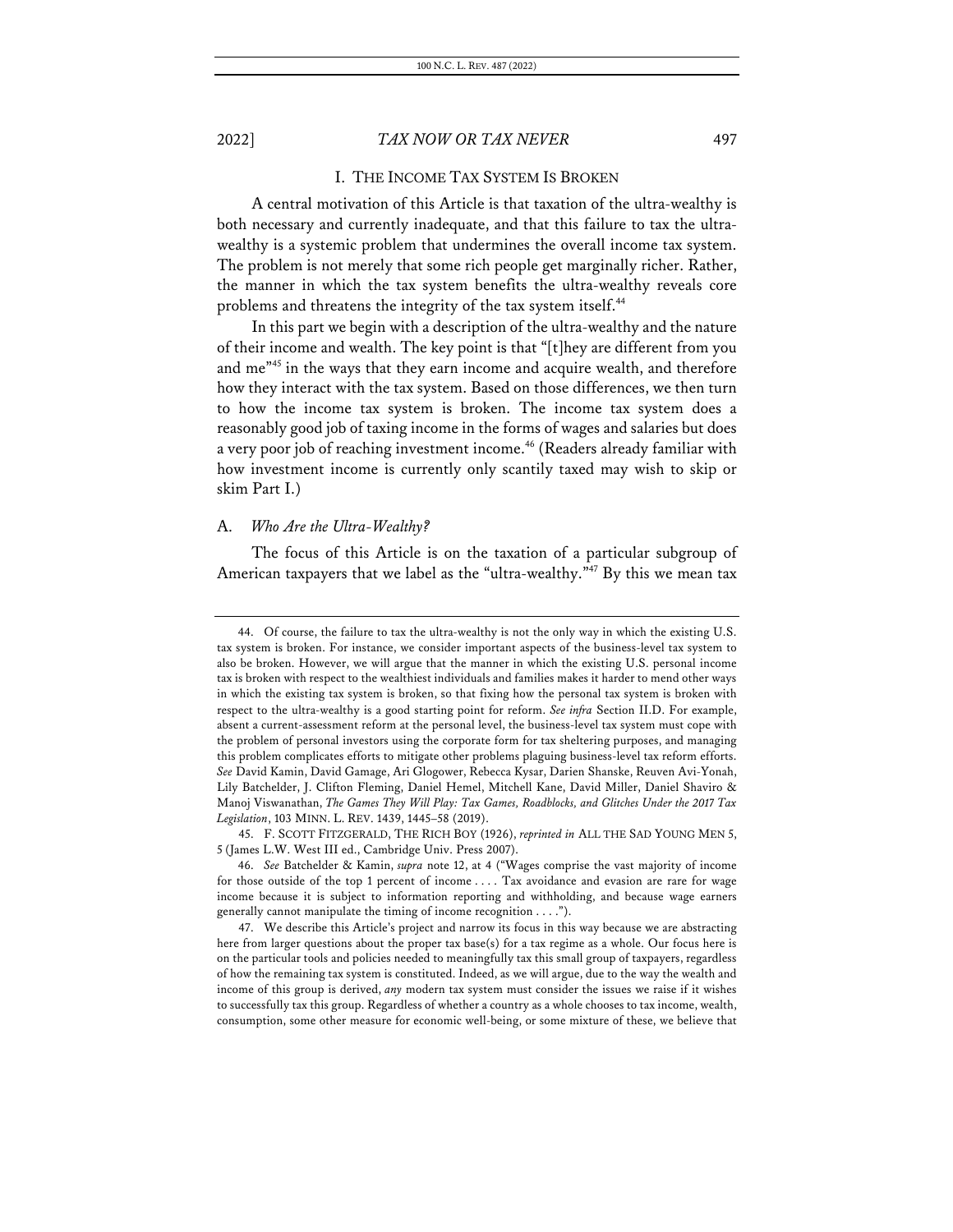households in the top 0.1% (more or less) of wealth in the United States.<sup>48</sup> This is, to be clear, a relatively small group—approximately  $235,000$  individuals<sup>49</sup> or 175,000 tax households—though they collectively own as much as \$12 trillion in wealth.<sup>50</sup>

So, who are they and what does their financial picture look like? We should say at the outset that comprehensive and reliable data on wealth distribution is thinner than for income. Much of the information we have is from government surveys, which have some weakness in tracking some forms of privately held wealth and attributing them to individuals.<sup>51</sup> That said, we can still know to a reasonably high degree of certainty that certain types of wealth are held by the class as a whole, even if we cannot assign it to particular individuals.

In a recent paper, Emmanuel Saez and Gabriel Zucman, two of the leading economists studying income and wealth inequality, use a range of methodologies to estimate that these 175,000 households in 2019 owned between 12% and 14% of national wealth, with a minimum wealth of at least \$28 million per household.<sup>52</sup> Because these levels are estimated using a variety of methods, including estate tax data, the Survey of Consumer Finances ("SCF"),

50. *See* Emmanuel Saez & Gabriel Zucman, *Progressive Wealth Taxation*, 2019 BROOKINGS PAPERS ON ECON. ACTIVITY 437, 439, 450 n.19 [hereinafter Saez & Zucman, *Progressive Wealth Taxation*].

52. Saez & Zucman, *Progressive Wealth Taxation*, *supra* note 50, at 460 tbl.2. Although there has been some debate about other estimates made by Saez and Zucman, most notably their revenue estimates for wealth tax proposals and their estimates for the overall distributional incidence of the entire tax system, *see infra* notes 72 & 113–14, their estimates that we report above seem to be in a similar range to corresponding estimates made by other notable economists. For instance, Smith et al. report that there are approximately 238,700 individuals in the top 0.1%, and that these individuals control approximately 14.3% of national wealth, with a minimum wealth of approximately \$14 million per individual. Smith et al., *supra* note 49, at 68 tbl.1.

successful taxation of the ultra-wealthy requires use of a current-assessment mechanism (as we will argue in Part III).

<sup>48.</sup> Over time, the top taxpayers by wealth will roughly correspond to the top taxpayers by income, but income-based measurements tend to fluctuate more over time as compared to wealth-based measurements. Thus, the top taxpayers by income in any particular year will correspond less with the top taxpayers by wealth as compared to considering the top taxpayers by income across a longer time frame.

<sup>49.</sup> Matthew Smith, Owen Zidar & Eric Zwick, Top Wealth in America: New Estimates and Implications for Taxing the Rich 68 tbl.1 (Apr. 24, 2020) (unpublished manuscript) (on file with authors).

<sup>51.</sup> For sources discussing issues of measurement and missing wealth, see generally, for example, GABRIEL ZUCMAN, THE HIDDEN WEALTH OF NATIONS: THE SCOURGE OF TAX HAVENS (Teresa Lavender Fagen trans., Univ. of Chi. Press 2015) (2013); Saez & Zucman, *Progressive Wealth Taxation*, *supra* note 50; Gabriel Zucman, *Global Wealth Inequality*, 11 ANN. REV. ECON. 109 (2019); Smith et al., *supra* note 49; Annette Alstadsæter, Niels Johannsen & Gabriel Zucman, *Who Owns the Wealth in Tax Havens? Macro Evidence and Implications for Global Inequality*, 162 J. PUB. ECON. 89 (2018); Emmanuel Saez & Gabriel Zucman, *Wealth Inequality in the United States Since 1913: Evidence from Capitalized Income Tax Data*, 131 Q.J. ECON. 519 (2016); Gabriel Zucman, *Taxing Across Borders: Tracking Personal Wealth and Corporate Profits*, 28 J. ECON. PERSPS. 121 (2014).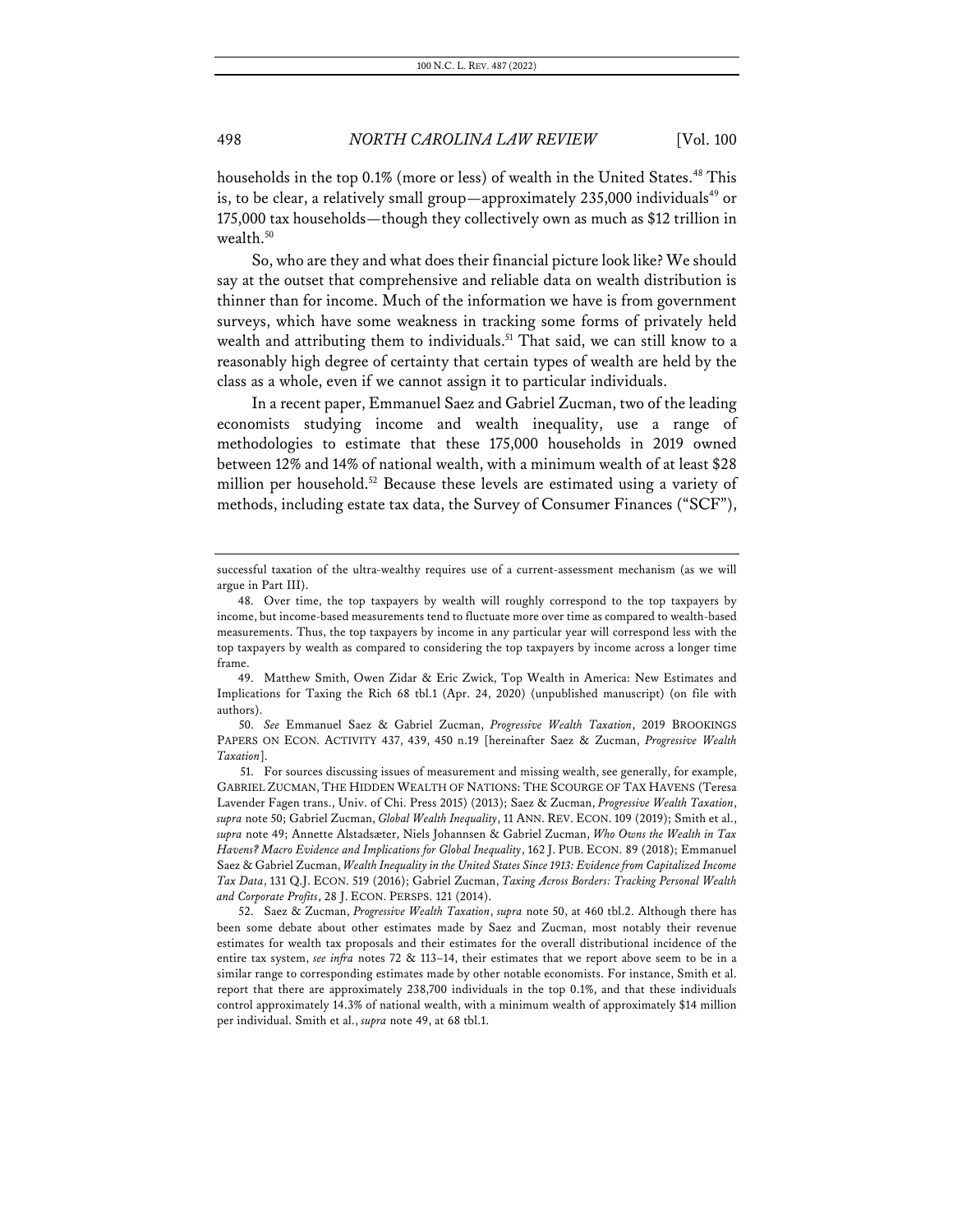and the Forbes 400 list,<sup>53</sup> we cannot say precisely what the *income* composition of this group is. But we can instead look at the 0.1% of households in terms of *income*, which is likely to have substantial overlap with the top 0.1% of wealthholders.<sup>54</sup> For this group, the largest single income component is capital gains, and the combination of capital gains, business income, and other forms of investment income (like interest and dividends) make up roughly 70–75% of their total income.<sup>55</sup>

The balance of wage income and investment income in the earnings of the ultra-wealthy has varied over time. In the last period of dramatic wealth and income inequality, the 1920s, salaries made up an even smaller share of the income of the ultra-wealthy than today.<sup>56</sup> In the immediate post-World War II period, investment and business income were relatively low, and so salary income made up a larger relative share of income.<sup>57</sup> When inequality started to grow again in the late 1970s and 1980s, salary income was a big driver, leading some researchers to speculate that "superstars"—those who could demand huge payments for their skills, such as athletes, actors, and CEOs—were driving the increase in inequality.58 In recent decades, however, financial investment income, especially capital gains, has returned with a vengeance. Today we can comfortably say that the vast majority of the income of this ultra-wealthy group is earned from their financial capital rather than their human capital.<sup>59</sup>

If we narrow further to examine the top 0.01% of wealth-holders, these 17,500 households own wealth of at least \$190 million per household, with an average wealth of around \$365 million.<sup>60</sup> Saez and Zucman estimate using SCF data that the reported income of this group averages \$11.6 million annually, but

<sup>53.</sup> Saez & Zucman, *Progressive Wealth Taxation*, *supra* note 50, at 460–61 tbl.2.

<sup>54.</sup> Many of the people with the highest amounts of wealth will correspondingly also have some of the highest amounts of income.

<sup>55.</sup> *See, e.g.*, Thomas Piketty, Emmanuel Saez & Gabriel Zucman, *Distributional National Accounts: Methods and Estimates for the United States*, 133 Q.J. ECON. 553, 595–97 (2018); Emmanuel Saez, *Income and Wealth Inequality: Evidence and Policy Implications*, 35 CONTEMP. ECON. POL'Y 7, 10–11 (2017); Anthony B. Atkinson, Thomas Piketty & Emmanuel Saez, *Top Incomes in the Long Run of History*, 49 J. ECON. LITERATURE 3, 8 fig.3, 53–54 (2011); Philip Stallworth, *"Let Me Tell You About the Rich. They Are Different from You and Me.*,*"* TAX POL'Y CTR. (Mar. 18, 2019), https://www.taxpolicycenter.org/ taxvox/let-me-tell-you-about-very-rich-they-are-different-you-and-me [https://perma.cc/Q6WX-B2R K].

<sup>56.</sup> *See* Atkinson et al., *supra* note 55, at 8 fig.3.

<sup>57.</sup> *See id.* at 8 fig.3, 43–45.

<sup>58.</sup> *See, e.g.*, Sherwin Rosen, *The Economics of Superstars*, 71 AM. ECON. REV. 845, 845–46 (1981).

<sup>59.</sup> To be clear, portions of measured capital gains and returns to wealth holdings may result at least in part from these taxpayers' labor efforts (think, for instance, of a superstar investor like Warren Buffett skillfully selecting stocks). Nevertheless, the key point for our purposes is that most of the economic income of the ultra-wealthy is earned in forms that our existing tax system deals with very poorly, rather than in the form of salaries and wages which our existing tax system deals with quite successfully.

<sup>60.</sup> *See* Saez & Zucman, *Progressive Wealth Taxation*, *supra* note 50, at 450 n.19, 465 tbl.3, 465–66.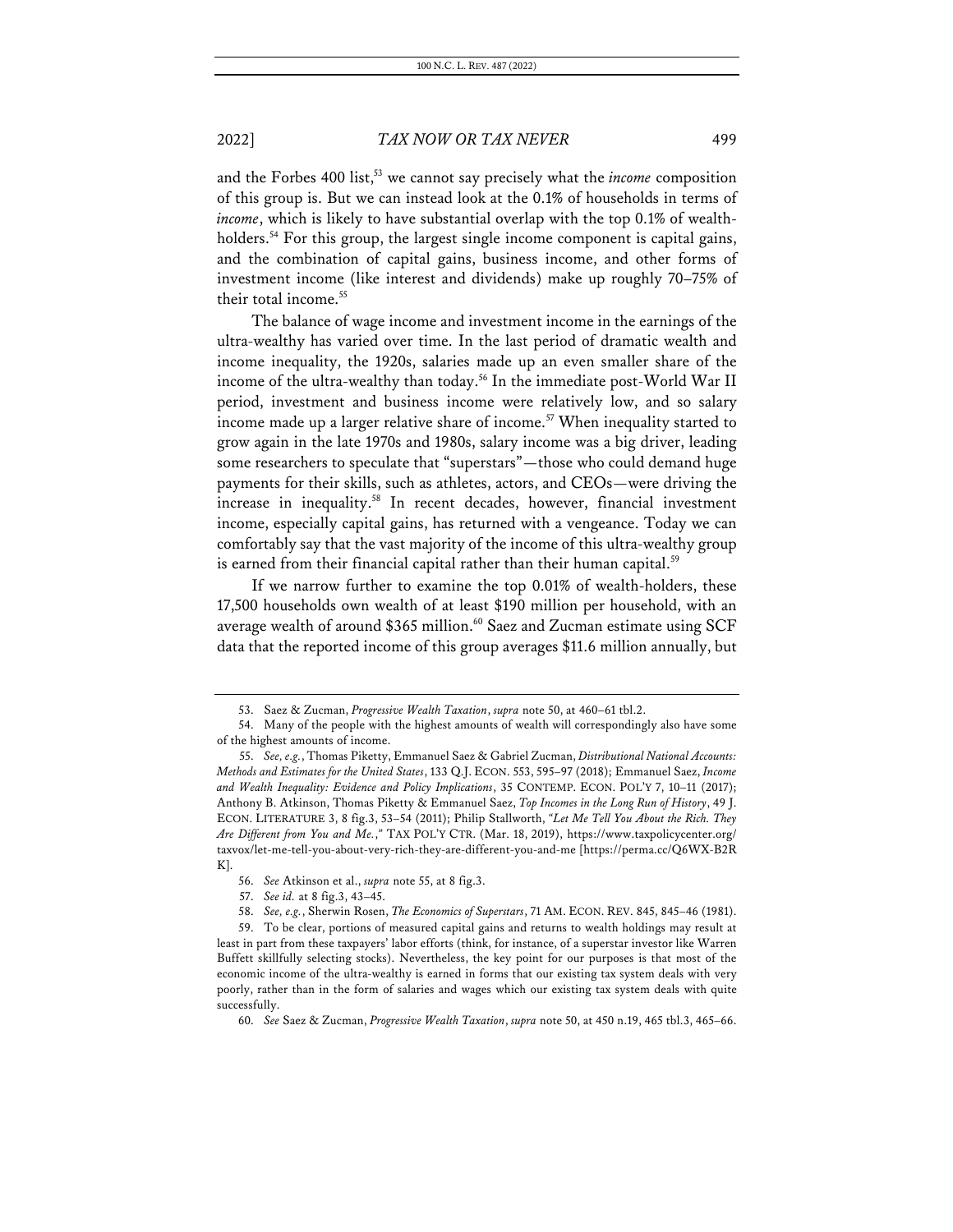they say that is underreported by about 50% given typical returns on wealth. $61$ We can safely assume that all or nearly all of the underreported income is from investment, given typical avoidance and evasion strategies. Moreover, given these wealth levels, we can reasonably assume that the income generated by that wealth swamps whatever these taxpayers might be earning from salary or wages.<sup>62</sup>

Ultimately, then, the story of the ultra-wealthy is a story of (a) enormous holdings of wealth and (b) the dominance of income from that wealth—that is, investment income—over income from salaries and wages. These first-order facts make the ultra-wealthy different from the vast majority of taxpayers, who generally have low or even negative wealth and who earn virtually all of their income from salaries and wages.<sup>63</sup>

This difference supports our focusing this Article on the ultra-wealthy. Again, the existing income tax does a reasonable job at taxing income from salaries and wages (covering most of the income earned by most taxpayers outside of the ultra-wealthy). By contrast, the existing income tax is broken when it comes to taxing the investment income that composes most of the economic income earned by the ultra-wealthy.

### B. *How the Income Tax System Is Broken*

The income tax system is broken because it relies on *realization*—that is, that most income from the appreciation of assets is only taxed when it is *realized*  through a sale or exchange of those assets. For most taxpayers, realization is of little import since they have few appreciated assets, and what they have is already shielded from taxation anyway.<sup>64</sup> But for the ultra-wealthy, whose income comes via the accumulation of financial assets, realization is central.

Because of the realization-based nature of the income tax, the ultrawealthy—though not only them—can take advantage of tax planning strategies that defer and then reduce, or even wipe out, the personal-level tax on investment income. Some strategies for accomplishing this are sophisticated and aggressive, especially the use of offshore funds.<sup>65</sup> But even relatively simple

<sup>61.</sup> *Id.* at 465 tbl.3.

<sup>62.</sup> Even a relatively modest 3% return on wealth of \$365 million would generate \$10,950,000 of income in a year. Only in extreme cases does labor income approach that level.

<sup>63.</sup> *See* Batchelder & Kamin, *supra* note 12, at 4.

<sup>64.</sup> *See, e.g.*, I.R.C. § 501(a) (exempting, inter alia, qualified pension plans from taxation); *id.*  § 121 (excluding from gross income up to \$500,000 of gain from the sale of a principal residence).

<sup>65.</sup> For a relatively easy-to-understand explanation of how this works, see Matt Levine, *Taxes, Hedge Funds and an Incident*, BLOOMBERG (Dec. 30, 2015, 8:43 AM), http://www. bloombergview.com/articles/2015-12-30/taxes-hedge-funds-and-an-incident [https://perma.cc/QD3B-6HM3 (dark archive)] ("That's the basic idea of the 'income defense industry,' just finding places to point money-generating machines that won't generate present taxation. That's how the Bermuda-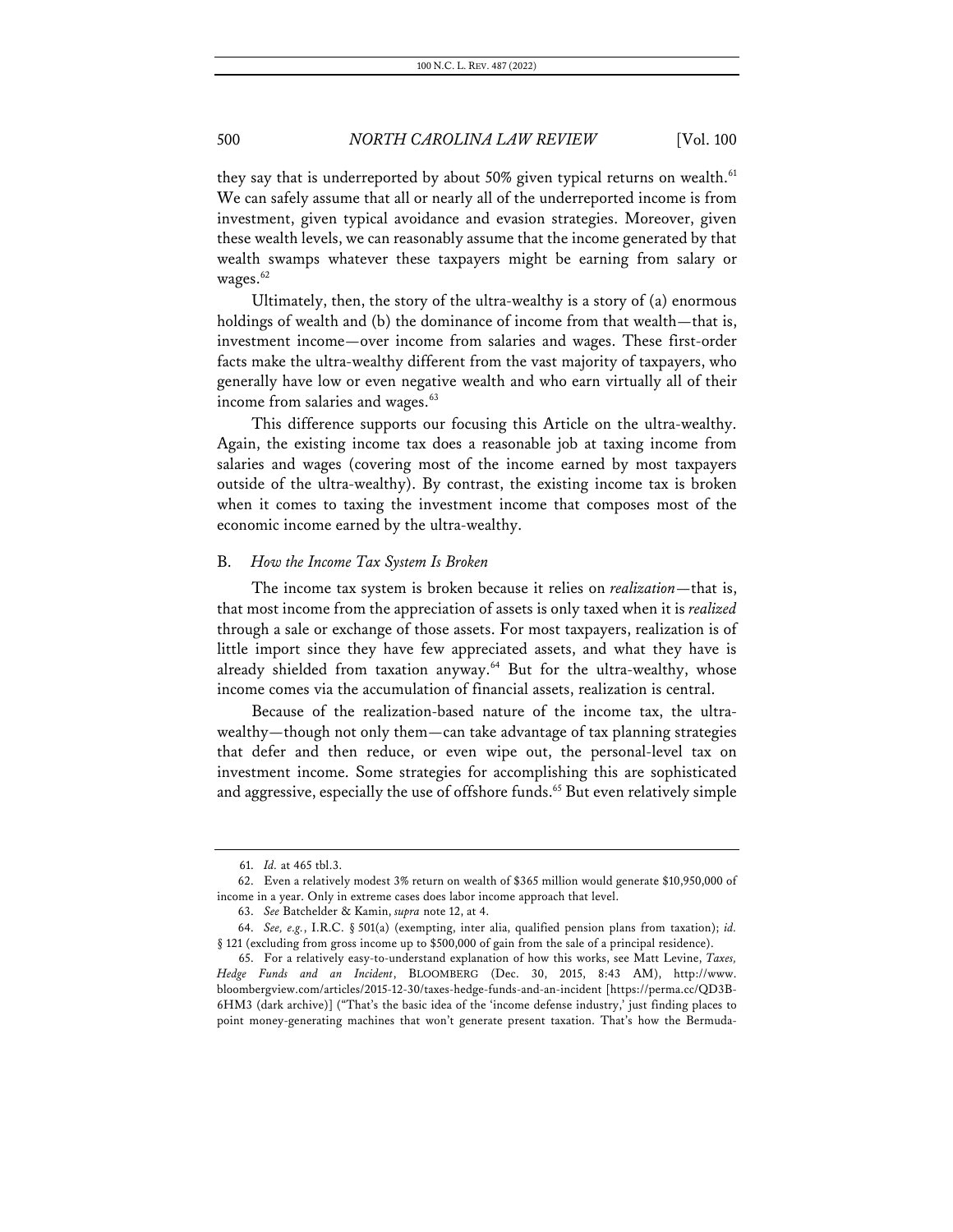strategies can be very effective. We describe these below to illustrate that the income tax system's failure to tax the ultra-wealthy is based not (only) on obscure financial engineering, but rather on basic, core features of the income tax system that have been with us for over 100 years.

### 1. Strategy 1: Defer Realization of Gains

The simplest strategy of all is to simply *not sell* any appreciated assets and to thereby not realize any taxable investment income from those assets—at least for a time.<sup>66</sup> The income tax applies only to realized gains,<sup>67</sup> and so avoiding realization means avoiding tax on that investment income. To be clear, the appreciation in an asset is economic income regardless of whether the asset is sold or not.<sup>68</sup> But because the income tax only recognizes the income upon a sale, reported investment income (and resultant taxes collected) dramatically understates the amount of true economic income taxpayers derive from investment.<sup>69</sup> Even though market investment returns are generally in the range of 7–8% (and likely higher for the ultra-wealthy),<sup>70</sup> reported taxable returns of the ultra-wealthy are around  $1-2\%$ .<sup>71</sup> We can thus estimate that most ultra-

67. Gross income includes "[g]ains derived from dealings in property." I.R.C. § 61(a)(3). "Gains" are the excess of the amount "*realized* from the sale or disposition of the property" over the adjusted basis of the property. *Id.* § 1001(a)–(b) (emphasis added).

68. *See, e.g.*, HENRY C. SIMONS, PERSONAL INCOME TAXATION: THE DEFINITION OF INCOME AS A PROBLEM OF FISCAL POLICY 50 (1938).

71. Jenny Bourne, Eugene Steuerle, Brian Raub, Joseph Newcomb & Ellen Steele, *More than They Realize: The Income of the Wealthy*, 71 NAT'L TAX J. 335, 336 (2018) ("Taxable returns to capital in our

reinsurance thing works; it transforms a money-generating machine (a hedge fund) from immediate income into capital appreciation.").

<sup>66.</sup> Investment income can also come from dividends, interest, and similar payments that do not benefit from the realization rule. However, dividends in particular are increasingly out of favor. Many corporations have replaced dividends with stock buybacks, as stock buybacks allow a corporation to effectively distribute corporate-level earnings to shareholders while triggering less shareholder-level tax. *See, e.g.*, Daniel J. Hemel & Gregg D. Polsky, *There's a Problem with Buybacks, but It's Not What Senators Think*, 162 TAX NOTES 765, 766–67 (2019). There are also nontax corporate finance reasons to favor buybacks. *See* Alex Edmans, *The Case for Stock Buybacks*, HARV. BUS. REV. (Sept. 15, 2017), https://hbr.org/2017/09/the-case-for-stock-buybacks [https://perma.cc/AB6E-BHJ5 (staff-uploaded, dark archive)].

<sup>69.</sup> As is typical in the academic tax literature, we use the terms "true" income, "real" income, and "economic" income—all interchangeably—to refer to Haig-Simons income (which includes unrealized appreciation). For elaboration on Haig-Simons income, see McCaffery, *Taxing Wealth Seriously*, *supra* note 15, at 314–16.

<sup>70.</sup> *See* C. Eugene Steuerle, *Taxes, Government Transfers and Wealth Inequality*, MILKEN INST. REV. (Jan. 21, 2019), https://www.milkenreview.org/articles/taxes-government-transfers-and-wealthinequality [https://perma.cc/S2A3-53KF] ("The tendency to accrue capital gains but not expose them to taxation is especially relevant for those who accumulate great wealth. On average, they (or some ancestor) became rich by performing two somewhat uncommon acts. First, they saved (or invested through borrowed dollars) a much larger than average share of their income. Second, they achieved returns on their net investments that were well in excess of the average real rate of return of 6 or 7 percent enjoyed by the typical stock investor.").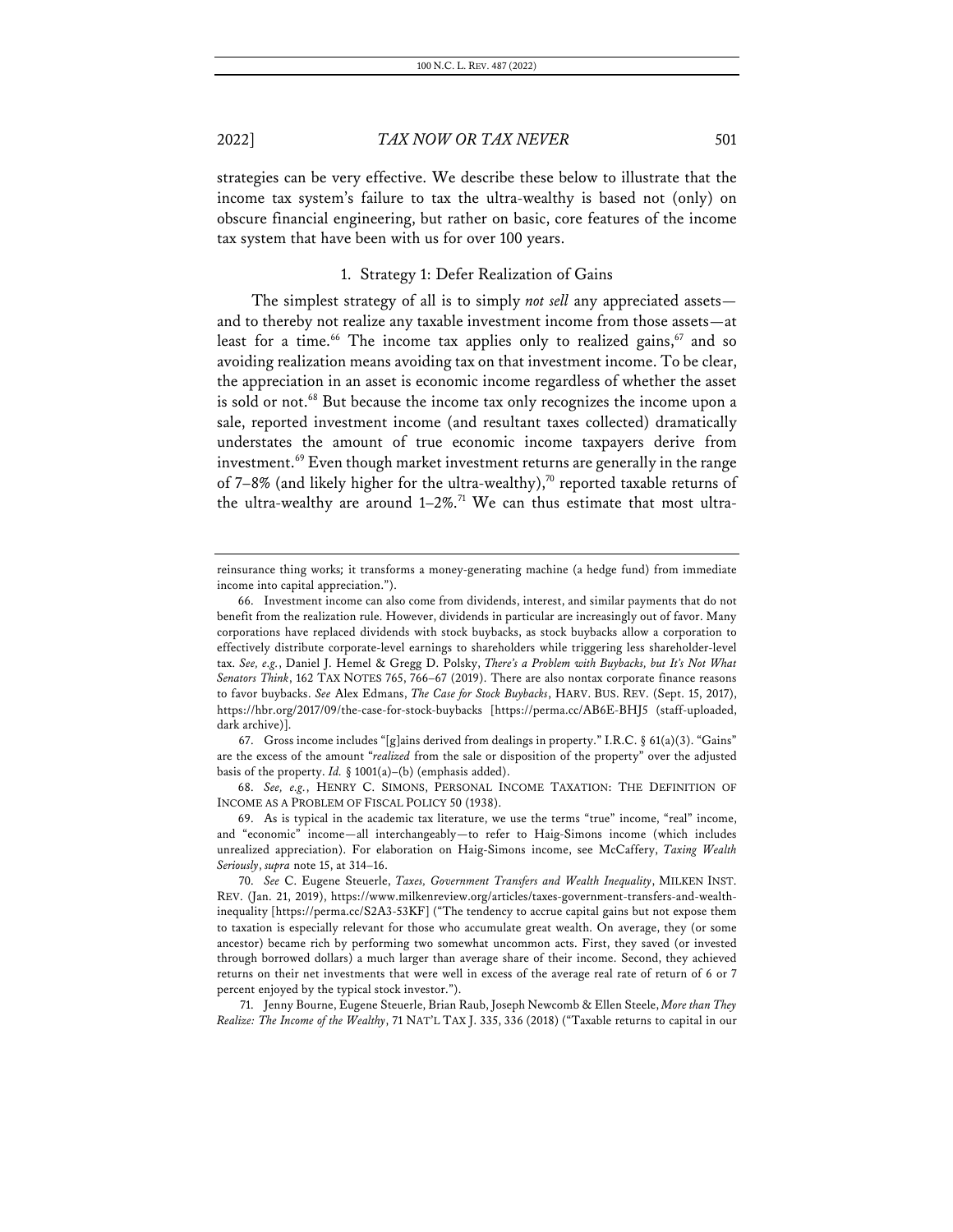wealthy taxpayers only ever realize less than a quarter of their true investment income as taxable income.<sup>72</sup>

Moreover, it is well-understood by tax scholars, analysts, and others including the ultra-wealthy themselves—that even just deferring the realization of investment income lowers the effective tax rate on that income. This is because deferring tax on investment income allows the taxpayer to keep and continue to earn returns on what would otherwise have been the taxes paid.<sup>73</sup> Thus, even to the extent that a taxpayer eventually does pay tax, she still keeps the after-tax profits from that interim investment—the taxpayer literally can generate additional after-tax income just by deferring tax payments.74

73. To see this simply, suppose a person has some income in Year 1 that would generate a tax *T* if paid in Year 1. If instead, the person could defer paying *T* until Year 2, that would be the present value equivalent of *T* / (1 + *r*) in Year 1, where *r* is the standard discount rate (a risk-free rate of return). The intuition is that the person could invest  $T / (1 + r)$  in Year 1 to generate  $T$  in Year 2 and then pay the tax owed. If the person could defer paying the tax for *n* years, the present value of the tax becomes  $T / (1 + r)^n$ , and thus approaches zero as *n* gets larger. For example, if the Year 1 tax would have been \$100, but can be deferred for 20 years, and the discount rate is 5%, the present value of the tax becomes just \$38—a person only needs to set aside \$38 in Year 1 rather than \$100.

74. Continuing the example in the prior footnote, another way to see the intuition is that the \$100 of deferred tax could grow to \$265 in 20 years if invested at a 5% return. In 20 years, the person would still have to pay the original \$100 tax, plus a share of the \$165 in growth—but they would still be left with \$165(1 - *t*) after taxes.

sample were even lower; in the aggregate, taxable returns were less than 3 percent and the predominant rate was in the 1 to 2 percent range.").

<sup>72.</sup> *See id.* at 352 ("Consider individuals who received a 7 percent real return (and even higher nominal return) on their capital in the long term. Assume that for tax purposes they are among the majority shown here who reported taxable income of only 2 percent or less."). For a discussion of the anecdotal and more inferential evidence supporting this estimate, see McCaffery, *Taxing Wealth Seriously*, *supra* note 15, at 329–31. Using more conservative assumptions, Saez and Zucman estimate that "top wealth holders have a fiscal income that is about or slightly less than half of their true economic income (defined as wealth times the average macroeconomic return to wealth)." Saez & Zucman, *supra* note 50, at 466. This estimate is larger than the two-sevenths estimate from Bourne et al., *supra* note 71, at 336, both because Saez and Zucman use more conservative estimates for the share of wealth reported as taxable income and because they then multiply this by "the average macroeconomic return to wealth" (which is lower than the 7 percent real return estimate used by Bourne et al.). Saez & Zucman, *Progressive Wealth Taxation*, *supra* note 50, at 466. Because Saez and Zucman purposefully err on the side of caution in the sense of biasing their estimates to the low end of the plausible range, we think the Bourne et al. estimates are probably more accurate, but this difference is not especially important for this Article's purposes. *See* Steuerle, *Individuals Pay Very Little*, *supra* note 15 ("[The Bourne et al. estimates] are similar to what I found in a study covering the more inflationary 1970s. In yet another study, I found that a select group of owners of businesses and farms subject to estate tax reported even lower taxable returns. And in a book published in the early 1980s, I showed how net income from capital reported on all individual tax returns was less than one-third of total capital income in the economy. Keep in mind, regardless of what they report on tax returns, top wealth holders often achieve very high actual returns on their assets. The merely wealthy commonly earn stock market returns of 7 to 10 percent per year, while truly rich investors often attained that status by earning even more. Warren Buffett revealed in one income tax return that he recognized only about 1/50th of 1 percent of his wealth as taxable income even though his primary asset, Berkshire-Hathaway stock, had been earning about 10 percent annually.").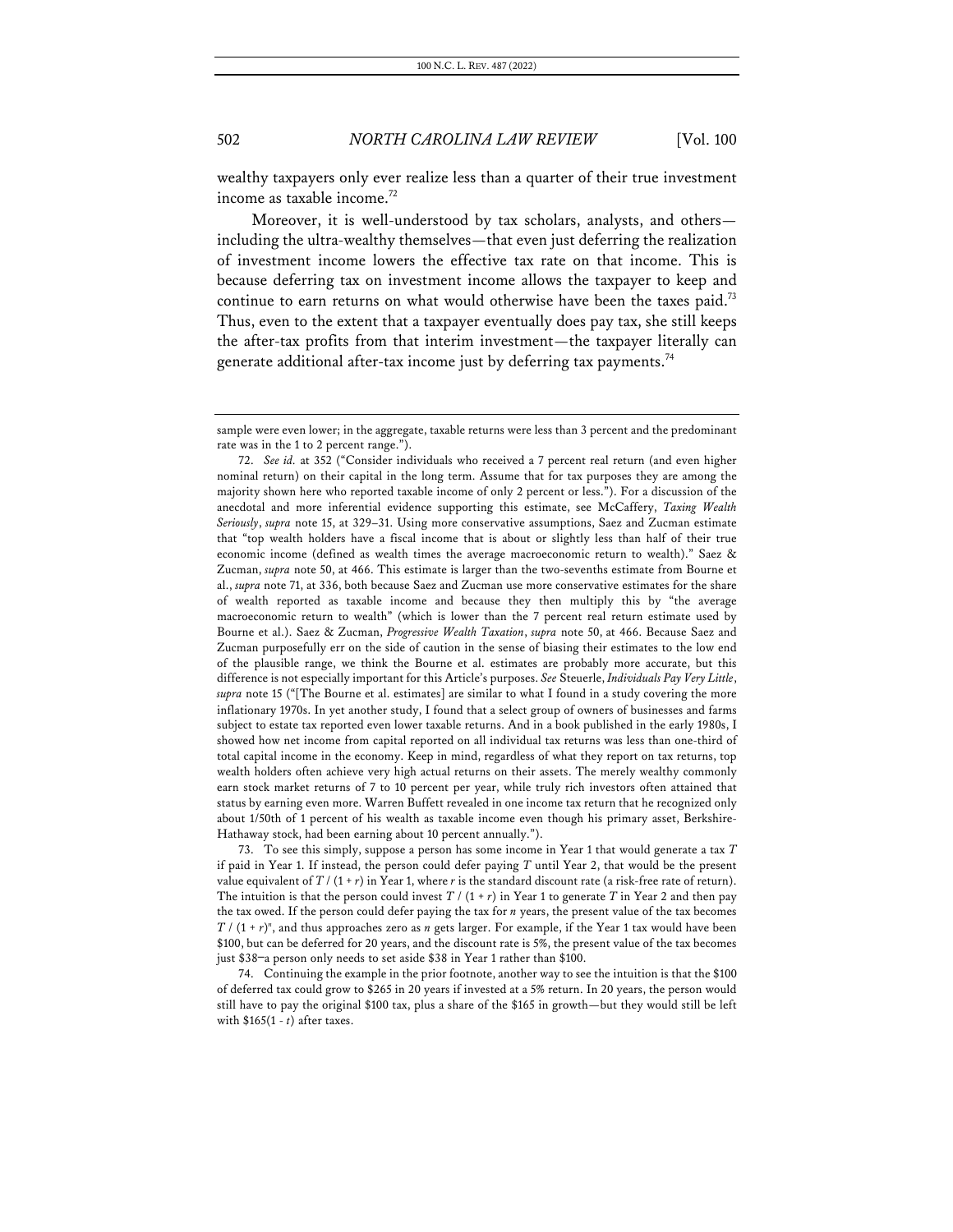### 2. Strategy 2: Never Realize Gains

Deferring gains generates a tidy return for owners of wealth even if eventually a gain is realized and taxes are fully paid. But we can go further, following *not selling* with *never selling*—that is, passing appreciated assets to heirs at death. At that point, § 1014 of the tax code allows a "step-up" in basis to the assets' fair market values.75 This wipes out any unrealized, built-in gain in the assets when they pass to the taxpayer's heirs. For the ultra-wealthy, who often do not consume more than a small fraction of their wealth during their lifetimes, this is especially important—the tax law essentially subsidizes the accumulation of large, dynastic wealth. In theory, the estate tax was intended to mitigate this, by taxing the transfer of wealth at death.<sup>76</sup> But sophisticated estate planning techniques and political erosion of the tax itself means that the estate tax today is just something else to be planned around, with minimal impact on wealth accumulation.77

### 3. Strategy 3: Consume from Untaxed Gains

But what about the share of wealth that a taxpayer does consume during her lifetime, and thus cannot be passed to heirs? Again, there are relatively simple strategies to reduce or negate the effective tax on any investment income that is used to fund consumption. To begin with, the taxpayer could engage in "tax-loss harvesting," which simply means offsetting any realized gains with realized losses, so as to reduce or negate the net capital gains tax.<sup>78</sup> For a wealthy taxpayer with a diverse portfolio, there will likely always be at least some losses to selectively realize, even when the portfolio as a whole is well in the black.79 Due to advances in financial technology and the rise of "robo-advisers," these strategies are now widely available and used even by retail investors.<sup>80</sup>

Going further, the taxpayer can engage in what Edward McCaffery has called the "buy, borrow, die" strategy. $81$  If an ultra-wealthy taxpayer needs more money to fund consumption than can be generated through tax-loss harvesting,

80. *See, e.g.*, Shomesh E. Chaudhuri, Terence C. Burnham & Andrew W. Lo, *An Empirical Evaluation of Tax-Loss-Harvesting Alpha*, 76 FIN. ANALYSTS J. 99, 99–100 (2020).

<sup>75.</sup> I.R.C. § 1014.

<sup>76.</sup> For further discussion of the connection between the estate tax and the stepped-up basis provision, see *infra* Section III.C.3.

<sup>77.</sup> McCaffery, *Taxing Wealth Seriously*, *supra* note 15, at 326 ("[T]he gift and estate or unified wealth transfer tax system is *not* taxing wealth seriously. The estate tax has long been essentially a 'voluntary tax,' as it was dubbed in 1977. It is easily avoided with fairly standard planning techniques.").

<sup>78.</sup> *See, e.g.*, Eric D. Chason, *Taxing Losers*, 18 FLA. TAX REV. 541, 545 (2016).

<sup>79.</sup> Plus, sophisticated taxpayers often go further to engage in tax-loss "farming," which involves planning investments in advance so as to increase the likelihood that there will later be sufficient losses for tax-loss harvesting without significantly reducing the expected return on the entire investment portfolio. *See, e.g.*, *How To Invest Tax-Efficiently*, FIDELITY (Jan. 25, 2021), https://www.fidelity.com/ viewpoints/investing-ideas/tax-strategy [https://perma.cc/2FDR-UYRS].

<sup>81.</sup> McCaffery, *Taxing Wealth Seriously*, *supra* note 15, at 306.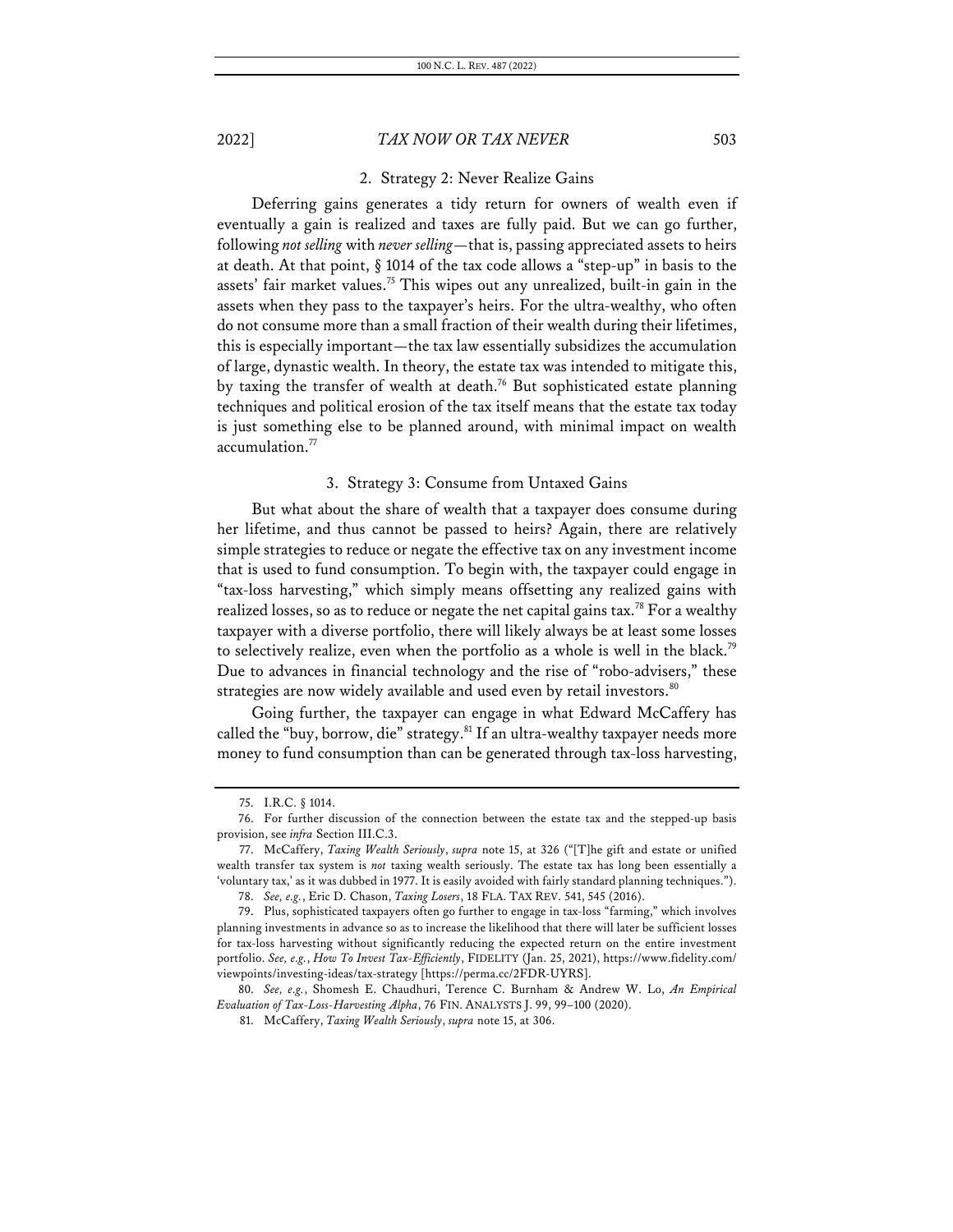she can simply borrow that money, pledging the appreciated assets that she earlier bought (or created). This borrowing typically comes at some cost, but at current interest rates (especially from a bank that is probably very happy to have other business from the ultra-wealthy and their businesses), that cost can be very low, especially relative to the tax cost of realization. Moreover, the debt can then later be paid back after death by selling assets that can be sold at that time—thanks to  $\S 1014$ —without generating any taxable income.<sup>82</sup> The overall result is a complete negation of all income tax on investment income, even if that income is transformed into cash to fund consumption.

### 4. Other Strategies

Section 1014 and its step-up in basis at death are not the only way to wipe out tax on investment income entirely. Another major tool is the ability to take a tax deduction for the full appreciated value of assets donated to charity including to the taxpayer's private foundation—without having to realize any capital gain on those assets. $83$  Of course, in this case the wealth also leaves the person's hands as a legal matter. But if the cash is held by a private foundation the donor can still spend that wealth on the matters and issues they care about<sup>84</sup> without ever paying any income tax on that wealth as it accumulated. Moreover, by combining this strategy with valuation-based gaming, many ultra-wealthy taxpayers succeed in cancelling out tax on much larger amounts of income than just the assets donated to charity.<sup>85</sup>

The strategies go on and can become much more sophisticated, and often more aggressive, sometimes crossing the line to become outright tax evasion, for example through marketed tax shelters and the like.<sup>86</sup> Essentially, all of these strategies rely on deferral in one way or another—devising techniques for the ultra-wealthy to defer realizing net capital gains, and ideally to defer any realization enough into the future that any gain can ultimately be wiped out through mechanisms such as § 1014.

<sup>82.</sup> *See supra* Section I.B.2.

<sup>83.</sup> I.R.C. § 170(a), (e).

<sup>84.</sup> For example, for gifts to colleges the donor previously attended; gifts to colleges their children currently attend; recreational, conservational, or artistic activities they enjoy; or for political, social, or religious causes they support.

<sup>85.</sup> *See, e.g.*, Ellen P. Aprill, *Reforming the Charitable Contribution Substantiation Rules*, 14 FLA. TAX REV. 275, 281–84 (2013).

<sup>86.</sup> *See, e.g.*, David Gamage, *The Case for Taxing (All of) Labor Income, Consumption, Capital Income, and Wealth*, 68 TAX L. REV. 355, 365 (2014) [hereinafter Gamage, *The Case for Taxing*] ("There are numerous variations on these sorts of distortionary responses, and they can often be very complicated especially when the responses take advantage of partnership tax rules or the rules governing the taxation of financial products."); Del Wright Jr., *Financial Alchemy: How Tax Shelter Promoters Use Financial Products To Bedevil the IRS (and How the IRS Helps Them)*, 45 ARIZ. ST. L.J. 611, 611–13 (2013) (discussing the recent history of tax shelters, other very aggressive tax planning strategies employed by the ultra-wealthy, and the difficulties the IRS has faced in policing such shelters and strategies).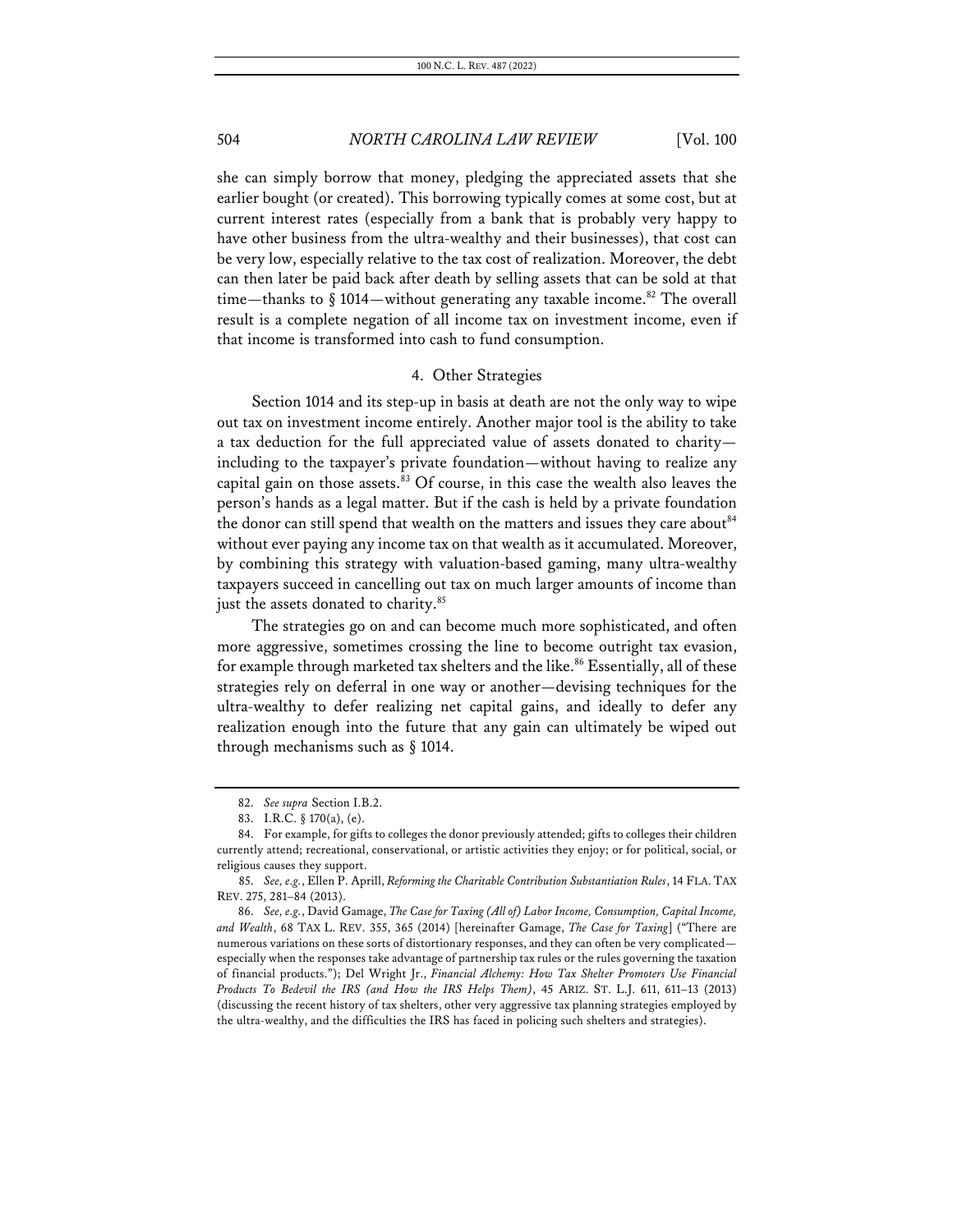To be clear, strategies for negating tax on investment income are not limited to the ultra-wealthy. Indeed, many banks and investment advisors now market securities-backed investment credit lines to the merely rich as well, to make the "buy, borrow, die" strategy explained above more accessible.<sup>87</sup> But what separates the ultra-wealthy for our purposes is not just that they have access to particularly sophisticated investment and tax strategies (though they do), but rather the overwhelming dominance of investment income as a share of their total income. This fact makes even these plain-vanilla strategies especially powerful and dramatically lowers the effective tax rate on the *total* income of the ultra-wealthy.<sup>88</sup>

Ironically, the ability for taxpayers to easily reduce the amount of their investment income subject to tax is also the primary justification for why we have *lower* tax rates on capital gains than on ordinary income. If the tax rate were higher, taxpayers would be expected to engage in even more tax planning and realize even fewer gains, such that tax revenue could drop.<sup>89</sup> Due to these preferential rates, average tax rates on *reported* income of the top 0.01% are actually lower than they are for the next richest cohort,<sup>90</sup> and this is before we even account for the tax benefit of using deferral to avoid reporting other income.

Therefore, one advantage of investment income begets a second advantage, compounding the preferences for the ultra-wealthy. As we will elaborate on below, this is a key factor in understanding how the personal income tax system is broken. The tax strategies that the ultra-wealthy use undermine the integrity and administrability of the entire tax system as it applies to ordinary taxpayers. And at the end of the day, this all flows back to realization and the ability to defer taxation of investment income. To

<sup>87.</sup> *See, e.g.*, Jordan Wathen, *Wall Street's Hottest Loan Product: Borrow Against Your Stocks*, MOTLEY FOOL (Nov. 19, 2017, 8:00 AM), https://www.fool.com/investing/2017/11/19/wall-streetshottest-loan-product-borrowing-agains.aspx [https://perma.cc/6948-PUC5].

<sup>88.</sup> *See supra* note 73.

<sup>89.</sup> *See, e.g.*, Batchelder & Kamin, *supra* note 12, at 14 ("That is, above a tax rate on capital gains of roughly 30 percent, the Treasury would begin to lose revenues because taxpayers would respond by deferring realizing gains for much longer periods of time."); McCaffery, *Taxing Wealth Seriously*, *supra* note 15, at 331–33.

<sup>90.</sup> *SOI Tax Stats—Individual Income Tax Rates and Tax Shares*, IRS, https://www.irs. gov/statistics/soi-tax-stats-individual-income-tax-rates-and-tax-shares [https://perma.cc/F5DC-THZ U] (Sept. 15, 2021) (choose "2001–2018" under "Selected Descending Cumulative Percentiles of Returns Based on Income Size Using the Definition of AGI for Each Year"); *see also* IRS, THE 400 INDIVIDUAL INCOME TAX RETURNS REPORTING THE LARGEST ADJUSTED GROSS INCOMES EACH YEAR: 1992–2014, at 13 (2016), https://www.irs.gov/pub/irs-soi/14intop400.pdf [https:// perma.cc/7TJK-2CGR]; Batchelder & Kamin, *supra* note 12, at 4.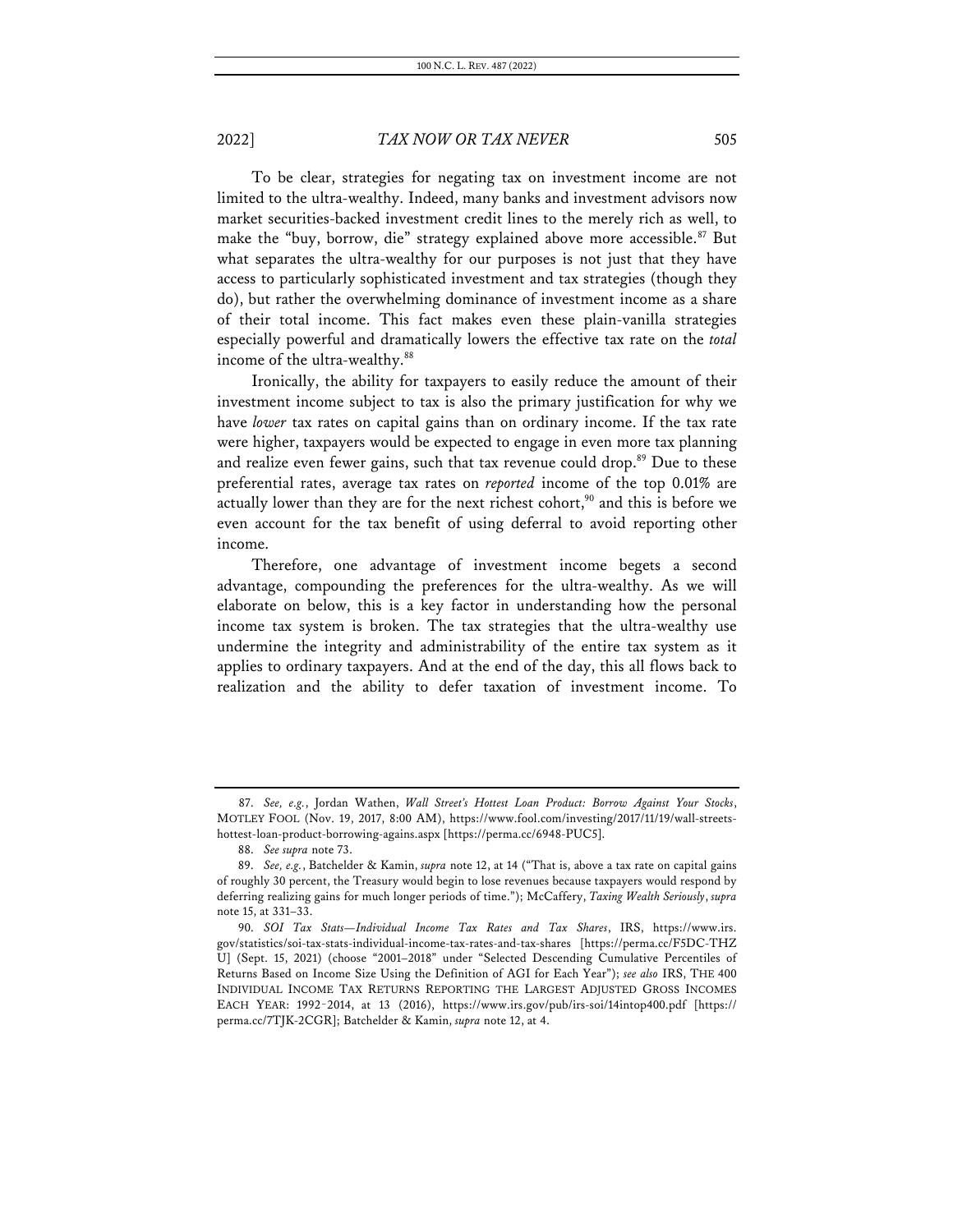meaningfully tax the ultra-wealthy, we must thus counteract this "Achilles' heel" of the tax system—we must end realization.<sup>91</sup>

### II. THE HIGH COSTS OF FAVORING THE ULTRA-WEALTHY

In Part I we explained how a basic feature of the U.S. income tax—its reliance on realization for the taxation of investment income—facilitates tax planning strategies that use deferral to lower, and often erase, the amount of that tax. In Part III, we will explain why sustainably ending deferral requires a *current-assessment* reform, that is, one that imposes tax now, rather than a future equivalent. But first, we explain here in more detail why the problems of deferral and favoring the ultra-wealthy are not just matters of simple fairness, but rather implicate the integrity of the entire tax system. In other words, even if we agree that the income tax system is broken, how broken is it?

Here we discuss ways in which the realization doctrine and deferral create harmful consequences for the tax system as a whole. In explaining these consequences, we also lay the groundwork for why a current-assessment reform is required. In particular, we discuss below how the realization doctrine leads to substantially lower tax revenue, unfairness and injustice in the relative treatment of different groups of taxpayers, economic inefficiency and waste, and tax system complexity and unadministrability. In broad strokes, these are the core failings of the entire tax system, and they can each be connected back to the realization doctrine and the resulting favoring of the ultra-wealthy.

### A. *Lost Tax Revenues*

We begin with the simple math. For many years, scholars have been predicting that the U.S. government would need "substantially higher levels of tax revenues" even just to fund ongoing government operations.<sup>92</sup> These needs have been exacerbated by the reduced revenue and increased spending brought on by the recent economic downturn initiated by the coronavirus pandemic.<sup>93</sup> A number of reforms have been proposed to raise revenue—including especially

<sup>91.</sup> William D. Andrews, *The Achilles' Heel of the Comprehensive Income Tax*, *in* NEW DIRECTIONS IN FEDERAL TAX POLICY FOR THE 1980S, at 278, 280–81 (Charles E. Walker & Mark A. Bloomfield eds., 1983).

<sup>92.</sup> Edward D. Kleinbard, *Capital Taxation in an Age of Inequality*, 90 S. CAL. L. REV. 593, 599 (2017); *see also* Ari Glogower & David Kamin, *The Progressivity Ratchet*, 104 MINN. L. REV. 1499, 1571 (2020); David Gamage, *Comments on Daniel Shaviro's* Tax Reform Implications of the Risk of a U.S. Budget Catastrophe, 50 U. LOUISVILLE L. REV. 599, 599 (2012) ("Shaviro predicts that . . . the U.S. is on 'an unsustainable long-term fiscal path' . . . . I generally agree with these predictions." (quoting Daniel Shaviro, *Tax Reform Implications of the Risk of a U.S. Budget Catastrophe*, 50 U. LOUISVILLE L. REV. 577, 577 (2012))); David Gamage, *Preventing State Budget Crises: Managing the Fiscal Volatility Problem*, 98 CALIF. L. REV. 749, 770 (2010) ("The long-term outlook is even bleaker . . . .").

<sup>93.</sup> *See, e.g.*, Andrew Van Dam, *The U.S. Has Thrown More than \$6 Trillion at the Coronavirus Crisis. That Number Could Grow*., WASH. POST (Apr. 15, 2020), https://www.washingtonpost.com/ business/2020/04/15/coronavirus-economy-6-trillion/ [https://perma.cc/Q8U8-7AB4 (dark archive)].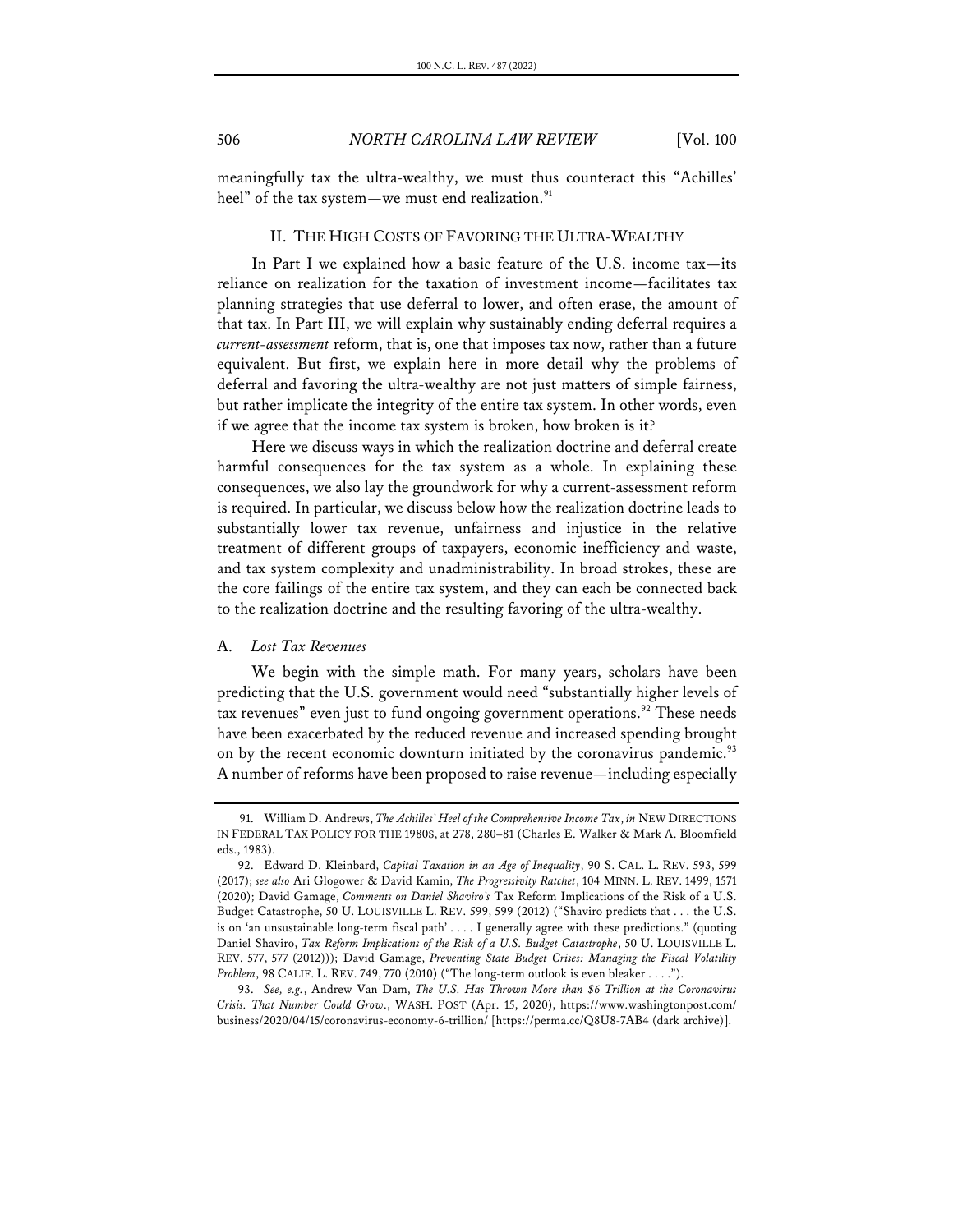a Value Added Tax, which the United States is the only major industrialized country to lack.<sup>94</sup> But large amounts of tax revenue could also come just from imposing tax on the ultra-wealthy commensurate with their levels of true income and wealth.

As explained above, most of the income of the ultra-wealthy is derived from their wealth holdings and, as we have described, the U.S. tax system does a very poor job of taxing that income. The combination of the ability to defer reporting income from their wealth holdings plus low statutory rates on the income that is reported means very low effective tax rates on the ultra-wealthy, well below what they pay on their income for wages and salaries. If, alternatively, the ultra-wealthy's investment income was to be taxed at the same effective tax rates as their wage and salary income, how much additional tax revenue would that raise?

As a starting point, Lily Batchelder and David Kamin estimate that a 2% wealth tax on the top 0.1% of tax households would raise \$1.9–3.3 trillion over ten years, depending on the degree of tax avoidance.<sup>95</sup> If expanded to the top 1%, this wealth tax could raise  $$3.5-6.7$  trillion.<sup>96</sup> For context, the Congressional Budget Office ("CBO") projects that the entire existing personal income tax will raise approximately \$24.4 trillion over that same period, and that the entire existing corporate income tax will raise approximately \$3.6 trillion.<sup>97</sup> Thus, a well-designed wealth tax could potentially increase revenues by more than the entire existing corporate income tax.

Key, however, is that the tax be well designed. More limited reforms would fall short. For instance, Batchelder and Kamin estimate that a combined package of eliminating stepped-up basis, taxing accrued capital gains at death, and hiking the capital gains and qualified dividends tax rate to 28% would raise only \$290 billion over ten years. And they estimate that hiking the top ordinary income tax rate on income over \$10 million from 37% to 70% (a near doubling of the top rate) would raise at most \$320 billion over the same period.<sup>98</sup>

<sup>94.</sup> A value-added tax is a consumption tax that is collected incrementally on the "value added" at each stage of production, distribution, and sale of a good or service. It is like a sales tax in being borne by the ultimate consumer of the good, but differs in that a sales tax is collected in one lump sum at sale rather than partially at each stage in the supply chain. *See* OECD,CONSUMPTION TAX TRENDS 2020:VAT/GST AND EXCISE RATES,TRENDS AND POLICY ISSUES § 1.1.1(2020), https://www.oecdilibrary.org/sites/152def2d-en/1/3/1/index.html?itemId=/content/publication/152def2d-en&\_csp\_=c74 456d46ecc7b2f6fd3352bb00363ec&itemIGO=oecd&itemContentType=book [https://perma.cc/UX5 U-U2Y7] (noting that 170 countries have a VAT).

<sup>95.</sup> Batchelder & Kamin, *supra* note 12, at 13 tbl.3.

<sup>96.</sup> *Id.*

<sup>97.</sup> CBO, THE BUDGET AND ECONOMIC OUTLOOK: 2020 TO 2030, at 7 tbl.1-1 (Jan. 2020), https://www.cbo.gov/system/files/2020-01/56020-CBO-Outlook.pdf [https://perma.cc/CHF6- HQBR].

<sup>98.</sup> Batchelder & Kamin, *supra* note 12, at 10 tbl.2, 13 (noting that the two estimates differ because the first is by comparison to current law and the second to current policy).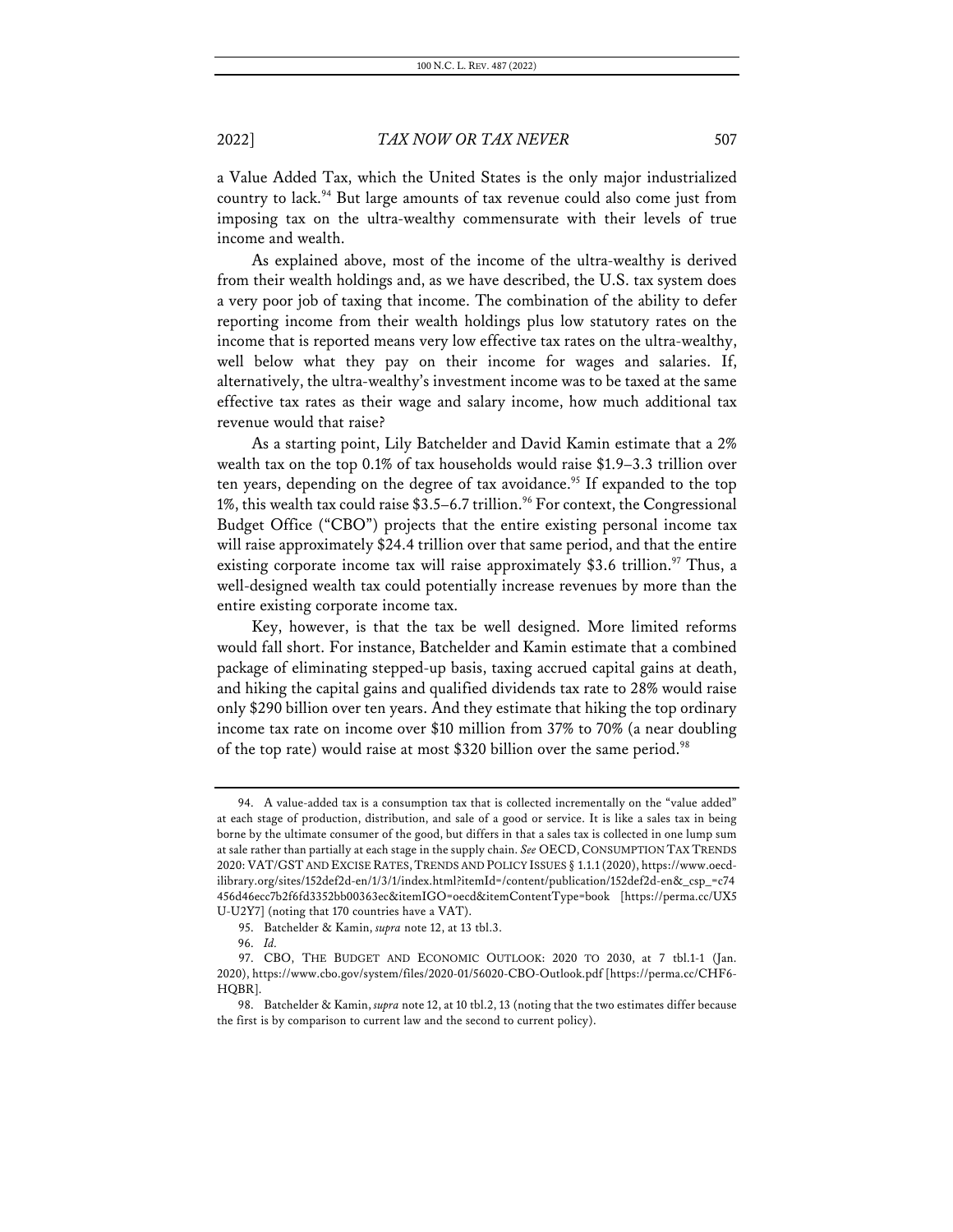Batchelder and Kamin also estimate that a partial mark-to-market tax on publicly-traded securities, combined with a retrospective capital gains tax on other assets, on the top 0.1% of taxpayers would raise \$0.6–1 trillion over ten years, depending on the degree of tax avoidance (and \$1.7–2.8 trillion if expanded to the top  $1\%$ ).<sup>99</sup> As we will discuss in Part III, we consider these reform packages to be flawed designs for mark-to-market style tax reforms because they involve *future assessment*, in this case the retrospective capital gains tax component.100 Because "publicly-traded assets represent only about one-fifth of assets held by the top 1 percent,"<sup>101</sup> relatively little tax would be currently assessed, which partially explains why their revenue estimates are less than those above for a full current-assessment wealth tax reform. Nevertheless, even if we view their estimates as just lower bounds on the revenue potential from a better-designed current-assessment reform, Batchelder and Kamin's estimates still imply that the revenue potential from a well-designed current-assessment reform would be large.

### B. *Real and Perceived Unfairness*

The current failure to effectively tax the ultra-wealthy also violates basic fairness norms. First, this violates "vertical equity" principles, since the effective tax rates paid by the ultra-wealthy are likely *less than* the effective tax rates paid by the next richest taxpayers. Second, this violates "horizontal equity" principles since the tax rates on the types of income earned by the ultra-wealthy, namely income generated by their wealth, are less than for other types of income, namely wage and salary income, even if earned by similarly wealthy individuals. Moreover, because these tax benefits are in part a function of tax planning, the most aggressive tax planners are rewarded with lower rates, even if they have the same income as other taxpayers.

### 1. Vertical Equity

We take it as given that vertical equity demands that income taxes on individuals and households should be progressive or, at a minimum, proportional.102 We have already shown that effective tax rates on the true economic income of the ultra-wealthy (including unreported income) are quite low, substantially lower than the effective tax rates paid by those who have a

<sup>99.</sup> *Id.*

<sup>100.</sup> *See infra* Part III.

<sup>101.</sup> Batchelder & Kamin, *supra* note 12, at 15.

<sup>102.</sup> *See* Daniel N. Shaviro, *Selective Limitations on Tax Benefits*, 56 U. CHI. L. REV. 1189, 1222 (1989) ("Exactly what constitutes vertical equity is the subject of some dispute, with proportional and progressive tax systems being the principal competing conceptions."); Steuerle, *Equal (Tax) Justice*, *supra* note 17, at 268 (noting that a "progressive" tax is one where the share of income paid in taxes increases as a taxpayer's income increases; a proportional tax is one where each taxpayer pays the same proportion of income in taxes regardless of their income).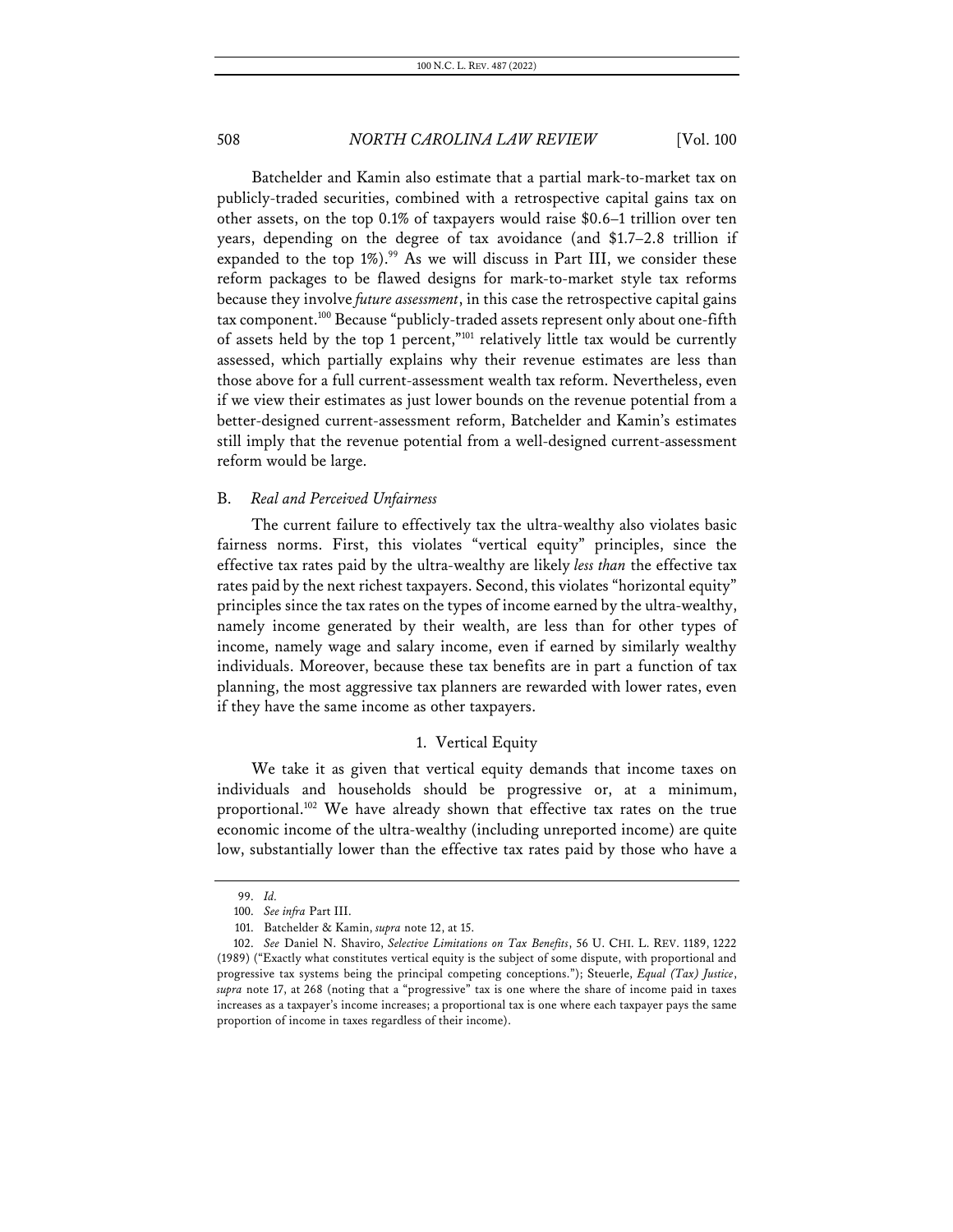larger share of wage and salary income.<sup>103</sup> But this is not the end of the analysis, since to truly judge the progressivity of the tax system, we may wish to also consider the effects of other taxes, especially corporate and payroll taxes.

Some of the investment income that benefits from the tax strategies described in Part I may be subject to business-level taxes, especially the corporate income tax, and that arguably ought to be considered in assessing the overall level of tax paid by the ultra-wealthy.104 Doing so has the potential to change the analysis. In a simplistic model, today's statutory corporate income tax rate and statutory personal capital gains tax rate together yield a combined 37% rate on shareholder income earned through a corporation, almost equal to the top statutory rate on ordinary wage and salary income.<sup>105</sup> If that were the end of the analysis, the income of the ultra-wealthy might not appear to be preferred after all.

But corporations, particularly large multinationals, have become very skilled at lowering their effective tax rates, sometimes to 0%, despite often earning large accounting profits.<sup>106</sup> Moreover, at least a portion of the burden of the corporate income tax is borne by other stakeholders in a corporate enterprise, especially by workers.<sup>107</sup>

In addition, the effective tax rates on income invested through other types of entities and on other types of investments are often much lower. For instance, real estate investments, through the use of accelerated depreciation

<sup>103.</sup> *See supra* Section I.B.

<sup>104.</sup> For instance, if an individual taxpayer invests in the stock of a publicly traded corporation subject to the corporate income tax, the income earned at the corporate level may be subject to the corporate-level income tax, thereby reducing the individual taxpayer's (unrealized) gains.

<sup>105.</sup> If a corporation earned profits of *x*, it could distribute 0.79*x* after taxes. After paying the 20% tax on dividends, an individual shareholder would have 0.632*x*, specifically, an effective tax rate of 36.8% on the corporate profits. Alternatively, expanding this calculation to include the impact of SECA and NIIT taxes yields a top all-in rate on income earned through a corporation of 39.8%, as compared to a top all-in rate of 40.8% on wage and salary income. See Batchelder & Kamin, *supra* note 12, at 5– 6, for the details behind these calculations.

<sup>106.</sup> According to the CBO, the effective corporate tax rate in the United States in 2012 was 18.6%, at a time when the statutory rate for larger corporations was 39%—implying that the average corporation can cut the statutory rate nearly in half through planning. CBO, INTERNATIONAL COMPARISONS OF CORPORATE INCOME TAX RATES 17 (2017), https://www.cbo.gov/sites/default/ files/115th-congress-2017-2018/reports/52419-internationaltaxratecomp.pdf [https://perma.cc/8HUM -LB3F].

<sup>107.</sup> Estimates vary, but a typical assumption is that about a quarter of the corporate tax is borne by labor, creditors, customers, and others, through effects such as decreasing labor productivity and thus lowering wages or using market power to pass taxes through to consumers. For instance, the Joint Committee on Taxation and the CBO assume in their models that 25% of the corporate tax burden is on labor. *See* STAFF OF J. COMM. ON TAX'N, JCX-14-13, MODELING THE DISTRIBUTION OF TAXES ON BUSINESS INCOME 4 (2013); CBO, THE DISTRIBUTION OF HOUSEHOLD INCOME AND FEDERAL TAXES, 2008 AND 2009, at 17 (2012), https://www.cbo.gov/sites/default/files/112thcongress-2011-2012/reports/43373-06-11-householdincomeandfedtaxes.pdf [https://perma.cc/8B3C-C JRG].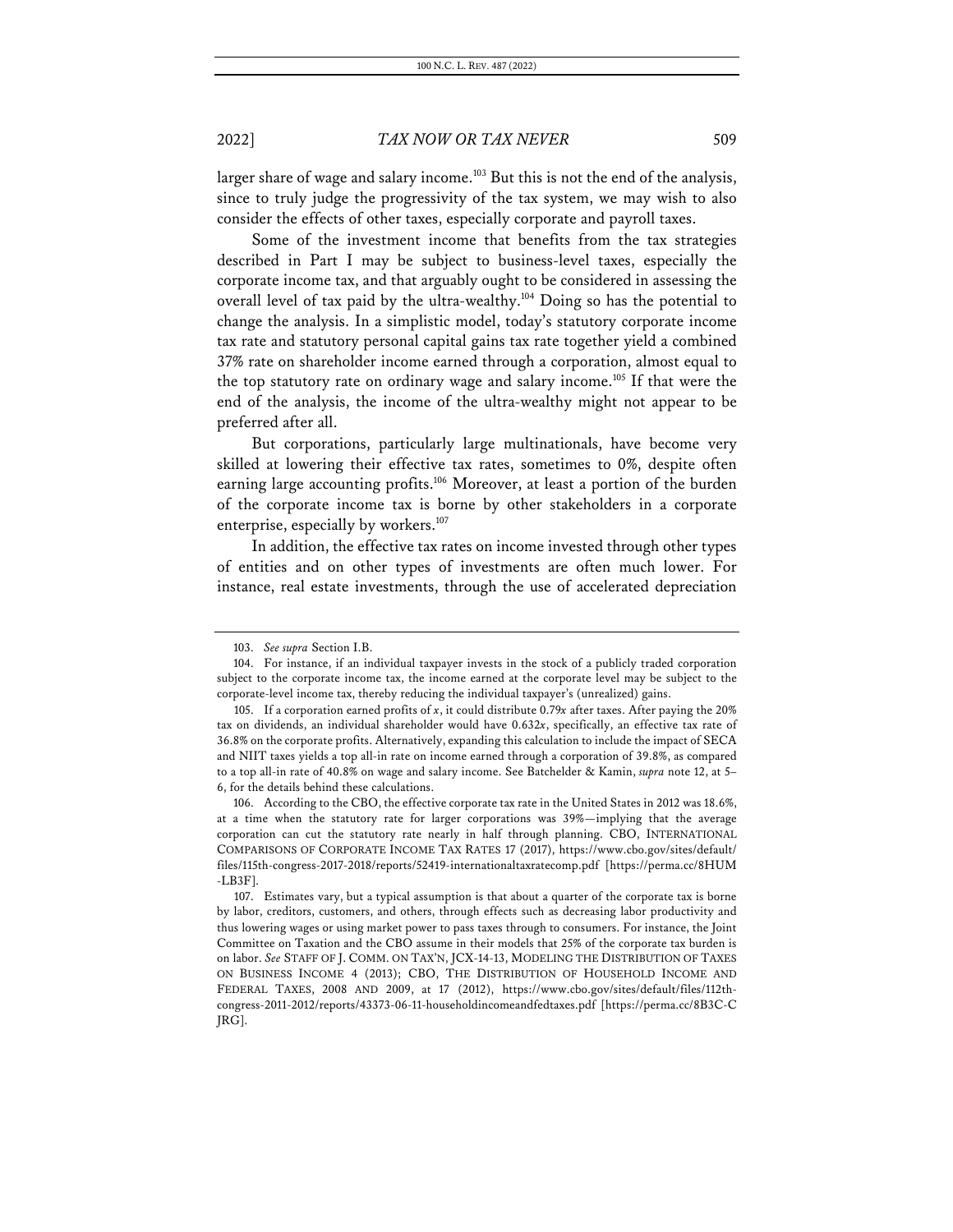and debt financing, can typically achieve very low or even negative effective tax rates.108 Also, much pass-through income is now entitled to the new 20% deduction for qualified business income.<sup>109</sup> And, as discussed, by deferring realization of income at the individual level, taxpayers can compound these benefits before finally realizing taxable income.

Furthermore, if we are to take account of the corporate income tax, which most analysts consider to be at least somewhat progressive,<sup>110</sup> then arguably we should also include payroll taxes and state and local taxes, which most analysts think are more regressive.<sup>111</sup> Recent research by Emmanuel Saez and Gabriel Zucman examines a broad set of tax burdens and concludes that the all-in effective tax rate on the richest 400 households may actually be *lower* than the tax rate paid by households in the bottom half of the income distribution,<sup>112</sup> even without fully accounting for unrealized capital gains.<sup>113</sup> Their finding is disputed,114 but even if the overall tax system turns out to be somewhat progressive with respect to *reported* income, we still need to assess the dramatic benefits from *unrealized* gains. This is especially true when considering the sort of dynastic wealth that can take advantage of the step-up in basis and "buy, borrow, die" strategy. In all likelihood, that pushes the tax system back into regressive territory.

### 2. Horizontal Equity

The vertical equity analysis above is not free from doubt, however. It is difficult to conclusively determine whether the tax system as a whole is progressive, proportional, or regressive—especially with respect to the ultra-

<sup>108.</sup> *See* Calvin H. Johnson, *The Private Advantage of Money-Losing Investments Under Cut-Rate Capital Gains*, 55 TAX NOTES 1125, 1129 (1992).

<sup>109.</sup> *See* I.R.C. § 199A.

<sup>110.</sup> *See* BENJAMIN H. HARRIS, TAX POL'Y CTR., CORPORATE TAX INCIDENCE AND ITS IMPLICATIONS FOR PROGRESSIVITY 1 (2009), https://www.taxpolicycenter.org/sites/default/files/ alfresco/publication-pdfs/1001349-Corporate-Tax-Incidence-and-Its-Implications-for-Progressivity. PDF [https://perma.cc/3STN-8K8M].

<sup>111.</sup> There are real questions about whether and to what extent any of these other forms of taxation should be accounted for—including for the corporate income tax, which arguably mostly just reaches excess returns at the corporate level. However, a thorough discussion of these questions is beyond the scope of this Article.

<sup>112.</sup> EMMANUEL SAEZ & GABRIEL ZUCMAN, THE TRIUMPH OF INJUSTICE: HOW THE RICH DODGE TAXES AND HOW TO MAKE THEM PAY, at xi (2019); Emmanuel Saez & Gabriel Zucman, Opinion, *How To Tax Our Way Back to Justice*, N.Y. TIMES (Oct. 11, 2019), https://nyti.ms/2M7DK6C [https://perma.cc/R7YC-DWUQ (dark archive)].

<sup>113.</sup> Martin A. Sullivan, *Economic Analysis: Risking the Wrath of 900 Billionaires*, 165 TAX NOTES FED. 398, 401–02 (2019) (explaining why Saez and Zucman's estimates do not fully account for unrealized gains).

<sup>114.</sup> *See, e.g.*, Howard Gleckman, *Are US Billionaires Really Paying a Lower Tax Rate than Working People? Probably Not.*, FORBES (Oct. 11, 2019), https://www.forbes.com/sites/howardgleckman/ 2019/10/11/are-us-billionaires-really-paying-a-lower-tax-rate-than-working-people-probably-not [https://perma.cc/8UU9-7HAD].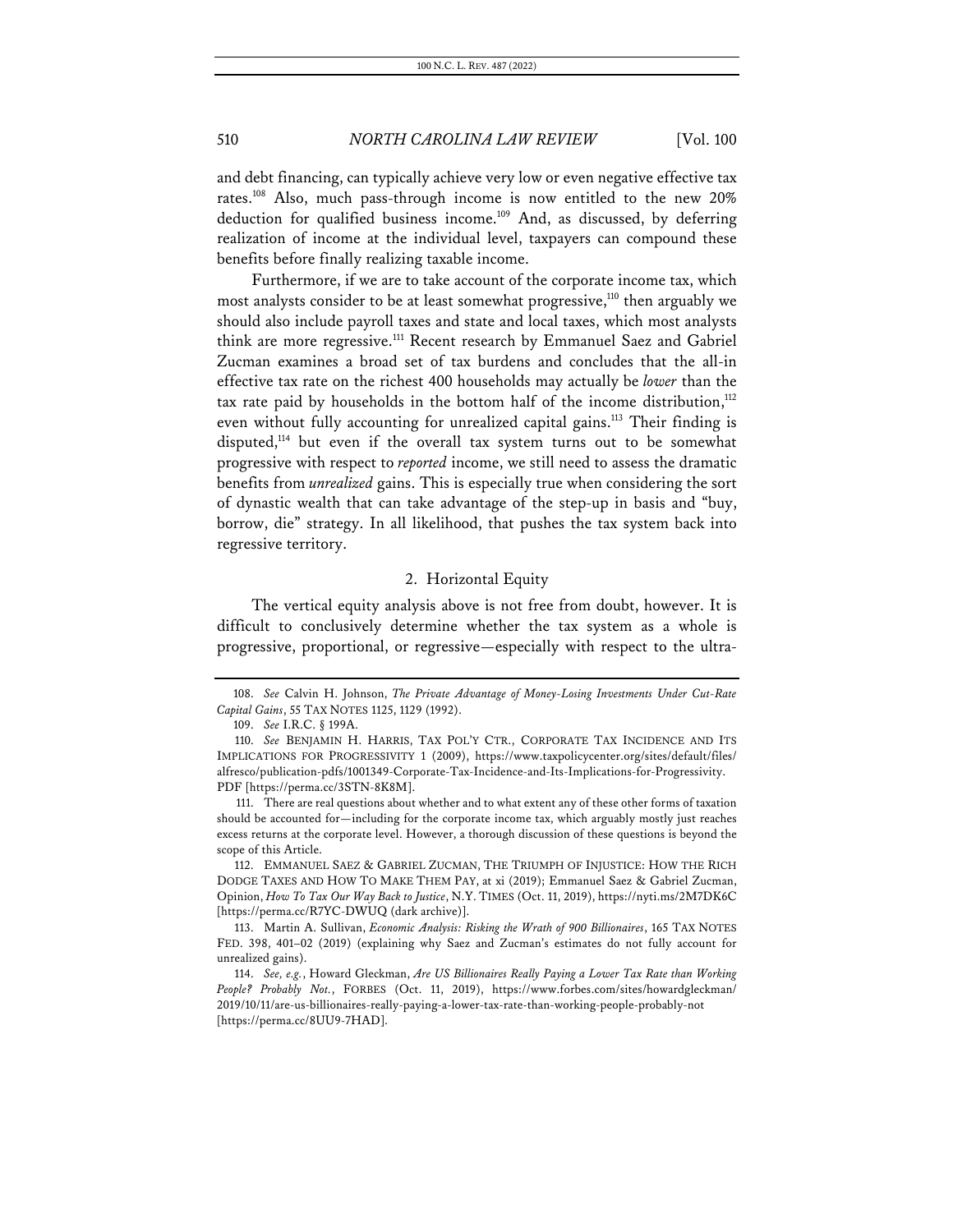wealthy. This is because of uncertainty about the distributional incidence of business-level taxes,<sup>115</sup> because there is no clear dividing line between what should be considered part of the tax system as opposed to a part of other governmental programs,<sup>116</sup> because of the difficulty of estimating the long-term magnitude of unrealized capital gains with any precision,<sup>117</sup> and because of other murky methodological issues.<sup>118</sup> Regardless, even if we assume, for the sake of argument, that the tax system as a whole might be progressive with respect to the ultra-wealthy because of the corporate income tax, this does not imply the absence of substantial fairness violations. Even in this scenario, the treatment of investment income would still raise troubling issues of *horizontal equity*, specifically, the requirement that like taxpayers be treated alike. $119$ 

Effective tax rates on different forms of investment income differ wildly, with corporate equity investments potentially being taxed at relatively high effective rates (at least absent tax gaming) but with many other forms of investment income being taxed at much lower or even negative effective rates.<sup>120</sup> Batchelder and Kamin show that the present value of the top possible marginal tax rates vary for a select set of common investment strategies from a high of 40.8% to a low of 0%.121 Similarly, the Tax Foundation, a conservative think tank, estimated that—prior to the 2017 tax overhaul—the effective tax rates on investment income varied from as high as 38% (for some corporate equity) to as low as negative 6% (for some corporate debt), depending on how the investments were structured.<sup>122</sup>

In addition to causing the efficiency and economic-distortion harms that we will elaborate on below, this wide variance in effective tax rates on different forms of investment income results in a prima facie violation of horizontal

117. *See* Sullivan, *supra* note 113, at 401–02.

<sup>115.</sup> *See* STAFF OF J. COMM. ON TAX'N, JCX-14-13, MODELING THE DISTRIBUTION OF TAXES ON BUSINESS INCOME 1 (2013).

<sup>116.</sup> *See, e.g.*, EDWARD D. KLEINBARD, WE ARE BETTER THAN THIS: HOW GOVERNMENT SHOULD SPEND OUR MONEY (2016) [hereinafter KLEINBARD, WE ARE BETTER THAN THIS] (urging scholars and others to consider complete fiscal systems, not tax systems alone); Brooks, *Definitions of Income*, *supra* note 30, at 270–74 (discussing the mutability of the income concept, especially when considering government benefits).

<sup>118.</sup> *See, e.g.*, McCaffery, *Taxing Wealth Seriously*, *supra* note 15, at 329–30 (discussing the sparse data on unrealized capital gains).

<sup>119.</sup> *See, e.g.*, Paul R. McDaniel & James R. Repetti, *Horizontal and Vertical Equity: The Musgrave/Kaplow Exchange*, 1 FLA. TAX REV. 607, 607 (1993).

<sup>120.</sup> *See supra* notes 106–13 and accompanying text.

<sup>121.</sup> Batchelder & Kamin, *supra* note 12, at 5–7.

<sup>122.</sup> ALAN COLE, TAX FOUND., INTEREST DEDUCTIBILITY - ISSUES AND REFORMS 4 (2017) ("Debt-financed corporate capital has an effective rate of negative 6 percent, 44 percentage points lower than the rate on equity-financed corporate capital."). These estimates were made prior to the 2017 tax overhaul, which reduced the statutory corporate income tax rate and thereby reduced the effective tax rate on corporate equity investment, so these estimates should not be taken as current but rather just as further indication of the wide disparity in the effective tax rates on different forms of investment.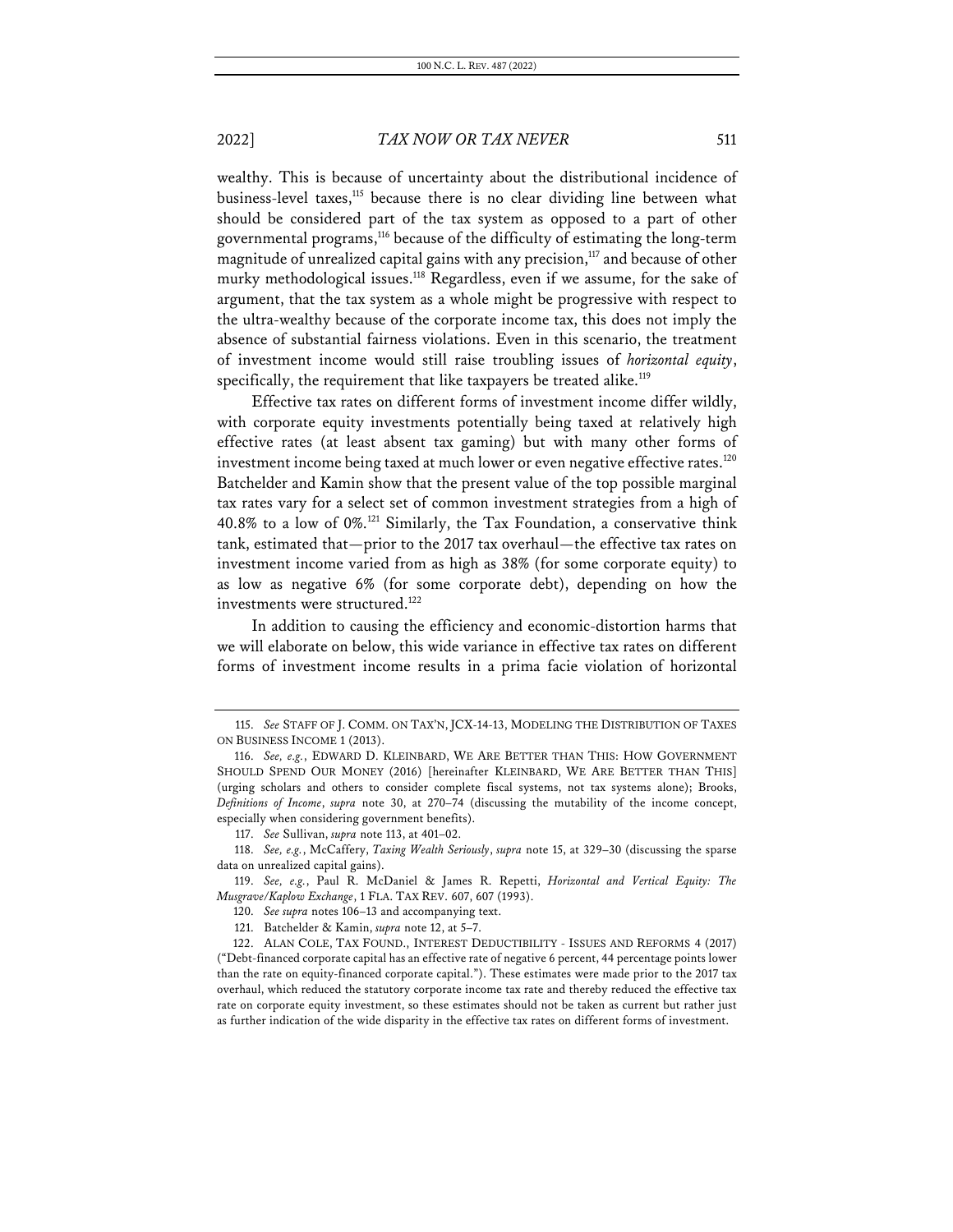equity. That is, even if we grant for the sake of argument that the corporate income tax might make the tax system as a whole progressive with respect to the ultra-wealthy as a group, the widely different effective tax rates on different forms of investment income creates wide disparities in the effective tax rates facing individual members of the ultra-wealthy. This in turn means that a substantial number of ultra-wealthy taxpayers—those less exposed to the corporate tax—would almost certainly face very low effective-average tax rates from all sources combined, even if others pay much more.<sup>123</sup> As Batchelder and Kamin explain, "[i]t also means that, among the wealthy, the most aggressive tax planners are rewarded, while those who follow the letter and spirit of the law are penalized. Heirs to large fortunes are taxed especially lightly."<sup>124</sup> No matter how we slice it, the tax treatment of investment income is riddled with unfairness and injustice.

### 3. The Consequences of Perceived and Real Unfairness

The prior two subsections detailed the unfairness of providing tax preferences for the type of income earned by the ultra-wealthy—namely investment income—and also the wide disparity in the tax treatment of different forms of investment income. We believe this case is solid, almost inarguably so. But some may still push back, perhaps even by questioning the utility of thinking of "fairness" as a valid norm for policymaking (at least when considering more than just the setting of tax rates).<sup>125</sup> We address below other critiques more rooted in economic and administrative consequences. But first, it is important to note that the public's perception of unfairness may be as or

124. Batchelder & Kamin, *supra* note 12, at 8.

<sup>123.</sup> Recently released reports by ProPublica, based on leaked tax return information, further document that famous billionaires do indeed face very low effective-average tax rates on their true income. *See, e.g.*, Jesse Eisinger, Jeff Ernsthausen & Paul Kiel, *The Secret IRS Files: Trove of Never-Before-Seen Records Reveal How the Wealthiest Avoid Income Tax*, PROPUBLICA (June 8, 2021), https://www.propublica.org/article/the-secret-irs-files-trove-of-never-before-seen-records-revealhow-the-wealthiest-avoid-income-tax [https://perma.cc/H5QU-WG5C] (reporting that Warren Buffett paid a "true tax rate" of 0.10%, Jeff Bezos paid 1.1%, Michael Bloomberg paid 1.3%, and Elon Musk paid 3.27%); Paul Kiel, Jeff Ernsthausen & Jesse Eisinger, *You May Be Paying a Higher Tax Rate than a Billionaire*, PROPUBLICA (June 8, 2021), https://www.propublica.org/article/you-may-bepaying-a-higher-tax-rate-than-a-billionaire [https://perma.cc/7KBM-XBVA]. The ProPublica methodology can be disputed—it does not fully incorporate the effects of the corporate income tax, to note just one issue. But the leaked tax return information reported on by ProPublica nevertheless provides further support for concluding that at least a substantial number of ultra-wealthy taxpayers face very low effective-average tax rates on their "true" economic income.

<sup>125.</sup> *See* LOUIS KAPLOW & STEVEN SHAVELL, FAIRNESS VERSUS WELFARE 3–4 (1st paperback ed., Harvard Univ. Press 2006) ("[N]otions of fairness like corrective justice should receive no independent weight in the assessment of legal rules."); David Gamage, *A Way Forward for Tax Law and Economics? A Response to Osofsky's* "Frictions, Screening, and Tax Law Design," 62 BUFF. L. REV. 189, 191 (2014) ("A number of scholars have suggested that the rules for calculating tax bases should be designed to promote efficiency, with distributional concerns handled exclusively through the setting of tax rates.").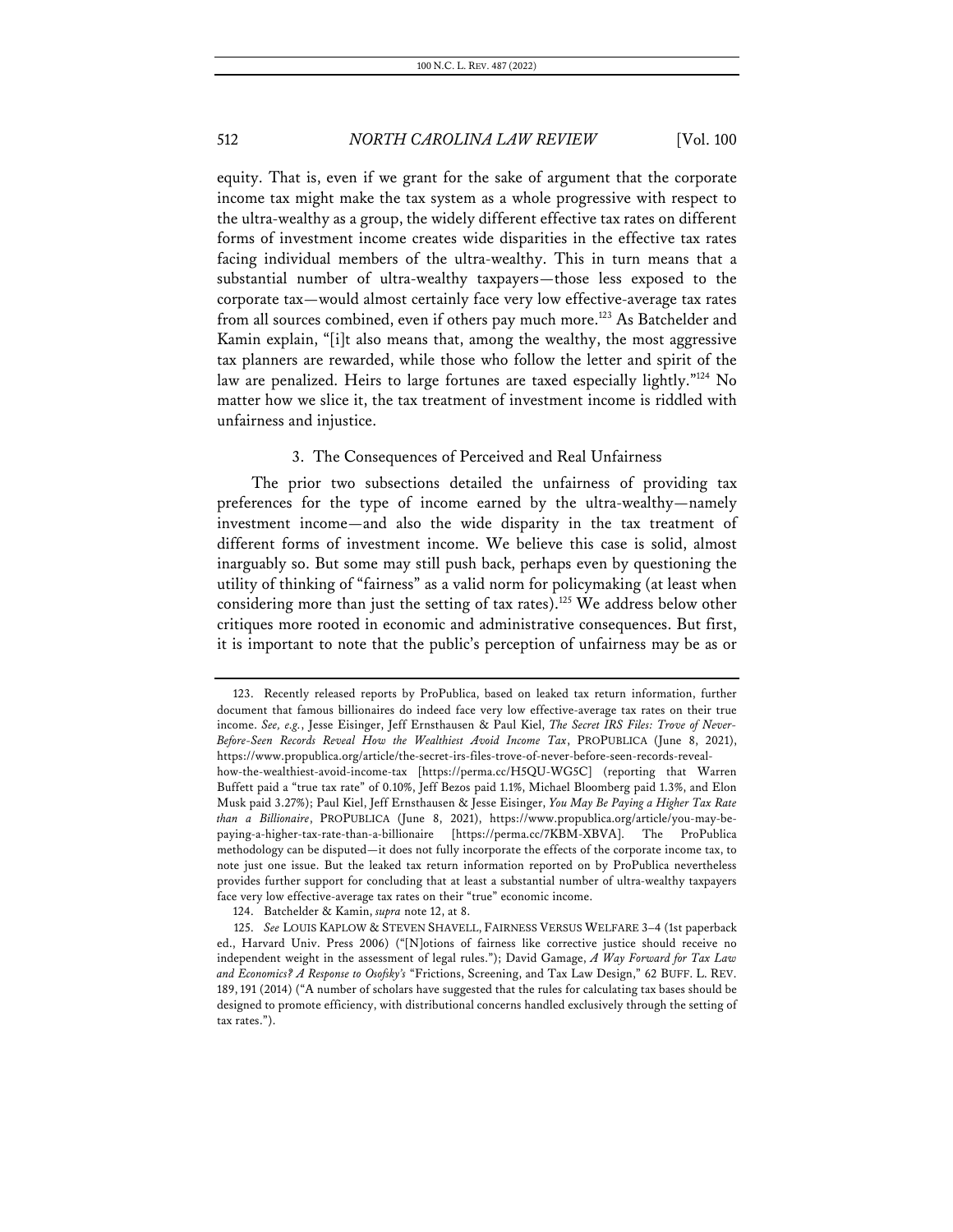even more important than a rigorous demonstration of unfairness itself. Further, the existence of unfairness can have serious negative social and political repercussions.

If the public believes that the income tax system is biased against ordinary people and in favor of the ultra-wealthy, this may have very real consequences.126 And indeed, there is reason to infer that the public's awareness of how the income tax fails with respect to the ultra-wealthy may actually be undermining perceptions of fairness,<sup>127</sup> potentially harming both the public's faith in the overall tax system and associated tax morale<sup>128</sup> and likely also affecting views of the overall fairness of our economic and political system.<sup>129</sup> For example, as Benjamin Friedman, among others, has argued, cultural breakdown and the rise of populism can often be connected to periods where masses of people felt that they did not share in a society's prosperity and when they feared that their children would be worse off than themselves.<sup>130</sup>

<sup>126.</sup> For instance, we think it is reasonable to infer that taxpayers "are more likely to comply voluntarily and less likely to change their behavior to avoid tax" the more that taxpayers support the way their tax dollars are spent. Yair Listokin & David M Schizer, *I Like To Pay Taxes: Taxpayer Support for Government Spending and the Efficiency of the Tax System*, 66 TAX L.REV.179,180 (2013).We similarly think it is reasonable to infer negative real consequences if taxpayers think that the tax system is unfair and biased against ordinary people. *See* Dan M. Kahan, *The Logic of Reciprocity: Trust, Collective Action, and Law*, 102 MICH. L. REV. 71, 80–85 (2003) (arguing that tax compliance behavior derives in part from reciprocity norms that are in turn influenced by beliefs as to whether others also comply and as to whether the tax system is fair overall).

<sup>127.</sup> Joseph Chamie, *America's Taxes—Complex, Incomprehensible, and Unfair*, HILL (July 27, 2021, 8:30 AM), https://thehill.com/opinion/finance/564959-americas-taxes-complex-incomprehensibleand-unfair [https://perma.cc/4827-HCVF] ("One national survey found that a majority of Americans, about 56 percent, including similar shares of Democrats and Republicans, view the tax system as unfair. An even larger proportion, 60 percent, felt that some corporations and wealthy people don't pay their fair share of taxes.").

<sup>128.</sup> *See, e.g.*, Leandra Lederman, *The Interplay Between Norms and Enforcement in Tax Compliance*, 64 OHIO ST. L.J. 1453, 1484–99 (2003) (explaining that improving enforcement can increase revenues from voluntary compliance by bolstering compliance norms, in part because when taxpayers think that others are getting away with cheating or otherwise not paying their fair share this can undermine compliance norms); Kahan, *supra* note 126, at 81 ("These are exactly the factors one would expect to influence tax compliance were individuals behaving like moral and emotional reciprocators. An emotional and moral reciprocator wants to understand herself and be understood by others as fair, but she loathes being taken advantage of. With tax collection as with other collective-action settings, the extent to which others appear to be contributing to the good in question determines which of these sensibilities comes into play."); Erzo F.P. Luttmer & Monica Singhal, *Tax Morale*, 28 J. ECON. PERSPS. 149, 157 (2014) ("A number of studies have documented positive correlations between survey measures of institutional quality, trust in government, and satisfaction with public services and survey measures of tax morale . . . .").

<sup>129.</sup> *See, e.g.*, ERICH KIRCHLER, THE ECONOMIC PSYCHOLOGY OF TAX BEHAVIOUR 78–84 (2007); Clint Wallace, The Democracy Criterion for Taxation 30–33 (Sept. 10, 2021) (unpublished manuscript) (on file with author).

<sup>130.</sup> *See* BENJAMIN M. FRIEDMAN, THE MORAL CONSEQUENCES OF ECONOMIC GROWTH 7– 9 (2006).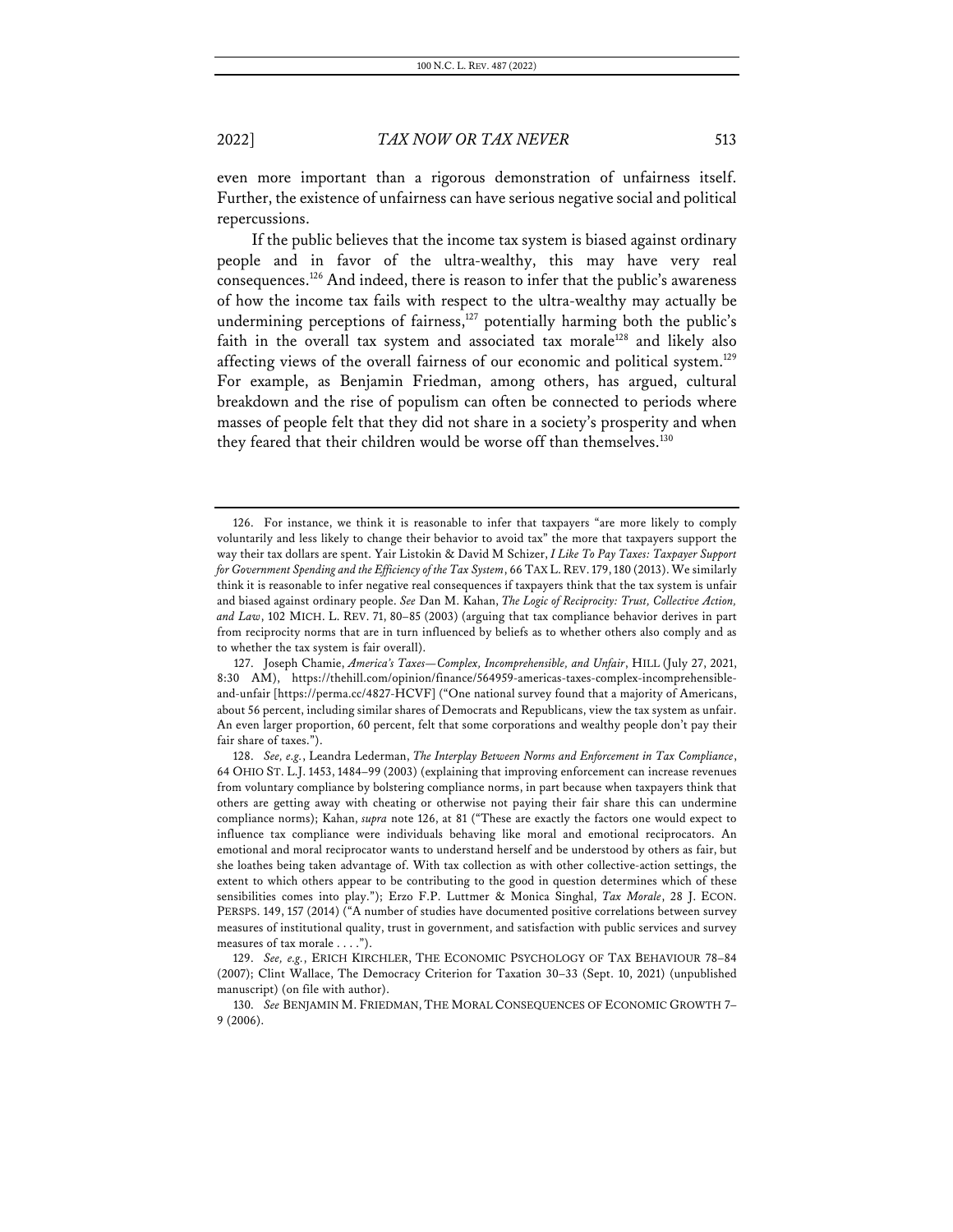Moreover, even if one is still skeptical of the moral case for taxing the ultra-wealthy more, there are secondary consequences of a system that allows the ultra-wealthy to continue to accumulate wealth rapidly while paying minimal tax. For example, having extreme concentrations of wealth affects how and what kind of financial, economic, and investment decisions get made and also affects politics and political influence.<sup>131</sup> There is little doubt at this point that money has an enormous influence in politics, and when that money is concentrated in the hands of relatively few people, it can have negative effects on democracy, even to the degree of threatening our country's democratic legitimacy.<sup>132</sup>

Finally, the income tax is directly implicated in racial injustice. As Palma Strand and Nicholas Mirkay—among many others<sup>133</sup>—have explained, the federal income tax operates "directly to increase wealth inequality, deepening pre-existing historically-based racial wealth disparities."134 Specifically, by heavily taxing wage and salary incomes and only lightly taxing the returns to owning wealth, the tax system obstructs historically disadvantaged groups from building wealth and economic power while protecting the comparative economic power of historically advantaged groups that started accumulating wealth during more illiberal periods.<sup>135</sup>

The connections between tax unfairness and racial injustice are deep and deserving of more in-depth and elaborate discussion than we can offer in this Article.<sup>136</sup> Nevertheless, there should be no doubt that the ways in which the

<sup>131.</sup> *See, e.g.*, Wallace, *supra* note 129, at 36–38 (discussing the relationship between tax law and the goal of ensuring "non-domination"); James R. Repetti, *Democracy, Taxes, and Wealth*, 76 N.Y.U. L. REV. 825, 827 (2001) ("Wealth concentration correlates with poor economic growth because of educational disadvantages for the poor and sociopolitical malaise. Wealth concentration also harms the democratic process because it gives too much power to the affluent.").

<sup>132.</sup> For discussion of the relationship between extreme wealth and efforts to undermine democracy, see generally NANCY MACLEAN, DEMOCRACY IN CHAINS: THE DEEP HISTORY OF THE RADICAL RIGHT'S STEALTH PLAN FOR AMERICA (2016) (discussing the connections between wealth and the beginnings of libertarian economics, and law and economics especially); JANE MAYER, DARK MONEY: THE HIDDEN HISTORY OF THE BILLIONAIRES BEHIND THE RISE OF THE RADICAL RIGHT (2017) (discussing efforts by the Koch network and others to influence politics). This relationship is not a new phenomenon. *See, e.g.*, NANCY COHEN, THE RECONSTRUCTION OF AMERICAN LIBERALISM, 1865–1914 (2002) (discussing, inter alia, Reconstruction and Gilded Era economic liberals and their connections to corporate power and antidemocratic politics).

<sup>133.</sup> *See, e.g.*, Jeremy Bearer-Friend, *Should the IRS Know Your Race? The Challenge of Colorblind Tax Data*, 73 TAX L. REV. 1, 39–41 (2019) (listing studies finding that tax policies have disparate racial outcomes); Dorothy A. Brown, *Shades of the American Dream*, 87 WASH. U. L. REV. 329, 329 (2009) ("[B]lack homeowners will not benefit as much as white homeowners from the tax provisions that exclude from income gain on the sale of their homes.").

<sup>134.</sup> Palma Joy Strand & Nicholas A. Mirkay, *Racialized Tax Inequity: Wealth, Racism, and the U.S. System of Taxation*, 15 NW. J.L. & SOC. POL'Y. 265, 266 (2020).

<sup>135.</sup> *See id.* at 279.

<sup>136.</sup> For some other relevant prior work on this topic, see generally Dorothy A. Brown, THE WHITENESS OF WEALTH: HOW THE TAX SYSTEM IMPOVERISHES BLACK AMERICANS—AND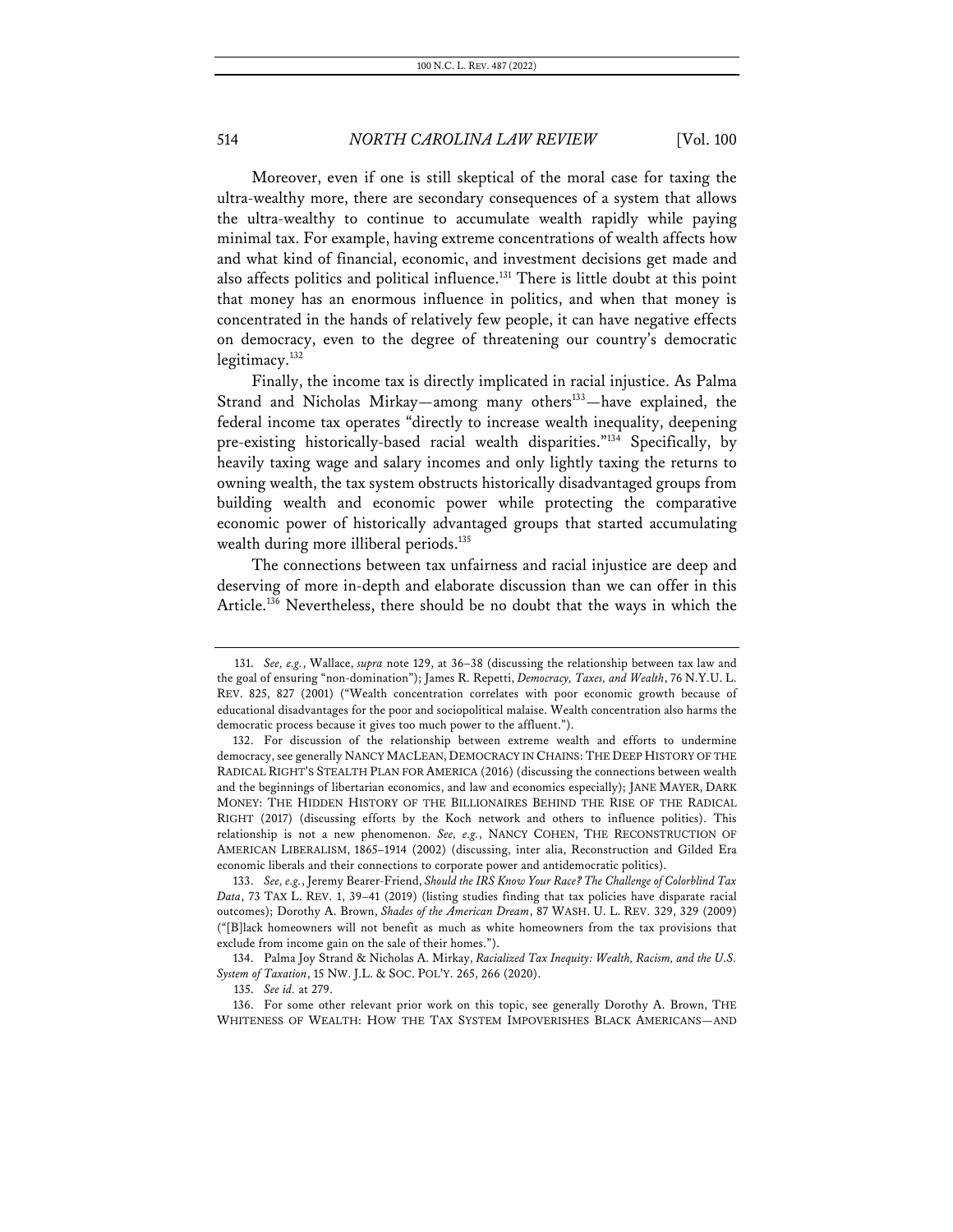income tax aggravates racial wealth injustices represent further concrete harmful consequences of the unfairness engendered by the broken nature of the existing income tax system.

### C. *Economic Inefficiency and Waste*

Above, we noted the wide disparities in the effective tax rates facing different types of income and investment strategies, and we argued that this results in both revenue loss and prima facie fairness violations. We will now explain how this also causes inefficiencies and economic waste. In particular, we address the welfare costs associated with the choice to raise a relatively greater share of revenue from wage and salary income versus investment income. We also discuss the related welfare costs of allowing taxpayers to use tax-gaming strategies to opt into lower effective tax rates. (These two points are related to the issues raised in the prior two sections on lost tax revenue and unfairness, respectively, but are nonetheless distinct analytically.)

First, note that if an additional dollar of tax revenue is needed, it is most efficient—from a welfare-economics perspective—to raise it from the source with the lowest marginal utility of wealth.<sup>137</sup> That is, if the government wants \$1,000 more in tax revenue, it will have lower social cost to raise it from Bill Gates rather than from Bill Gates's gardener. Taxing Gates an additional \$1,000 will have almost zero utility cost to Gates but could meaningfully affect the utility, or well-being, of the gardener.<sup>138</sup>

Extending this point, the policy choice to lightly tax investment income implies a choice to more heavily tax labor income from wages and salaries, at least if we hold the size of government and level of tax revenue constant. As we have already explained, investment income is highly concentrated in the ultrawealthy. As a result, taxing wage and salary income more than investment income means, on average, taxing those with higher marginal utility of wealth rather than those with lower marginal utility, thus generating unnecessary economic inefficiency and loss of social welfare.<sup>139</sup>

HOW WE CAN FIX IT (2021) (explaining racial biases in the income tax system); Andrew T. Hayashi, *Dynamic Property Taxes and Racial Gentrification*, 96 NOTRE DAME L. REV. 1517 (2021) (explaining racial biases in property tax systems); Bearer-Friend, *supra* note 133 (discussing racial biases and related issues in taxation).

<sup>137.</sup> *See* Sarah B. Lawsky, *On the Edge: Declining Marginal Utility and Tax Policy*, 95 MINN. L. REV. 904, 905 (2011).

<sup>138.</sup> *See* Peter Diamond & Emmanuel Saez, *The Case for Progressive Tax: From Basic Research to Policy Recommendations*, 25 J. ECON. PERSPS. 165, 168–69 (2011).

<sup>139.</sup> One can argue with the assumption of zero marginal utility of wealth for the ultra-wealthy, in part because it may contradict the observed degree of effort many ultra-wealthy put into increasing their wealth even more. A full accounting of the psychology of the ultra-wealthy is beyond the scope of this Article, but we can note a few things. First, there are a number of other utility benefits that flow from work, especially in prestigious positions or professions. *See* Dan Ariely, Emir Kamenica & Dražen Prelec, *Man's Search for Meaning: The Case of Legos*, 67 J. ECON. BEHAV. & ORG. 671, 676 (2008).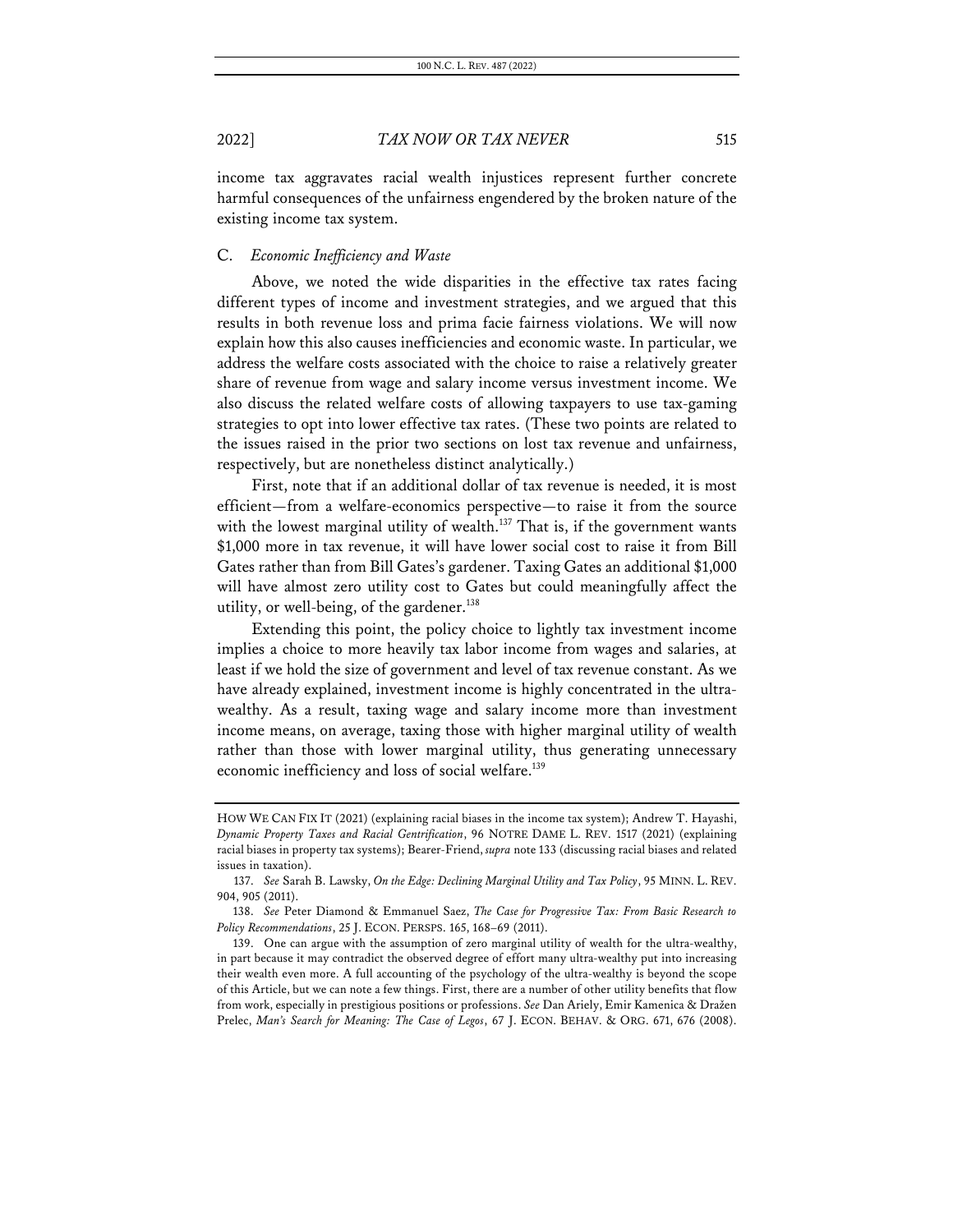Second, recall the range of effective tax rates on different types of income. The current top all-in effective federal tax rate is 40.8% for wage and salary income reported on a W-2 and 39.8% for income that is first fully subject to the corporate income tax and is then also fully taxed at the personal level at the top capital gains rate (plus the net investment income ("NIIT") surtax rate).<sup>140</sup> The current top all-in effective federal tax rate is 23.8% for pass-through or other noncorporate investment income that is characterized as long-term capital gains,141 and 20% if this income takes advantage of loopholes to avoid the 3.8% NIIT and Self-Employment Contributions Act ("SECA") surtaxes.<sup>142</sup>

But these effective rates can become 0% if realization is deferred until after death (taking advantage of a stepped-up basis) or if other strategies are used to eliminate the deferred tax on unrealized gains (such as if profits are shifted to tax havens in a manner that avoids the Global Intangible Low-Taxed Income ("GILTI") tax).<sup>143</sup> And commonly used tax-gaming techniques can reduce these top effective tax rates further, often yielding negative effective tax rates.<sup>144</sup> Thus, standard tax-planning strategies can yield tax savings of between twenty and forty cents on the pretax dollar, and maybe more.

In light of this, what stops wealthy taxpayers from using strategies like "buy, borrow, die" even more than they currently do, so as to wipe out all personal-level tax on investment income (rather than stopping after just eliminating most of this tax)? Why do the ultra-wealthy pay any tax at all?

Second, those who work hard primarily just to increase their wealth may see it as more of a "scorecard" in the game of life, so that ordinal ranking is more important than cardinal amounts. *See generally*  ROBERT H. FRANK, LUXURY FEVER: WEIGHING THE COST OF EXCESS (2010) (arguing that humans are motivated to earn and consume because of relative social position, even though doing so increases measures of unhappiness). Third, to the extent some ultra-wealthy go out of their way to avoid taxes, it could also be that this group is particularly opposed to taxation *qua* taxation and so an appropriation of wealth through the tax system might cause excessive utility loss relative to other kinds of wealth declines. *See* KLEINBARD, WE ARE BETTER THAN THIS, *supra* note 116, at 4. Ultimately, these are empirical questions that might be interesting to answer but which are not a first-order concern—that is, a benevolent social planner ought not to care too much about a utility loss from this small group of ultra-wealthy taxpayers, particularly if the planner's "welfare weights" transfer to the least well-off, as most analysts assume. *See, e.g.*, Emmanuel Saez & Stefanie Stantcheva, *Generalized Marginal Welfare Weights for Optimal Tax Theory*, 106 AM. ECON. REV. 24, 41 tbl.2 (2016) (showing a "social welfare weight" of nearly zero for the highest income group); Diamond & Saez, *supra* note 138, at 168–69.

<sup>140.</sup> Batchelder & Kamin, *supra* note 12, at 7 fig.2. Taxing corporate income once at 21% when earned by the corporation and again at a combined capital gains and NIIT tax rate of 23.8% when distributed to shareholders implies a combined effective tax rate of 39.8%. *See id.* at 5–6, 7 fig.2.

<sup>141.</sup> *See supra* note 10.

<sup>142.</sup> *See supra* note 10; Batchelder & Kamin, *supra* note 12, at 5–6. The NIIT and SECA tax can generally be avoided by characterizing labor income instead as pass-through business income. *See, e.g.*, OFF. TAX ANALYSIS, U.S. DEP'T OF THE TREASURY, GAPS BETWEEN THE NET INVESTMENT INCOME TAX BASE AND THE EMPLOYMENT TAX BASE 1 (Apr. 14, 2016), https://home.treasury.gov/ system/files/131/NIIT-SECA-Coverage.pdf [https://perma.cc/B3LZ-ZJFQ].

<sup>143.</sup> Batchelder & Kamin, *supra* note 12, at 7 fig.2.

<sup>144.</sup> *See* Chason, *supra* note 78, at 586.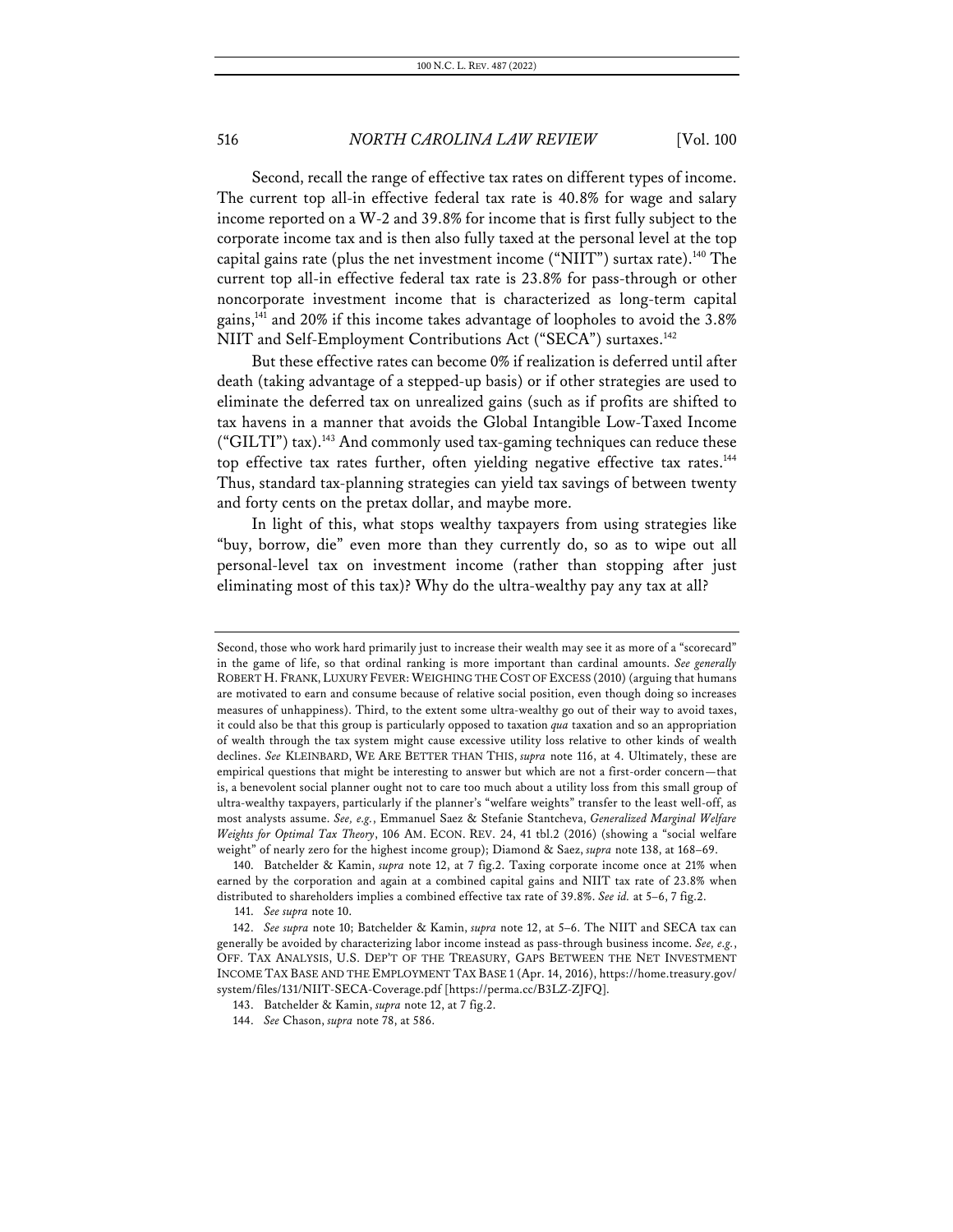The catch is that these tax-gaming strategies come at a cost, and these costs generally increase as the strategies get more complicated and aggressive to cover more economic income.<sup>145</sup> Examples of these costs of tax planning include lower liquidity,<sup>146</sup> the costs of borrowing,<sup>147</sup> transaction costs of tax-loss harvesting,<sup>148</sup> deviation from taxpayers' risk-reduction and diversification preferences,<sup>149</sup> the excessive complexity of more sophisticated forms of tax gaming, and the cost to businesses from using inefficient capital structures in order to generate tax savings.<sup>150</sup>

As Steuerle explained in his seminal book on the topic, "insofar as [investment] income is concerned, the individual income tax is primarily a discretionary tax."151 As a result, at least with respect to the investment income of the wealthy, the income tax is effectively just a tax on the choice not to bear the financial costs of certain avoidance strategies, so that "the discretionary income tax on [investment] income is a tax on liquidity, risk reduction, and diversification rather than a tax on income."152

The key takeaway here is that tax gaming typically involves real economic costs, and, at the margin, these costs should generally approach the effective marginal tax rates.<sup>153</sup> While incurring these costs may be rational for individual taxpayers, it is exceedingly wasteful to an economy as a whole.<sup>154</sup> In other words, the productive potential of the overall economy is diminished because scarce resources are devoted to tax gaming at the expense of productive investment and business activity.

<sup>145.</sup> Gamage, *The Case for Taxing*, *supra* note 86, at 375–82.

<sup>146.</sup> Because these strategies often require not realizing gains and instead keeping profits invested in illiquid assets.

<sup>147.</sup> Because Larry Ellison-style credit lines charge interest.

<sup>148.</sup> *See* C. EUGENE STEUERLE, TAXES, LOANS, AND INFLATION: HOW THE NATION'S WEALTH BECOMES MISALLOCATED 18–24 (1985) [hereinafter STEUERLE, TAXES, LOANS, AND INFLATION].

<sup>149.</sup> *Id.*

<sup>150.</sup> Common examples of this include greater use of debt financing for tax purposes, when equity would be better for business purposes, or designing organizational structures, supply chains, and the like, through low-tax jurisdictions in a manner that increases business and organizational costs in order to generate tax savings. *See* Gergen, *supra* note 1, at 29–30 ("It is insane to encourage talented people with useful skills to create complicated financial vehicles that serve no purpose other than avoiding . . . tax.").

<sup>151.</sup> STEUERLE, TAXES, LOANS, AND INFLATION, *supra* note 148, at 18.

<sup>152.</sup> *Id.* at 19. We would add lack of complexity to Steuerle's list, as we view the excessive complexity of tax-motivated investment strategies as perhaps the largest form of economic waste because this complexity interferes with designing investment and business strategies so as to maximize economic productivity and related pretax returns.

<sup>153.</sup> Gamage, *The Case for Taxing*, *supra* note 86, at 375–82.

<sup>154.</sup> *Id.*; Glogower, *Taxing Capital Appreciation*, *supra* note 28, at 121–23.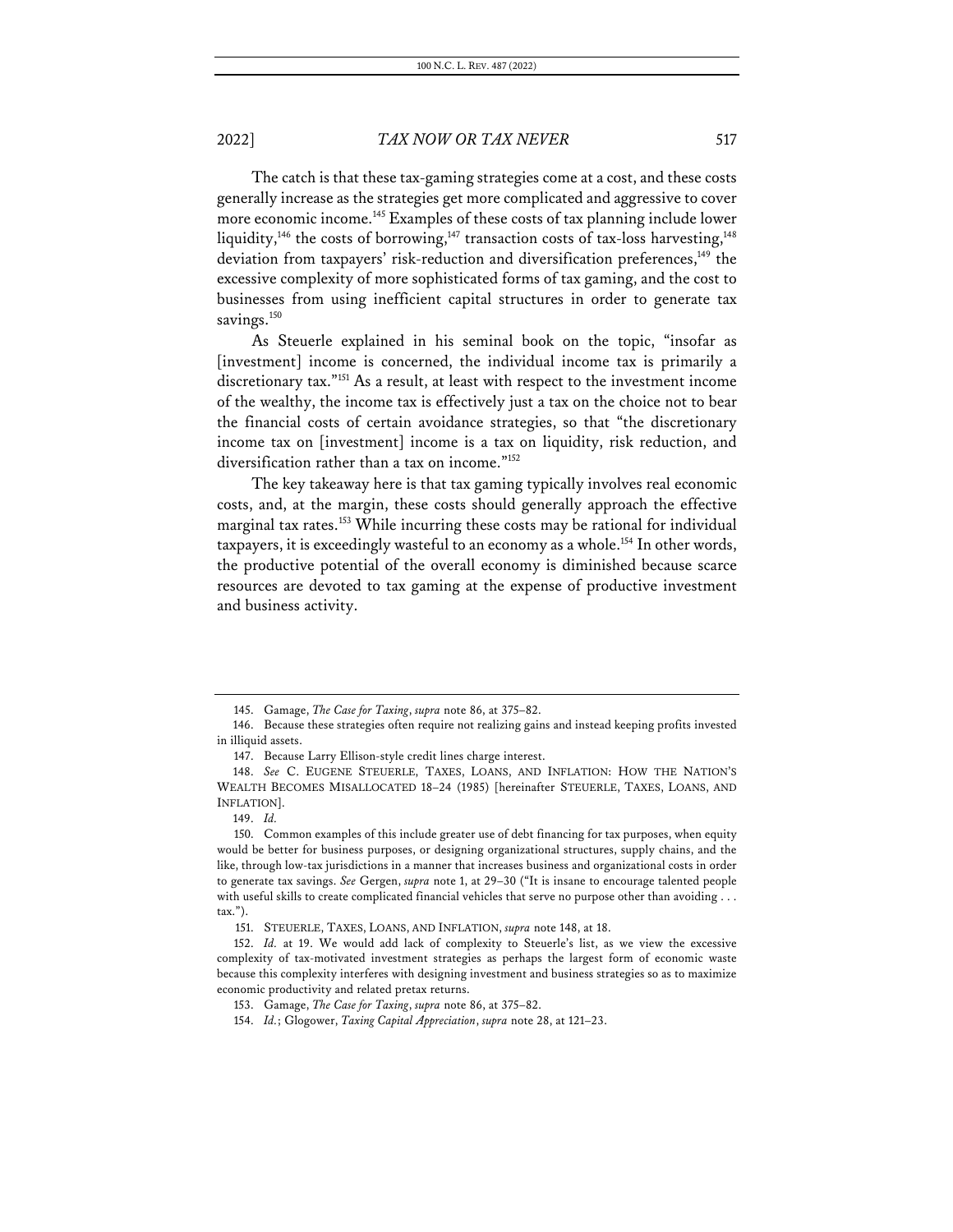### D. *Complexity and Uncertainty in the Tax System*

Perhaps even more troublesome than the other sorts of harmful consequences explained above, the manner in which the personal income tax is broken and readily exploited by the ultra-wealthy's tax gaming undermines the administrability and integrity of the entire tax system. Fully explaining how and why this is the case is beyond the scope of this Article. But the key point is that the realization doctrine—along with the corresponding capital gains preference and the rules limiting the use of loss deductions—generates the lion's share of legal complexity and uncertainty in the income tax system, ultimately undermining the tax system itself.<sup>155</sup>

As noted above, because the realization doctrine makes deferring capital gain trivial, it is generally believed that a preferential rate on capital gain income is needed to reduce that disincentive to realize gains.<sup>156</sup> This then creates a need to distinguish capital gains and capital losses from ordinary income and ordinary losses, and that task is a major source of uncertainty and confusion in the tax law.<sup>157</sup> For instance, with respect to the important category of real estate transactions, a federal judge famously proclaimed it to be a "truism" that "[i]f a client asks you in any but an extreme case whether, in your opinion, his sale will result in capital gain, your answer should probably be, 'I don't know, and no one else in town can tell you.'"158

The muddled state of the law on distinguishing ordinary income and capital gains motivates wasteful tax planning and creates large compliance burdens and traps for the unwary—including for small businesses and other

<sup>155.</sup> *See, e.g.*, Glogower, *Taxing Capital Appreciation*, *supra* note 28, at 123–24; Ilan Benshalom & Kendra Stead, *Realization and Progressivity*, 3 COLUM. J. TAX L. 43, 47 (2011) ("[M]ost of the income tax's shortcomings are a direct result of the realization requirement."); *id.* at 51–52 ("[A]ny realizationbased income tax regime needs loss-limitation rules to protect its revenue base against strategic trading. . . . As difficult as these issues are, the above examples are just the tip of the iceberg in terms of realization's costs."); *Funding Our Nation's Priorities: Reforming the Tax Code's Advantageous Treatment of the Wealthy: Hearing Before the H. Ways & Means Subcomm.*, 117th Cong. 2–9 (2021) (statement of Chye-Ching Huang, Executive Director of NYU School of Law Tax Law Center) (explaining how "the menu of tax breaks for income from wealth leads to wasteful tax avoidance, sheltering, and even evasion").

<sup>156.</sup> *See supra* notes 89–91 and accompanying text.

<sup>157.</sup> *See* Reuven S. Avi-Yonah & Dmitry Zelik, *Are We Trapped by Our Capital Gains?* 1–3 (Univ. Mich. L. Sch. Pub. L. & Theory, Rsch. Paper No. 476, 2015), https://papers.ssrn.com/sol3/ papers.cfm?abstract\_id=2642860 [https://perma.cc/VW7Q-NY5T].

<sup>158.</sup> Byram v. United States, 705 F.2d 1418, 1419 (5th Cir. 1983) (quoting *Capital Gains: Dealer and Investor Problems*, 35 TAXES 804, 806 (1957)); *see also* Tony Nitti, *Tax Geek Tuesday: Does the Sale of Property Generate Ordinary Income or Capital Gain?*, FORBES (Dec. 31, 2013, 9:36 AM), https:// www.forbes.com/sites/anthonynitti/2013/12/31/tax-geek-tuesday-does-the-sale-of-property-generateordinary-income-or-capital-gain/?sh=460c06bc2cdd [https://perma.cc/69WQ-QGGZ] ("Some questions simply can't be answered. For example: . . . Will the sale of my property give rise to capital gain or ordinary income?").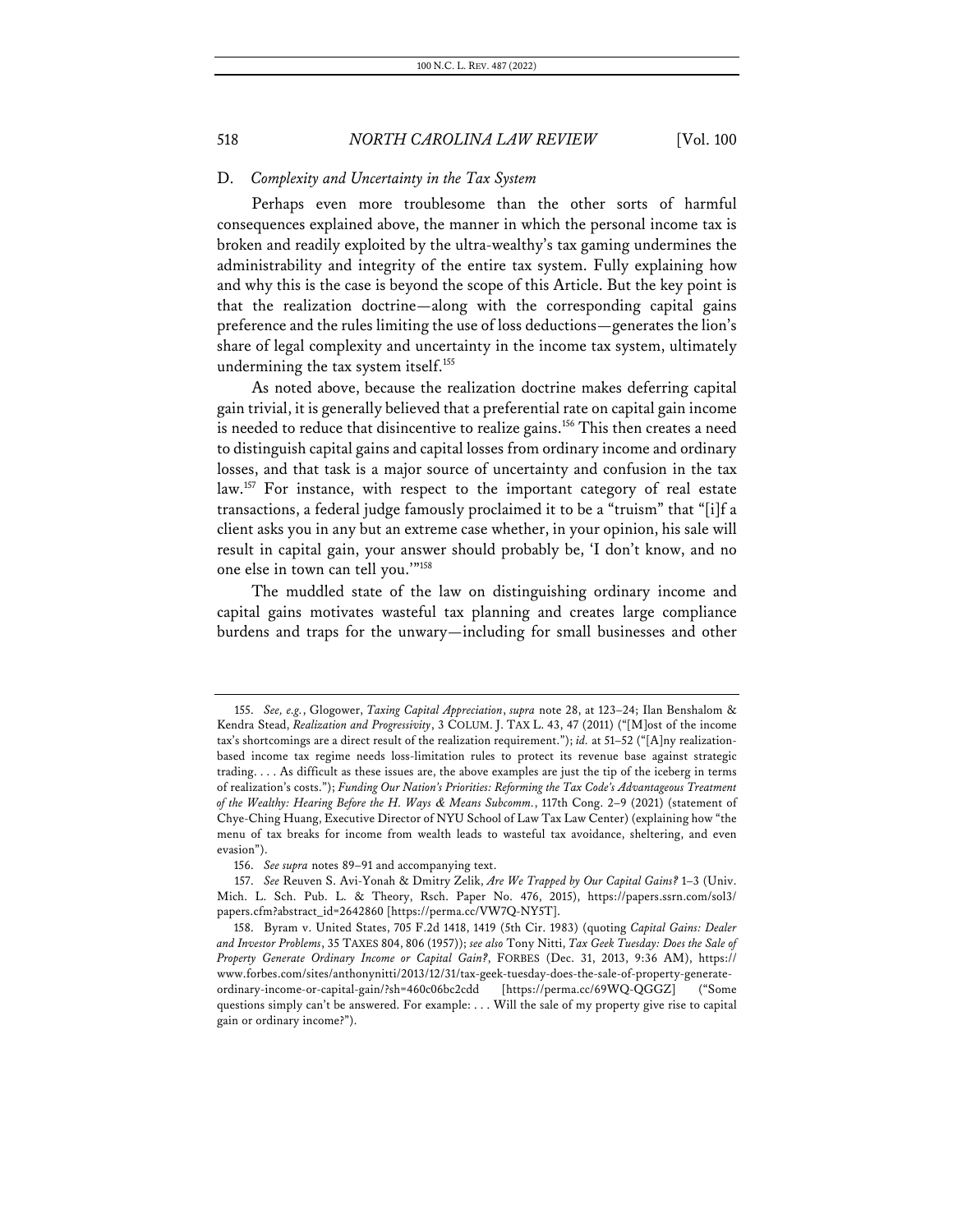more ordinary taxpayers (as opposed to just the ultra-wealthy).<sup>159</sup> As Reuven Avi-Yonah and Dmitry Zelik have explained, "a lot of the complexity of the current tax code results from attempts to block taxpayers from converting ordinary income to capital gains . . . and from the limitations on offsetting ordinary losses against capital gains, which has resulted in transactions designed to create artificial capital losses . . . ."160

Indeed, these harmful consequences are so severe that Avi-Yonah and Zelik argue that, if it is not possible to adopt a current-assessment reform to replace realization, we should abandon the goal of increasing progressivity at the top and instead make the top tax rate 28% for both ordinary income and capital gains.161 This is because, they argue, 28% is the maximum rate that can be imposed on capital gains in a realization-based system and because the harms that result from the capital gains preference are so damaging as to make it not worth taxing ordinary income at a higher rate.<sup>162</sup> In their framing, our only choices in a realization-based system are to either retain the preferential capital gains rate or slash the top rates on ordinary income. Despite their preference for "higher rates on the rich," they "have reluctantly come to the conclusion that we are indeed trapped by our capital gains, that the current rate structure is indefensible in practice, and that we should revert to an overall rate of 28% for all income."163

For a related example, consider the difficulties of distinguishing between when payments from businesses to investors should be considered returns to investment as opposed to wages or other disguised payments for labor or services.<sup>164</sup> Under current law, the personal capital gains preference and the various surtaxes like SECA and NIIT mean that the way payments from businesses to investors are characterized can yield quite different personal-level

<sup>159.</sup> *See* Avi-Yonah & Zelik, *supra* note 157, at 40; Nitti, *supra* note 158; Len Burman, *Mitt Romney's Teachable Moment on Capital Gains*, FORBES (Jan. 18, 2012, 6:46 PM), https://www.forbes.com/ sites/leonardburman/2012/01/18/mitt-romneys-teachable-moment-on-capital-gains/?sh=224cf1787a4e [https://perma.cc/4DSU-W2TF] ("[T]axing capital gains at much lower rates than other income creates a ginormous loophole that leads to a tremendous amount of inefficient tax shelter activity. Virtually every individual income tax shelter is devoted to converting fully taxed income into capital gains. . . . With that kind of payoff, there is a whole industry devoted to inventing schemes to generate current deductions to shelter the wages and ultimately recoup it years later as lightly taxed gains. These shelter schemes entail inefficiency . . . .").

<sup>160.</sup> Avi-Yonah & Zelik, *supra* note 157, at 17.

<sup>161.</sup> It should be noted that the top marginal tax rate on ordinary income was the same as the top capital gains rate from 1988 to 1990, following the Tax Reform Act of 1986. Tax Reform Act of 1986, Pub. L. No. 99-514 §§ 101, 302, 100 Stat. 2085, 2096, 2218 (codified as amended at 26 U.S.C. § 1).

<sup>162.</sup> Avi-Yonah & Zelik, *supra* note 157, at 4.

<sup>163.</sup> *Id.*

<sup>164.</sup> *See* Richard Winchester, *Working for Free: It Ought To Be Against the (Tax) Law*, 76 MISS. L.J. 227, 258 (2006) [hereinafter Winchester, *Working for Free*].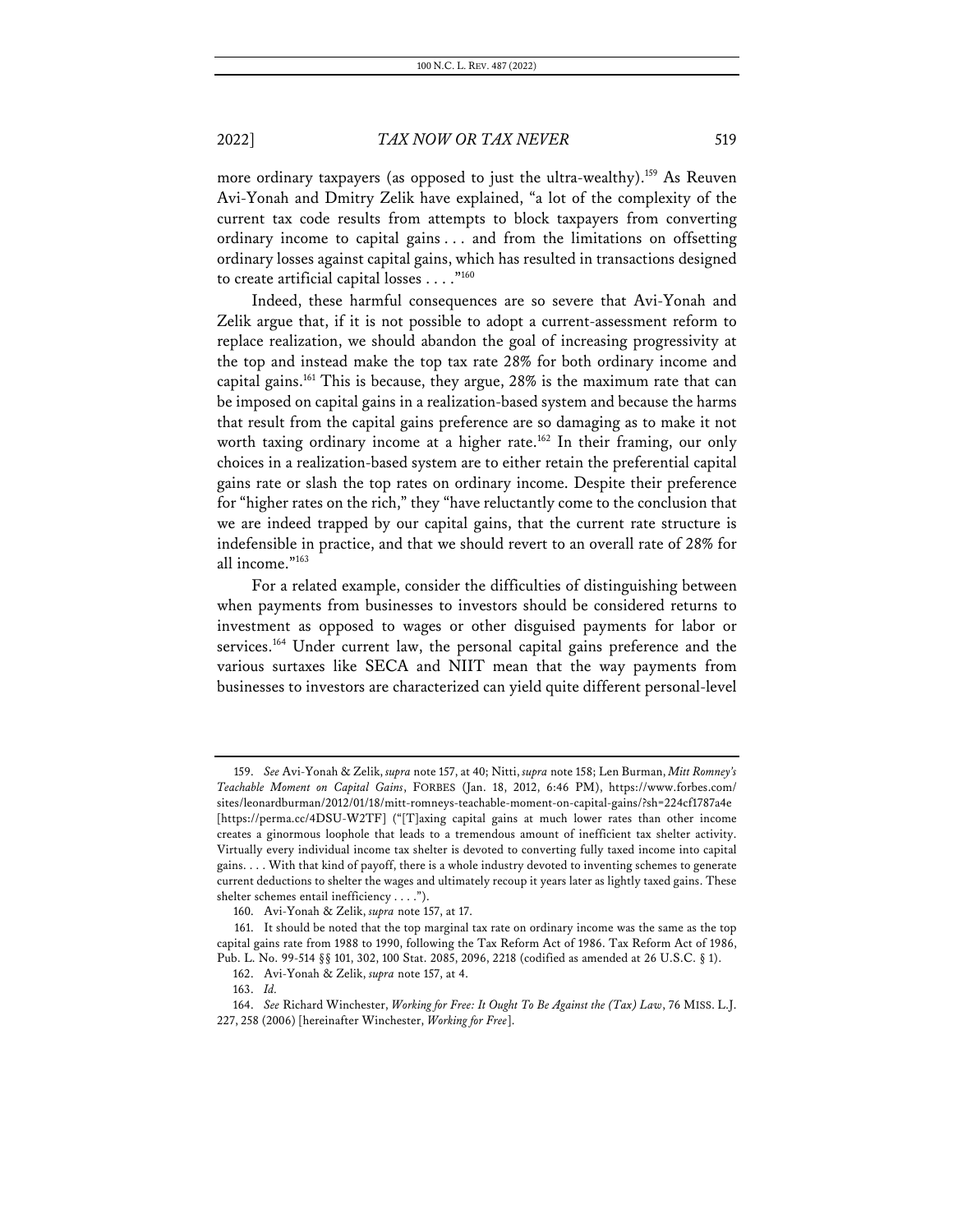tax consequences.165 This results in widespread tax gaming and major inefficiencies and inequities.<sup>166</sup>

It is not an exaggeration therefore to say that the realization doctrine along with the corresponding capital gains preference and the rules limiting the use of loss deductions—greatly harms the integrity and functioning of the overall tax system. In addition to opening the door to tax preferences that benefit the ultra-wealthy, the realization doctrine leads to excessive and unnecessary legal complexity and uncertainty affecting many more ordinary taxpayers. In the next part, we explain why current-assessment reform is required to effectively tax the ultra-wealthy, but it is an additional benefit that these reforms would also either lessen or eliminate the need for a capital gains preference (and related anti-abuse rules) by reducing the ability of taxpayers to time the realization of gains.

### III. THE NEED FOR CURRENT-ASSESSMENT TAX REFORM

The previous two parts explained how the realization doctrine and the availability of deferral have fundamentally broken our income tax system, particularly with respect to its treatment of the ultra-wealthy, as well as explained some of the harmful consequences of that failure. The clear solution is to end—or at least greatly limit—deferral. But how?

With certain notable exceptions, $167$  the prior literature has mostly embraced reforms that would seek to lessen or end the financial benefits of deferral while still fully or partially retaining the realization doctrine specifically, these reforms would generally not assess tax until a gain is realized through a sale or exchange.168 For example, such a reform might postpone the assessment of tax on illiquid assets, such as shares in privately held firms, but would impose at that time an interest charge to offset the benefits of deferring the assessment until those shares are sold. 169

We argue here, however, that such *future-assessment* reforms are insufficient. To truly repair the personal tax system and meaningfully tax the ultra-wealthy on their economic income (or on any alternative comprehensive

<sup>165.</sup> *See, e.g.*, Richard Winchester, *Carried Interest for the Common Man*, 142 TAX NOTES 1250, 1255 (2014) [hereinafter Winchester, *Carried Interest*]; Winchester, *Working for Free*, *supra* note 164, at 248.

<sup>166.</sup> Winchester, *Carried Interest*, *supra* note 165, at 1257–58.

<sup>167.</sup> *See supra* notes 32–33.

<sup>168.</sup> *See* Benshalom & Stead, *supra* note 155, at 47 (describing a "consensus" among scholars that reforms should continue to tax "at least some assets . . . only upon realization").

<sup>169.</sup> For instance, the Chair of the Senate Finance Committee, Ron Wyden, proposed a reform of this sort in 2019. *See generally* RON WYDEN, SENATE FIN. COMM., TREAT WEALTH LIKE WAGES (2019), https://www.finance.senate.gov/imo/media/doc/Treat%20Wealth%20Like%20Wages%20RM %20Wyden.pdf [https://perma.cc/6QX9-LFZX]. We explain why this sort of partial future-assessment reform (on its own) is unlikely to succeed at sustainably fixing the personal tax system. *See infra* Section III.B.1.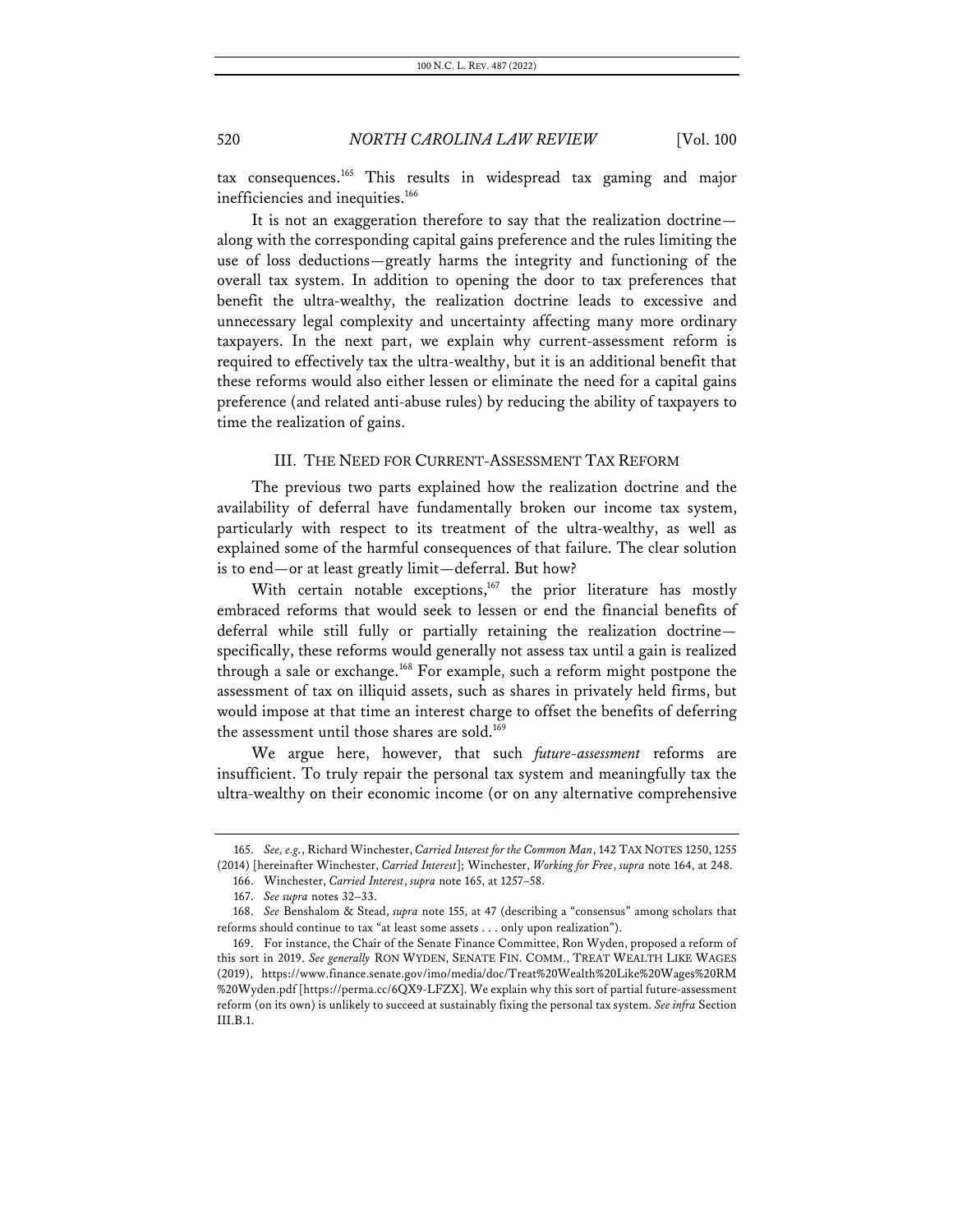measure of well-being or ability to pay), a *current-assessment* reform is needed. That is, we need a reform that would assess and impose tax on a periodic basis as economic income accrues (or, alternatively, as wealth or spending power accumulates), rather than attempting to tax at some future date that may never actually occur.

Section III.A below elaborates on our theory for the necessity of a currentassessment reform. The key insight is that, although a future-assessment reform might theoretically cancel out the financial benefits of deferral under existing law, it is powerless against the effects of future political shifts. As a simple example of this point, consider that if a future-assessment reform is put in place, but a later political coalition repeals it before any gains are actually realized, it will have accomplished nothing.

To clarify the difference between current-assessment and futureassessment reforms, and why current assessment is superior, Section III.B discusses two leading future-assessment reforms—retrospective capital gains taxation and progressive consumption taxation.

Section III.C then explores several prior real-world examples of the difficulties posed by political shifts. This review illustrates the centrality of political optionality to tax politics. Time and again, taxpayers have managed to undermine future-assessed taxes, and there is every reason to expect that this will generally be the fate of future-assessment tax reforms.

### A. *Current Assessment: Tax Now or Tax Never*

We argue that meaningfully taxing the ultra-wealthy, and thereby beginning to repair our tax system, requires reform that is sufficiently robust against the possibility of future erosion, attack, or repeal. In particular, any reform must not rely on *tomorrow's* Congress or executive agencies to ensure meaningful taxation of *today's* income or wealth accumulations. In other words, what is needed is a *current-assessment reform*—we must tax now, not later.

To sketch out our approach, consider the following thought experiment. Suppose that a political coalition enacts a reform with the goal of successfully taxing the ultra-wealthy. Further suppose that this reform will take effect across two time periods. In the first period, some economic income is earned, perhaps by appreciation in the value of an asset. In the second period, a tax is imposed on that first-period income which is the present-value equivalent of the firstperiod tax had it been imposed. What happens by the time we reach the second period?

There are essentially three possibilities. First is that the original reform coalition both remains in power and remains fully committed to bolstering the reform. As a result, this coalition is able to fend off political attacks against the reform while passing any necessary follow-up legislation or taking other necessary follow-up actions to reinforce the reform, as policymakers start to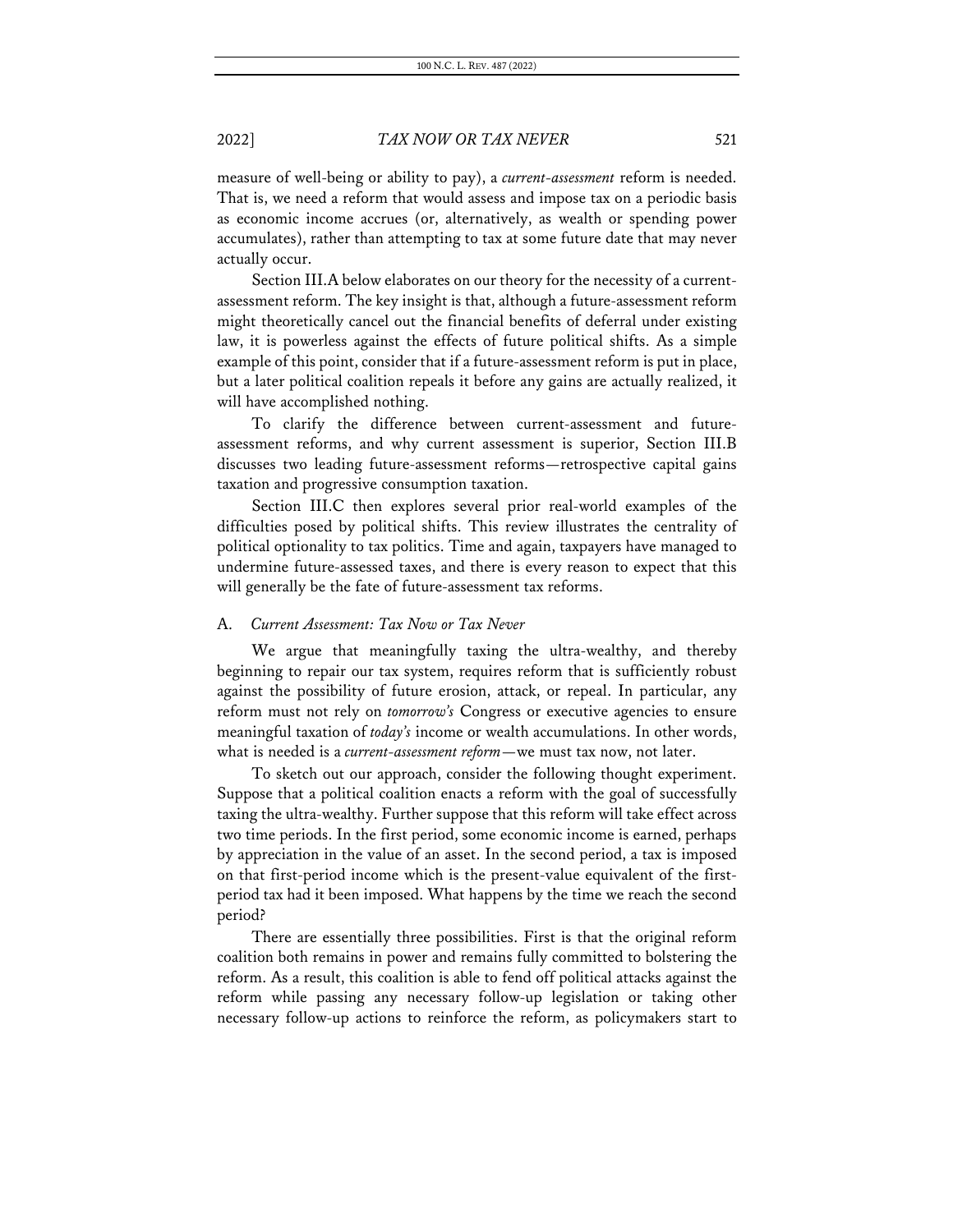observe both the efficacy of the reform itself as well as taxpayer responses to it, many of which will likely have been unanticipated at the time of the initial enactment.

A second possibility is that there is a complete shift to an opposing political coalition, and the new coalition then either fully repeals the reform or replaces it with a new regime that is more favorable to its supporters.

The third possibility is that we could end up somewhere in the middle, with the original reform coalition either weakened or less committed to bolstering its initial reform but with that original coalition retaining enough power and commitment to block its reform from being completely repealed or replaced. In this case, full repeal of the original reform is unlikely, but equally unlikely is the incremental maintenance and adjustment that is required to make the original reform operate effectively.

Our observation from past reforms, both tax and nontax, is that the probability of the second and third possibilities together greatly outweighs the probability of the first.<sup>170</sup> Indeed, we believe that the most likely outcome by far is the third possibility—a gradual erosion of the reform due to neglect because the original coalition is too weak to bring necessary incremental reforms in the face of taxpayer innovation, changing economic circumstances, and experience with the actual effects of the law.

If this is the case, then there is a significant likelihood that any tax actually imposed in the second period will *not* in fact be the present-value equivalent of tax in the first period, even if that was the way the law was written. This becomes increasingly likely as the length of time increases between the first and second periods. Of course, this outcome would obviously follow from a full repeal of the initial reform. But more likely is that the initial reform would just be eroded somehow—by taxpayers devising strategies in the interim period to game around the law; by economic conditions changing so that the assumptions underlying the initial reform no longer hold and in a manner that erodes the initial reform; by relatively minor changes to the initial law, well short of full repeal, that nevertheless undermine its intended effects, such as rate changes or new exemptions; by critical errors in the original law going uncorrected; by subsequent administrative rulings or court decisions that undermine the reform; and so forth. While some tax may still be collected in the second period, the effective tax rates may be so reduced as to make deferral still very rewarding.

Exacerbating all of this, sophisticated taxpayers can often anticipate and even influence the likelihood of these (favorable to them) outcomes. There is an option value to waiting, and for the ultra-wealthy, even minor erosions in the law could generate a huge return to deferral. The clear conclusion therefore is that reforms that rely on the imposition of tax in the second period are

<sup>170.</sup> *See infra* Section III.C.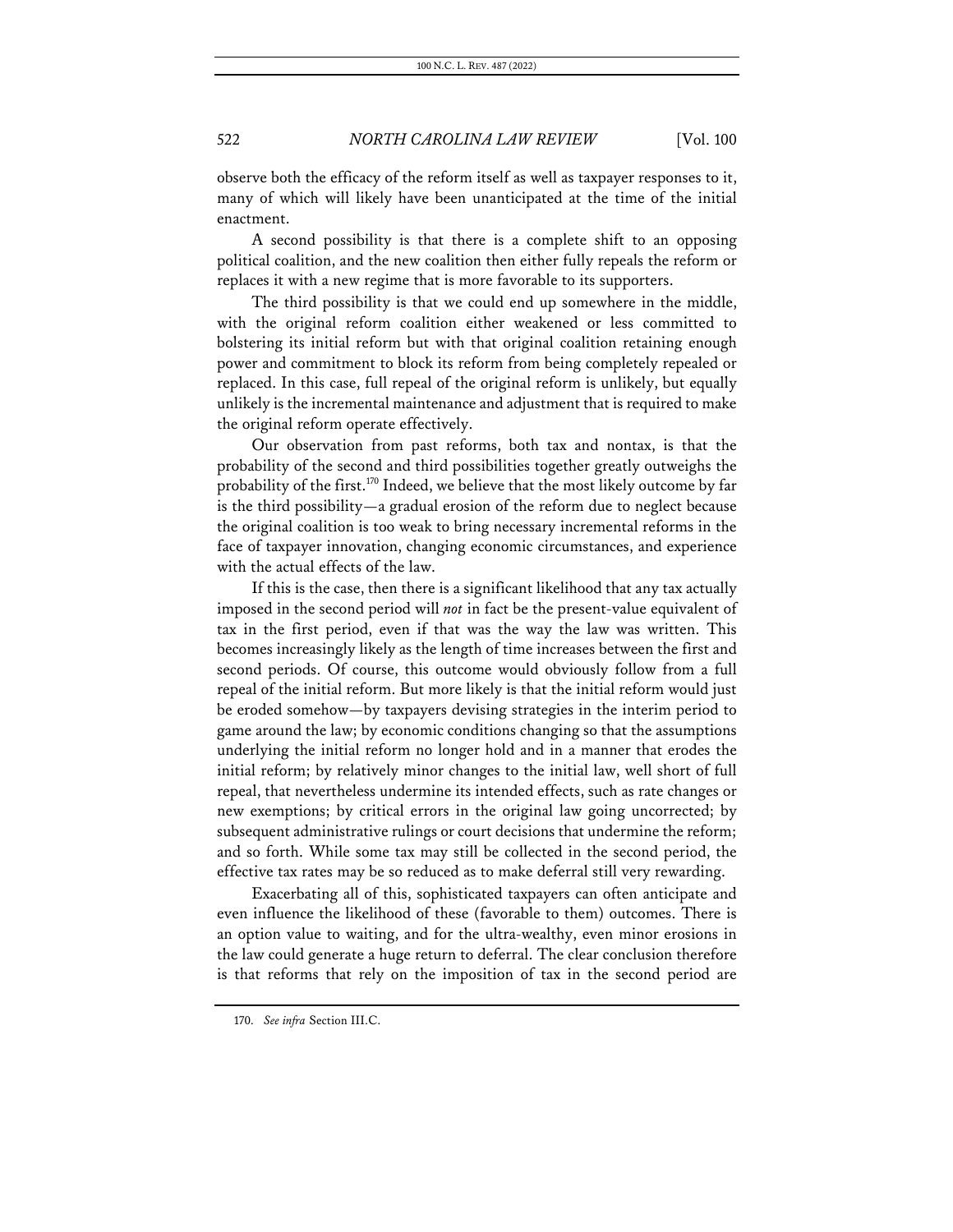inferior to those that impose tax in the first period—current assessment. Choosing to tax *later* risks taxing *never*.

To fill out and formalize the theory, we need to introduce a few terms and concepts. We have already distinguished a *current-assessment reform* from a *future-assessment reform*. For purposes of our argument, we assume that either reform as drafted would impose the same present-value equivalent tax (in financial terms). The key difference is the *timing* of that assessment—tax now or tax later.

In considering the benefits of deferral—of waiting—the prior literature mostly just considers what we label as the *existing-law benefits* of deferral—that is, the benefits that are encoded into existing law. These existing-law benefits of deferral can be further broken down into *time-value benefits* (the financial benefits of deferring tax liabilities due to the time value of money) and *loophole benefits* (the ways under current law that taxpayers can reduce or completely wipe out deferred tax liabilities, such as § 1014's step-up in basis on death). Most leading reform proposals aim to eliminate one or both of those benefits.<sup>171</sup>

But there is another benefit of deferral: the ability to wait for favorable legal or political change. We label this the *political-optionality benefit* of deferral. If there is some chance that a reform could erode or be repealed in the future and, with future-assessment reforms, there always is—then there will still be incentives to defer realization of gain, *even if* the tax on that gain would be the present-value equivalent of a current tax, were it to be assessed. In other words, if there is some nonzero probability of a taxpayer-favorable future legal change, then this lowers the expected value of that future tax below the present-value equivalent. Put yet another way, options have real value, as any financial professional would tell you, and the possibility of future legal change gives the ultra-wealthy that option for free.<sup>172</sup> Both historical experience and political theory strongly imply that the ultra-wealthy are likely to take advantage of options to defer their tax liabilities so as to then wait for more favorable political or legal changes.

To be sure, current-assessment reforms are also at risk of future erosion or repeal, and there is no guarantee that future political change will be favorable to the ultra-wealthy. But institutional, political, and economic realities all put a heavy thumb on the scale in favor of the ultra-wealthy when it comes to futureassessment reforms, thus giving political optionality a positive value. Of course,

<sup>171.</sup> With respect to loophole benefits, this has mostly consisted of calling for the end of existing loopholes like § 1014. With respect to time-value benefits, the prior literature has proposed reforms that would eliminate time-value benefits by taxing deferred liabilities upon realization, such as by imposing an interest charge to offset the time-value benefits. *See supra* note 23.

<sup>172.</sup> Or almost free—other costs, like costs of borrowing or of nondiversification are real, but relatively minor (inframarginally) relative to the tax benefits. *See* Steuerle, *Individuals Pay Very Little*, *supra* note 15.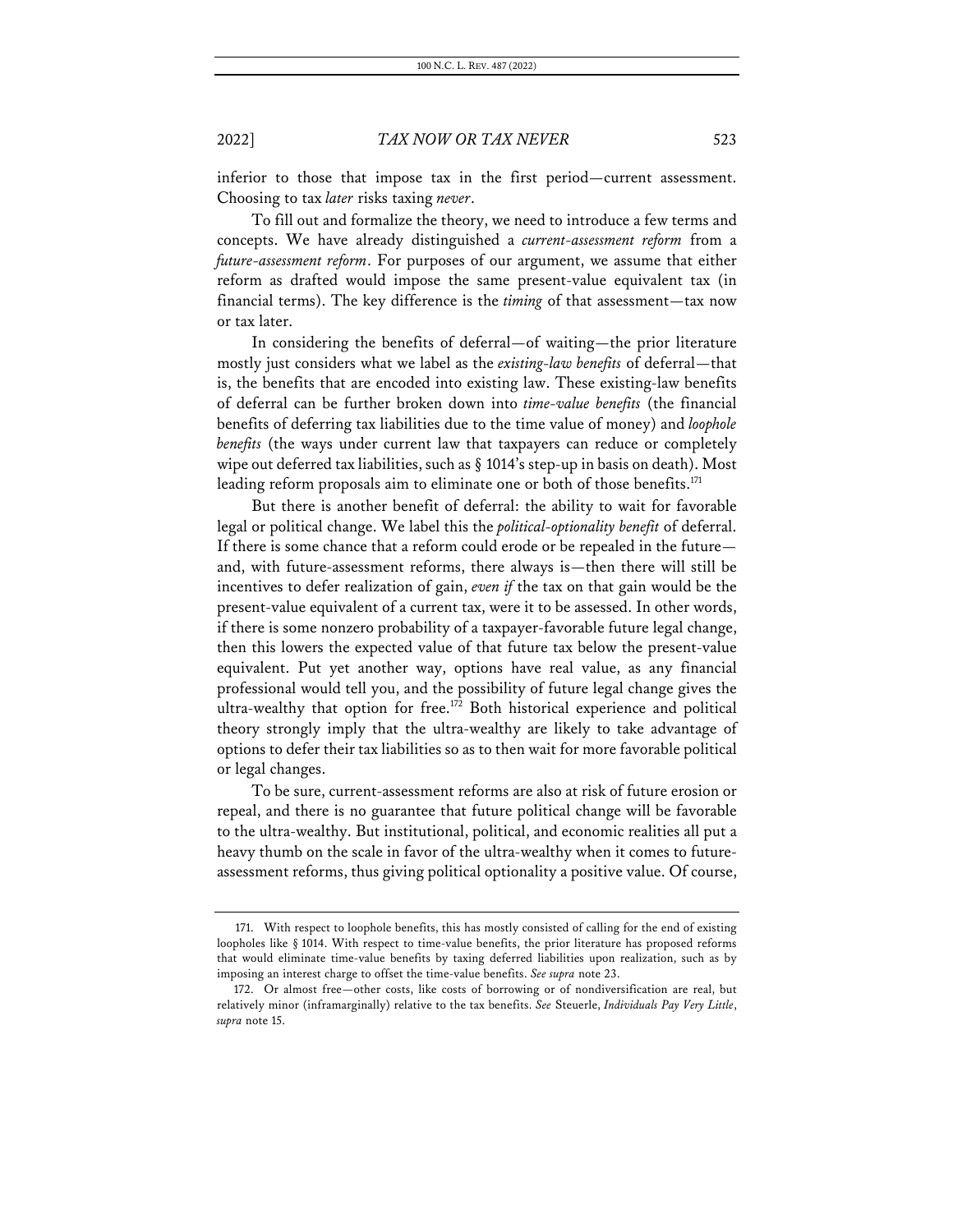it is theoretically possible that a current-assessment reform could be reversed in the future, along with taxpayers then being given refunds for any tax previously paid. However, as we will explain, this is dramatically less likely to occur as compared to a future-assessment reform being eroded or terminated prior to the assessment of tax. We will now proceed to elaborate on three sets of pressures that all add up to creating large *political-optionality benefits* with respect to future-assessment reforms.

### 1. Policy Drift and the Need for Incremental Bolstering

The standard view of the U.S. federal legislative process is that it features a heavy status-quo bias—that is, major policy reform of any kind is extremely difficult.<sup>173</sup> The typical explanation for this is that the U.S. system features a high number of "veto" or "pivot" points.<sup>174</sup> Specifically, in order for legislation to be enacted, the legislation must overcome a number of hurdles. For example, at various points in the legislative process, the House Speaker, the median House Member, the Senate Majority Leader, the 60th Senator, the President, and the 34th Senator and 146th House Member (for overcoming a Presidential veto) all could have the power to stop a piece of legislation.<sup>175</sup> Because these individuals may occupy very different points on the ideological spectrum, designing a major reform that can overcome all of the pivots is exceedingly difficult to accomplish.

Moreover, a reform that can overcome all of these veto points is likely to be somewhat unstable. As Jason Oh has argued, if a large reform package is a product of negotiation and compromise, it may contain individual policies that would not have had sufficient support to pass on their own—that are only passed because of political horse-trading.<sup>176</sup> However, if those policies can be legislatively decoupled after passage, then one or more of them is at risk of repeal or change, even if the other parts of the reform stay in place.

<sup>173.</sup> *See, e.g.*, LANE KENWORTHY, SOCIAL DEMOCRATIC AMERICA 169–76 (2014); JACOB S. HACKER & PAUL PIERSON, WINNER-TAKE-ALL POLITICS: HOW WASHINGTON MADE THE RICH RICHER—AND TURNED ITS BACK ON THE MIDDLE CLASS 83–87 (2010); NOLAN MCCARTY, KEITH T. POOLE & HOWARD ROSENTHAL, POLARIZED AMERICA: THE DANCE OF IDEOLOGY AND UNEQUAL RICHES 165–66 (2006); SARAH BINDER, STALEMATE: CAUSES AND CONSEQUENCES OF LEGISLATIVE GRIDLOCK 67–75 (2003).

<sup>174.</sup> *See, e.g.*, David Scott Louk & David Gamage, *Preventing Government Shutdowns: Designing Default Rules for Budgets*, 86 COLO. L. REV. 181, 189–91 (2015); MARTIN GILENS, AFFLUENCE AND INFLUENCE: ECONOMIC INEQUALITY AND POLITICAL POWER IN AMERICA 72–74 (2012); HACKER & PIERSON, *supra* note 173, at 83–87; KEITH KREHBIEL, PIVOTAL POLITICS: A THEORY OF U.S. LAWMAKING 20–28 (1998); George Tsebelis, *Decision Making in Political Systems: Veto Players in Presidentialism, Parliamentarism, Multicameralism and Multipartyism*, 25 BRIT. J. POL. SCI. 289, 316–19 (1995) (noting policy stability in the United States is related to number of "veto players").

<sup>175.</sup> *See* KREHBIEL, *supra* note 174, at 22–24; Jason S. Oh, *The Pivotal Politics of Temporary Legislation*, 100 IOWA L. REV. 1055, 1060–61 (2015).

<sup>176.</sup> Jason S. Oh, *Will Tax Reform Be Stable?*, 165 U. PA. L. REV. 1159, 1183–86 (2017).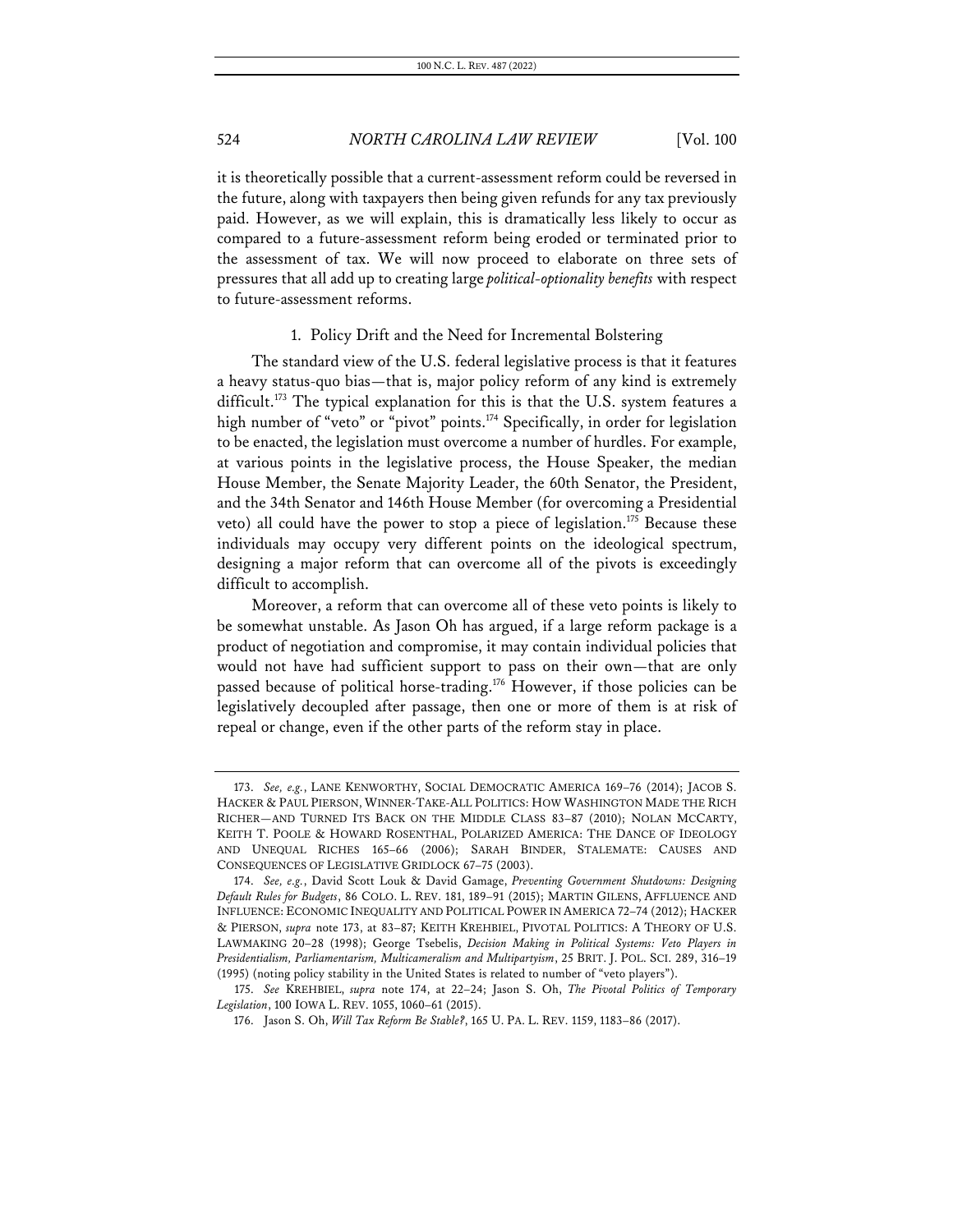This helps to explain why the United States typically experiences policy drift—that is, why legislated policies tend to evolve somewhat organically over time, often without clear action by legislators. This sort of policy drift can take a number of forms, which are worth isolating for clarity.

First, there is the sort of incremental repeal that Oh explains—whereby legislators might find sufficient support to make small changes that serve to partially undermine a larger reform package. For a concrete example, consider the "Cadillac" tax passed as part of the Affordable Care Act ("ACA")—an excise tax on expensive health care plans.<sup>177</sup> The Cadillac tax was included for two reasons. First, the tax was intended to try to offset the tax benefit of the exclusion for employer-provided health care by clawing back the tax benefit of the exclusion for the highest earners, and thereby perhaps also helping to lower health care costs generally. Second, the tax was a revenue-raiser to ensure that the ACA got a favorable budget score from the CBO. For both of these reasons, it was meant to be an important part of the original compromise of the ACA. Yet, the Cadillac tax was repealed before it ever took effect.<sup>178</sup> Once the tax could be peeled off from the full ACA, it became unpopular and unstable, and, as a result, subject to incremental erosion and then repeal.<sup>179</sup> Compared to the original design of the ACA, that repeal had the effect of shifting the costs of the ACA away from the relatively well-off taxpayers who tend to have these sorts of high-value health plans.

Second, a legislated policy might remain static but with the underlying economic or other conditions then changing in a manner that impacts the policy's effectiveness. This second dynamic is especially likely to occur in the context of distributional policies, tax or otherwise, and to gradually undermine the distributional impact of such policies.<sup>180</sup> As we discuss below, this is a key aspect of the story of stepped-up basis—a policy that had some logic in 1921 when the estate tax and the income tax mostly reached the same taxpayers, but

<sup>177.</sup> *See, e.g.*, Paul N. Van de Water, *Why Congress Shouldn't Repeal the Cadillac Tax*, CTR. ON BUDGET & POL'Y PRIORITIES (July 11, 2019), https://www.cbpp.org/research/health/why-congressshouldnt-repeal-the-cadillac-tax [https://perma.cc/PG59-6XAZ].

<sup>178.</sup> Further Consolidated Appropriations Act, 2020, Pub. L. No. 116-94, div. N, tit. I, § 503, 133 Stat. 2534, 3119 (2019); Katie Keith, *ACA Provisions in New Budget Bill*, HEALTH AFFS. (Dec. 20, 2019), https://www.healthaffairs.org/do/10.1377/hblog20191220.115975/full/ [https://perma.cc/NK98- 6PRP (staff-uploaded, dark archive)] ("The Cadillac tax and medical device tax are repealed beginning in 2020.").

<sup>179.</sup> Indeed, as early as 2012, it was fully predictable—and was indeed so predicted—that Congress would likely repeal the Cadillac tax before it would ever go into effect. *See* David Gamage, *Perverse Incentives Arising from the Tax Provisions of Healthcare Reform: Why Further Reforms Are Needed To Prevent Avoidable Costs to Low- and Moderate-Income Workers*, 65 TAX L. REV. 669, 686 (2012) ("The Cadillac excise tax is not scheduled to go into effect until 2018, however, and there is reason to doubt whether Congress and the President will allow the provision to go into effect at that time." (footnotes omitted)).

<sup>180.</sup> HACKER & PIERSON, *supra* note 173, at 43–44, 52–54; Jacob S. Hacker, *Privatizing Risk Without Privatizing the Welfare State: The Hidden Politics of Social Policy Retrenchment in the United States*, 98 AM. POL. SCI. REV. 243, 246–49 (2004).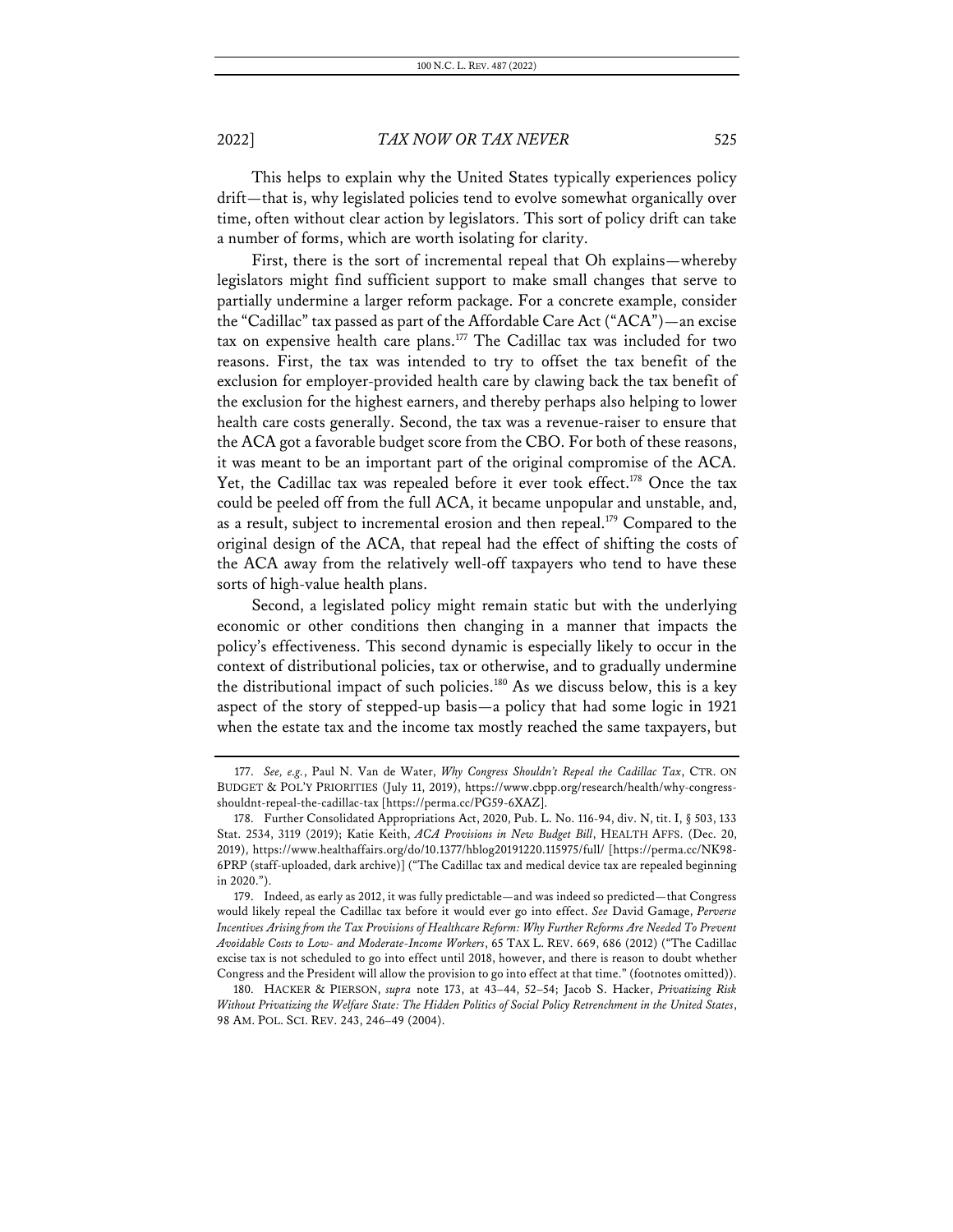then remained in place even as other policy changes and developments later destroyed that logic.

Third, policy drift can occur in the form of bureaucratic drift—where the legislation itself remains static but with regulators and others in federal agencies acting to affect the resulting policy in other ways.<sup>181</sup> For example, the favorable tax treatment of carried interest is in large part a result of a series of incremental administrative rulings by the IRS.<sup>182</sup> In most cases, regulators' ability to move policy is real but limited. Major reform is unlikely to come from only an executive agency, but smaller changes are possible and are often unlikely to be checked by Congress. And such smaller changes can have the effect of opening the door to tax gaming that substantially undermines the original legislative purposes. This is because stopping this sort of bureaucratic drift may require Congress to pass new legislation (which, for the reasons discussed above, is unlikely), individuals to engage in successful litigation (which is risky, expensive, and delayed), or voters to change the party controlling the presidency.

Fourth, policy drift can also occur in the form of judicial decisions. For example, Daniel Hemel and Robert Lord have explained how the Tax Court's decision in *Grieve v. Commissioner*<sup>183</sup> has enabled ultra-wealthy taxpayers to "use family-controlled entities to significantly reduce transfer tax liabilities."184 Of course, judicial decisions that erode tax legislation (like *Grieve*) can usually be overturned by subsequent acts of Congress. However, this again requires Congress to pass new legislation—which is unlikely to happen for all the reasons discussed above.

Fifth, and perhaps most importantly, policy drift can occur through legislative and administrative agency inaction—through failure to prevent new forms of tax gaming, what Sloan Speck calls "[tax] planning drift."185 As Speck explains, this form of drift is especially likely to have distributional consequences favoring the ultra-wealthy because the "beneficiaries of planning drift have the means, opportunity, and inclination to engage experts to render

<sup>181.</sup> *See* Jonathan R. Macey, *Organizational Design and Political Control of Administrative Agencies*, 8 J.L. ECON. & ORG. 93, 94–98 (1992); Mathew D. McCubbins, Roger G. Noll & Barry R. Weingast, *Administrative Procedures as Instruments of Political Control*, 3 J.L. ECON. & ORG. 243, 246–47 (1987).

<sup>182.</sup> *See* Fleischer, *Taxing Partnership Profits*, *supra* note 13, at 8–15; *see also infra* note 191 and accompanying text.

<sup>183.</sup> 119 T.C.M. (CCH) 1175 (2020).

<sup>184.</sup> Daniel J. Hemel & Robert Lord, *Closing Gaps in the Estate and Gift Tax Base* 8 (Univ. of Chi. Coase-Sandor Inst. for L. & Econ. Rsch. Paper No. 937, 2021), https://papers.ssrn.com/sol3/papers. cfm?abstract\_id=3904454 [https://perma.cc/9VWH-APR4].

<sup>185.</sup> Sloan G. Speck, *Tax Planning and Policy Drift*, 69 TAX L. REV. 549, 567–70 (2016) (explaining how tax planning drift can result from government inaction).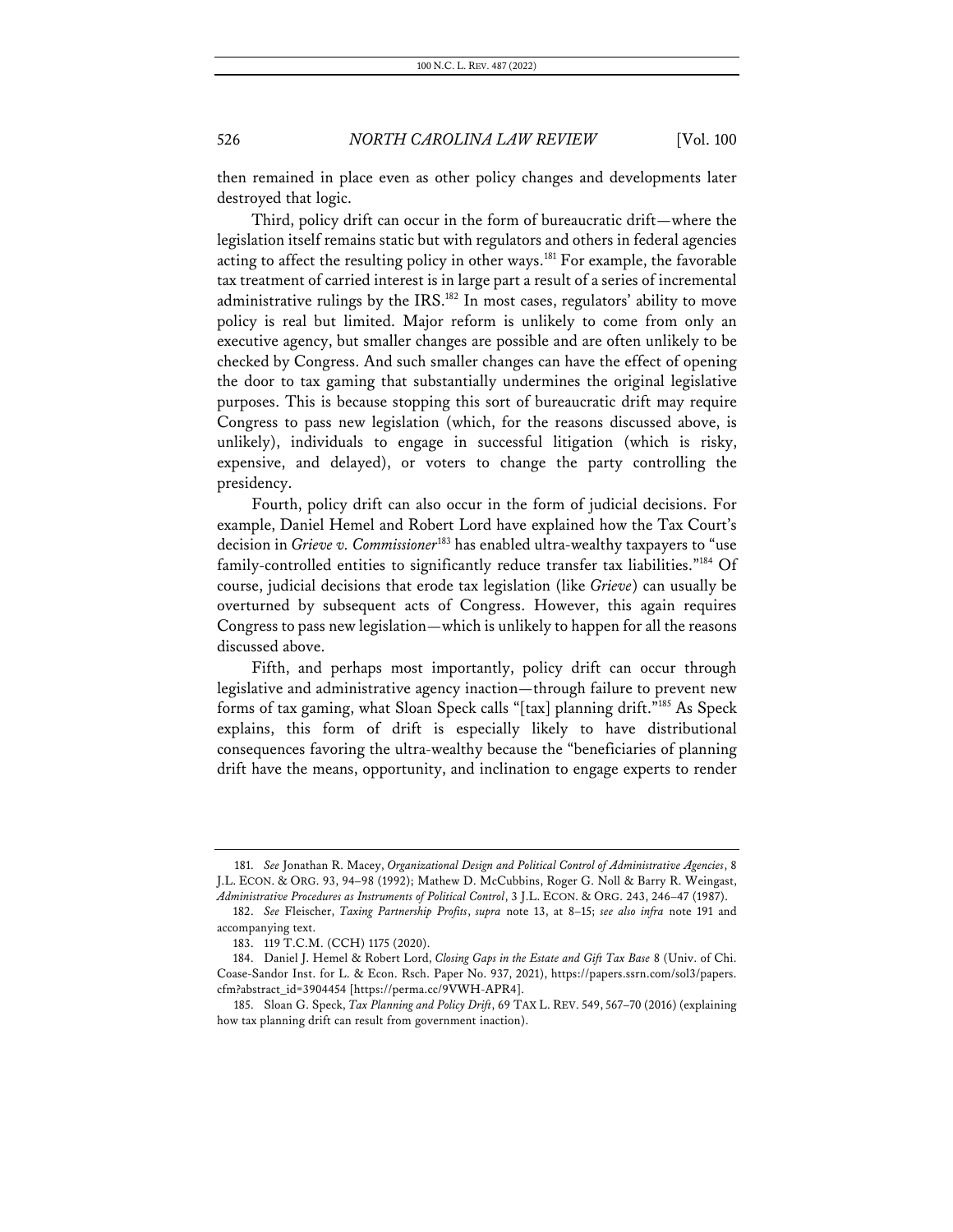legal advice," with the result that "those who do not engage such experts suffer, in a relative sense."186

On its own, this story of status-quo bias and policy drift does not necessarily indicate which way a policy will drift. If drift were random, it might be just as likely for the original reform to become stronger, rather than weaker. Alas, history and theory suggest otherwise, particularly in the case of policies tax and nontax—that focus on issues related to inequality and distribution.<sup>187</sup> Because distributional policies typically have concentrated harms (on the wealthiest) but diffuse benefits (on the rest of the population), the political pressures tend to favor the wealthy and thus produce lopsided outcomes.188 We should therefore expect that both acts and failures to act will generally be more likely to benefit the already well-off at the expense of the less well-off.

Moreover, policy drift in favor of the wealthiest is especially likely the more that important aspects of the policies in question are too complicated to be well understood by the general voting public or communicated to the voting public via mass media.<sup>189</sup> The history of U.S. tax administration is rife with examples of important but complicated details of the tax system drifting in a manner that favors the wealthiest. Some of these examples include Congress legislating such changes,<sup>190</sup> but many examples are based on regulators at Treasury or IRS revising interpretations of the tax code to favor the wealthiest.<sup>191</sup> Even more common are examples resulting from government

<sup>186.</sup> *Id.* at 584–85.

<sup>187.</sup> *See* HACKER & PIERSON, *supra* note 173, at 52–54; GILENS, *supra* note 174, at 79–81 (showing asymmetry of government responsiveness to policy preferences of rich and poor); E.E. SCHATTSCHNEIDER, THE SEMISOVEREIGN PEOPLE: A REALIST'S VIEW OF DEMOCRACY IN AMERICA 32 (1960) ("[T]he [political] pressure system has an upper-class bias.").

<sup>188.</sup> *See generally* MANCUR OLSON, THE LOGIC OF COLLECTIVE ACTION: PUBLIC GOODS AND THE THEORY OF GROUPS (rev. ed. 1971) (theorizing a political economy of concentrated benefits and diffuse costs, where small groups can successfully lobby for special benefits in the face of majority opposition when the individualized costs of opposition are too high and the individualized benefits of opposition are too low).

<sup>189.</sup> *See* Hacker, *supra* note 180, at 252 (discussing "incremental" and "subterranean" policy drift in favor of the wealthy).

<sup>190.</sup> The 2017 tax overhaul is a notable example of this. *See* Kamin et al., *supra* note 44, at 1443. Consider also the expansions of Section 179 and Subsection 168(k), as discussed in MICHAEL A. LIVINGSTON & DAVID GAMAGE, TAXATION: LAW, PLANNING, AND POLICY 342–43 (3d ed. 2019). Or, for a more technical set of examples that opened the door to substantial tax gaming, consider the legislative changes since 1996 that have facilitated the rise of tax gaming through "Mega-IRAs" as discussed in Letter from Daniel Hemel, Professor of L., Univ. of Chicago L. Sch., and Steve Rosenthal, Senior Fellow, Urb.-Brookings Tax Pol'y Ctr., to Senate Comm. on Fin. 5–8 (Aug. 11, 2021), https://ssrn.com/abstract=3903624 [https://perma.cc/8AH2-ELCW].

<sup>191.</sup> *See* LIVINGSTON & GAMAGE, *supra* note 190, at 340–41 (explaining how the so-called "repair regulations" revised tax law to the substantial benefit of well-off taxpayers); Calvin H. Johnson, *Destroying Tax Base: The Proposed INDOPCO Capitalization Regulations*, 99 TAX NOTES 1381, 1382–87 (2003) (explaining how the Treasury Department revised the rules governing capitalization of intangibles to favor wealthy taxpayers); STAFF OF J. COMM. ON TAX'N, JCS-6-97, REVIEW OF SELECTED ENTITY CLASSIFICATION AND PARTNERSHIP ISSUES 13–17 (1997) (discussing the check-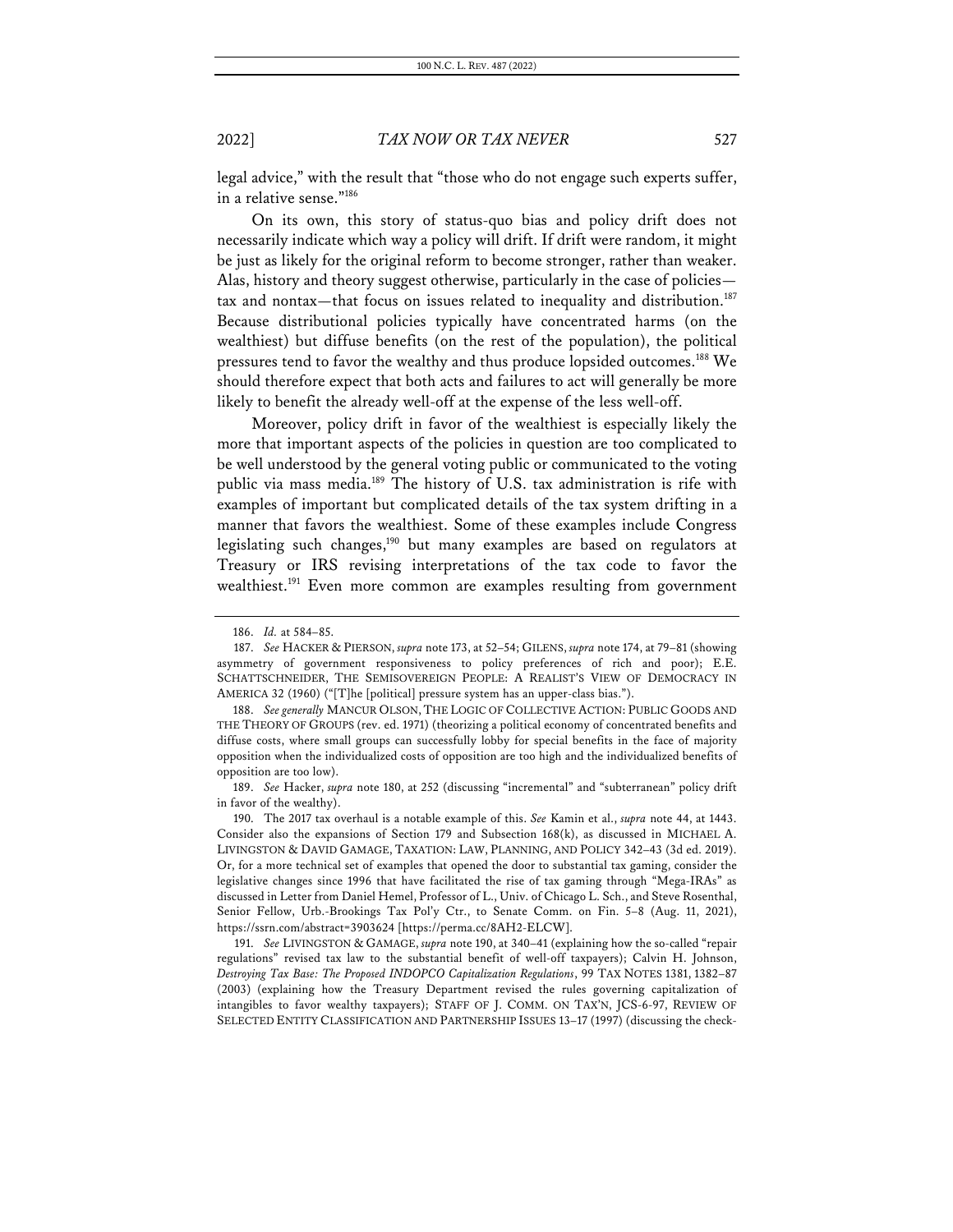inaction—the failure to block new forms of sophisticated tax gaming that undermine the effectiveness of the rules to the benefit of the wealthiest.<sup>192</sup>

Because the costs of tax policies aimed at the wealthiest are concentrated and the benefits diffused, there is a heightened hurdle to achieving any reforms that would meaningfully tax the wealthiest. But this hurdle can be overcome to the extent that the reforms in question are sufficiently popular with the overall voting public. Yet for this popularity to matter, the voting public must understand the policies in question at least well enough to reward politicians and other political actors supporting such policies and to penalize politicians and other political actors opposing them. Consequently, the more complicated and difficult to understand the policies are, the less likely it is that public opinion can effectively counteract the concentrated political power wielded by the wealthiest who would suffer the costs of distributional tax policies.<sup>193</sup>

The dynamics of tax deferral are inherently complicated and difficult to convey to the voting public, as are the mechanics and effects of provisions like § 1014's step-up in basis that can serve to negate tax following deferral. By contrast, the voting public typically finds it much easier to understand tax

the-box regulations, Treas. Reg. §§ 301.7701-2, -3, which opened the door to large-scale tax-gaming by sophisticated taxpayers); Brant J. Hellwig & Gregg D. Polsky, *The Employment Tax Challenge to the Check-the-Box Regulations*, 111 TAX NOTES 1039, 1039 n.1 (2006) (same); *see also* Littriello v. United States, 484 F.3d 372, 374 (6th Cir. 2007) (upholding the check-the-box regulations); Jesse Drucker & Danny Hakim, *How Accounting Giants Craft Favorable Tax Rules from Inside Government*, N.Y. TIMES (Sept. 19, 2021), https://www.nytimes.com/2021/09/19/business/accounting-firms-tax-loopholesgovernment.html [https://perma.cc/6VR2-3EYD (dark archive)] (discussing the regular "revolving door" practice of lawyers from top accounting firms and major law firms taking positions at the Treasury Department's Office of Tax Policy, working on regulatory projects on issues related to the interest of their former and future clients, and then returning to accounting firms or law firms at senior levels to advise on the regulations they worked on, and providing numerous examples of how this resulted in regulations favorable to the wealthy interests that can afford to hire these elite tax lawyers once they return to private practice); Daniel Shaviro, *The Revolving Door at Treasury*, START MAKING SENSE BLOG (Sept. 20, 2021), http://danshaviro.blogspot.com/2021/09/the-revolving-door-attreasury.html [https://perma.cc/TQ64-N99M (staff-uploaded archive)] (commenting on this revolving-door practice and saying that the elite tax lawyers involved are "creating at least the appearance of impropriety, and embracing systemic, even if one chooses not to say personal, corruption").

<sup>192.</sup> *See* Daniel J. Hemel, *The President's Power To Tax*, 102 CORNELL L. REV. 633, 633 (2017) (explaining that, and why, the Treasury Department only minimally uses its powers to support revenue raising and instead generally acts in a revenue-losing manner) [hereinafter Hemel, *The President's Power*]; Brian Galle & Stephen Shay, Admin Law and the Crisis of Tax Administration (July 3, 2020) (incomplete draft) (on file with authors) (explaining why tax agencies are biased "against revenue and against the poor"); Speck, *supra* note 185, at 584–85 (explaining how "[tax] planning drift" disproportionately benefits the wealthiest).

<sup>193.</sup> It is worth noting here that wealth tax reforms are especially easier to explain to voters—at least as compared to reforms to the timing rules of the income tax—and we view this as a major advantage of wealth tax reforms.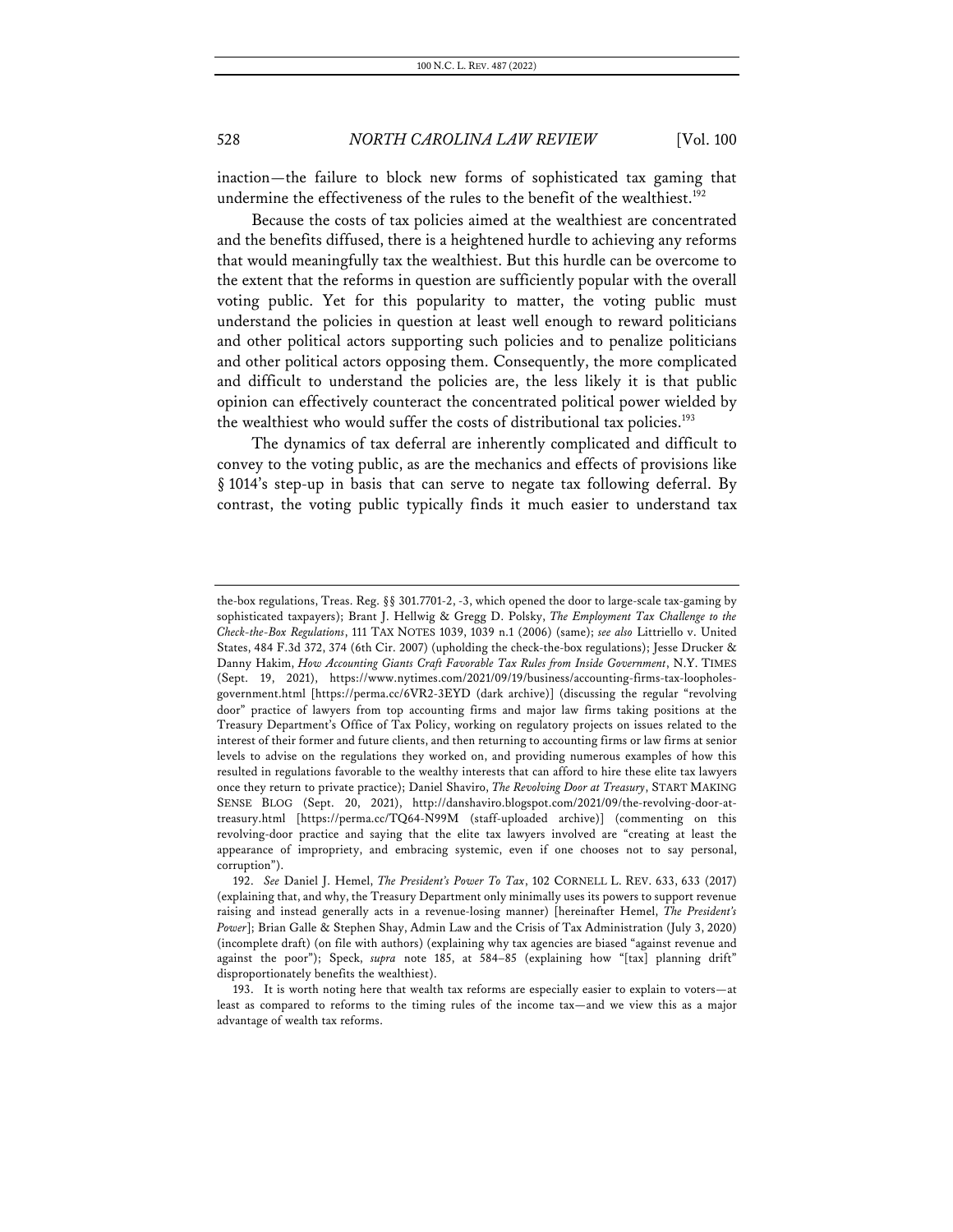policies that raise revenue currently, and tax cuts offered with respect to such policies are typically more salient.<sup>194</sup>

Overall, this picture of U.S. tax policymaking suggests that major reform is difficult and rare, and that when it happens, it will be at least partially undermined over time by policy drift, unless the original political coalition remains at its full strength and retains its full initial commitment to the reform—which almost never happens. In the more likely scenario, party and ideological control will shift over time, opening the door to a gradual erosion of the original policy. And this is especially likely the more complicated and difficult it is to convey the essence of the reform to the general voting public.

Consequently, for a major tax reform targeted at the ultra-wealthy to remain effective over time, it is crucial to implement as many key mechanics of the reform as possible at the time of enactment, or soon thereafter, while the original reform coalition still retains its strength and commitment. Yet futureassessment tax reforms do the opposite. This is because putting off the actual assessment and collection of tax means also putting off the review of the taxgaming techniques that taxpayers will devise in their attempts to escape the tax, putting off the technical revisions and other administrative responses that will need to be made to correct the unanticipated difficulties that will inevitably arise as part of assessing and collecting tax, and, more generally, putting off the many administrative agency decisions required to effectuate tax assessment and collection.

Effectuating a major tax reform requires more than just passing the initial legislation. Many crucial administrative decisions and technical corrections must be made at the time that taxes are actually assessed and collected. For current-assessment tax reforms, this typically happens during or immediately following the reform being enacted, while the initial reform coalition typically maintains its full strength and commitment and while key administrative officials and staff are thus typically oriented toward bolstering the reform.

For example, a wealth tax or accrual-income tax reform could begin collecting revenues immediately. Indeed, such reform proposals are often

<sup>194.</sup> This is partially an artifact of budget rules, as explained further in Section III.A.3. But this is also an artifact of the fact that definitions of income and of other tax-base measurements are inherently murky with respect to time, which makes it impossible to convey unambiguous and uncontroversial revenue or distributional information with respect to unrealized gains and other future-assessment components of tax systems. *See* Sullivan, *supra* note 113, at 401–02; Brooks, *Definitions of Income*, *supra* note 30, at 268. By contrast, it is relatively easy to measure the tax revenues actually paid (or expected to be paid) in any given year, which makes it relatively easy to communicate related information about these measurements to the voting public. For more extended discussions of factors affecting tax salience, see, for example, David Gamage, *On the Future of Tax Salience Scholarship: Operative Mechanisms and Limiting Factors*, 41 FLA. ST. U. L. REV. 173, 176–202 (2013); David Gamage & Darien Shanske, *Three Essays on Tax Salience: Market Salience and Political Salience*, 65 TAX L. REV. 19, 20–22 (2011).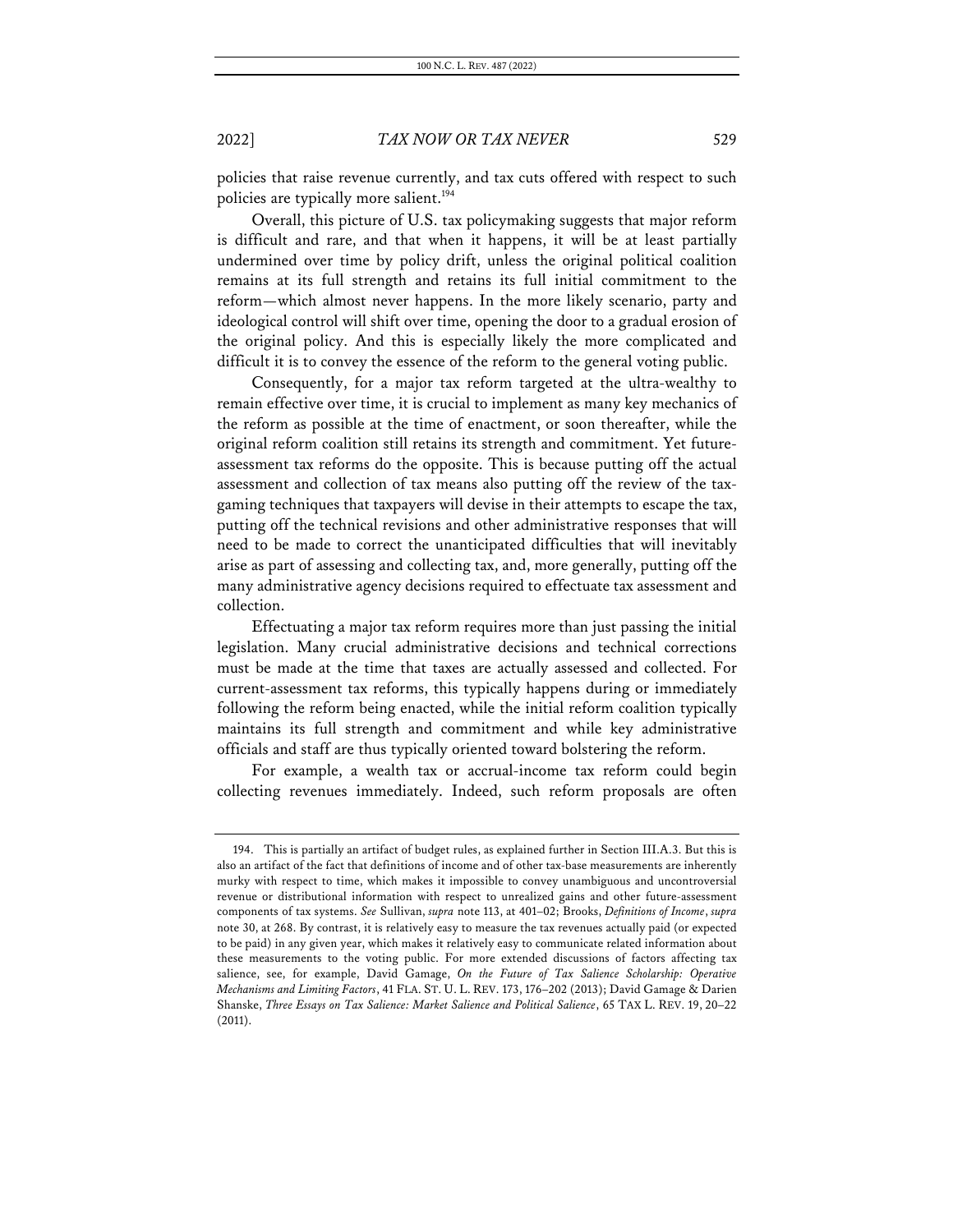designed so as to apply retroactively, with the first year of tax assessment scheduled to start with the tax year prior to the passage of the reform legislation.<sup>195</sup> By contrast, for future-assessment tax reforms that would continue to rely on realization, taxes on current gains or wealth accumulations would typically only be assessed much later (following realization), potentially many years or even many decades later. By then, the initial reform coalition would likely have lost at least some of its strength and commitment to the reform. Additionally, key administrative officials and staff would likely have moved on from their initial focus on bolstering the reform to instead being motivated more by the asymmetric pressures that generally tend to undermine distributive policies over time.

These dynamics make it dramatically more likely that a future-assessment reform will be eroded or undermined prior to the assessment of tax, especially as compared to the likelihood of a current-assessment reform being fully repealed along with taxpayers then being given refunds for tax previously paid through a current-assessment reform. Completely overturning a currentassessment reform and then refunding taxes previously paid typically requires explicit legislative action that must overcome all relevant veto points. And legislating refunds of taxes previously paid by ultra-wealthy taxpayers is likely to be very politically salient. By contrast, as we have explained, futureassessment reforms can be undermined through inaction or through relatively minor and much less salient forms of action. For all of these reasons, taxing now is relatively certain, whereas taxing later is quite tentative.

### 2. The Time Value of Options

Taking the political-optionality metaphor literally, the longer the time to maturity of an option, the greater its value.<sup>196</sup> For a financial option,<sup>197</sup> the logic is that the longer the time until the option expires, the greater the likelihood that the option will end up "in the money," or with a strike price greater than the current market "spot price" for a put option (and vice versa for a call option). 198

Political optionality has the character of a put option. The taxpayer has an asset with built-in gain, and she could realize that gain today or tomorrow. If, because of a change in the tax regime, tomorrow's after-tax price could be higher

<sup>195.</sup> For discussion of this in regard to a proposed reform for New York State, see generally Reuven S. Avi-Yonah, David Gamage, Darien Shanske & Kirk Stark, *Is New York's Mark-to-Market Act Unconstitutionally Retroactive?*, 99 TAX NOTES ST. 541 (2021).

<sup>196.</sup> *See, e.g.*, DAVID S. KIDWELL, DAVID W. BLACKWELL, DAVID. A. WHIDBEE & RICHARD W. SIAS, FINANCIAL INSTITUTIONS, MARKETS, AND MONEY 323 (12th ed. 2017).

<sup>197.</sup> A financial option is a financial instrument that gives the holder the right to buy (call) or sell (put) some underlying asset at a set "strike price" at some point in the future.

<sup>198.</sup> KIDWELL ET AL., *supra* note 196, at 323.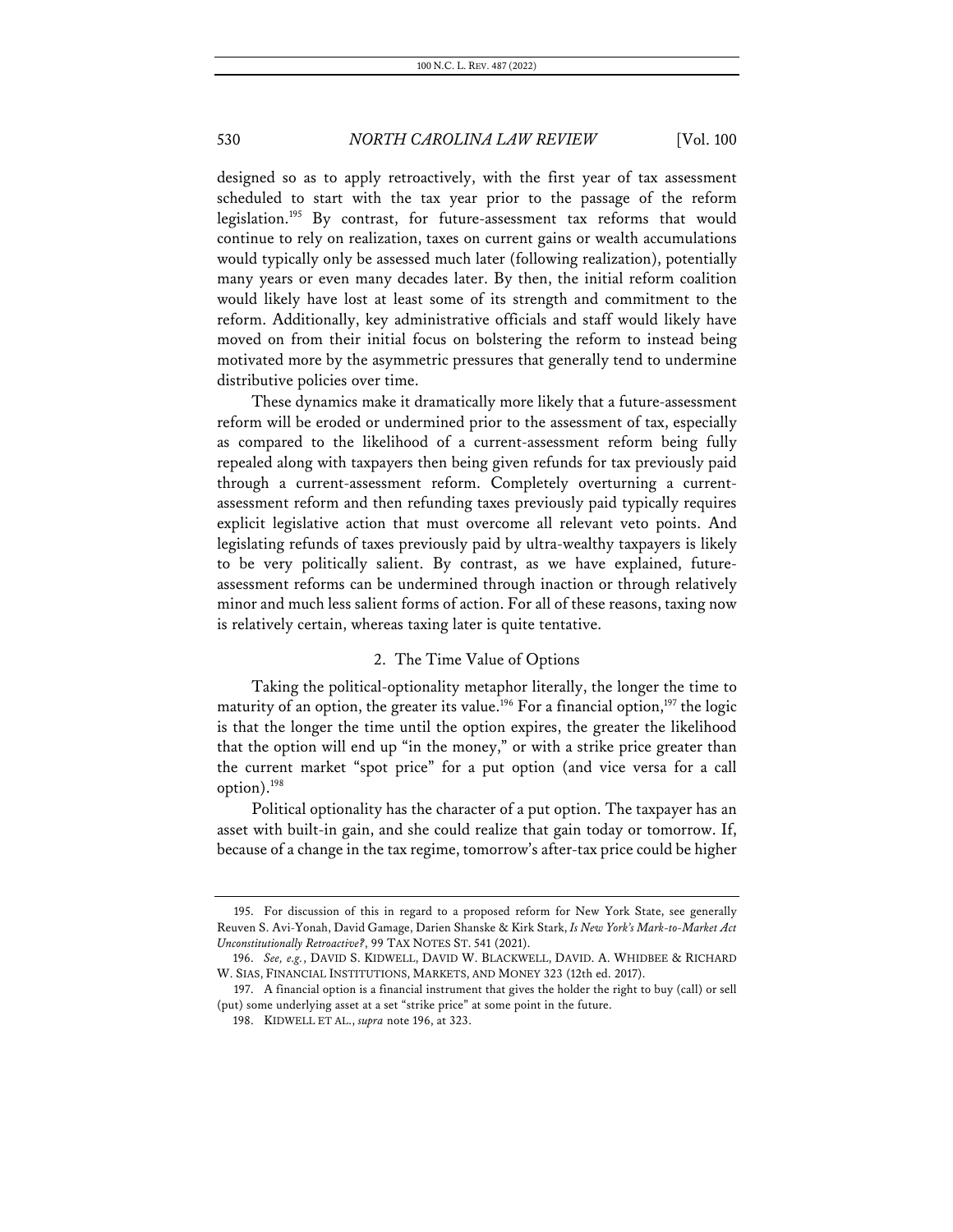than today's (all else equal), then a rational taxpayer could wait to see—and might even pay for the option of waiting.

In the context of tax reform, a future-assessment tax, assessed at the present-value equivalent of a currently assessed tax, carries with it an option to wait for a more favorable regime.<sup>199</sup> Furthermore, as with financial options, the longer the time until that future assessment, the greater the likelihood of a taxpayer-favorable change—for example, by waiting for a congressional or presidential election that shifts power in a taxpayer-favorable direction. If that new Congress or new presidential appointees to key administrative agencies act to minimize or repeal the future-assessed tax, the taxpayer can then "exercise" the option to realize the gain under that new law.

To be clear, the path of legal change does not need to be monotonically in favor of the taxpayer for this to work. It could be that one Congress passes a future-assessment reform, and the next Congress makes it even stronger. But if the Congress after that could weaken or repeal the reform, the option is still valuable. Just as an asset price might be volatile, so might tax policy. Indeed, the value of a financial option tends to increase with volatility in the price of the underlying asset. <sup>200</sup> All the taxpayer needs to do is wait for a favorable moment to realize a gain<sup>201</sup>—and, as we discuss, history shows that taxpayers tend to do exactly that.

Indeed, the option value that results from future-assessment tax reforms is even easier to exercise than are financial options because taxpayers are often given advance notice of upcoming political and legal changes as such changes work their way through the legislative or administrative process. Whereas the prices in financial markets are typically forward looking, taxpayers can often act to recognize their deferred tax liabilities in advance of upcoming tax hikes or strengthening of tax-base rules that rely on future assessment.

Then, by contrast to current-assessment reforms, later changes to a futureassessment regime are inherently retroactive with respect to deferred tax liabilities. This is because, under a future-assessment regime, any economic income or accruals to wealth will be "inchoate" until the time of realization.<sup>202</sup>

<sup>199.</sup> *See* Kamin & Oh, *supra* note 39, at 15; Alan J. Auerbach, *Capital Gains Taxation in the United States: Realizations, Revenue, and Rhetoric*, 1988 BROOKINGS PAPERS ON ECON. ACTIVITY 595, 605 [hereinafter Auerbach, *Capital Gains Taxation*].

<sup>200.</sup> *See, e.g.*, Fischer Black & Myron Scholes, *The Pricing of Options and Corporate Liabilities*, 81 J. POL. ECON. 637, 644–45 (1973); Robert C. Merton, *Theory of Rational Option Pricing*, 4 BELL J. ECON. & MGM'T SCI. 141, 148 (1973).

<sup>201.</sup> To extend the metaphor, political optionality is like an "American" option, i.e., one that can be exercised at any time, rather than a "European" option, i.e., one that can be exercised only on its expiration date. *See* Black & Scholes, *supra* note 200, at 637.

<sup>202.</sup> The concept of "inchoate income" is generally considered incoherent from the perspective of "economic income." That is, all gains are income regardless of realization. *See, e.g.*, SIMONS, *supra* note 68, at 87. Nonetheless, the realization doctrine still means that economic income does not become "real" for tax purposes until the tax law says so.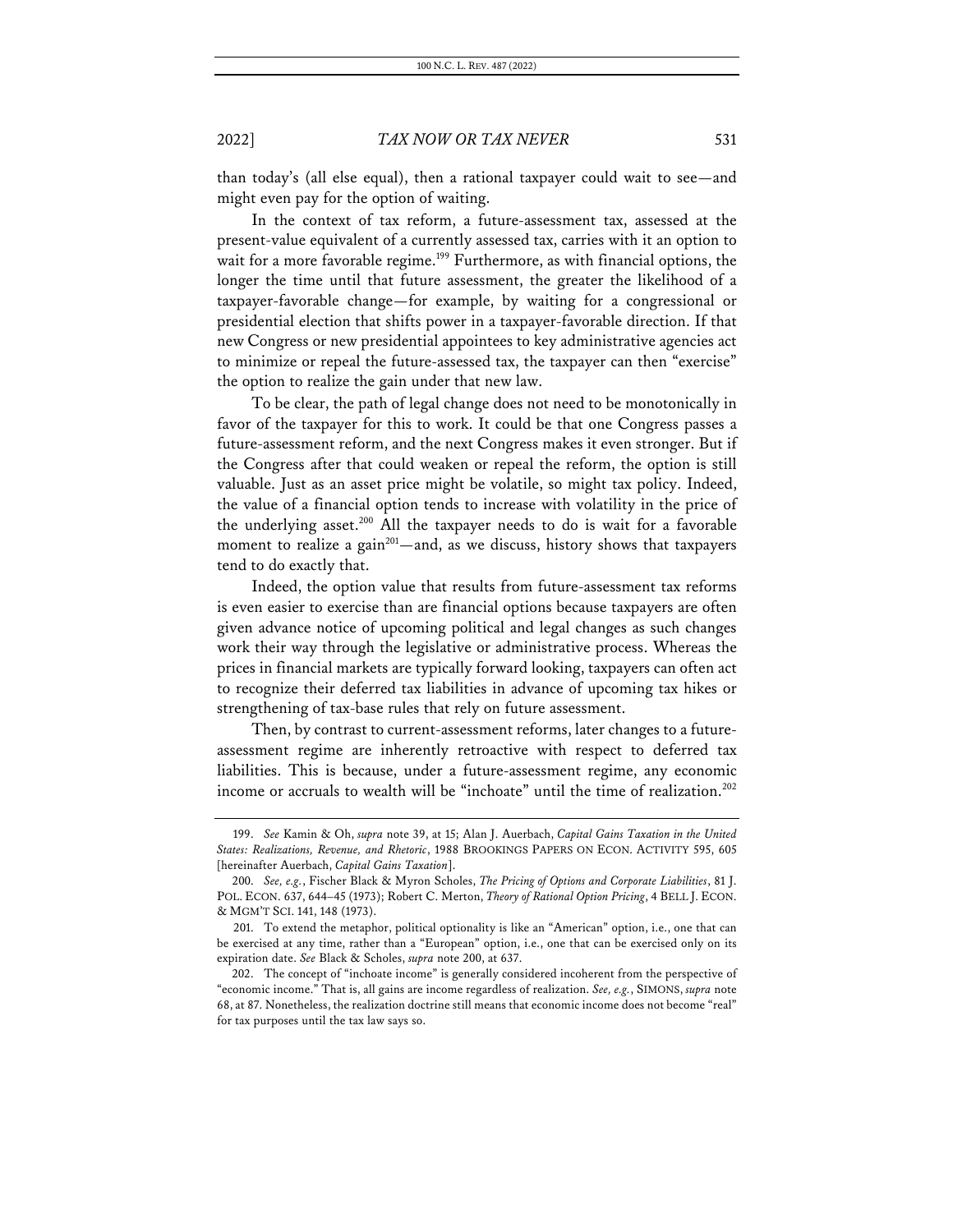Thus, even if the tax when realized carries with it an interest charge to cover the time-value benefits of deferral, any gain will, for purposes of tax law doctrine, still only be income in the year of realization.<sup>203</sup> Consequently, if a future Congress lowers the tax rate or the interest rate that applies to that gain, this would implicitly have retroactive effects even though it would doctrinally only apply to that year's and future years' realized income.<sup>204</sup> Arguably more importantly, the same is true if a future administrative agency creates or fails to prevent a new tax-gaming opportunity for reducing or escaping the tax.

Therefore, if Congress is limited to enacting only future-assessment tax reforms, the result would effectively be a partial one-way ratchet toward weakening effective taxes on the ultra-wealthy. Any attempt to hike taxes on the ultra-wealthy through future-assessment can be expected to result in greater deferral of tax liabilities as taxpayers wait for future regimes more favorable to them. And once such future changes happen, including changes in the form of newly invented forms of tax gaming that are not effectively prevented by a future Congress or by future administrative agencies, these changes will have the effect of retroactively allowing income earned during earlier time periods to escape tax.

Exacerbating all of these dynamics, ultra-wealthy taxpayers can and do lobby and exert other political pressures to increase the likelihood that future legal or political changes will be favorable to them, so as to increase the option value they derive from the realization doctrine and from future-assessment reforms.205 In this manner, the time value of options interacts with and magnifies the other ways in which future-assessment reforms foster dynamics that tend to result in these reforms eroding over time.

However, all of this changes in important ways if a Congress desiring to hike taxes on the ultra-wealthy instead opts to do so through current-assessment reforms. For instance, consider that a full deemed-realization mark-to-market

<sup>203.</sup> *See, e.g.*, Weiss v. Wiener, 279 U.S. 333, 335 (1929); Jeffrey L. Kwall, *When Should Asset Appreciation Be Taxed?: The Case for a Disposition Standard of Realization*, 86 IND. L.J. 77, 78–89 (2011) (discussing the history of the realization doctrine).

<sup>204.</sup> This is even more true—obviously so—for some reforms of loophole benefits, like the stepup in basis. If the step-up in basis is repealed one year and reinstated the next, the repeal would have had no effect on anyone who had not died in the interim period.

<sup>205.</sup> *See, e.g.*, Bob Lord, *Does Our Tax System Benefit the Rich on Purpose?*, INSIDESOURCES (Sept. 6, 2021), https://insidesources.com/does-our-tax-system-benefit-the-rich-on-purpose/ [https://perma. cc/9AA8-PCA4]; Jonathan Chait, *The Wealth Lobby Is Buying Up Democrats To Defeat Biden's Tax Reform*, N.Y. MAG. (Sept. 9, 2021), https://nymag.com/intelligencer/2021/09/wealth-lobby-buying-updemocrats-to-kill-bidens-tax-reform.html [https://perma.cc/2RNN-X772 (dark archive)]; Jesse Drucker & Danny Hakim, *Private Inequity: How a Powerful Industry Conquered the Tax System*, N.Y. TIMES, https://www.nytimes.com/2021/06/12/business/private-equity-taxes.html [https://perma.cc/ 863G-VDS4 (dark archive)] (Sept. 8, 2021); Justin Elliott & Robert Faturechi, *Secret IRS Files Reveal How Much the Ultrawealthy Gained by Shaping Trump's "Big, Beautiful Tax Cut*,*"* PROPUBLICA (Apr. 11, 2021), https://www.propublica.org/article/secret-irs-files-reveal-how-much-the-ultrawealthy-gainedby-shaping-trumps-big-beautiful-tax-cut [https://perma.cc/48SQ-ER3A].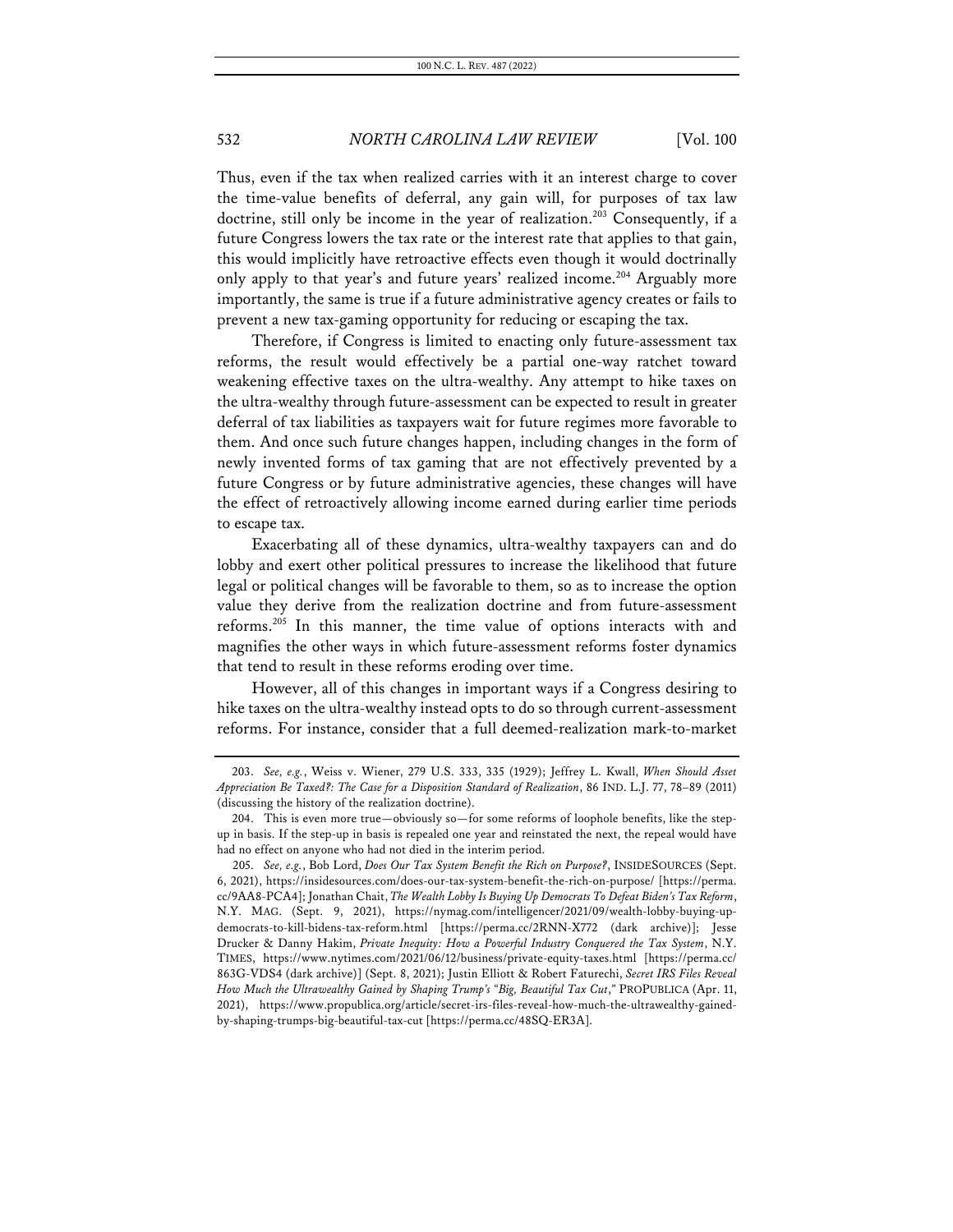reform could include within its base all of the unrealized gains that were deferred during the prior years in which the previous realization-based futureassessment regime governed.<sup>206</sup> In this way, such a reform could be designed to implicitly have retroactive effects even though it might doctrinally only apply starting in the year of enactment (or perhaps starting in the tax year preceding enactment). This is essentially the same way that future changes reducing the effective taxation of the ultra-wealthy's investment income currently have implicit retroactive effects to prior year's investment gains, as we explained above.207 Thus, current-assessment reforms can transform what is currently a partial one-way ratchet toward weakening effective taxes on the ultra-wealthy into a full two-way ratchet capable of also strengthening effective taxes on the ultra-wealthy.208

Future legal and political changes will inevitably happen—no tax reform will remain permanently stable. Yet reliance on future-assessment reforms creates powerful biases against effective taxation of the ultra-wealthy because of the time value of options. Ultra-wealthy taxpayers can respond to futureassessment reforms they dislike by deferring their tax liabilities. Currentassessment reforms can counteract these biases by preventing or at least

<sup>206.</sup> For example, the proposed NY Billionaire Mark-to-Market Tax Act would do just that, although only for billionaire taxpayers. *See* S. 8277, 2019–2020 Leg., Reg. Sess. (N.Y. 2020); David Gamage, Emmanuel Saez & Darien Shanske, The NY Billionaire Mark-to-Market Tax Act: Revenue, Economic, and Constitutional Analysis 1 (Sept. 1, 2020) (unpublished manuscript), https://ssrn.com/ abstract=3766547 [https://perma.cc/D4P3-WE5L]; Avi-Yonah et al., *supra* note 195, at 541. A prepayment mechanism built into a progressive consumption tax reform would also in essence rely on deemed realization and so would similarly have implicit retroactive effects. Likewise, an annual wealth tax reform would also have implicit retroactive effects, as the wealth accrued through gains in prior years would be included in the tax base, although these retroactive effects would occur somewhat more gradually over time as compared to a full deemed-realization reform.

<sup>207.</sup> *See supra* notes 203–05 and accompanying text.

<sup>208.</sup> It may be worth noting that our analysis here is based on some implicit assumptions about what sorts of retroactive reforms are plausible (we thank Daniel Shaviro for helpful discussions with us on this point). Absent any constraints on retroactive reforms, there might not be as much difference between current-assessment reforms and future-assessment reforms—because, for instance, a future Congress enacting a future-assessment reform to hike taxes on the ultra-wealthy might in theory include in the base of that reform gains that were realized in prior years and thereby already subject to the lower rates governing in those prior years. However, current constitutional doctrines, federal budget rules, and politics all make retroactive reforms of this sort impossible or at least implausible. For instance, current constitutional doctrines generally permit retroactive reforms that go back to the prior tax year or that only implicitly affect tax years before that, but current doctrine does not generally allow revising tax rates or rules in a manner that would require taxpayers to recalculate taxes paid through prior years' returns (such as subjecting previously realized gains to new rates). *See* Avi-Yonah et al., *supra* note 195, at 546–47. Thus, although our analysis depends on some implicit assumptions about what sorts of retroactive reforms are plausible, these assumptions are grounded in current constitutional law precedents, federal budget rules, and politics. Fully explaining how our analysis and conclusions might change under different constitutional rules, budget rules, and political limitations would be an interesting project but is well beyond the scope of this Article.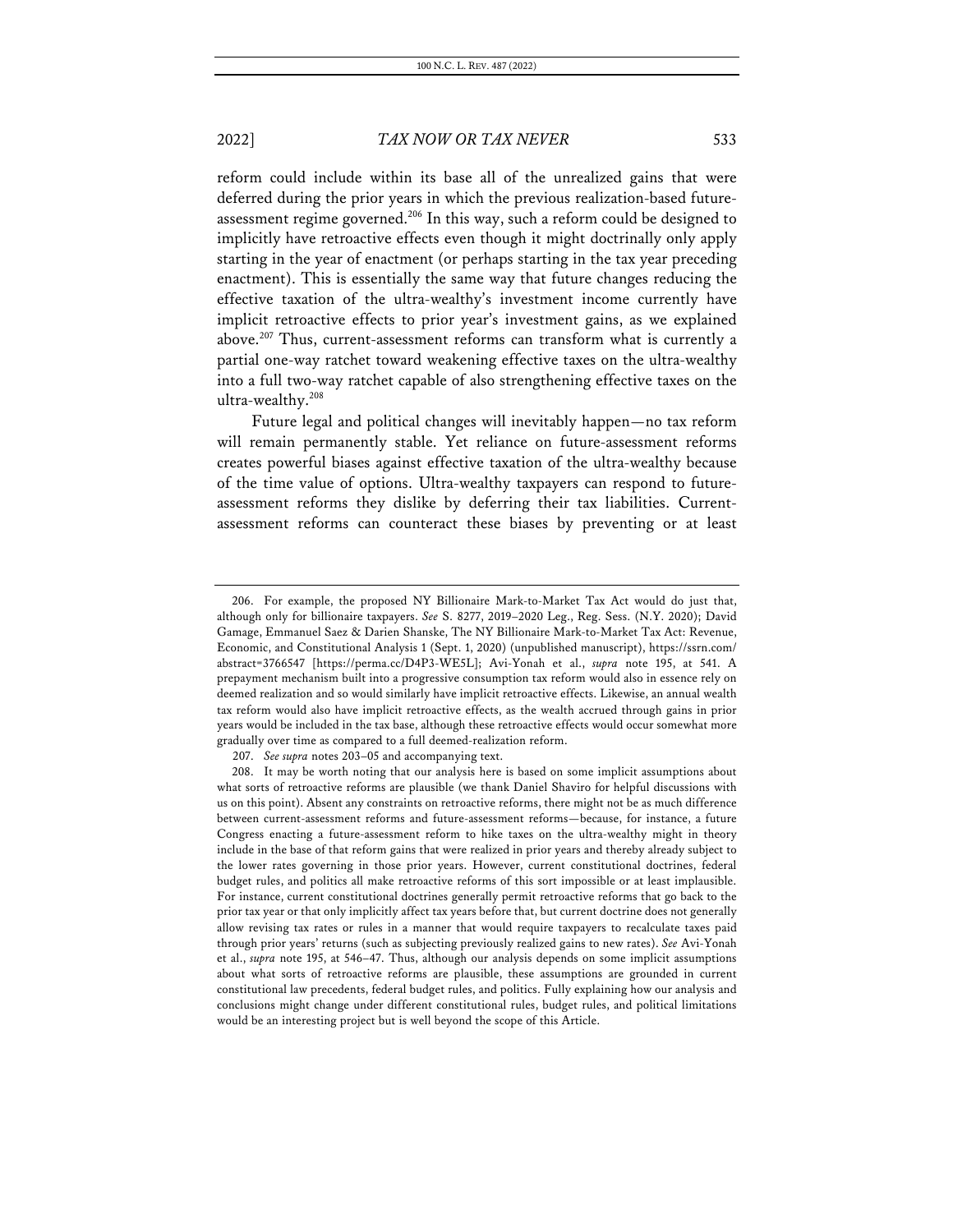deterring such deferral, thereby creating a more level playing field for future changes affecting taxation of the ultra-wealthy.

### 3. Federal Budget Rules and Related Political Incentives

Fiscal institutions and budget accounting rules, though somewhat technical and arcane, have very real effects on the politics of tax law and tax reform. In particular, they can weaken future-assessment reforms in some surprising ways. To see this requires first explaining a few basics of budget policy and revenue scoring.

First, the CBO is required to "score"—provide a cost estimate of—bills and resolutions approved by congressional committees.<sup>209</sup> This is done using a combination of the CBO's own methodology and the revenue estimates of tax bills produced by the staff of the Joint Committee on Taxation.<sup>210</sup> That "score" is useful to legislators thinking about the overall budget, but it also affects the application of various budget rules and targets.<sup>211</sup>

Second, one aspect of those budget rules is that revenue and cost estimates generally only cover the "budget window" of, typically, the next ten years. $^{212}$ Revenue and cost effects beyond those years do not appear in budget estimates and are only relevant in a few circumstances.

Third, an important case when budget estimates outside the budget window *are* relevant is in the context of "budget reconciliation." This is a process that allows budget-related bills to pass through expedited congressional procedures (and no Senate filibuster), provided that they do not raise the budget deficit in any of the "out years" beyond the budget window.213 This is one reason why recent tax cuts have been written to only stay in effect for the ten years after passage—to avoid increasing the deficit in years eleven and beyond.214

<sup>209.</sup> Congressional Budget Act of 1974, Pub. L. No. 93-344, § 202, 88 Stat. 297, 304–05 (codified at 2 U.S.C. § 602(c)(2)).

<sup>210.</sup> *See* CONG. BUDGET OFF., CBO'S COST ESTIMATES EXPLAINED 1–2 (2020), https://www. cbo.gov/system/files/2020-02/56166-CBO-cost-estimates.pdf [https://perma.cc/2TUA-4GRS].

<sup>211.</sup> *Id.* at 2.

<sup>212.</sup> Under law, a congressional budget resolution must cover a window of the next five years, 2 U.S.C. § 632, but typical practice has been to estimate revenue and outlays over a ten-year period. *See, e.g.*, *Budget and Economic Data, 10-Year Budget Projections*, CONG. BUDGET OFF., https://www.cbo.gov/ about/products/budget-economic-data [https://perma.cc/3WGN-RZY5].

<sup>213.</sup> Balanced Budget and Emergency Deficit Control Act of 1985, Pub. L. No. 99-177, § 310, 99 Stat. 1037, 1053–55 (codified as amended at 2 U.S.C. § 641); Ellen P. Aprill & Daniel J. Hemel, *The Tax Legislative Process: A Byrd's Eye View*, 81 LAW & CONTEMP. PROBS. 99, 103–04 (2018).

<sup>214.</sup> *See generally, e.g.*, Economic Growth and Tax Relief Reconciliation Act of 2001, Pub. L. No. 107-16, 115 Stat. 38 (codified as amended in scattered sections of 26 U.S.C.); Tax Cuts and Jobs Act of 2017, Pub. L. No. 115-97, 131 Stat. 2054 (codified as amended in scattered sections of 16, 26, 42, and 43 U.S.C.).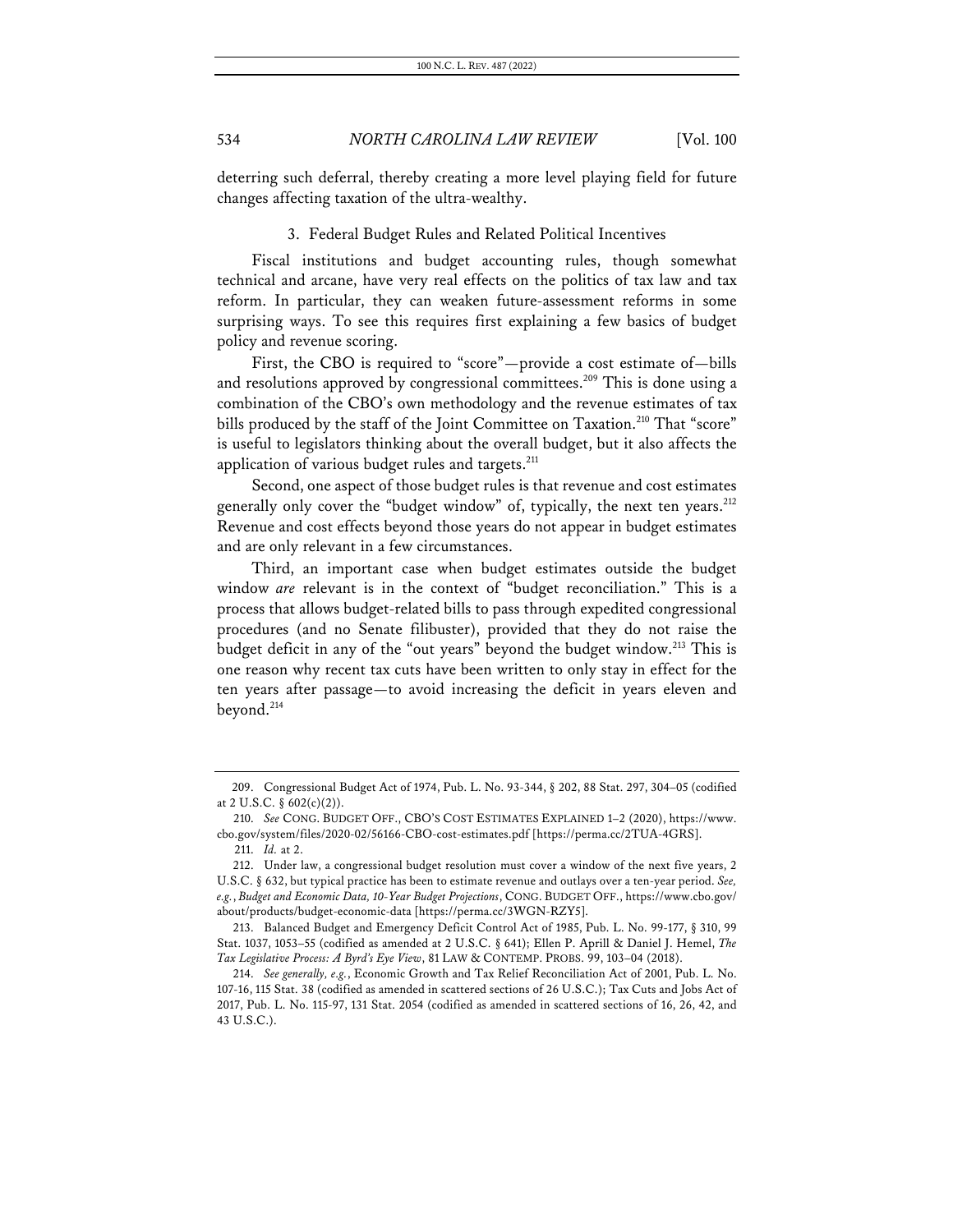What does this mean for future-assessment reform? Suppose Congress passes a law that includes retrospective capital gains taxation for at least some assets, like shares in closely held corporations or interests in partnerships. Because that revenue would appear only in some future years, it would have a muted revenue estimate for budget scoring purposes—some of the revenue would likely show up only in the "out" years, and thus would not be part of the official revenue estimate.

Suppose, for example, that in year one after the reform there is appreciation in share values that, if taxed immediately, would raise \$100 billion. The future-assessment reform by assumption will raise \$100 billion in present value *someday*. But because of the timing of actual realizations, suppose that only \$60 billion will actually be collected in the next ten years. In that case, it would be "scored" for budget purposes as only raising \$60 billion. Recall that we are still talking about *current* economic income—the actual taxation of gain that occurs in year one might not happen until year eleven or beyond, and therefore it would essentially have no budget effect, even though it will raise \$40 billion in present value. And given budget rules, like various caps and payas-you-go rules, it would be institutionally difficult to spend that \$40 billion before it is actually collected.<sup>215</sup>

If government accounting were more like business accounting, that future tax revenue—the \$40 billion of revenue outside the budget window—might at least show up as a deferred tax asset on the government's balance sheet—as value that it would monetize in the future.<sup>216</sup> If that were the case, then a future legislative change destroying that value would impair that asset and show up as a cost. Alas, that is not the case.<sup>217</sup> Instead, and perversely, Congress could pass a law that would *lower* the value of the tax asset—that is, would collect less than the \$40 billion that would have been expected—but would be scored as *raising* revenue (or at least lowering revenue less than it really does).<sup>218</sup>

For example, suppose Congress repealed a future-assessment tax that would have taxed gain at the present-value equivalent of a current-assessment

<sup>215.</sup> The federal government could of course borrow against that future revenue—the government has essentially unlimited borrowing capacity. But the associated spending would still show up as outlay without any offsetting revenue within the budget window.

<sup>216.</sup> *See, e.g.*, FIN. ACCT. STANDARDS BD., ACCOUNTING STANDARDS UPDATE, INCOME TAXES (TOPIC 740) 29–30 (2019), https://asc.fasb.org/imageRoot/55/121964355.pdf [https://perma. cc/898H-8QZQ].

<sup>217.</sup> *See, e.g.*, U.S. DEP'T OF THE TREAS., FINANCIAL REPORT OF THE UNITED STATES GOVERNMENT 69 (2019), https://fiscal.treasury.gov/files/reports-statements/financial-report/2019/ FR-02272020(Final).pdf [https://perma.cc/3M8C-AX24].

<sup>218.</sup> *See, e.g.*, J. COMM. ON TAX'N, JCX-69-04, ESTIMATED BUDGET EFFECTS OF THE CONFERENCE AGREEMENT FOR H.R. 4520, THE "AMERICAN JOBS CREATION ACT OF 2004," at 5 (2004) (showing that a one-time 85% deduction for dividends received by a U.S. parent from a controlled foreign corporation would raise \$2.8 billion for the year it was in effect, partially offsetting the projected revenue loss of \$6 billion over the next nine years).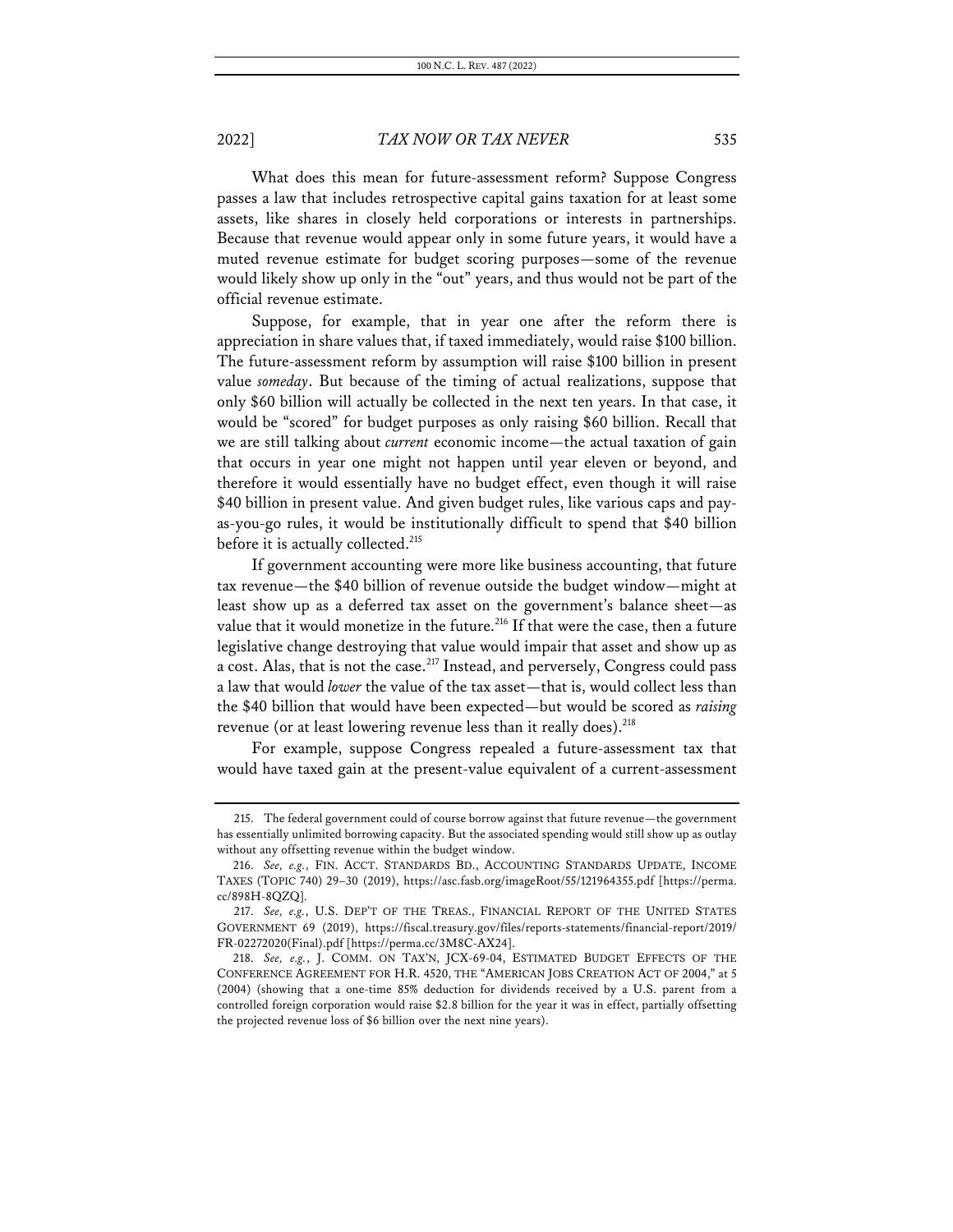tax and replaced it with a current-assessment tax, but at a far lower tax rate. Let's say the \$40 billion that was expected to be raised (but which did not appear in the original budget score) is reduced thereby to \$10 billion, but that \$10 billion is collected immediately and therefore within the budget window. For budget purposes, Congress has now lost a lot of revenue in the out years—the years beyond the ten-year budget window—but added a little revenue within the budget window. The bill would be a net loser in present value by \$30 billion but could *increase* revenue estimates by \$10 billion for budget scoring purposes. This is a dynamic we saw play out, for example, in the taxation of the foreign income of U.S. multinational corporations, discussed below.<sup>219</sup>

The reform need not be this dramatic for the same effect to exist. For example, Congress could keep the future-assessment tax in place but simply lower the tax rate or narrow the base that would apply upon realization. In a static setting, that would seem to lower revenue uniformly. But in a dynamic setting, the lower rate might induce some taxpayers to accelerate realization of their previously deferred tax liabilities inside the budget window so as to take advantage of those reduced rates or narrowed base, again making it appear as if an overall revenue loser actually increases revenue.<sup>220</sup>

The effect of these deferred tax assets (to the government) or liabilities (to taxpayers) goes beyond formal budget rules. The politics should be obvious—a tax cut that does not impact the budget for favored priorities is a win-win for most politicians.<sup>221</sup> Moreover, as taxpayer deferred tax liabilities accumulate, enforcement incentives change. In particular, taxpayers would inevitably come up with new tax-gaming ideas for making use of their deferred tax liabilities, and the larger the amount of accumulated deferred tax liabilities, the more pressure there would likely be on the Treasury and IRS to be lax in policing these new forms of tax gaming.<sup>222</sup>

By contrast, a current-assessment reform would immediately begin generating tax revenue. Then, subsequently reducing the tax rates or narrowing

<sup>219.</sup> *See infra* Section III.C.2.

<sup>220.</sup> This is the opposite of the problem with raising current capital gains tax rates (absent a current-assessment reform). *See supra* note 89 and accompanying text.

<sup>221.</sup> *See* David Gamage & Darien Shanske, *Tax Cannibalization and Fiscal Federalism in the United States*, 111 NW. U. L. REV. 295, 370 (2017) (explaining how when a proposed tax reform is estimated to raise little revenue for the policymakers considering proposing the reform that this tends to make those policymakers lose interest in the reform); David Gamage & Darien Shanske, *The Trouble with Tax Increase Limitations*, 6 ALB. GOV'T L. REV. 50, 79 (2013) ("There is ample evidence that voters desire both lower taxes and increased spending on all of the major programs on which governments spend significant resources.").

<sup>222.</sup> As Daniel Hemel has explained, political pressures tend to bias the Treasury Department and IRS toward using their regulatory authority mostly in taxpayer-favorable, revenue-losing directions, because doing so "will be quite attractive to the President: if his administration acts on its own to reduce taxes, the President will reap all the political benefits, while he and Congress will share the political costs of spending cuts." Hemel, *The President's Power*, *supra* note 192, at 643.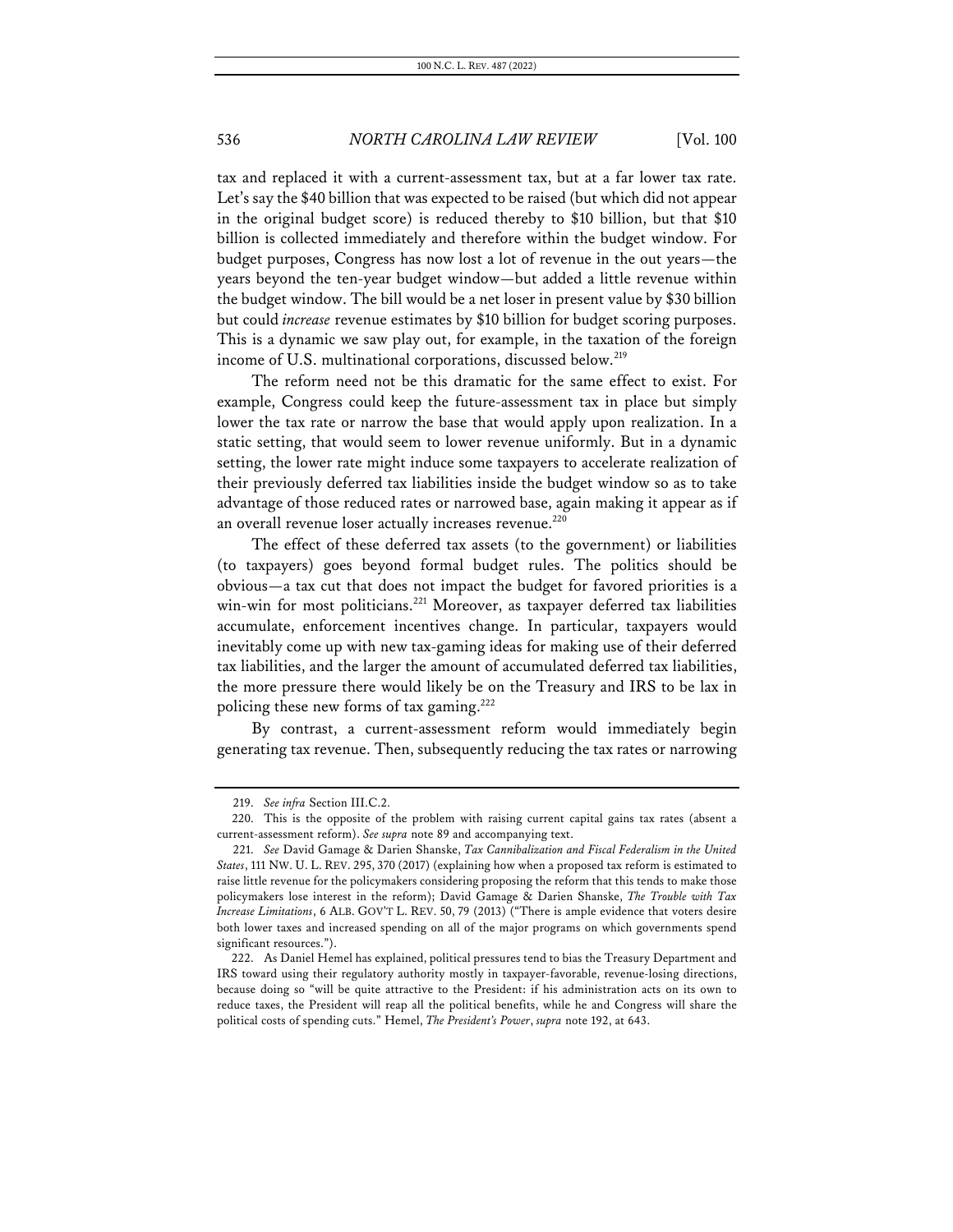the base would be expensive because instead of reducing the value of the government's deferred tax assets (a nonbudgetary cost), there would be a reduction in current tax revenue that would directly affect budget scoring. Moreover, if that change were to also reduce tax revenue in the out years, it could not be passed through the expedited budget reconciliation process.

All of this adds up to asymmetric institutional pressures. A currentassessment reform, once passed, becomes sticky—repealing it would cost real money, in budget terms, and face a more difficult legislative process with more stringent budget rules. By contrast, a future-assessment reform carries the seeds of its own diminution, since scaling it back or repealing it would appear to cost less in budget terms than it really does and could even score as increasing revenue. These asymmetric pressures magnify the political-optionality benefits to taxpayers from future-assessment reforms by making it substantially more likely that law or policy will move in the direction of reducing the future taxation of deferred tax liabilities.

The indirect effects related to the political incentives of building coalitions around the spending of tax revenues further exacerbate these asymmetric institutional pressures. This is because tax revenue generated today—such as through a current-assessment reform—can be used to fund public spending or other policy goals, which would likely then generate a political constituency with the motivation to defend this new revenue source.

We discussed above the typical dynamic of concentrated costs and diffuse benefits that characterizes repealing tax benefits for the ultra-wealthy.<sup>223</sup> One way to counteract that, at least partially, is to use the new revenue stream to create a constituency that would lose something if the new revenue source were lost.<sup>224</sup> Yet a future-assessment reform, by contrast, would in most circumstances not be able to appropriate the tax revenues it might eventually raise until some theoretical future date. One can see this dynamic by comparing the opposition to the ACA in 2010—before any benefits had been delivered with the unsuccessful attempts to repeal the law in 2017. Before benefit delivery began, public opposition was fairly strong, but by the time Congress tried to repeal in 2017, there were enough people benefiting from the law to make repeal too politically costly.225

Of course, Congress could choose to borrow in advance of receiving that revenue to start distributing the benefits sooner. Indeed, that might be the financially rational thing to do, if the future revenue were assured. But, as noted

<sup>223.</sup> *See supra* notes 187–92 and accompanying text.

<sup>224.</sup> Susannah Camic Tahk, *Making Impossible Tax Reform Possible*, 81 FORDHAM L. REV. 2683, 2699–700, 2702 (2013).

<sup>225.</sup> *See, e.g.*, Dylan Scott, *Trump's Biggest Midterm Blunder: Embracing Obamacare Repeal*, VOX (Nov. 7, 2018, 12:30 PM), https://www.vox.com/policy-and-politics/2018/11/7/18070152/midtermelections-2018-results-trump-obamacare-repeal [https://perma.cc/KY5R-4HSU].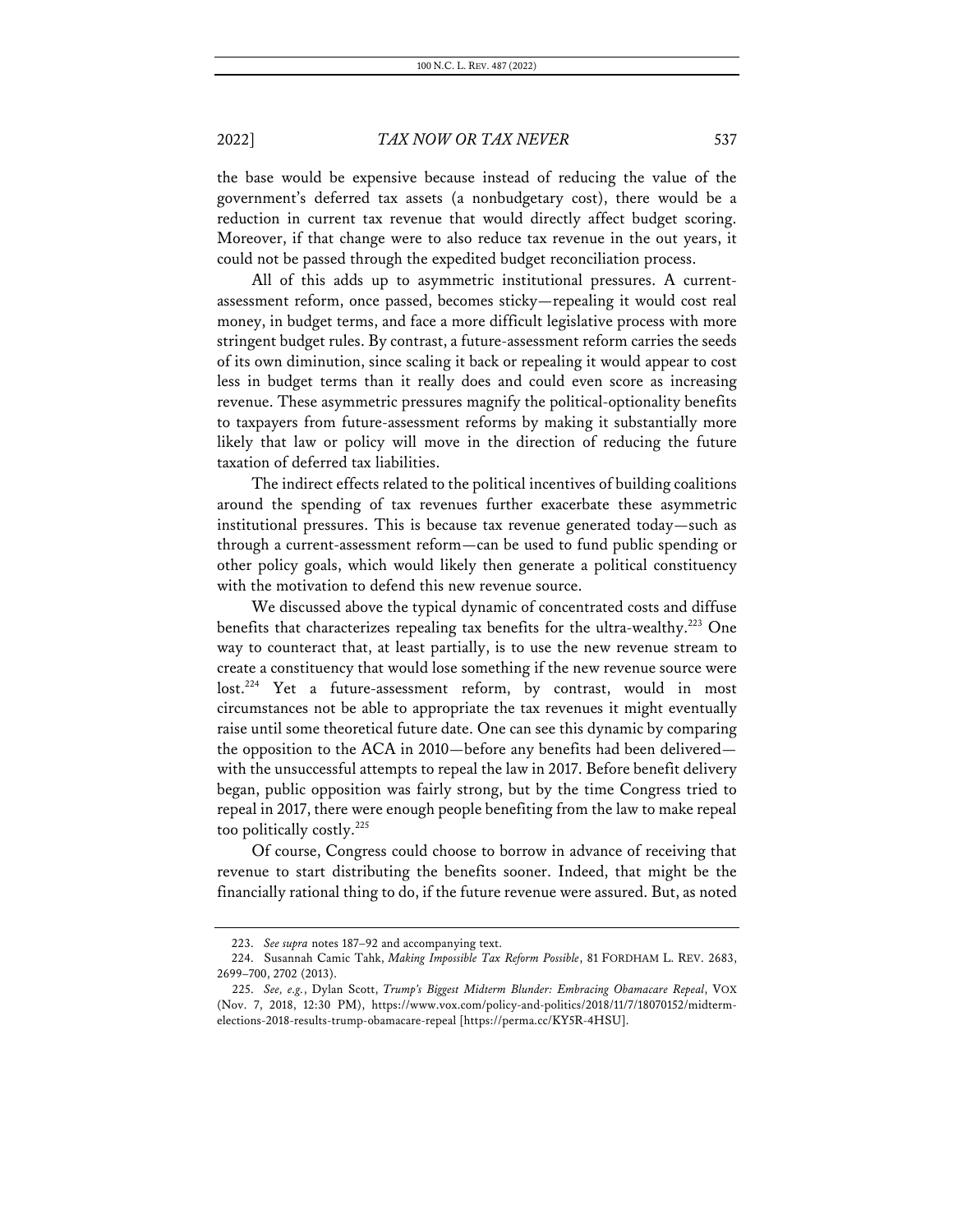above, budget accounting and budget politics do not generally provide for a clean way to do that because the spending would not be funded by offsetting revenues that count for budget scoring purposes. Thus, without a constituency directly benefiting from the future-assessment revenue stream, repeal would have diminished political cost—just as it would also have diminished budget cost.

### B. *Prior Future-Assessment Proposals*

We believe there is a strong theoretical case for current-assessment reforms, compared to future-assessment reforms, as discussed in the prior subsection. However, the prior literature has generally concluded that more conventional (realization-based) future-assessment reforms should suffice for fixing the personal tax system, so that current-assessment reforms have typically been viewed as unnecessary and thus not worth pursuing.<sup>226</sup> To flesh out our theoretical argument, we now examine two prominent categories of futureassessment reforms in more detail: (1) retrospective capital gains tax reforms (including hybrids of partial mark-to-market and retrospective capital gains tax reforms), and (2) progressive consumption tax reforms.

We focus here in particular on reforms that address the *time-value benefits* of deferral, since these are the trickiest problems to solve. By contrast, there are numerous proposals for ending at least some of the major *loophole benefits* of deferral (the other category of *existing-law benefits* of deferral).<sup>227</sup> For example, repeal of the § 1014 step-up in basis would be relatively straightforward—at least in terms of legislative drafting. The primary obstacles instead are the political difficulty of accomplishing it and then sustaining it. As we will explain below, the history of prior attempts to repeal the basis step-up illustrate the dangers of *political optionality*. And we believe those same dangers also arise with these more comprehensive future-assessment reform proposals that we will discuss below.

The reform proposals below would—if they remained politically stable end (or at least make irrelevant) the *time-value benefits* of deferral. However, as we will elaborate, these proposals would retain the *political-optionality benefit* of deferral. That is, because these proposals would continue to use realization as the time of tax assessment, the actual collection of tax would often occur in later time periods than when income is earned (or when wealth or spending power is accumulated). As a result, these proposals would be vulnerable to later political or legal changes undermining the actual collection of tax.

<sup>226.</sup> *See supra* note 23.

<sup>227.</sup> *See supra* note 23.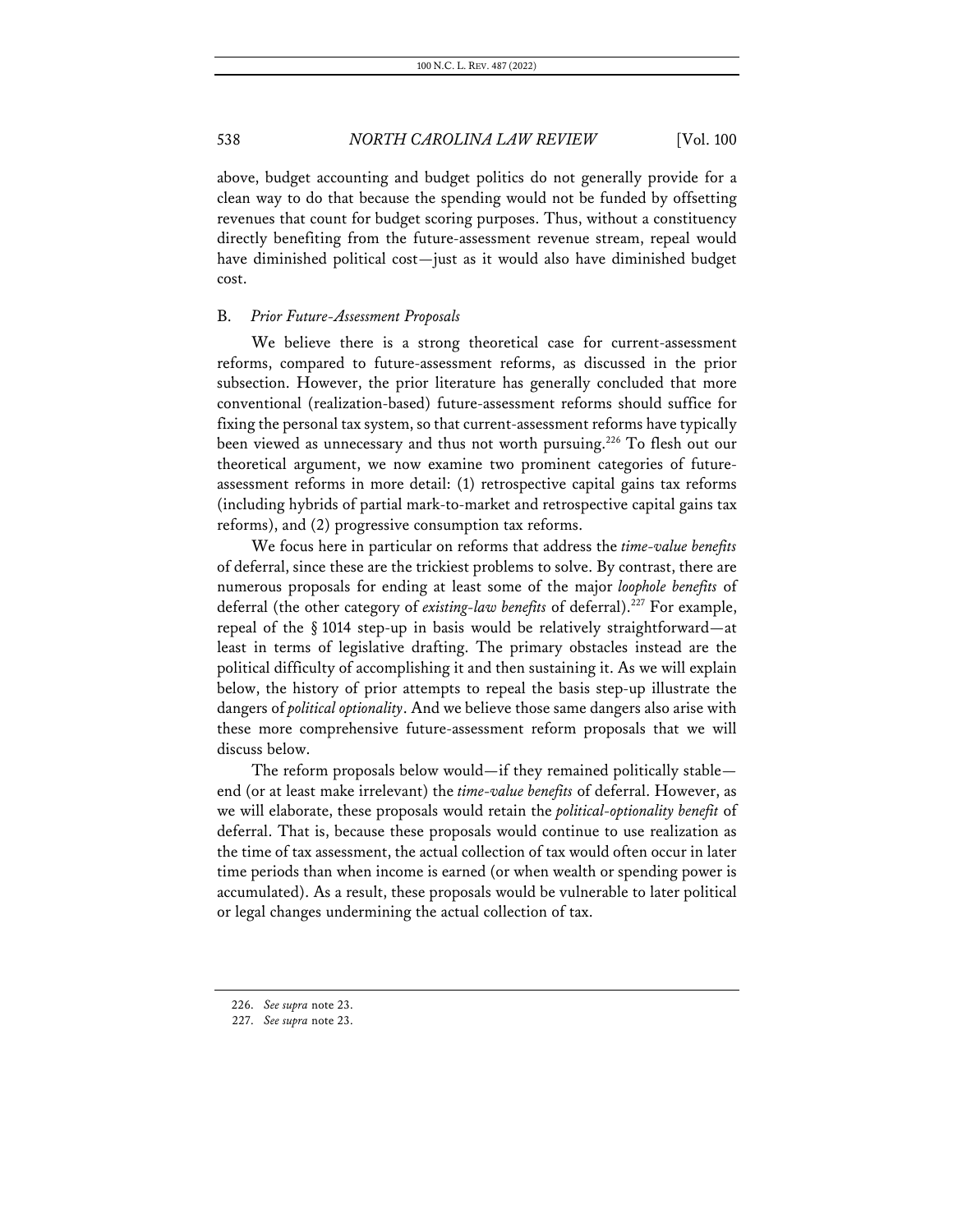### 1. Retrospective Capital Gains Taxation

A realization-based tax system can, at least in theory, counteract the timevalue benefits of deferral by instituting an additional charge at the time of realization that reflects the time value of money during the deferral period essentially an interest charge that covers the time from when the income was earned to when it is taxed. The seminal modern proposal of this type came from Alan Auerbach.228 Auerbach's proposal has since been praised and elaborated on by many other academics and analysts.<sup>229</sup>

Auerbach's proposal is actually more nuanced than simply an interest charge. Prior retrospective proposals, especially that of William Vickrey in 1939, imagined knowing how much unrealized gain was earned in a given year, and thus how much tax would have been owed on realization.<sup>230</sup> The government could then just treat that unpaid tax as a loan and charge interest accordingly, repeating each year. The catch, as Auerbach points out, is that this would require knowing the value of the asset at each point in time, which we often do not.<sup>231</sup>

Auerbach suggested a different approach. He was primarily concerned with the lock-in effect—the incentive that taxpayers have, at any given moment in time, to hold an asset and thus defer tax, rather than sell it and be taxed.<sup>232</sup> The goal of Auerbach's proposal was "holding-period neutrality," a world where, at any given point in time, taxpayers would be indifferent between holding or selling assets.<sup>233</sup> If the lock-in effect could be removed, that would eliminate some of the welfare costs of the realization doctrine. Auerbach demonstrated how to achieve holding-period neutrality with a formula that uses only the asset value at realization, the tax rate, the holding period, and the riskfree interest rate, and without needing to know asset values during the holding period. This formula computes a tax upon realization that increases the longer the holding period. $234$ 

<sup>228.</sup> *See* Alan J. Auerbach, *Retrospective Capital Gains Taxation*, 81 AM. ECON. REV. 167, 167 (1991) [hereinafter Auerbach, *Retrospective Capital Gains*]; *see also* Alan J. Auerbach & David F. Bradford, *Generalized Cash-Flow Taxation*, 88 J. PUB. ECON. 957, 958 (2004).

<sup>229.</sup> *See, e.g.*, Kwak, *supra* note 23, at 191; Stephen B. Land, *Defeating Deferral: A Proposal for Retrospective Taxation*, 52 TAX L. REV. 45, 85–86 (1996); David F. Bradford, *Fixing Realization Accounting: Symmetry, Consistency, and Correctness in the Taxation of Financial Instruments*, 50 TAX L. REV. 731, 738 (1994).

<sup>230.</sup> William Vickrey, *Averaging of Income for Income-Tax Purposes*, 47 J. POL. ECON. 379, 383–89 (1939).

<sup>231.</sup> Indeed, in the current era, retrospective proposals are almost uniformly directed at illiquid assets, where annual accrual taxation would be too inaccurate. If the value is known, as with publicly traded assets, we can instead use mark-to-market schemes.

<sup>232.</sup> Auerbach, *Retrospective Capital Gains*, *supra* note 228, at 167.

<sup>233.</sup> *Id.* at 169.

<sup>234.</sup> *Id.* at 170. In the simple case where there are no cash flows from the asset, just an increase in value, Auerbach's formula for a tax liability at time *s* is  $T_s = (1 - e^{-t s})A_s$ , where *t* is the tax rate, *i* is the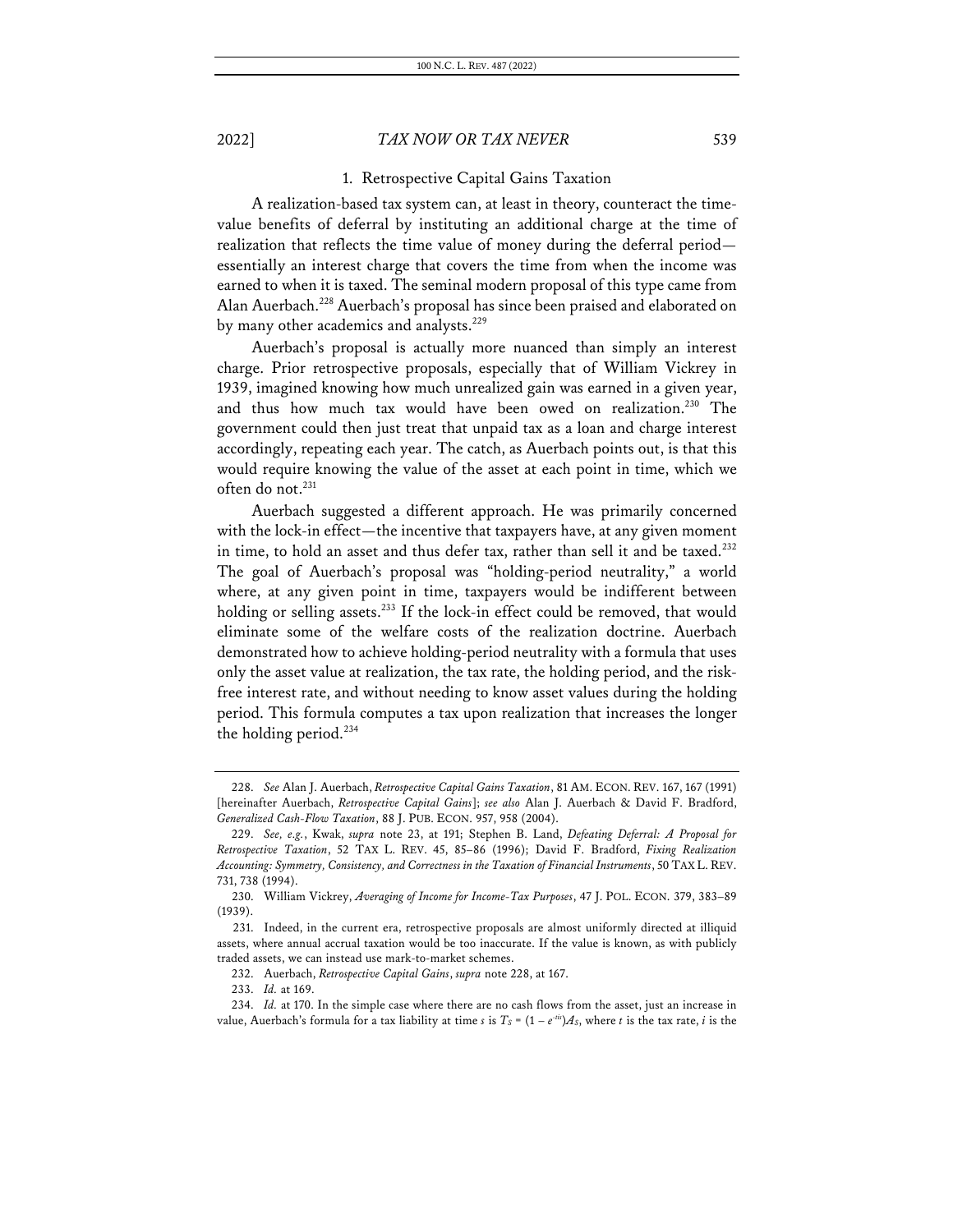Auerbach's proposal was designed to avoid the liquidity and valuation problems that the prior literature has generally viewed as being the primary disadvantages of current-assessment reforms.<sup>235</sup> As Auerbach has noted, however, retrospective capital gains taxation alone is not sufficient to end the existing-law benefits of deferral without other reforms, most importantly repealing the step-up in basis at death.<sup>236</sup> This is because retrospective capital gains taxation cannot solve the problem of a legal rule that simply erases a large portion of the tax base.

But that limitation points to the larger problems caused by the politicaloptionality benefits of deferral. By leaving intact the taxpayer's choice as to *when* the tax will apply (even if the amount of the tax is calculated so as to theoretically be timing neutral), retrospective capital gains tax reforms would allow taxpayers the option to wait for future legal changes beneficial to them.<sup>237</sup>

The problems that the political-optionality benefits of deferral pose for full retrospective capital gains tax proposals also apply to hybrids of partial mark-to-market and retrospective capital gains tax proposals, although potentially to a somewhat lesser degree. Most of the proposals in the prior literature for mark-to-market style reforms would actually only enact a partial mark-to-market system that would apply mostly just to publicly traded securities.<sup>238</sup> With respect to other, harder-to-value assets, most of these proposals would then apply a retrospective capital gains tax reform.

risk-free interest rate, and *AS* is the value of the asset at time *s*. Conceptually, the tax system taxes the investor as if the asset had grown at the risk-free rate to reach the value of *AS*. The idea is that at any given point in time, a rational investor should be indifferent at the margin before taxes between investing in a risky and a risk-free asset, which implies a risk-adjusted expected rate of return for the risky asset equal to the risk-free rate. If that is so, then telling the investor that they will pay tax in the future on that risk-free return regardless of whether they sell or hold should make them indifferent after taxes too.

<sup>235.</sup> *Id.* at 168.

<sup>236.</sup> *See* Alan J. Auerbach, *Reforming Capital Gains Taxation*, 135 TAX NOTES 1399, 1399 (2012).

<sup>237.</sup> Auerbach's version of retrospective capital gains taxation has other problems as well. A large one is that it taxes from an ex-ante perspective rather than an ex-post perspective, meaning that those who ended up with especially large extranormal returns would end up being taxed relatively lightly as a percentage of their actual gains. *See* Auerbach, *Retrospective Capital Gains*, *supra* note 228, at 176–77. This is especially concerning if our motivation is to more effectively tax the ultra-wealthy—by definition, the big ex-post winners.

<sup>238.</sup> *See* Kleinbard, *The Right Tax*, *supra* note 33, at 354 ("Nearly every such proposal limits its reach to publicly traded instruments . . . ."); WYDEN, *supra* note 169 (discussing the 2019 version of Senator Wyden's hybrid of a mark-to-market and a retrospective capital gains tax reform proposal). Note that, after this Article was accepted for publication, the authors worked with Senator Wyden's staff on developing a revised version of his prior reform proposal that then became the "Billionaires Income Tax Reform," publicly released in October 2021. *See Wyden Unveils Billionaires Income Tax*, U.S. S. COMM. ON FIN. (Oct. 27, 2021), https://www.finance.senate.gov/chairmans-news/wydenunveils-billionaires-income-tax [https://perma.cc/UF3Y-R3SS]. Had it been enacted, the proposed Billionaires Income Tax Reform of 2021 ("BIT") would have only applied to billionaire taxpayers and would have combined a mark-to-market regime for tradable assets with a retrospective regime for nontradeable assets, along with rules designed to shut down all of the major current-law loopholes as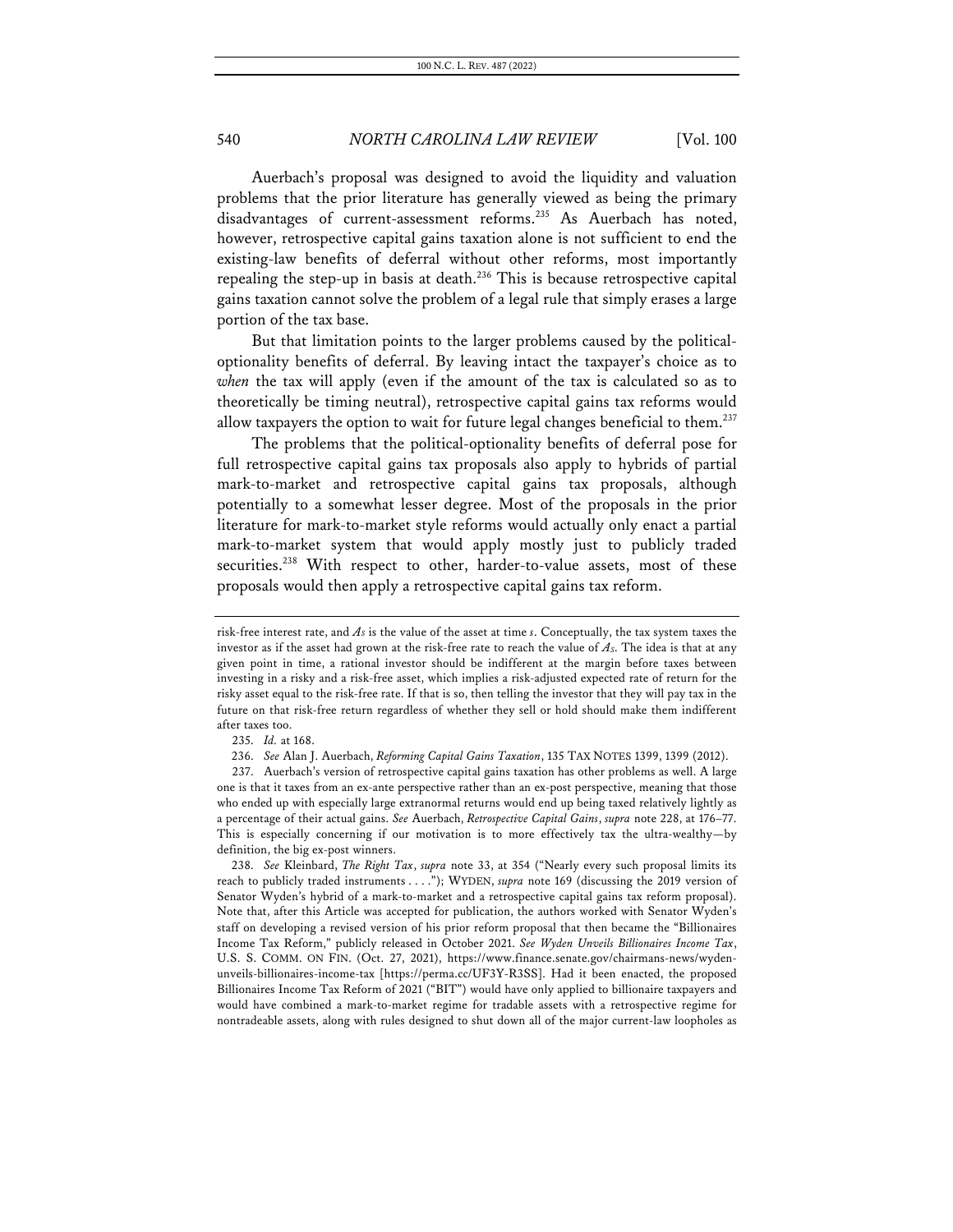However, taking account of the political-optionality benefits of deferral, sophisticated taxpayers would likely expect that future legal or political changes would eventually undermine the retrospective capital gains tax component of such a reform, so that sophisticated taxpayers would potentially still face incentives to shift their investments away from assets subject to the mark-tomarket component of the reform toward those subject to the retrospective capital gains component. For this reason, although a hybrid of a partial markto-market and a retrospective capital gains tax reform might well be a substantial improvement over the current income tax system, we doubt that such a reform (on its own) could succeed at sustainably fixing how the income tax is currently broken.

### 2. Progressive Consumption Taxation

An alternative realization-based approach for eliminating the time-value benefits of deferral involves abandoning the attempt to tax time-value returns altogether. Various approaches for progressive consumption tax reform proposals have been designed to accomplish this, with specific versions of these proposals often labeled as personal expenditure tax reforms, progressive spending tax reforms, and cash-flow consumption tax reforms, among other labels.<sup>239</sup>

Although specific design elements vary, these different consumption tax proposals generally share two key features: first, including in the tax base only funds used for consumption, at the time that these funds are used for consumption; and second, eliminating the tax on the risk-free time-value returns to holding wealth, specifically, the return that is due only to the value that comes from having the wealth today rather than tomorrow.<sup>240</sup> By taxing funds only once when withdrawn to fund consumption, the ultimate tax is the

applied to billionaires' nontradeable assets. Our overall assessment is that the BIT would have been a substantial improvement to the existing personal tax system, and we strongly supported the proposed BIT. However, our view is also that, had the BIT been enacted, it would likely have then been substantially eroded over time as a result of the political-optionality dynamics that we explain in this Article. For that reason, we think that it would have fallen short of offering a sustainable fix to the brokenness of the existing personal tax system—for that, we think a complete current-assessment reform is needed.

<sup>239.</sup> *See, e.g.*, Victor Thuronyi, *A Supplemental Expenditure Tax for Canada*, 67 CANADIAN TAX J. 711, 711 (2019) (exploring a "cash flow consumption tax"); Edward J. McCaffery & James R. Hines, *The Last Best Hope for Progressivity in Tax*, 83 S. CAL. L. REV. 1031, 1031 (2010) (arguing for a "progressive spending tax"); Alan D. Viard, *Fundamental Tax Reform: A Comparison of Three Options*, *in*  THE ECONOMICS OF TAX POLICY 341, 344 (Alan J. Auerbach & Kent Smetters eds., 2017) (considering a "personal expenditure tax").

<sup>240.</sup> Under most versions of these sorts of reform proposals, supernormal returns (or "economic rents") would still be included in the tax base. Many commentators also argue that "risky returns" do not face an effective tax burden under an income tax and therefore can be ignored, though this is not a universal view. *See* John R. Brooks, *Taxation, Risk, and Portfolio Choice: The Treatment of Returns to Risk Under a Normative Income Tax*, 66 TAX L. REV. 255, 256 (2013).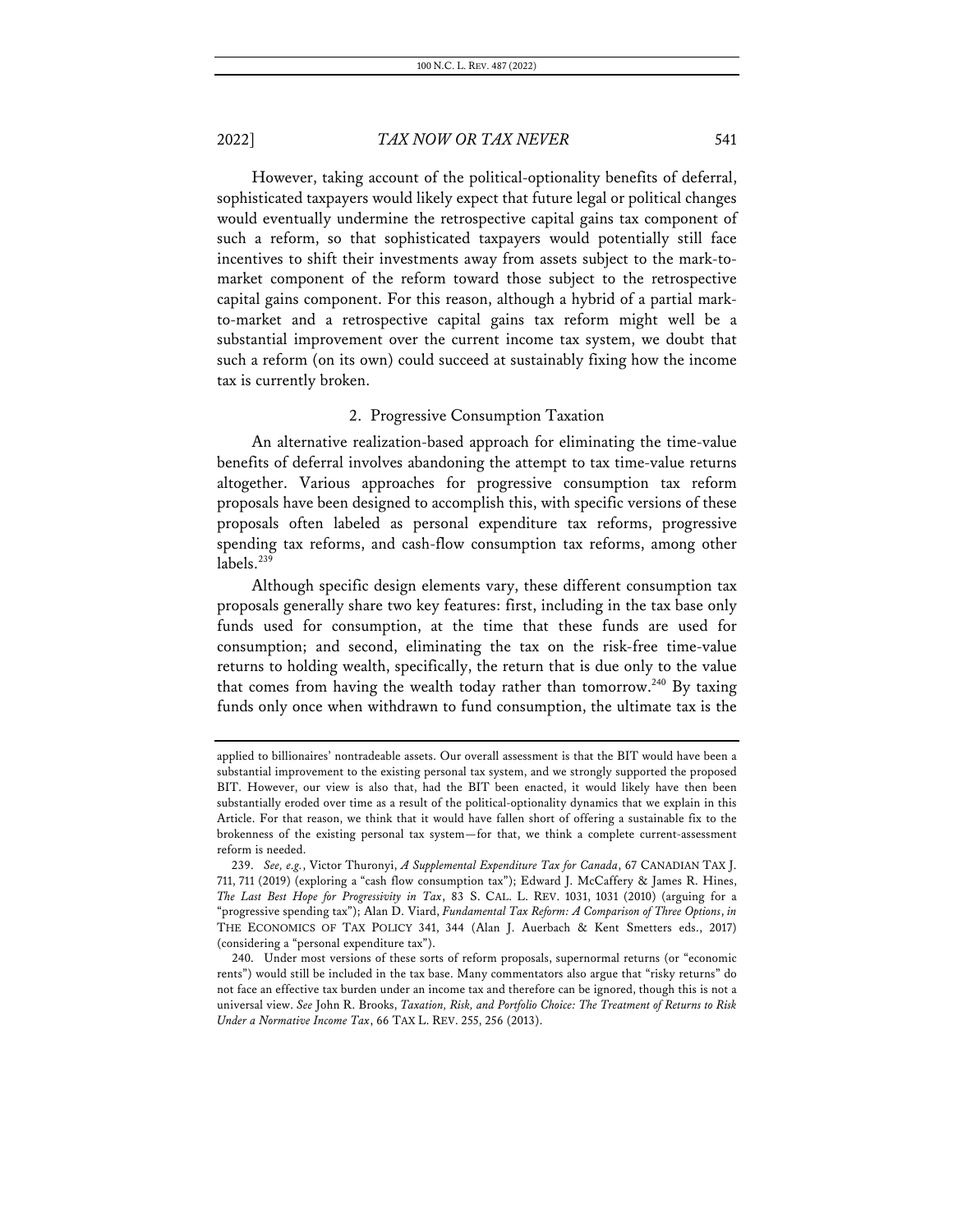same in present-value terms no matter when the funds are withdrawn, thereby eliminating any financial time-value benefits to deferral.

Furthermore, well-designed consumption tax reform proposals would generally also change the tax rules governing borrowing, so that borrowing money to fund consumption would generate the same tax as would selling assets to fund consumption.<sup>241</sup> Thus, taxpayers like Larry Ellison (who, as we previously explained, $242$  has funded around \$10 billion of untaxed consumption through borrowing) should face much higher effective tax rates under a welldesigned progressive consumption tax than under the existing income tax.

However, as with retrospective capital gains taxation, progressive consumption tax reforms would retain the realization-based nature of the personal tax system by allowing for separation in time between the point at which the power to spend is accumulated and when it is taxed.<sup>243</sup> This thus retains the political-optionality benefits of deferral.

It may perhaps seem odd to describe a tax on *current* consumption as being a *future-assessment* reform. But because consumption generally occurs at a point after income has been earned, and thus also after the power to spend has been accumulated, a consumption tax is assessed in the future with respect to both income and the accumulation of spending power. We can thus analytically distinguish the base that is to be taxed over a taxpayer's lifetime (here, total lifetime consumption) from the points in time at which that tax is to be assessed and collected.

The typical consumption tax proposal uses the times when actual consumption occurs to impose tax, but we could imagine a current-assessment version of a progressive consumption tax that would instead impose tax at the times in which spending power accumulates. Thus, to transform any of the major progressive consumption tax reform proposals into a current-assessment reform, all that is needed is to add a prepayment or withholding mechanism that would assess and collect tax as the power to spend accumulates. These prepaid or withheld (currently-assessed) tax payments could then be reconciled

<sup>241.</sup> This is often held out as a major advantage of progressive consumption taxation over income taxation—one could not pursue the usual "buy, borrow, die" strategy. *See, e.g.*, McCaffery, *A New Understanding of Tax*, *supra* note 1, at 878–80.

<sup>242.</sup> *See supra* notes 2–11 and accompanying text.

<sup>243.</sup> By delaying when money received is used to fund consumption, a taxpayer can create a separation in time between when money is received by the taxpayer and when that money is realized and reported as taxable under a consumption tax. This is still deferral and allows the taxpayer to defer tax while waiting for favorable (to the taxpayer) future legal changes. Whether we call this receipt of money "income" or "wealth accumulation" or something else, the key is that taxpayers can receive money along with control of that money, and then defer any tax on those receipts by delaying consumption.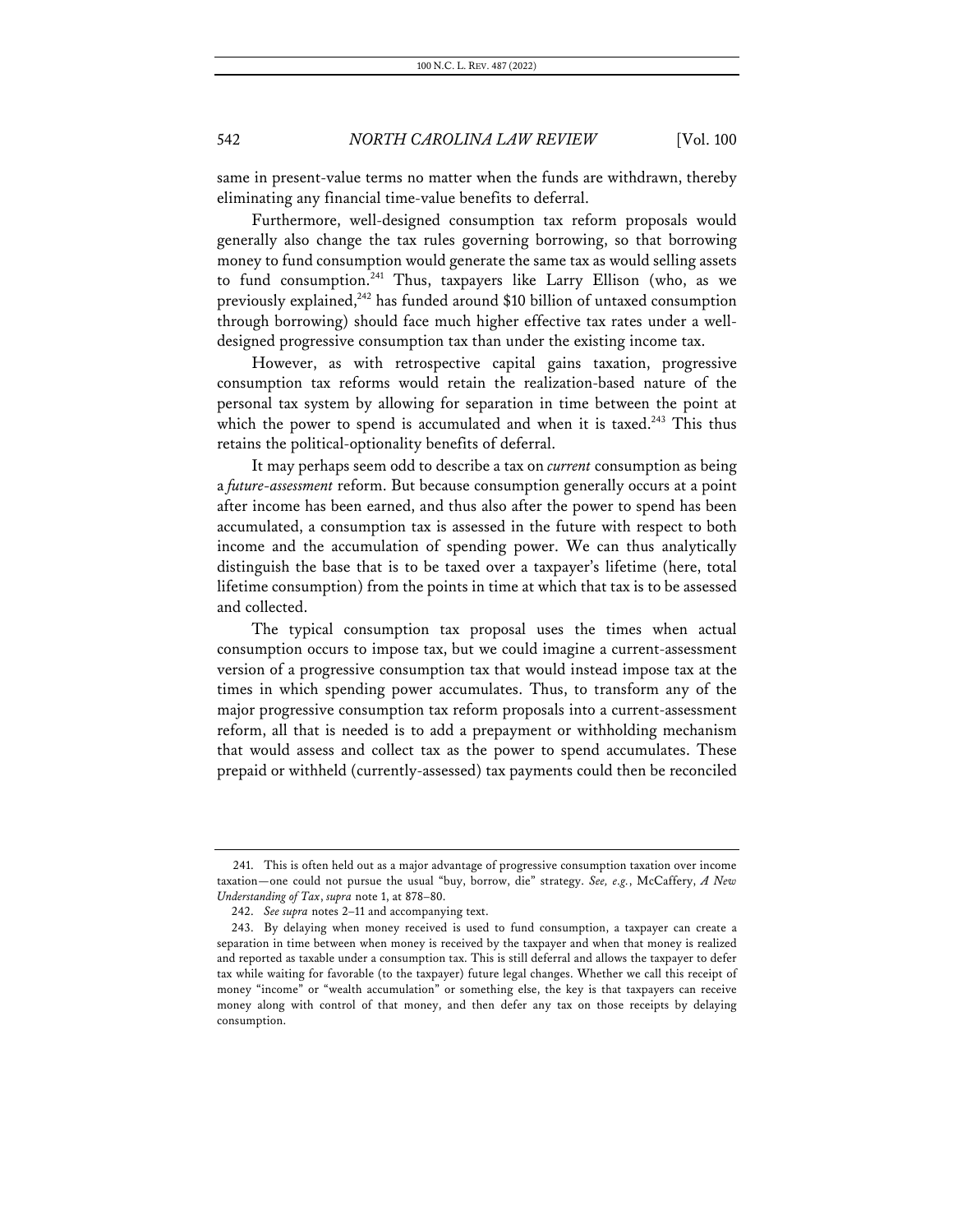with the final assessment of tax that could be calculated when funds are withdrawn to pay for actual consumption.<sup>244</sup>

Because the progressive consumption tax proposals in the prior literature lack such mechanisms, we label them future-assessment reforms. Under any of these proposals, a taxpayer could just wait for a tax rate reduction or a narrowing of the tax base before withdrawing funds for consumption and thereby subjecting those funds to tax. Because taxpayers could opt to postpone withdrawing funds for consumption until a later period, they could simply wait for a more favorable Congress or IRS. To be sure, many taxpayers have much less ability to defer actual consumption than they do to just defer realization under the rules of the existing income tax. Thus, strategic deferral might be somewhat less available as a tax planning strategy under a well-designed progressive consumption tax than under either the existing income tax or a retrospective capital gains tax. Indeed, this is part of the normative arguments typically made in favor of using consumption as a tax base. $245$ 

However, the ultra-wealthy differ from more ordinary taxpayers and almost by definition—have more wealth than they are likely to ever consume. Many of the ultra-wealthy would thus be able to strategically time at least large portions of their withdrawals following any of these progressive consumption tax reforms. In particular, future heirs would have a strong incentive to lobby hard for future rate changes or exemptions, knowing that most of their consumption would come in later time periods.

Thus, the likelihood that future consumption would eventually come to be taxed at lower effective rates due to political or legal changes would almost certainly lead many ultra-wealthy taxpayers to defer substantial portions of their tax liabilities. This would then result in essentially the same dynamics as

<sup>244.</sup> We plan to elaborate on how proposals of this sort could work in future scholarship. Daniel Hemel (among others) has previously explained how a prepayment or withholding mechanism of this sort could work in the context of a retrospective capital gains tax reform. Hemel, *Taxing Wealth*, *supra* note 39, at 768–69.

<sup>245.</sup> *See, e.g.*, RICHARD A. MUSGRAVE, THE THEORY OF PUBLIC FINANCE: A STUDY IN PUBLIC ECONOMY 161–73 (1959) (covering arguments for the proper "index of equality").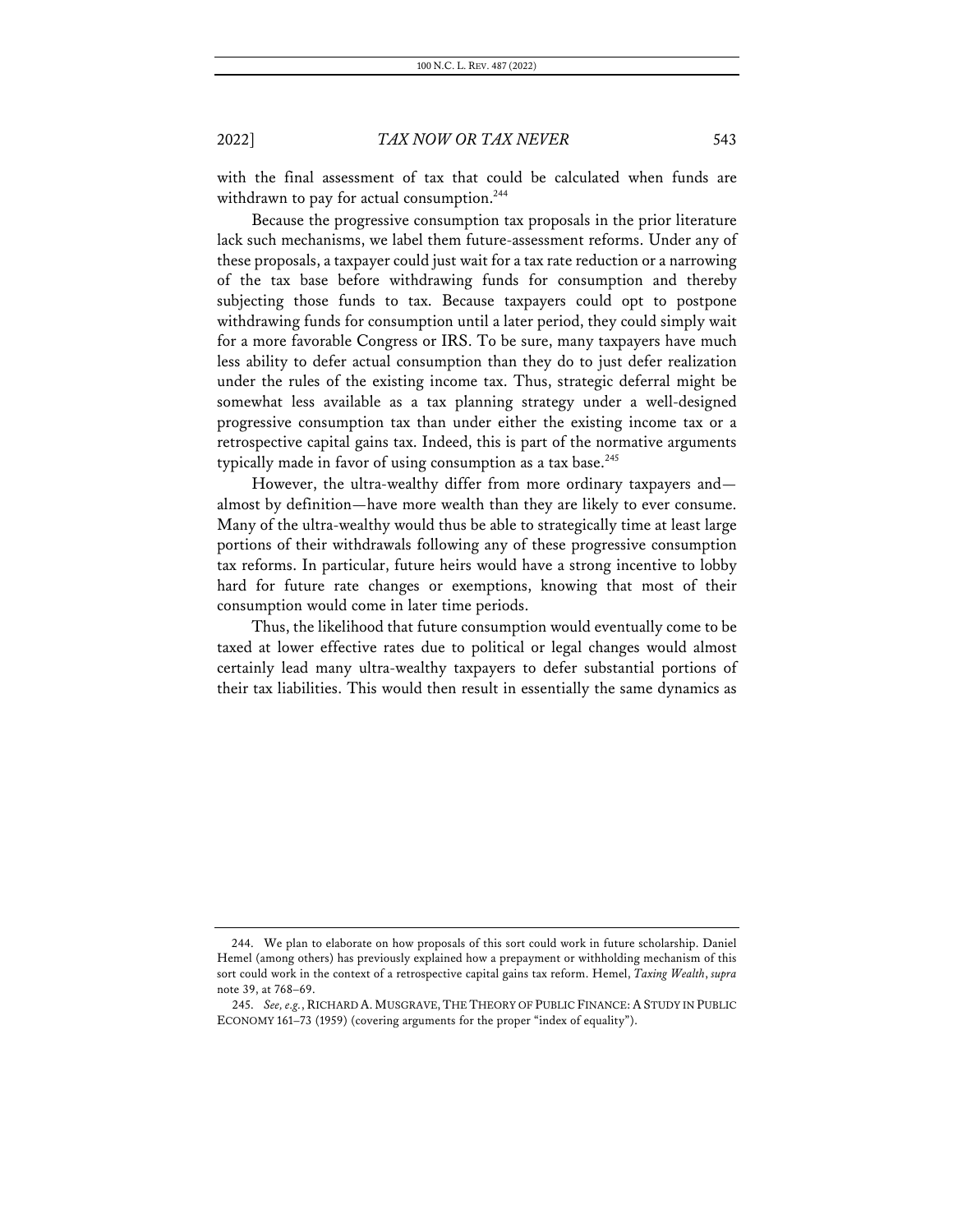with retrospective capital gains tax reforms,<sup>246</sup> although perhaps to a comparatively lesser degree.<sup>247</sup>

### C. *Historical Examples of Political Optionality in Action*

To further explain why we are skeptical of future-assessment reforms that would leave intact the political-optionality benefits of deferral, we next discuss lessons that can be drawn from tax history. Specifically, we consider three sets of historical examples where political optionality undermined important aspects of the tax system: (1) capital gains tax rate fluctuations, (2) tax holidays related to the repatriation of foreign-source income, and (3) stepped-up basis reform efforts.

Each of these historical examples illustrates a slightly different aspect of the problems posed by the political-optionality benefits of deferral, and together they tell a strong cautionary tale against any reform that would act to limit only the existing-law benefits of deferral without also limiting the political-optionality benefits of deferral. Specifically, the history of taxpayer responses to capital gains tax rate fluctuations reveals the extent to which taxpayers can be expected to change their behavior in response to future legal changes and even just the possibility of such changes. The history of the repatriation of the foreign-source income of controlled foreign corporations then clarifies how the political-optionality benefits of deferral on their own (even in the absence of any existing-law benefits of deferral) can create powerful incentives for taxpayers to defer realizing income. And, finally, the history of attempts at reforming the provision for stepped-up basis shows the

<sup>246.</sup> Edward Kleinbard has made a limited version of this argument in a few paragraphs of his prior work. Kleinbard, *The Right Tax*, *supra* note 33, at 232–33. In particular, Kleinbard focuses on the concern that, following the enactment of a progressive consumption tax reform, Congress would see large amounts of invested wealth build up and not spent or realized, and so would then be unable to resist the temptation to create tax holidays, especially during economic downturns. *See id.* We agree with Kleinbard on this point, but we view this as only a portion of the broader problems that the political-optionality benefits of deferral pose for progressive consumption tax reforms. As we explained in Section III.A.1, inertia and drift are the dominant feature of tax politics, and it is thus much easier for a coalition to defeat attempts to modify previously enacted tax reforms than to create new modifications. Consequently, what is likely to be the most important dimension of the problems that the political-optionality benefits of deferral pose for progressive consumption tax reforms arises from the near inevitability of taxpayers eventually devising tax-gaming stratagems capable of granting them access to their deferred tax liabilities without triggering tax, followed by a failure to adequately police these stratagems. For some examples of how this could happen, see Gamage, *The Case for Taxing*, *supra* note 86, at 428–29.

<sup>247.</sup> Whether a progressive consumption tax reform would result in these sorts of dynamics to a comparatively lesser, or a comparatively greater, degree is hard to say, and would depend on the design of the progressive consumption tax reform, among other factors. Notably, many of the most prominent proposals for progressive consumption tax reforms would involve full expensing of asset purchases to replace depreciation, which could result in much greater deferral of tax liabilities as compared to either the existing income tax or a retrospective capital gains tax.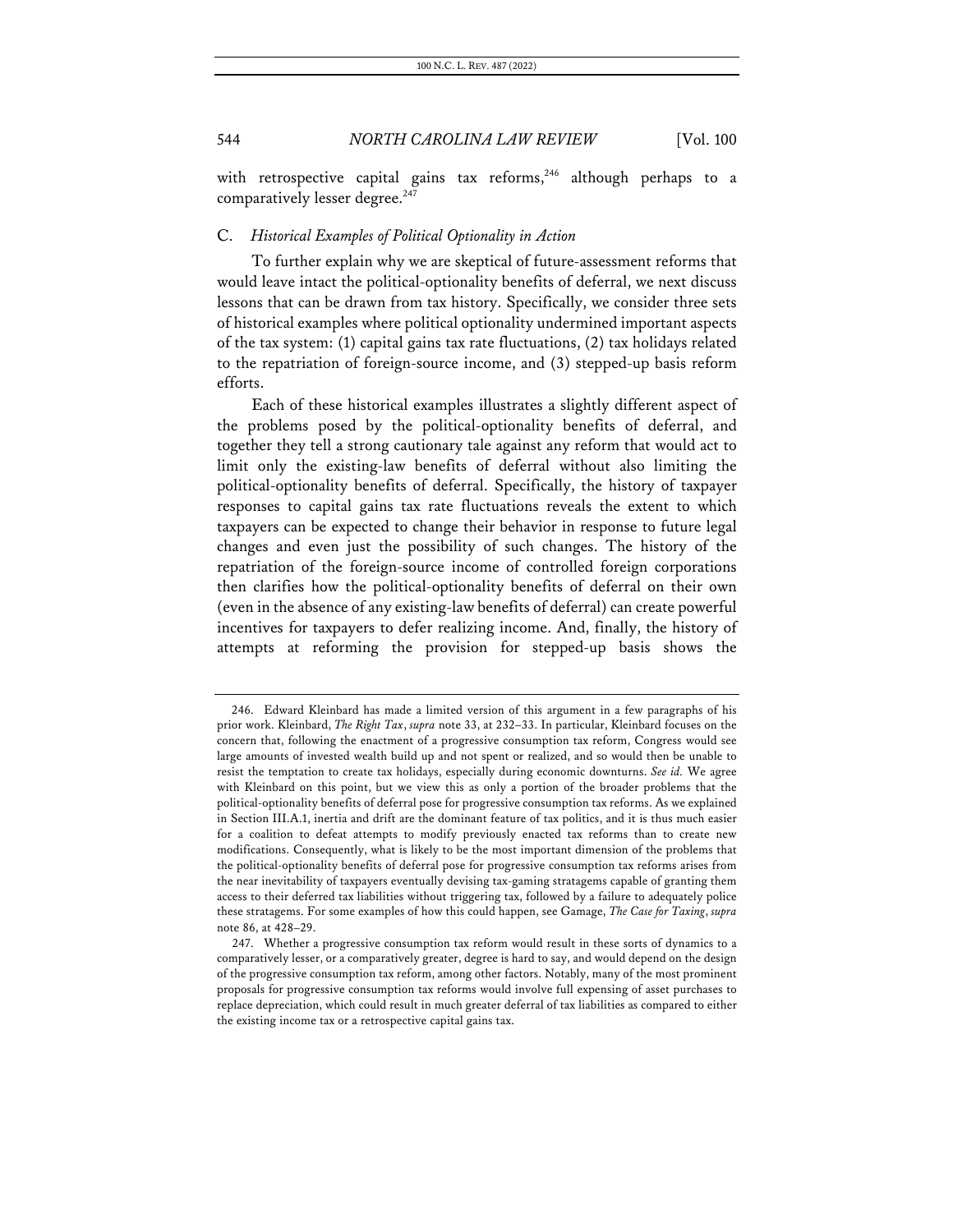unsustainability of attempting to end the major loophole benefits of deferral absent current-assessment reforms and, more generally, how reform attempts that would rely on future assessment can be highly vulnerable to political attack.

### 1. Capital Gains Tax Rate Fluctuations

Legislators regularly tinker with tax rates, whether to achieve revenue targets, distributional goals, constituent demands, economic incentives, or other goals. This includes not just tax rates on capital gains, but also ordinary income, corporate income, and more. Indeed, rates on ordinary and corporate income have varied over a wider range than capital gains. Since 1982, the top statutory marginal rate on ordinary income has varied between 28% and 50%, $^{248}$  and the top corporate rate has varied between 21% and 46%.<sup>249</sup> In that same period, the top capital gains rate has fluctuated between 15% and 29%.<sup>250</sup>

Nevertheless, due to the realization doctrine, we should expect capital gains rate changes to influence behavior far more than changes to ordinary income or corporate income. This is because it is relatively easy to shift the timing of capital gains realization forward or backward to maximize tax benefits, but harder to do so for most business and salary income. And, indeed, past experience with rate changes has shown that there is a relatively high elasticity (that is, taxpayer responsiveness) of capital gains realizations to the tax rate, particularly from transitory rate changes.<sup>251</sup> In other words, taxpayers—and especially sophisticated taxpayers—clearly do plan their capital gains realizations strategically in the face of rate changes.<sup>252</sup>

For example, in 1987 the capital gains rate went up from 20% to 28%, and as a result, capital gains realizations spiked in 1986, the year before the increase, and then dropped to an even lower level during the 1987–1997 period.<sup>253</sup> We

<sup>248.</sup> *See Historical Highest Marginal Income Tax Rates: 1913 to 2020*, TAX POL'Y CTR. (Feb. 4, 2020), http://www.taxpolicycenter.org/statistics/historical-highest-marginal-income-tax-rates [https://perma .cc/XEL4-XJQR].

<sup>249.</sup> *See* Jack Taylor, *Corporation Income Tax Brackets and Rates, 1909–2002*, 23 SOI BULL. 284, 288–89 (2003), https://www.irs.gov/pub/irs-soi/02corate.pdf [https://perma.cc/L7Z5-BUSF] (showing range of 35–46% between 1981 and 2002). The corporate tax as of this writing is 21%. *See* I.R.C. § 11(b).

<sup>250.</sup> *See Historical Capital Gains and Taxes: 1954 to 2014*, TAX POL'Y CTR. (May 4, 2017), https://www.taxpolicycenter.org/statistics/historical-capital-gains-and-taxes [https://perma.cc/4VQZ-3QCN]. After the Tax Reform Act of 1986, there was even a 33% "bubble rate" that applied to taxpayers just below the highest income group, intended to offset the advantages of the lower marginal rates on smaller income amounts. *See* Tax Reform Act of 1986, Pub. L. No. 99-514, § 101(g)(1), 100 Stat. 2085, 2097 (repealed). This was intended to achieve the effect of a flat 28% for the higher income groups, and so we treat 28% as the top rate for that period.

<sup>251.</sup> *See* Auerbach, *Capital Gains Taxation*, *supra* note 199, at 595.

<sup>252.</sup> Alan J. Auerbach & Jonathan M. Siegel, *Capital-Gains Realizations of the Rich and Sophisticated*, 90 AM. ECON. REV. 276, 280–81 (2000).

<sup>253.</sup> TIMOTHY DOWD & ROBERT MCCLELLAND, THE BUNCHING OF CAPITAL GAINS REALIZATIONS 2 (2017), https://www.taxpolicycenter.org/sites/default/files/publication/138266/2001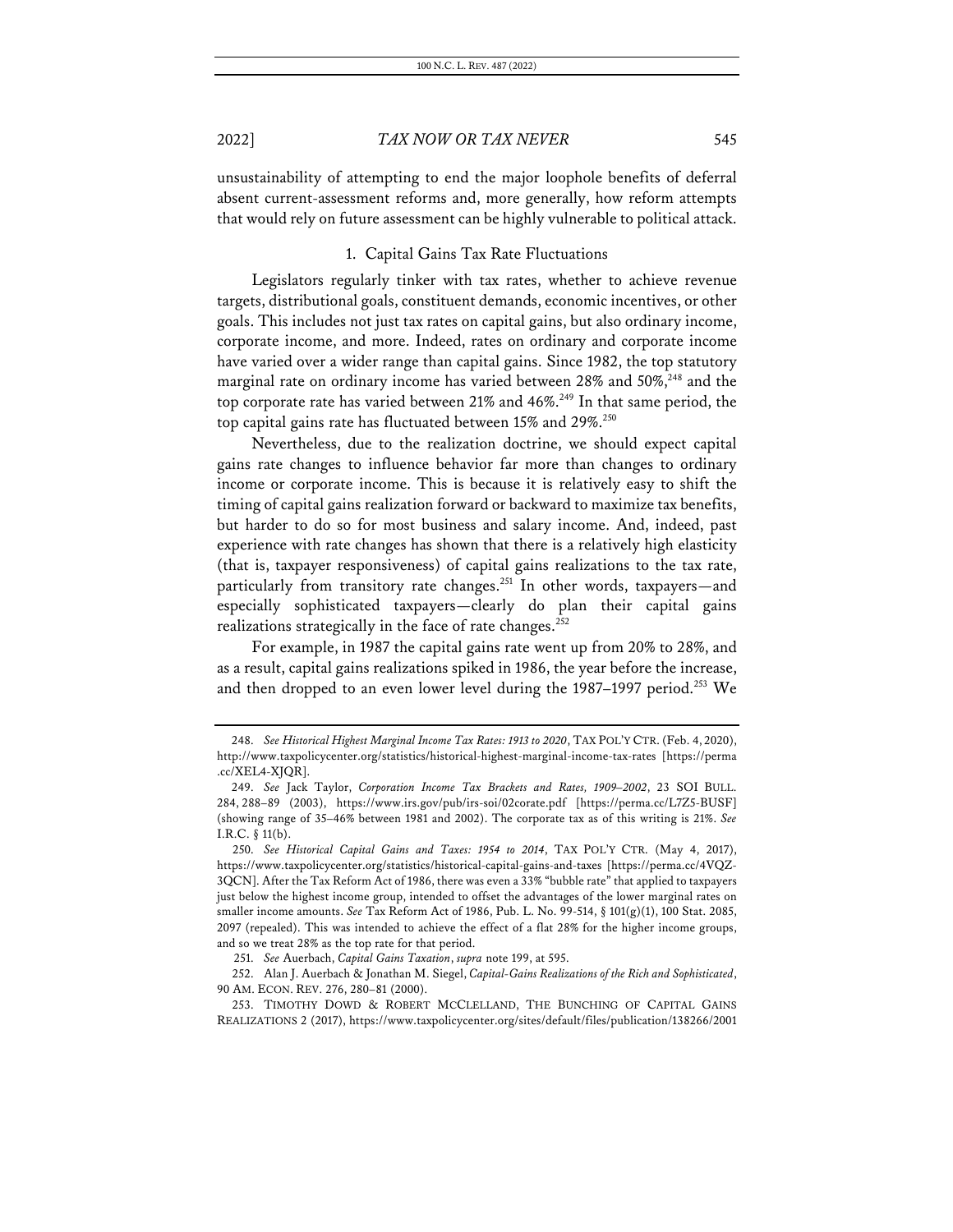saw similar behavior in 2012, the year before the 15% capital gains rate increased to 20%,<sup>254</sup> and also in 2017, when taxpayers assumed that rate cuts or other tax breaks would be coming in that year's tax reform bill.<sup>255</sup> Sophisticated taxpayers—who hold most of the capital gain-producing assets<sup>256</sup>—have repeatedly shown that they will time realizations based on anticipated tax changes.

The regular fluctuation of capital gains tax rates also reveals a different but related—type of behavior. David Kamin and Jason Oh apply an analysis similar to our own to argue that capital gains rate uncertainty *itself* generates a return to deferral because of the option value of a potential future lower rate.<sup>257</sup> They argue, for example, that if the current capital gains rate is relatively high, then a taxpayer might reasonably guess that in a future year, the rate could revert toward the historical mean, thus creating an incentive to defer realization until that future year.<sup>258</sup> When the taxpayer has a long time horizon, the likelihood of some future year having a lower rate increases, thus also increasing the incentive to wait.<sup>259</sup> How much this behavior occurs in practice is an empirical question that requires further study, but the logic is compelling and dovetails with other common tax planning strategies, such as deferring compensation until future, lower tax-bracket years.<sup>260</sup>

### 2. Repatriation Holidays

A similar option value to waiting is at play in the choices of multinational corporations for when to "repatriate" the income earned by their foreign subsidiaries back to the U.S. parent corporation. Because even related corporations are treated as separate legal entities, the income earned by a

<sup>148-</sup>the-bunching-of-capital-gains-realizations.pdf [https://perma.cc/P5WJ-TRN5] (citing Treasury Department data).

<sup>254.</sup> *Id.*

<sup>255.</sup> *See, e.g.*, Max Ehrenfreund & Damian Paletta, *Americans Are Taking Their Sweet Time Paying Taxes, and the Government Is Running Out of Cash*, WASH. POST (June 1, 2017), https://www. washingtonpost.com/news/wonk/wp/2017/06/01/americans-are-taking-their-sweet-time-paying-taxesand-the-government-is-running-out-of-cash/ [https://perma.cc/XST9-3J5N (dark archive)].

<sup>256.</sup> *See supra* Section I.A.

<sup>257.</sup> Kamin & Oh, *supra* note 39, at 15.

<sup>258.</sup> *Id.* at 12–14.

<sup>259.</sup> Kamin and Oh also introduce the step-up in basis into their model. If a person is close to death, there is much less uncertainty about the future capital gains rate, since it will be 0% shortly. That decreases the uncertainty, but increases even more the incentive to wait, as we discuss below. If anticipated death is farther away, a taxpayer might decide to take advantage of a low-rate year in the interim. *Id.* at 19–20.

<sup>260.</sup> This is the primary reason a person would choose a traditional 401(k) or IRA plan over a "Roth"-style 401(k) or IRA plan, for example. *See, e.g.*, Kristin Mckenna, *Roth 401(k) vs Traditional 401(k): Investing Pre-Tax or After-Tax*, FORBES (Oct. 19, 2020, 9:47 AM), https://www.forbes.com/ sites/kristinmckenna/2020/10/19/roth-401k-vs-traditional-401k-investing-pre-tax-or-after-tax/?sh=44 99b3d334a3 [https://perma.cc/7U8H-62RG].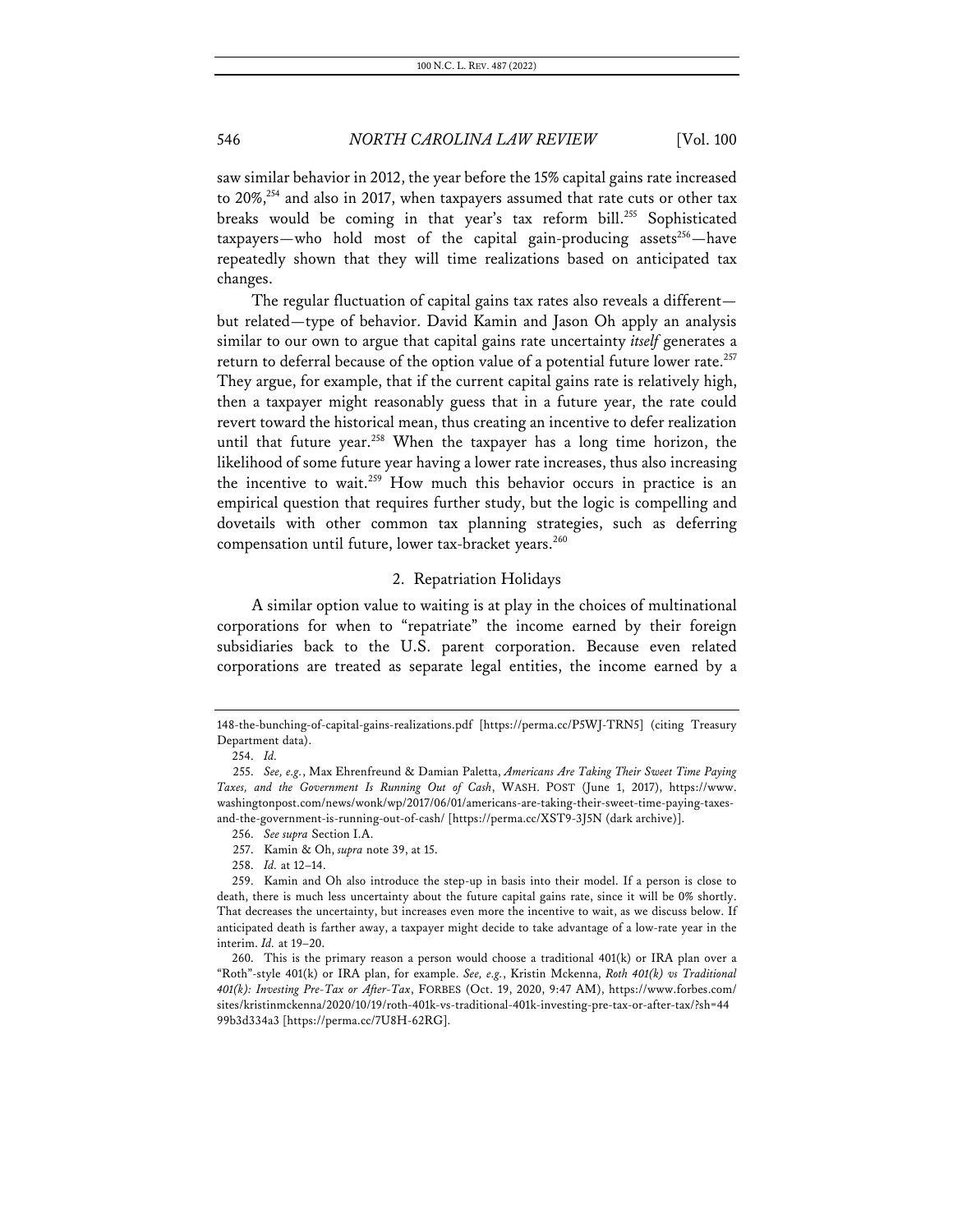controlled foreign corporation ("CFC") does not become U.S. source income of the parent corporation until the subsidiary actually pays a dividend to the parent.<sup>261</sup> Prior to 2018,<sup>262</sup> that decision carried heavy tax consequences, analogous to the realization doctrine for capital gains—by simply not having the CFC distribute a dividend to the U.S. parent, the U.S. parent could avoid paying current U.S. tax.

As with the capital gain income of U.S. individuals, the timing of a repatriation dividend was almost entirely voluntary. There is little nontax cost from failing to repatriate—if the parent corporation needs capital, for example, it does not matter that some cash is trapped offshore in a CFC because the fact that it had offshore cash holdings makes it easier to raise money in the capital markets. And in the case of public companies, shareholders need not wait for a dividend to get access to the profits, since they could just sell shares on the market instead (or borrow against the shares, as described above).

But the repatriation case also departs from the individual capital gains case in an important way. In the case of individual capital gains, deferral also generates a time-value financial benefit. As we have discussed, that existing-law benefit is on top of the political-optionality benefits of also waiting for a favorable legal change. With repatriation, however, the time-value benefits of deferral were often not present—all that was available to multinational corporations in many circumstances were the political-optionality benefits. Yet, as discussed below, this was still more than enough to dramatically affect their behavior.

To elaborate, tax scholars have shown that, if a business enterprise faces a similar corporate tax rate and access to investment in the foreign jurisdiction as in the United States, then there really is *not* a time-value financial benefit of deferring repatriation.<sup>263</sup> This is because the cash in question would be earning a similar return while being held by the CFC, and that return would be taxed at a similar rate in the interim. Moreover, when the dividend was finally paid, it would be larger (by the after-foreign tax rate of return), and thus the tax collected on that dividend would also be larger. It can be shown with simple math that this is equivalent to repatriating the dividend earlier and then investing that cash in the United States. <sup>264</sup> The only factors that matter are the rates of return and the tax rates in the two jurisdictions, not the timing of the dividend.

For sure, multinationals have been quite aggressive about lowering their effective foreign tax rates through international structuring or simply housing

<sup>261.</sup> *See, e.g.*, DANIEL N. SHAVIRO, FIXING U.S. INTERNATIONAL TAXATION 31–32 (2014).

<sup>262.</sup> *See infra* note 267 and accompanying text.

<sup>263.</sup> *See* SHAVIRO, *supra* note 261, at 82–84.

<sup>264.</sup> *Id.*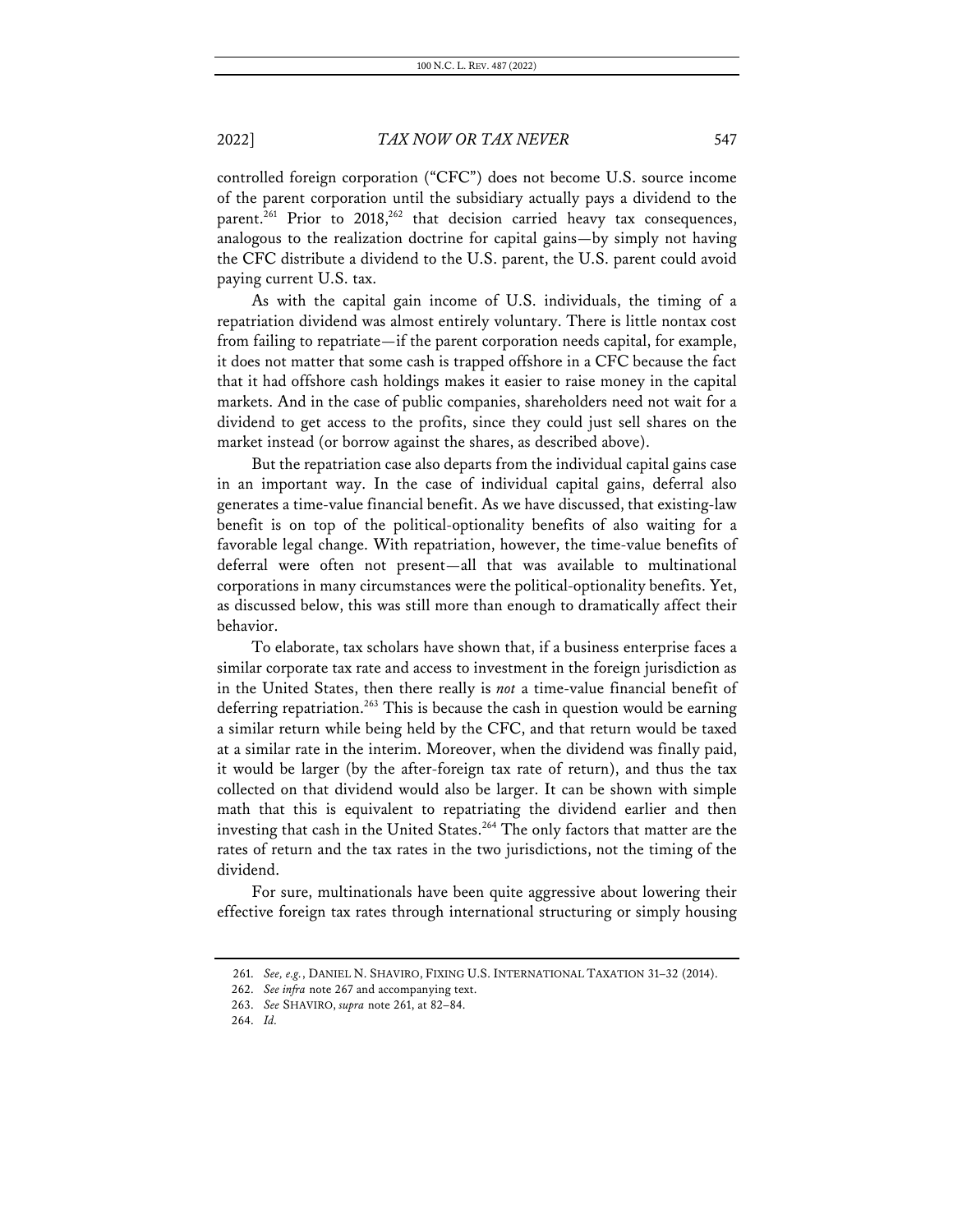the CFC in a low- or no-tax jurisdiction.<sup>265</sup> But the evidence shows that multinationals were also keeping cash offshore even in high-tax jurisdictions.<sup>266</sup> Why was that, if in fact there were no time-value financial benefits from doing so?267

The answer, of course, comes from the political-optionality benefits of deferral. In 2004, when U.S. corporations had perhaps \$500 billion of cash held in offshore subsidiaries,<sup>268</sup> Congress enacted a repatriation "holiday," a low 5.25% tax rate on dividends paid by CFCs during 2005 and 2006 (as opposed to the then-existing 35% tax rate on corporate income).<sup>269</sup> Congress's theory was presumably that a one-time holiday would allow the offshore cash to come home and be reinvested in the United States $270$  (notwithstanding the fact that much of that cash was already in dollar-denominated accounts at U.S. banks and often invested in U.S. Treasuries).<sup>271</sup> And if corporations were told it was a one-time holiday, they would change their behavior going forward and not keep hoarding cash offshore.

The foreseeable result, however, was that U.S. corporations instead became even more emboldened to aggressively hoard cash offshore after 2006 and to then start lobbying for yet another repatriation holiday.<sup>272</sup> In effect, Congress had signaled that a future lower rate was politically possible, meaning that the probability-weighted expected future tax rate immediately decreased. By thereby increasing the political-optionality benefit of deferral, Congress increased the likelihood that corporations would continue to delay repatriation.

<sup>265.</sup> *See, e.g.*, INST. ON TAX'N & ECON. POL'Y, FACT SHEET: APPLE AND TAX AVOIDANCE (2017), https://itep.sfo2.digitaloceanspaces.com/applefactsheet1117.pdf [https://perma.cc/5PJM-LSF 9].

<sup>266.</sup> *See* SHAVIRO, *supra* note 261, at 85–87.

<sup>267.</sup> Another possible explanation is that there was an accounting benefit to keeping money offshore if the corporation could claim that the money was "permanently reinvested earnings." *Id.* at 86. In that case, there would not be current tax charged for the deferred income, thus giving a boost to reported earnings. *Id.*

<sup>268.</sup> *See* Glenn R. Simpson & Gregory Zuckerman, *Tax Windfall May Not Boost Hiring Despite Claim*s, WALL ST.J. (Oct. 13, 2004, 11:59 PM), https://www.wsj.com/articles/SB109763358839943873 [https://perma.cc/CCY3-3B4Q (dark archive)].

<sup>269.</sup> American Jobs Creation Act of 2004, Pub. L. No. 108-357, § 422(a), 118 Stat. 1418, 1514–19 (codified as amended at 26 U.S.C. § 965). The new § 965 provided for an 85% dividends-received deduction, meaning that only 15% of repatriated dividends were subject to the then-current corporate tax rate of 35%. *Id.* That is equivalent to a 5.25% tax rate on 100% of the dividend.

<sup>270.</sup> *See, e.g.*, H.R. REP. NO. 108-548, pt. 1, at 146 (2004).

<sup>271.</sup> *See* U.S. S. PERMANENT SUBCOMM. ON INVESTIGATIONS, OFFSHORE FUNDS LOCATED ONSHORE: MAJORITY STAFF REPORT ADDENDUM 4–5 (2011), https://www.hsgac.senate.gov/imo/ media/doc/Repatriation%20Report%20ADDENDUM%20(FINAL).pdf [https://perma.cc/N6JY-FR8 A].

<sup>272.</sup> *See* John Aloysius Farrell & Aaron Mehta, *Wealthy Corporations with a Trillion Dollars Stashed Offshore Lobby for a 'Holiday' from U.S. Taxes*, CTR. FOR PUB. INTEGRITY, https://publicintegrity.org/ politics/wealthy-corporations-with-a-trillion-dollars-stashed-offshore-lobby-for-a-holiday-from-u-staxes/ [https://perma.cc/E7N4-5TEQ] (May 19, 2014, 12:19 PM).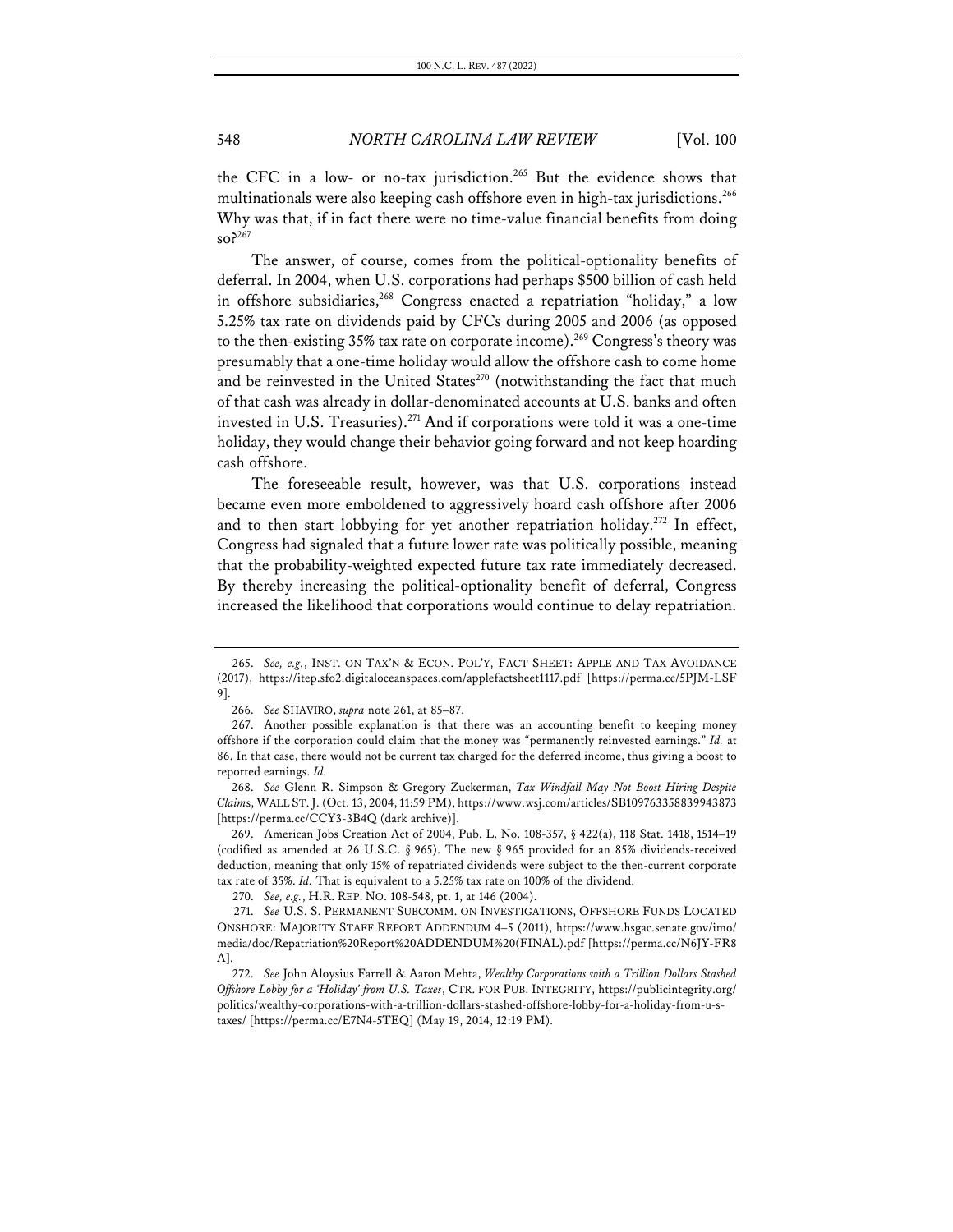And indeed, even though around \$360 billion was repatriated under this provision,273 offshore cash holdings quickly shot back up, exceeding \$2 trillion by  $2017.<sup>274</sup>$ 

The corporations' bet on the political-optionality benefits of deferral ultimately paid off. Congress came close to passing another repatriation holiday in 2009, $^{275}$  but then in 2017 enacted a holiday as a part of the general shift to a modified territorial regime.<sup>276</sup> The huge influx of cash to U.S. parent corporations that followed was the likely cause of the burst of share repurchases during 2018.<sup>277</sup>

Because of the shift to a modified territorial regime—that is, one in which foreign-source income, such as the profits of a CFC, are taxed only in the source jurisdiction—we may not see this pattern repeated in the future, at least to the same degree. But we nevertheless look to this example to highlight that the political-optionality benefits of deferral are real and can dramatically affect taxpayer behavior in predictable ways. If a person or corporation can easily choose when to realize income, and if there is even a chance that the effective tax rate on that income will be lower in the future than today, the strategic choice is obvious and easy to implement. Moreover, when the taxpayer's own behavior can affect the likelihood of a future lower rate coming about—through lobbying or other political activity—it becomes even more clear what the taxpayer will likely do.

### 3. Stepped-Up Basis Reform Efforts

As we have noted repeatedly, § 1014's provision for stepped-up basis upon death is perhaps the most important of the loophole benefits of deferral under existing law. Because of that provision, if an individual or family taxpayer can avoid realizing gains during their lifetimes, the gains will be wiped out at death when the asset is passed to the taxpayer's heirs.

The problematic nature of § 1014 is well known, and few defend it on a normative basis. Stanley Surrey, for example, called it "the most serious defect

<sup>273.</sup> Melissa Redmiles, *The One-Time Received Dividend Deduction*, 27 SOI BULL. 103 (2008), https://www.irs.gov/pub/irs-soi/08codivdeductbul.pdf [https://perma.cc/4DJL-HDZP].

<sup>274.</sup> *See* INST. ON TAX'N & ECON. POL'Y, FORTUNE 500 COMPANIES HOLD A RECORD \$2.6 TRILLION OFFSHORE \*1 (2017), https://itep.sfo2.digitaloceanspaces.com/pre0327.pdf [https://perma. cc/DT8J-TC2P].

<sup>275.</sup> *See, e.g.*, Lee A. Sheppard & Martin A. Sullivan, *Repatriation Aid for the Financial Crisis?*, 53 TAX NOTES INT'L 275, 276 (2009).

<sup>276.</sup> *See, e.g.*, J. COMM. ON TAX'N, JCX-50-17, DESCRIPTION OF H.R. 1, THE "TAX CUTS AND JOBS ACT" 249 (2017) (describing the shift to a "participation exemption system" in which dividends from CFC's would be exempt from U.S. tax in most cases).

<sup>277.</sup> *See, e.g.*, Emily Stewart, *Stock Buybacks, Explained*, VOX (Aug. 5, 2018, 3:14 PM), https://www. vox.com/2018/8/2/17639762/stock-buybacks-tax-cuts-trump-republicans [https://perma.cc/3EGX-96 CR].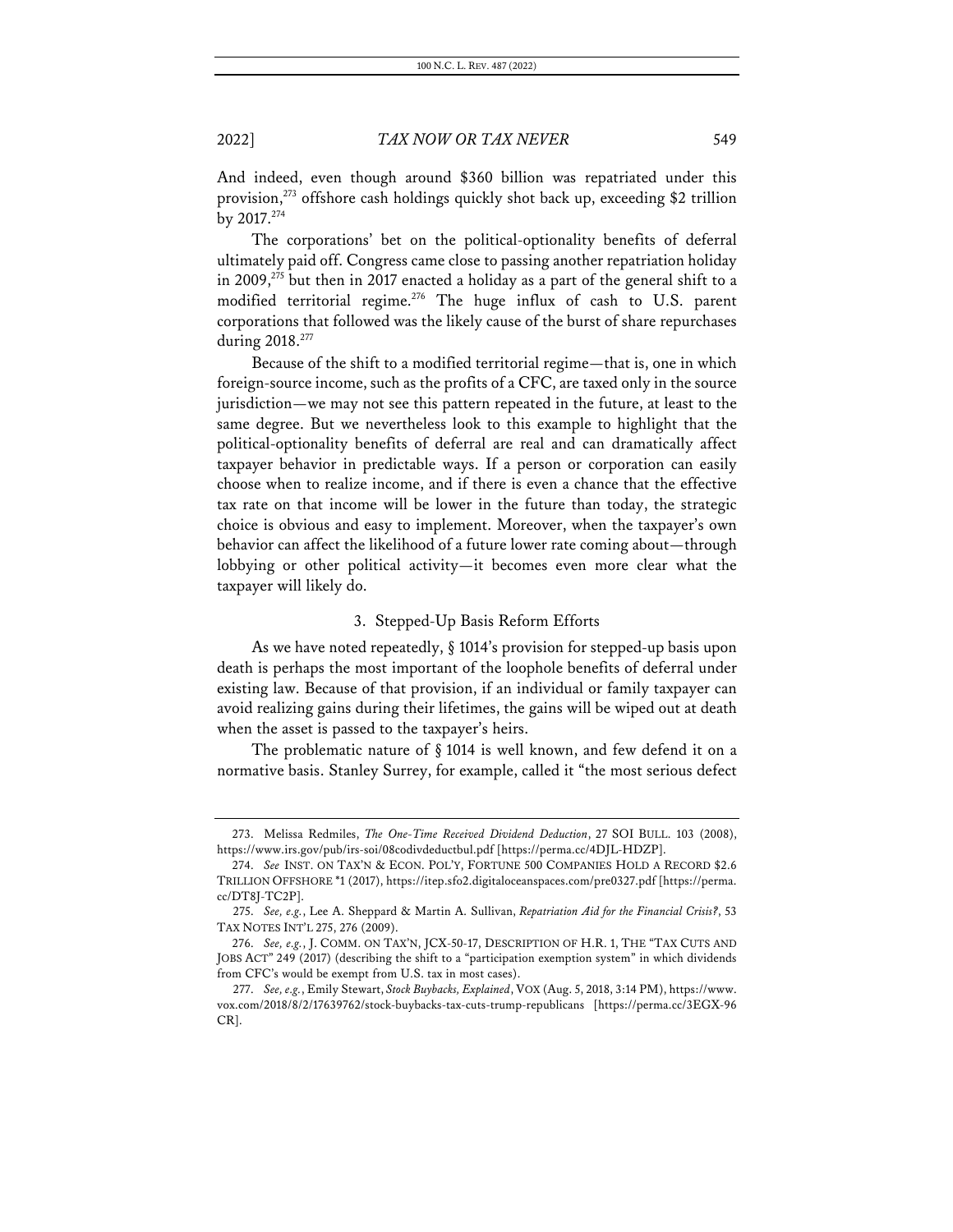in the federal tax structure" fifty years ago.<sup>278</sup> And, in theory, the solution is simple: replace the basis step-up with a carryover basis regime—that is, where the basis of the asset remains the same as it passes from decedent to recipient as already exists for gifts made during a donor's life,<sup>279</sup> or, alternatively, treat death as a realization event for the decedent. Such reforms have been proposed numerous times over the years, as discussed below, and have even been partially enacted—yet they never last.

As Larry Zelenak and others have noted, under the original income tax in 1918, *all* transfers by gift or bequest resulted in a step-up in basis, though this was because of Treasury guidance, not because of any statutory law.<sup>280</sup> In the Revenue Act of 1921, Congress then codified the current split treatment, with a carryover basis for *inter vivos* gifts but with the step-up at death.<sup>281</sup> At that time, the primary argument for the step-up at death was to avoid double taxation when most applicable taxpayers were also subject to the estate tax. Because there was no federal gift tax at the time, the issue cut the other way for *inter vivos* gifts—a carryover basis rule allowed for income taxation of gifts, since they were not included in the estate tax.<sup>282</sup>

So the particular reform put in place in 1921 had a logic to it at the time. But—as an illustration of the sort of policy drift that we discussed above—that logic became obsolete by at least 1932, when the gift tax was added permanently,283 and certainly by 1944, when Congress made the wartime expansion of the income tax permanent.<sup>284</sup> As a result, the income tax went from covering 5% of households to 56% of households by 1946 and continued to grow from there.<sup>285</sup> Income taxpayers and estate taxpayers were no longer the same households, and gifts were no longer exempt from wealth-transfer taxes, and so the original logic for the step-up at death no longer applied.

<sup>278.</sup> Jerome Kurtz & Stanley S. Surrey, *Reform of Death and Gift Taxes: The 1969 Treasury Proposals, the Criticisms, and a Rebuttal*, 70 COLUM. L. REV. 1365, 1381 (1970).

<sup>279.</sup> I.R.C. § 1015.

<sup>280.</sup> *See* Larry Zelenak, The Tax-Free Basis Step-Up at Death, the Charitable Deduction for Unrealized Appreciation, and the Persistence of Error 4–8 (unpublished manuscript), https://web.law. columbia.edu/sites/default/files/microsites/law-theory-workshop/tax-workshop/zelenakfreebasis.pdf [https://perma.cc/KP93-RERJ].

<sup>281.</sup> Revenue Act of 1921, Pub. L. No. 67-98, § 202(a)(2), 42 Stat. 227, 229 (repealed).

<sup>282.</sup> *See* Zelenak, *supra* note 280, at 12–14.

<sup>283.</sup> Revenue Act of 1932, Pub. L. No. 72-154, § 501, 47 Stat. 169, 245 (codified as amended in scattered sections of 26 U.S.C.). There was also a gift tax in place from 1924 to 1926. Revenue Act of 1924, Pub. L. No. 68-176, § 319, 43 Stat. 253, 313 (codified as amended in scattered sections of 26 U.S.C.); *see also* Jeffrey A. Cooper, *Ghosts of 1932: The List History of Estate and Gift Taxation*, 9 FLA. TAX REV. 875, 885–902 (2010).

<sup>284.</sup> Individual Income Tax Act of 1944, Pub. L. No. 78-315, 58 Stat. 231 (codified as amended in scattered sections of 26 U.S.C.).

<sup>285.</sup> LAWRENCE H. SELTZER, THE PERSONAL EXEMPTIONS IN THE INCOME TAX 62 tbl.9 (1968).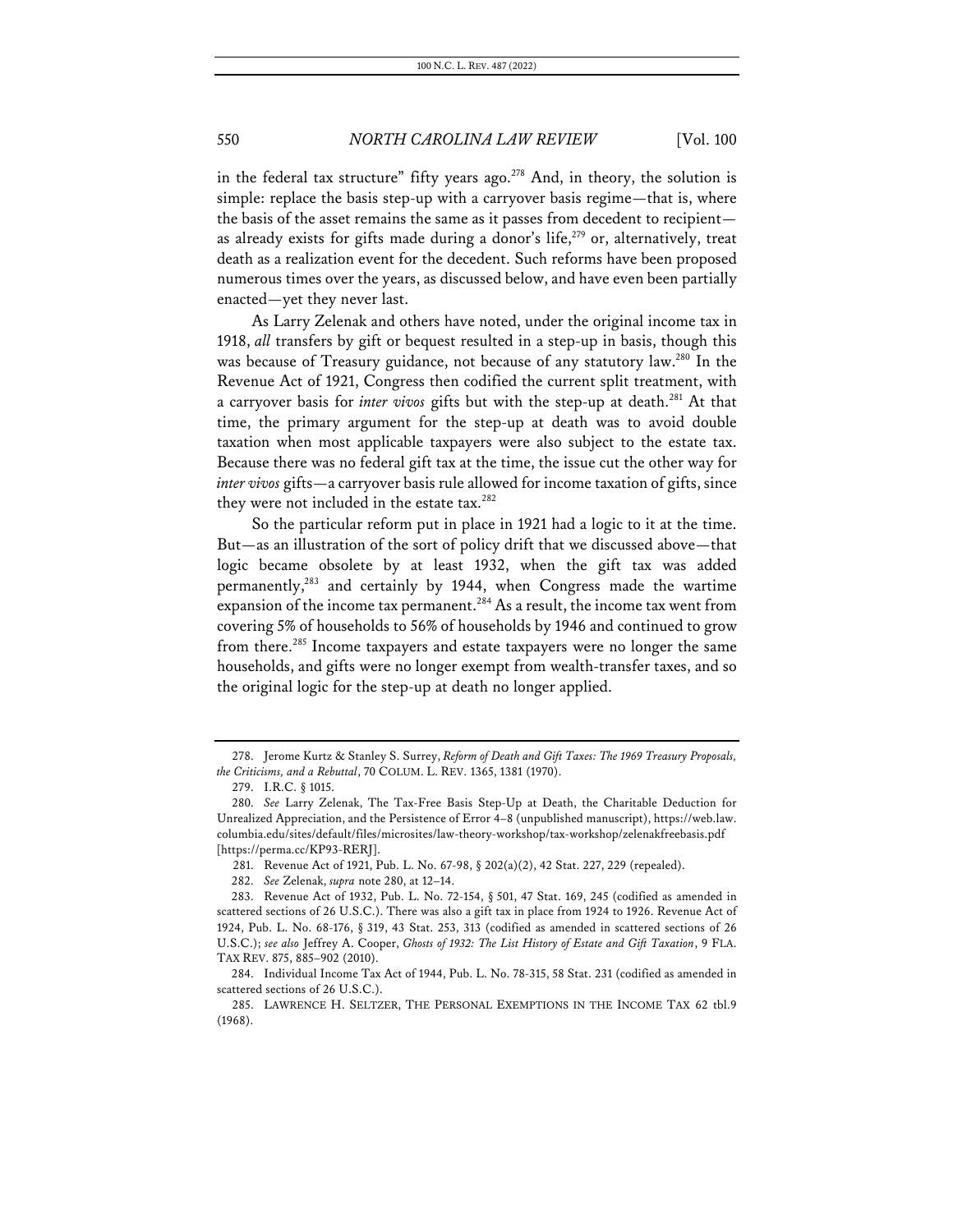In 1942, Treasury tried to get Congress to enact a carryover basis provision, and, in both 1963 and 1969, Treasury (with Surrey as Assistant Secretary for Tax Policy) pushed a detailed realization-at-death provision instead, but in the face of opposition, these proposals each went nowhere.<sup>286</sup> In 1976, the first real change occurred, with a carryover basis provision, § 1023, replacing  $\S$  1014.<sup>287</sup> The provision had a number of exceptions to carryover basis treatment, including for life insurance and annuity policies, and it also provided a minimum basis of \$60,000 (so still a pretty large step-up in 1976, even if not to full fair market value).<sup>288</sup> The provision also provided a full exemption for up to \$10,000 of property transferred.<sup>289</sup> Despite these carve-outs (or perhaps because of them), the provision was quickly deemed unworkable, and its effective date was postponed to 1980,<sup>290</sup> and then ultimately repealed in 1980 with retroactive effect.<sup>291</sup> Industry groups, professional organizations, and even the tax bar put strong pressure on Congress for repeal during that period.<sup>292</sup> Ultimately, the complaints about complexity and workability won the day and preserved this large benefit for owners of wealth.

Importantly for our theory and approach,<sup>293</sup> the 1976 attempted reform reveals how the combination of incremental congressional action and nonaction often tilts in favor of nontaxation of deferred tax liabilities. As a part of the compromise to enact the carryover basis provision, Congress also increased the estate tax exemption, from  $$60,000$  to  $$120,000,^{294}$  under the reasonable argument that much of that property would instead come under the income tax umbrella due to the carryover basis provision. But when the carryover basis provision was repealed, the higher estate tax exemption was kept in place—the whole effort thus ended up being a net benefit to wealthy taxpayers.<sup>295</sup> By

289. *Id.* (proposing § 1023(b)(3)).

290. Revenue Act of 1978, Pub. L. No. 95-600, § 515, 92 Stat. 2763, 2884 (codified as amended at 26 U.S.C. §§ 1011, 1014, 1015, 1016, 1023).

291. Crude Oil Windfall Profit Tax Act of 1980, Pub. L. No. 96-223, § 401, 94 Stat. 229, 299–301 (codified as amended in scattered sections of 26 U.S.C.).

292. *See* Zelenak, *supra* note 280, at 50–51; Howard J. Hoffman, *The Role of the Bar in the Tax Legislative Process*, 37 TAX L. REV. 411, 442–48 (1982).

293. *See supra* Section III.A.

<sup>286.</sup> *See* Zelenak, *supra* note 280, at 40–42.

<sup>287.</sup> Tax Reform Act of 1976, Pub. L. No. 94-455, § 2005(a)(2), 90 Stat. 1520, 1872–76 (repealed).

<sup>288.</sup> *Id.* (defining "carryover basis property" in the proposed § 1023(b)(2) and setting a \$60,000 minimum basis in the proposed  $\S$  1023(d)).

<sup>294.</sup> Tax Reform Act of 1976 § 2001(c)(1)(J) (codified as amended in scattered sections of 26 U.S.C.) (gradually increasing the filing exemption amount from \$120,000 in 1977 to \$175,000 in 1980); *see* Zelenak, *supra* note 280, at 45–46; Eileen Shanahan, *Advocates of Tax Reform Win Victories in House Committee and in Senate*, N.Y. TIMES (July 22, 1976), https://www.nytimes.com/1976/07/22/ archives/advocates-of-tax-reform-win-victories-in-house-committee-and-in.html [https://perma.cc/36 AS-527G (dark archive)].

<sup>295.</sup> *See* Darien B. Jacobsen, Brian G. Raub & Barry W. Johnson, *The Estate Tax: Ninety Years and Counting*, 27 SOI BULL. 118, 122 fig.D (2007), https://www.irs.gov/pub/irs-soi/07sumbul.pdf [https://perma.cc/HGB5-YXKS] (showing ever-increasing exemption amounts).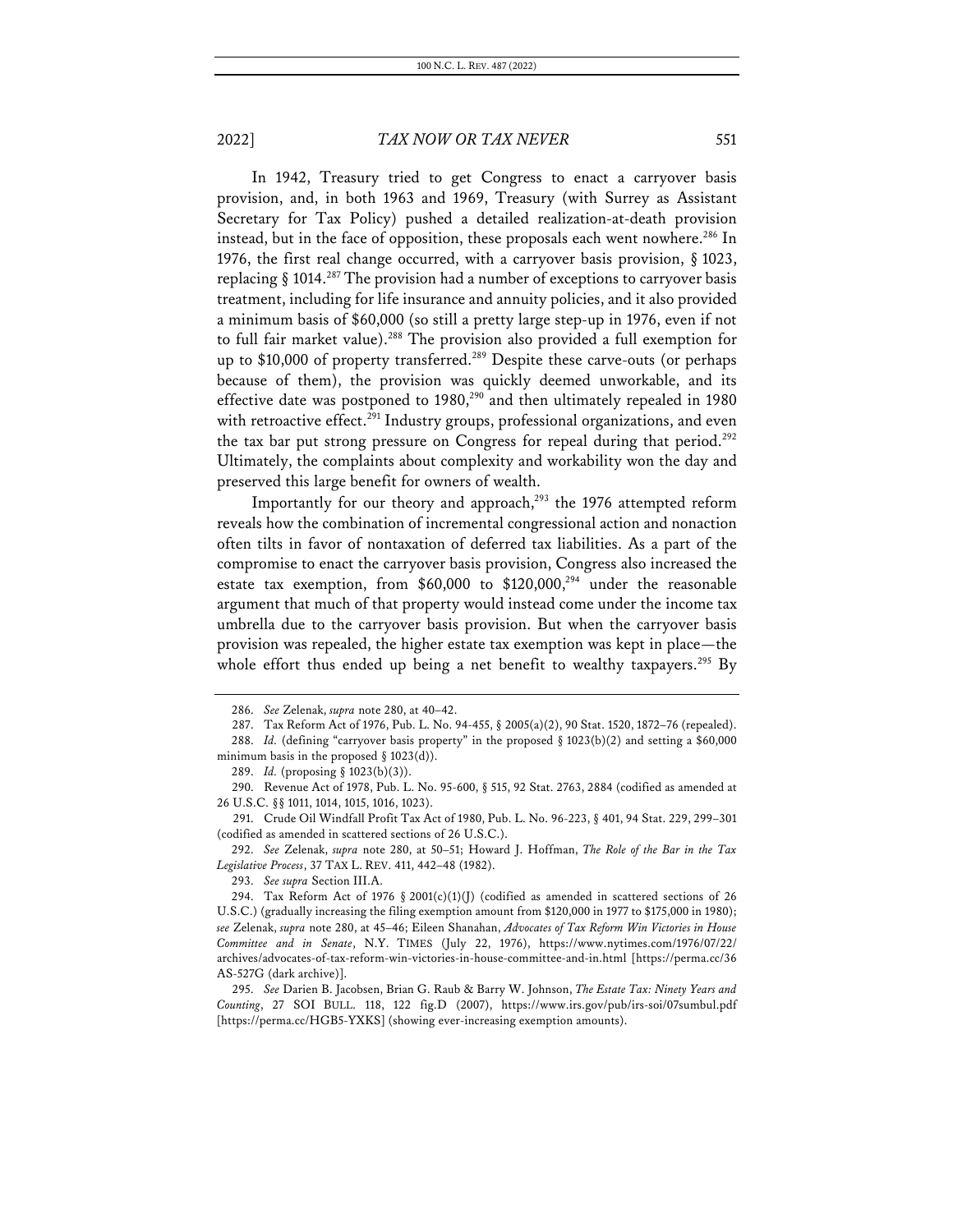immediately granting the estate tax break, but delaying the income tax increase, Congress had left open the door for the ultra-wealthy to undermine the latter while keeping the former. In contrast, a current-assessment reform that did not defer the tax increase could have been more stable and might have avoided that perverse result.

The next (and only other) major attempt to repeal the step-up in basis came under the Bush tax cuts in 2001, which also provided for a slow phaseout and then repeal of the estate tax.<sup>296</sup> When the estate tax was fully repealed in 2010, a new partial carryover basis provision, § 1022, was to take effect—partial, because each decedent was entitled to \$1,300,000 of aggregate basis increase, which could be spread among the various property in the estate.<sup>297</sup> Recognizing the original connection between the estate tax and the step-up in basis provision, the general consensus at the time continued to be that the two should come and go together,<sup>298</sup> and so the price of estate tax repeal was also repeal of the basis step-up and the institution of a carryover basis regime.

Because the Bush tax cuts were passed using budget reconciliation, and therefore under the "Byrd Rule" could not raise deficits in years outside the ten-year budget window,<sup>299</sup> the estate tax was scheduled to come back in full force in 2011, along with § 1014. The hope of Congressional Republicans in 2001 was that a future Congress would make the estate tax repeal permanent,<sup>300</sup> but that did not happen. As a result, § 1022 would have only been in force for one year, 2010. Even that was too much, though, and the provisions were instead repealed.301 However, estates of those who died during 2010 could still elect to forgo both the estate tax and the step-up in basis—again illustrating the heads-I-win-tails-you-lose nature of postenactment changes.<sup>302</sup>

The broader lesson here is that the income tax almost certainly cannot be sustainably fixed just by calling for an end to stepped-up basis and the other major loopholes that allow taxpayers to wipe out their deferred tax liabilities. Even if these reform attempts were to be enacted, why should we expect them to be sustained? Both theory and history strongly suggest the opposite. Even if

<sup>296.</sup> Economic Growth and Tax Relief Reconciliation Act of 2001, Pub. L. No. 107-16, § 501(a), 115 Stat. 38, 69 (codified as amended at 26 U.S.C. §§ 2210, 2664).

<sup>297.</sup> *Id.* § 542(a), 115 Stat. at 76–77 (repealed) (proposing § 1022(b)).

<sup>298.</sup> *See, e.g.*, MICHAEL J. GRAETZ & IAN SHAPIRO, DEATH BY A THOUSAND CUTS: THE FIGHT OVER TAXING INHERITED WEALTH 23 (2005). Proponents of estate tax repeal today seem to have ridded themselves of the need to have a consistent approach to these policies. Major estate tax repeal proposals no longer included a repeal of § 1014 and institution of carryover basis. *See, e.g.*, Death Tax Repeal Act of 2019, S. 215, 116th Cong. (2019).

<sup>299.</sup> *See* Aprill & Hemel, *supra* note 213, at 101.

<sup>300.</sup> *See* GRAETZ & SHAPIRO, *supra* note 298, at 158–59.

<sup>301.</sup> Tax Relief, Unemployment Insurance Reauthorization, and Job Creation Act of 2010, Pub. L. No. 111-312, § 301(a), 124 Stat. 3296, 3300 (codified as amended in scattered sections of 26 U.S.C.).

<sup>302.</sup> *Id.* § 301(c) (codified in 26 U.S.C. § 2001 note (Special Election with Respect to Estates of Decedents Dying in 2010)).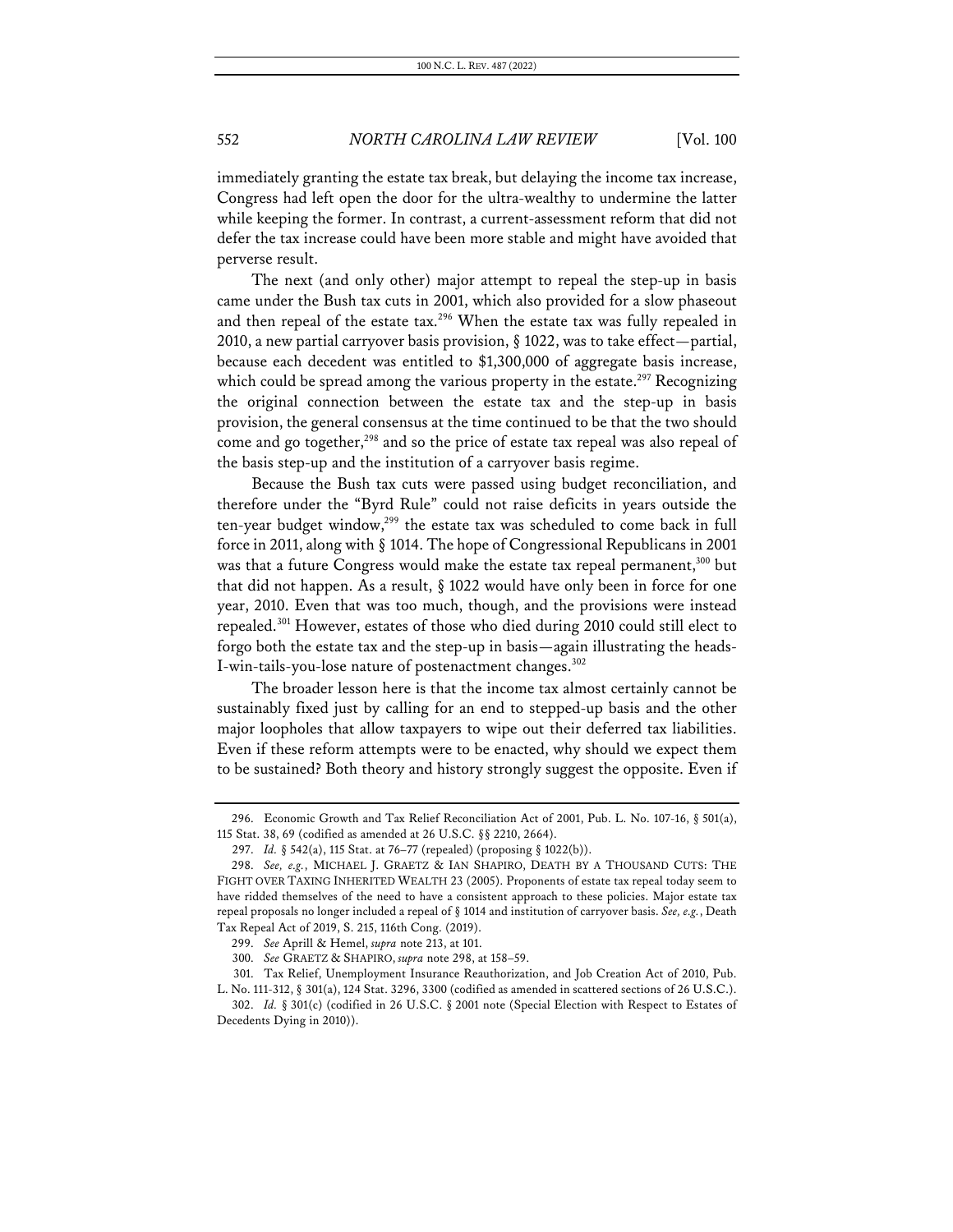the major loophole benefits were to be ended, absent an accompanying currentassessment reform, ultra-wealthy taxpayers would just continue to defer their tax liabilities while lobbying for the loopholes to be restored (or perhaps for new loopholes to come into effect), and these efforts by the ultra-wealthy would ultimately win the day.

### **CONCLUSION**

Parts I and II of this Article explained how the existing U.S. income tax is broken, especially with respect to the ultra-wealthy, and with many harmful consequences. Part III then argued that, because of the political-optionality benefit of deferral, only current-assessment reforms are likely to succeed at repairing the income tax or otherwise fixing the personal tax system. Together, these parts thus established the case for *why* a current-assessment reform is needed: the only way to effectively tax today's income (or, alternatively, today's accumulations of wealth or of spending power) is to tax it today.

This still leaves the question of *how*. How does one effectively impose a currently-assessed tax on investment income? We do not mean to minimize the challenges involved, although we will note again that there are already proposals in the literature that we think would do a reasonable job of addressing these challenges while enacting current-assessment reforms.<sup>303</sup>

Advocates for future-assessment reforms or for maintaining the current tax system typically object to these current-assessment reform proposals by citing some combination of: (a) the administrative difficulties of taxing the accrued income from hard-to-value assets, (b) concerns about taxpayers having sufficient liquidity to pay periodic taxes, and (c) worries about the constitutionality of some federal-level current-assessment approaches that might be at risk of being considered "direct taxes."304 Most of all, the opponents of current-assessment reforms have argued that alternative future-assessment approaches to reform are good enough, so there is no need to deal with these challenges.

We hope we have dealt with this latter complaint by explaining why future-assessment taxes are emphatically not good enough. But the former complaints remain—how do we deal with the problems of valuation, of liquidity, and of constitutionality?

With respect to the ultra-wealthy, we view liquidity as mostly a nonissue. If current-assessment reforms are directed at the ultra-wealthy, then reformers

<sup>303.</sup> *See supra* notes 32–33.

<sup>304.</sup> For discussion of concerns related to constitutionality and "direct taxes," see John R. Brooks & David Gamage, *The Indirect Tax Canon, Apportionment, and Drafting a Constitutional Wealth Tax* 5–7 (Ind. Legal Stud. Rsch. Paper No. 459, 2021), https://ssrn.com/abstract=3910717 [https://perma. cc/6BHW-2Q8C].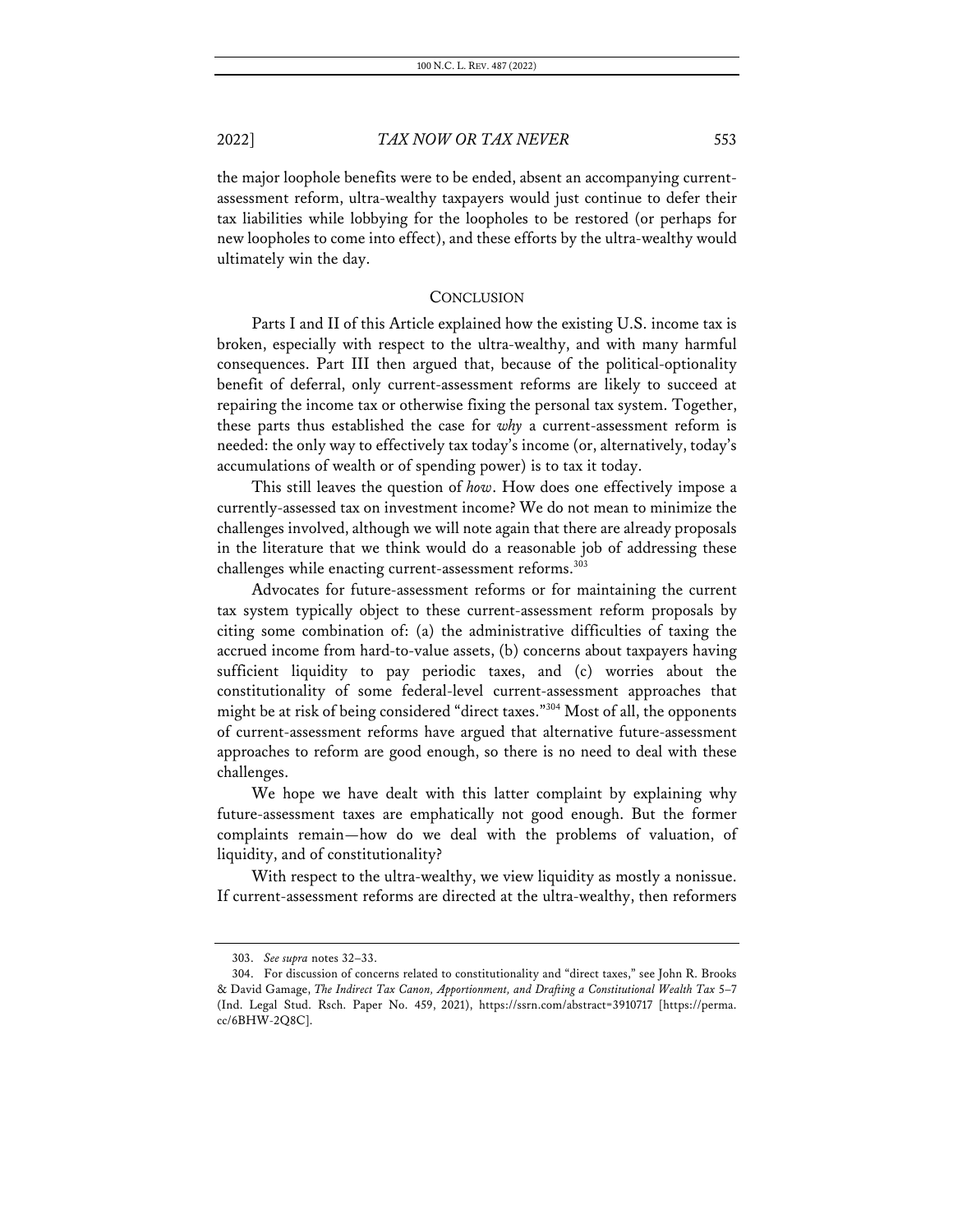need not be much concerned about whether there are sufficient liquid assets to pay an annual tax on unrealized income. Arguably, there may be limited exceptions, but in those very limited scenarios in which liquidity may still be a significant concern with respect to some ultra-wealthy taxpayers (such as perhaps the founders of start-up companies), it is not overly difficult to build mechanisms into current-assessment reforms for resolving liquidity concerns in those specific scenarios.<sup>305</sup>

The constitutionality and valuation challenges are potentially more vexing, but scholarship on both issues has advanced considerably in recent years306 such that, in our view, neither are insurmountable barriers. We will have more to say about both of these topics in subsequent work, but we hope that this Article also serves as a research agenda and a call-to-arms for tax scholars and reform advocates to continue to push forward to develop further innovative solutions.

Despite decades of endless discussions and tax reform efforts, the realization doctrine and the ability to defer income—the "Achilles' heel" of our tax system—remain, eroding the fundamental fairness and effectiveness of our tax system and of our political economy more generally. We think that a major reason for this is that tax scholars and reform advocates have failed to appreciate the need for current-assessment reform. We have thus argued both that developing better current-assessment reform proposals should be at the top of the agenda for tax policy scholars and that pushing for the enactment of some approach for current-assessment reform should be at the top of the agenda for tax reform advocates.

Substantial tax reforms are hard to pass, so if the next major tax reform legislation fails to enact current assessment, we may not get another shot in our lifetimes. We thus urge any tax reform coalition desiring to increase taxes on the ultra-wealthy to prioritize current-assessment reforms. It might be worthwhile to simply hike income tax rates on the ultra-wealthy while retaining the realization doctrine or to enact future-assessment tax reforms, if that is the only politically feasible option. But we doubt that any such reform could succeed at sustainably fixing the ways in which the tax system is broken with respect to the ultra-wealthy. As we have argued, for a lasting solution, current-

<sup>305.</sup> For instance, many of the current-assessment reform proposals listed in notes 32–33 incorporate such mechanisms.

<sup>306.</sup> For drafts of our views as to how a federal wealth tax or other current-assessment reform could be designed to ensure its constitutionality, see generally Brooks & Gamage, *supra* note 304; John R. Brooks & David Gamage, Why a Wealth Tax Is Definitely Constitutional (Jan. 9, 2020) (unpublished manuscript), https://ssrn.com/abstract=3489997 [https://perma.cc/7VPQ-C287]. For early drafts of some of our proposals for resolving valuation issues in designing a wealth tax or other current-assessment reform, see Gamage, Five Key Research Findings, *supra* note 28, at app. A; *see also supra* notes 32–33.